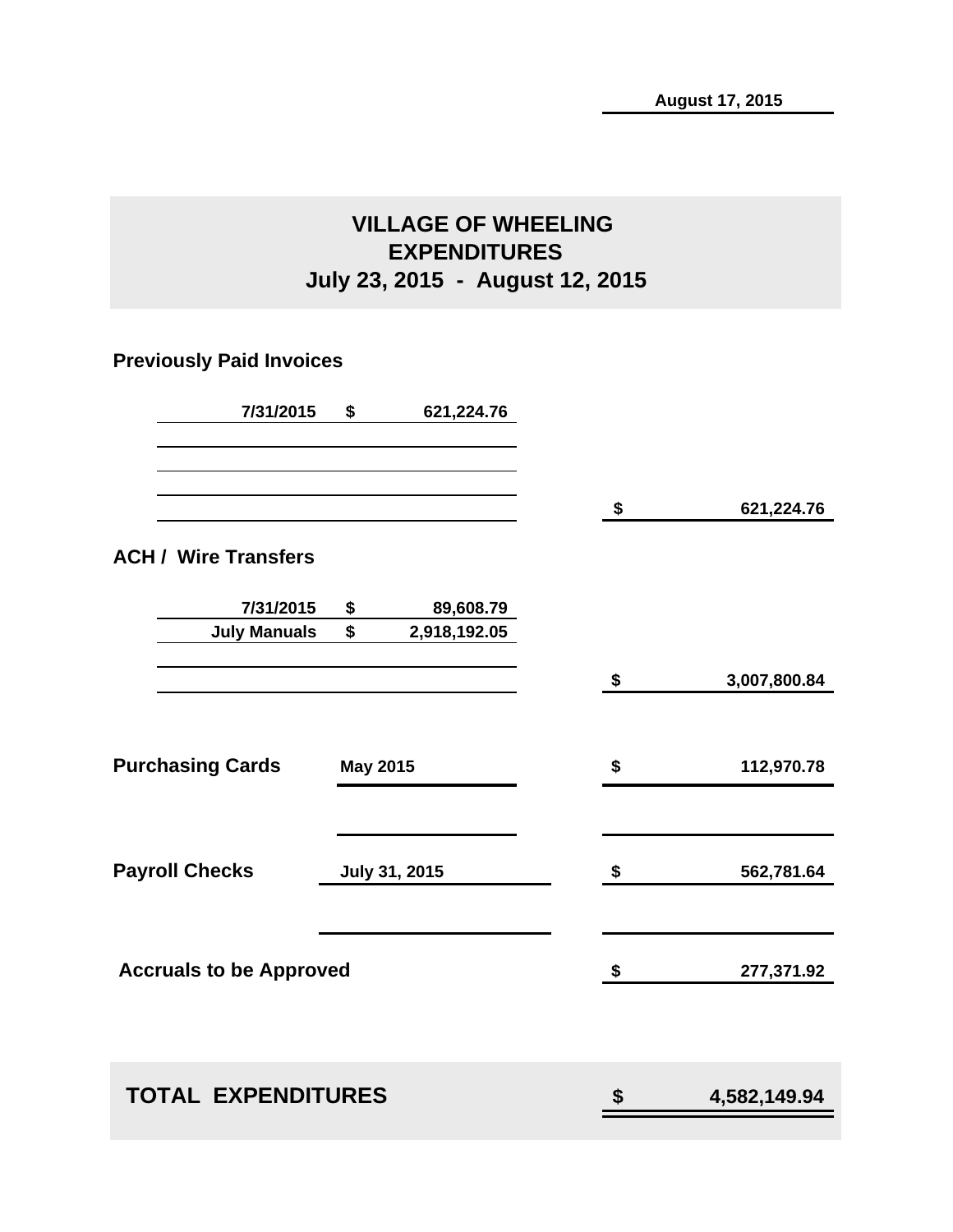SUNGARD PENTAMATION SUNGARD PENTAMATION SUNGARD PAGE NUMBER: 1 SELECTION CRITERIA: ALL

DATE: 07/31/2015 VILLAGE OF WHEELING ACCTPA51CASH REQUIREMENTS - CHECK FORMAT - DUE DATE: 07/31/2015

ACCOUNTING PERIOD: 7/15

PAYMENT TYPE: CHECKS ONLY

| VENDOR                                            | ORGANIZATION                                 | <b>ACCOUNT</b>                               | PURCHASE OR INVOICE                                                  |                                                                | AMOUNT                                                               | DESCRIPTION                                                                                                                                                          |
|---------------------------------------------------|----------------------------------------------|----------------------------------------------|----------------------------------------------------------------------|----------------------------------------------------------------|----------------------------------------------------------------------|----------------------------------------------------------------------------------------------------------------------------------------------------------------------|
| 8768<br>AFSCME COUNCIL 31                         | 50                                           | 2124                                         |                                                                      |                                                                | 738.56                                                               | DED:094 AFSCME DUE                                                                                                                                                   |
| TOTAL CHECK                                       |                                              |                                              |                                                                      |                                                                | 738.56                                                               |                                                                                                                                                                      |
| 7566<br>A-LAMP CONCRETE CONTRACTORS               | 11                                           | 5508                                         | 15001191                                                             | 15092                                                          | 433,505.67                                                           | 2015 STREET IMPROVEMENT                                                                                                                                              |
| TOTAL CHECK                                       |                                              |                                              |                                                                      |                                                                | 433,505.67                                                           |                                                                                                                                                                      |
| 8848<br>ARTHUR B ADLER & ASSOCIATES               | 50                                           | 2126                                         |                                                                      |                                                                | 198.15                                                               | DED:505 MISC DED                                                                                                                                                     |
| TOTAL CHECK                                       |                                              |                                              |                                                                      |                                                                | 198.15                                                               |                                                                                                                                                                      |
| 4920<br>AT&T                                      | 15                                           | 5207                                         | 15001727                                                             |                                                                | 80.00                                                                | WIRELESS DATA SERVICE                                                                                                                                                |
| TOTAL CHECK                                       |                                              |                                              |                                                                      |                                                                | 80.00                                                                |                                                                                                                                                                      |
| 253<br>AT&T CORP                                  | 1600                                         | 5238                                         | 15001836                                                             |                                                                | 3,883.34                                                             | 911 PHONE LINES                                                                                                                                                      |
| TOTAL CHECK                                       |                                              |                                              |                                                                      |                                                                | 3,883.34                                                             |                                                                                                                                                                      |
| 296<br>BAXTER & WOODMAN INC                       | 3500                                         | 5206                                         | 15001022                                                             | 0181278                                                        | 7,047.02                                                             | COMMUNITY BLVD & DUNDEE                                                                                                                                              |
| TOTAL CHECK                                       |                                              |                                              |                                                                      |                                                                | 7,047.02                                                             |                                                                                                                                                                      |
| 3006<br>CHRISTOPHER B BURKE ENGINEER              | 4320                                         | 5502                                         | 14000915                                                             | 123676                                                         | 11,447.49                                                            | ARLINGTON CLUB FORCE MAIN                                                                                                                                            |
| TOTAL CHECK                                       |                                              |                                              |                                                                      |                                                                | 11,447.49                                                            |                                                                                                                                                                      |
| 9224<br>CHICAGO'S NORTH SHORE CVB<br>TOTAL CHECK  | 01<br>1600                                   | 1501<br>5222                                 | 15001760<br>15001760                                                 | 3522<br>3522                                                   | 40,937.50<br>40,937.50<br>81,875.00                                  | ANNUAL MEMBER DUES (50% I<br>ANNUAL MEMBER DUES (50% I                                                                                                               |
| 5056<br>COMCAST CABLE                             | 15                                           | 5207                                         | 15001728                                                             |                                                                | 228.35                                                               | INTERNET CONNECTION                                                                                                                                                  |
| TOTAL CHECK                                       |                                              |                                              |                                                                      |                                                                | 228.35                                                               |                                                                                                                                                                      |
| 3483<br>COMED                                     | 3410                                         | 5504                                         | 15001843                                                             |                                                                | 1,000.00                                                             | ENGINEERING DEPOSIT-JACKS                                                                                                                                            |
| TOTAL CHECK                                       |                                              |                                              |                                                                      |                                                                | 1,000.00                                                             |                                                                                                                                                                      |
| 7502<br>CUSTOM MAILING SERVICE INC<br>TOTAL CHECK | 1600<br>1320                                 | 5227<br>5227                                 | 15001838<br>15001837                                                 | 18977<br>18978                                                 | 2,558.47<br>212.21<br>2,770.68                                       | JUNE POSTAGE AND MAIL SER<br>JUNE SENIOR NEWSLETTER                                                                                                                  |
| 5370<br>FRANCE PUBLICATIONS<br>TOTAL CHECK        | 1600<br>3100<br>3200<br>3500<br>3600<br>3900 | 5333<br>5333<br>5333<br>5333<br>5333<br>5333 | 15001761<br>15001761<br>15001761<br>15001761<br>15001761<br>15001761 | SB69235<br>SB69235<br>SB69235<br>SB69235<br>SB69235<br>SB69235 | 533.33<br>533.33<br>533.33<br>533.33<br>533.33<br>533.35<br>3,200.00 | SHOPPING CENTER BUSINESS<br>SHOPPING CENTER BUSINESS<br>SHOPPING CENTER BUSINESS<br>SHOPPING CENTER BUSINESS<br>SHOPPING CENTER BUSINESS<br>SHOPPING CENTER BUSINESS |
|                                                   |                                              |                                              |                                                                      |                                                                |                                                                      |                                                                                                                                                                      |
| 3606<br>GUARDIAN<br>TOTAL CHECK                   | 01                                           | 2011                                         | 15001793                                                             |                                                                | 720.27<br>720.27                                                     | AUG AIRPORT/COBRA DENTAL                                                                                                                                             |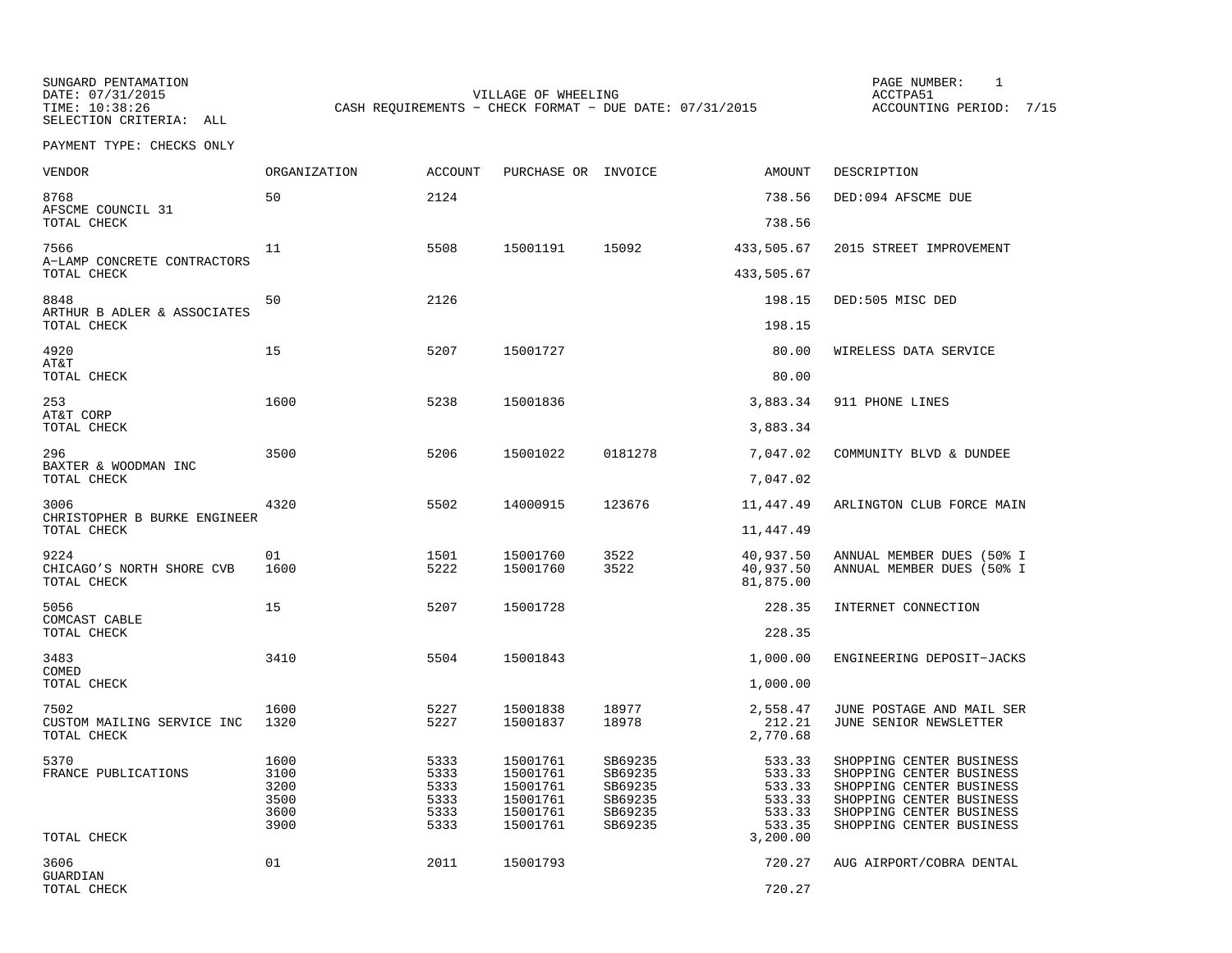SUNGARD PENTAMATION SUNGARD PENTAMATION SUNG PAGE NUMBER: 2 SELECTION CRITERIA: ALL

DATE: 07/31/2015 VILLAGE OF WHEELING ACCTPA51CASH REQUIREMENTS - CHECK FORMAT - DUE DATE: 07/31/2015

ACCOUNTING PERIOD: 7/15

PAYMENT TYPE: CHECKS ONLY

| VENDOR                                              | ORGANIZATION                                                 | <b>ACCOUNT</b>                                               | PURCHASE OR INVOICE                                                                          |              | <b>AMOUNT</b>                                                        | DESCRIPTION                                                                                                                                                                                                             |
|-----------------------------------------------------|--------------------------------------------------------------|--------------------------------------------------------------|----------------------------------------------------------------------------------------------|--------------|----------------------------------------------------------------------|-------------------------------------------------------------------------------------------------------------------------------------------------------------------------------------------------------------------------|
| 1160<br>IL POTABLE WATER SUPPLY OPER                | 4100                                                         | 5205                                                         | 15001768                                                                                     |              | 390.00                                                               | IPWSOA CONFERENCE REG                                                                                                                                                                                                   |
| TOTAL CHECK                                         |                                                              |                                                              |                                                                                              |              | 390.00                                                               |                                                                                                                                                                                                                         |
| 1189<br>ILLINOIS ENVIRONMENTAL HEALT<br>TOTAL CHECK | 4200                                                         | 5299                                                         | 15001762                                                                                     | ILR400471(A) | 1,000.00<br>1,000.00                                                 | NPDES FEE                                                                                                                                                                                                               |
| 7701<br>INTERCONTINENTAL HOTELS                     | 1315                                                         | 5205                                                         | 15001699                                                                                     |              | 423.75                                                               | HOTEL PAYMENT - VOCA CONF                                                                                                                                                                                               |
| TOTAL CHECK                                         |                                                              |                                                              |                                                                                              |              | 423.75                                                               |                                                                                                                                                                                                                         |
| 4379<br>KANZLER LANDSCAPE CONTRACTOR<br>TOTAL CHECK | 3900                                                         | 5506                                                         | 14001454                                                                                     | 2603         | 62,175.96<br>62,175.96                                               | MEADOW LN DRAINAGE IMP                                                                                                                                                                                                  |
| 1460                                                | 2100                                                         | 5325                                                         | 15001840                                                                                     |              | 325.00                                                               | TRANSPORT DECEASED                                                                                                                                                                                                      |
| KOLSSAK FUNERAL HOME LTD<br>TOTAL CHECK             |                                                              |                                                              |                                                                                              |              | 325.00                                                               |                                                                                                                                                                                                                         |
| 7422                                                | 50                                                           | 2134                                                         |                                                                                              |              | 636.00                                                               | DED:192 MISC DEDUC                                                                                                                                                                                                      |
| LORI LEE SMITH<br>TOTAL CHECK                       |                                                              |                                                              |                                                                                              |              | 636.00                                                               |                                                                                                                                                                                                                         |
| 5495                                                | 50                                                           | 2138                                                         |                                                                                              |              | 157.00                                                               | DED:191 MISC DEDUC                                                                                                                                                                                                      |
| OFFICE OF CHAPTER 13 TRUSTEE<br>TOTAL CHECK         |                                                              |                                                              |                                                                                              |              | 157.00                                                               |                                                                                                                                                                                                                         |
| 2291<br>SAM'S CLUB DIRECT                           | 1320<br>1320<br>1320<br>1320<br>2100<br>1600<br>1140<br>2100 | 5297<br>5317<br>5297<br>5317<br>5317<br>5317<br>5317<br>5323 | 15001580<br>15001580<br>15001712<br>15001712<br>15001736<br>15001790<br>15001814<br>15001839 |              | 28.96<br>6.37<br>7.82<br>159.02<br>78.92<br>33.66<br>113.90<br>51.75 | OPERATIONS SUPPLIES AND F<br>OPERATIONS SUPPLIES AND F<br>OPERATIONS SUPPLIES & LUN<br>OPERATIONS SUPPLIES & LUN<br>EVID. & OFFICE SUPPLIES<br>BOARD MTG REFRESHMENTS<br>DRINKS FOR ROCK 'N RUN<br>SWEARING IN SUPPLIES |
| TOTAL CHECK                                         |                                                              |                                                              |                                                                                              |              | 480.40                                                               |                                                                                                                                                                                                                         |
| 4467<br>SKOKIE VALLEY BEVERAGE CO<br>TOTAL CHECK    | 1140                                                         | 5317                                                         | 15001775                                                                                     | S-687884     | 2,136.72<br>2,136.72                                                 | JULY 3 ALCOHOL                                                                                                                                                                                                          |
| 2440<br>STATE DISBURSEMENT UNIT                     | 50                                                           | 2140                                                         |                                                                                              |              | 332.00                                                               | DED:198 MISC DEDUC                                                                                                                                                                                                      |
| TOTAL CHECK                                         |                                                              |                                                              |                                                                                              |              | 332.00                                                               |                                                                                                                                                                                                                         |
| 2441<br>STATE DISBURSEMENT UNIT                     | 50                                                           | 2136                                                         |                                                                                              |              | 527.00                                                               | DED:193 MISC DEDUC                                                                                                                                                                                                      |
| TOTAL CHECK                                         |                                                              |                                                              |                                                                                              |              | 527.00                                                               |                                                                                                                                                                                                                         |
| 2443<br>STATE DISBURSEMENT UNIT                     | 50                                                           | 2139                                                         |                                                                                              |              | 722.49                                                               | DED:197 MISC DEDUC                                                                                                                                                                                                      |
| TOTAL CHECK                                         |                                                              |                                                              |                                                                                              |              | 722.49                                                               |                                                                                                                                                                                                                         |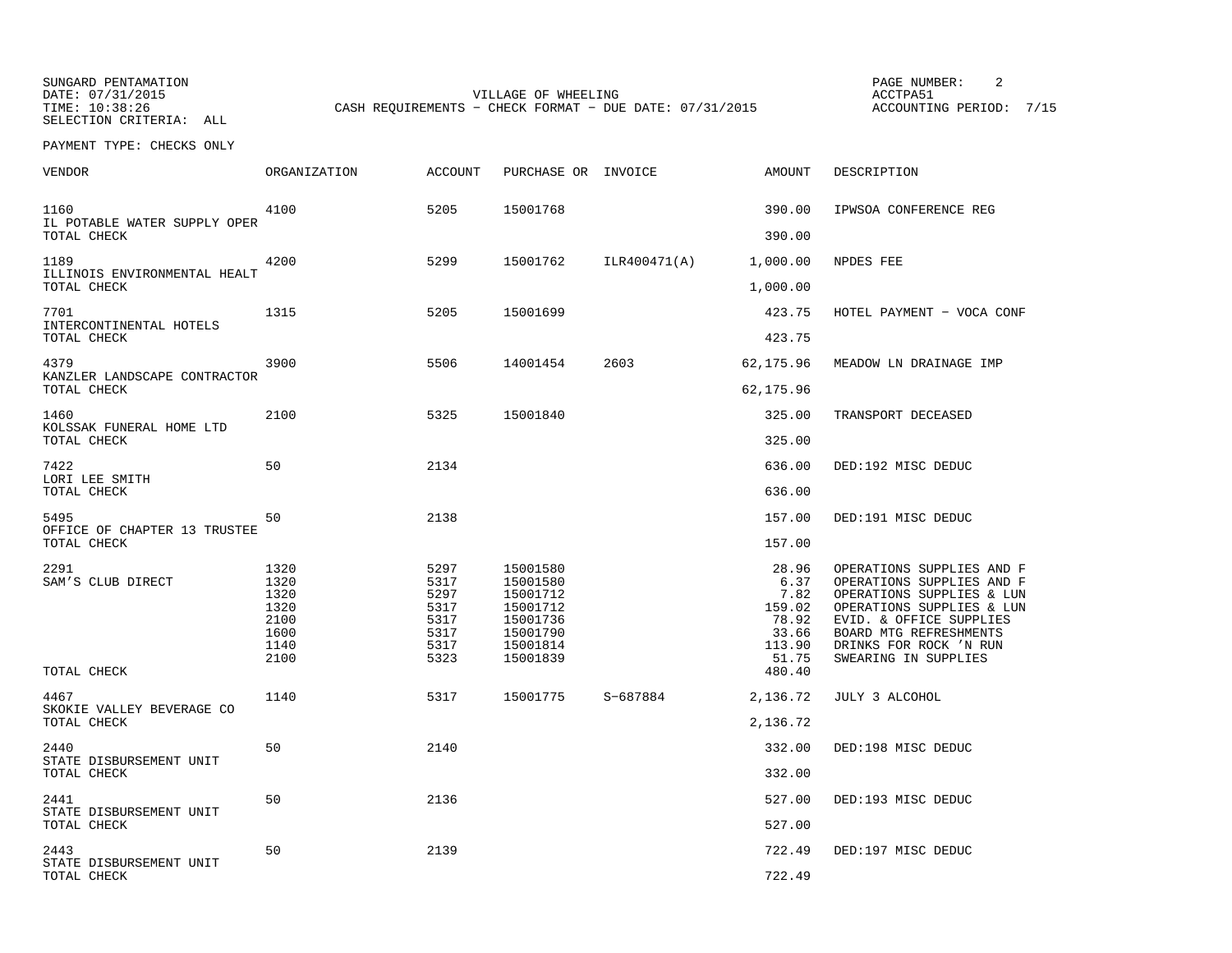SUNGARD PENTAMATION PAGE NUMBER: 3SELECTION CRITERIA: ALL

DATE: 07/31/2015 VILLAGE OF WHEELING ACCTPA51TIME: 10:38:26 CASH REQUIREMENTS - CHECK FORMAT - DUE DATE: 07/31/2015

ACCOUNTING PERIOD: 7/15

PAYMENT TYPE: CHECKS ONLY

| <b>VENDOR</b>                                                                                             | <b>ORGANIZATION</b> | <b>ACCOUNT</b> | PURCHASE OR | INVOICE      | <b>AMOUNT</b>      | DESCRIPTION               |
|-----------------------------------------------------------------------------------------------------------|---------------------|----------------|-------------|--------------|--------------------|---------------------------|
| 2444<br>STATE DISBURSEMENT UNIT                                                                           | 50                  | 2136           |             |              | 408.44             | DED:502 MISC DEDUC        |
| TOTAL CHECK                                                                                               |                     |                |             |              | 408.44             |                           |
| 2447<br>STATE DISBURSEMENT UNIT                                                                           | 50                  | 2136           |             |              | 494.77             | DED:194 MISC DEDUC        |
| TOTAL CHECK                                                                                               |                     |                |             |              | 494.77             |                           |
| 8200<br>STATE DISBURSEMENT UNIT                                                                           | 50                  | 2136           |             |              | 703.85             | DED:504 MISC DED          |
| TOTAL CHECK                                                                                               |                     |                |             |              | 703.85             |                           |
| 2666<br><b>UPS</b>                                                                                        | 1600                | 5227           | 15000040    | 000328T1T295 | 24.68              | OVERNIGHT DELIVERY        |
| TOTAL CHECK                                                                                               |                     |                |             |              | 24.68              |                           |
| 2700<br>VERIZON WIRELESS                                                                                  | 15                  | 5231           | 15001757    | 9748452950   | 342.17             | CAD SYSTEM FEE            |
| TOTAL CHECK                                                                                               |                     |                |             |              | 342.17             |                           |
| 8841<br>WILDFLOWER ADVERTISING INC                                                                        | 1600                | 5333           | 15001789    | 427          | 1,000.00           | CONCEPT AND DESIGN PAGE A |
| TOTAL CHECK                                                                                               |                     |                |             |              | 1,000.00           |                           |
| 6800<br>WINDY CITY GUIDE                                                                                  | 1600                | 5333           | 15001779    | 5449         | 2,250.00           | 4C PG AD IN WINDY CITY GU |
| TOTAL CHECK                                                                                               |                     |                |             |              | 2,250.00           |                           |
| TOTAL CASHABLE CHECKS<br>TOTAL EFT VOUCHERS                                                               |                     |                |             |              | 621, 224.76<br>.00 |                           |
| TOTAL REPORT<br>TOTAL NUMBER OF CHECKS TO BE ISSUED - 32<br>TOTAL NUMBER OF EFT VOUCHERS TO BE ISSUED - 0 |                     |                |             |              | 621, 224.76        |                           |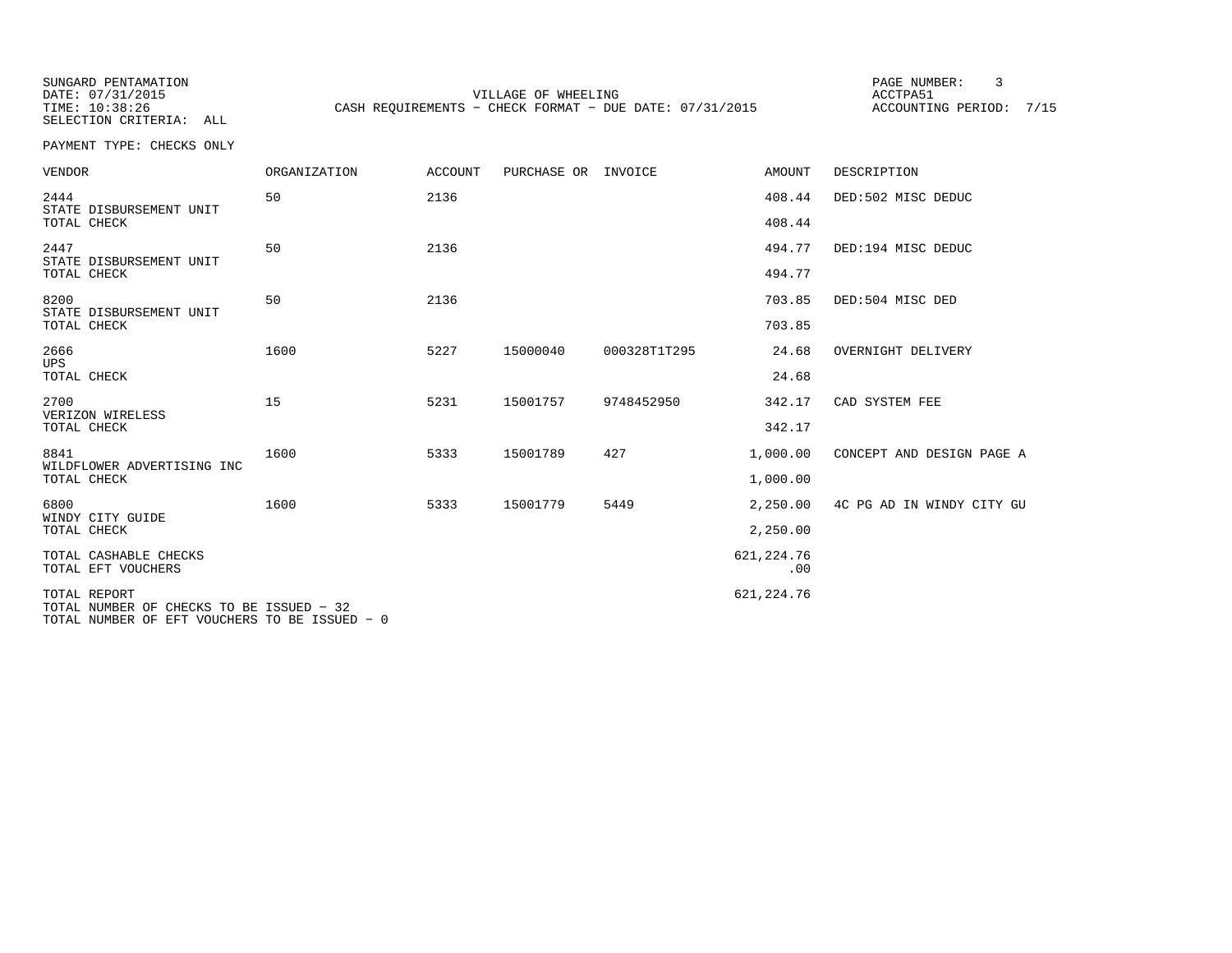SUNGARD PENTAMATION SUNGARD PENTAMATION SUNG PAGE NUMBER: 1 VILLAGE OF WHEELING **ACCTPA51** TIME: 10:39:48 CASH REQUIREMENTS - CHECK FORMAT - DUE DATE: 07/31/2015

ACCOUNTING PERIOD: 7/15

SELECTION CRITERIA: ALLPAYMENT TYPE: EFT ONLY

| <b>VENDOR</b>                               | ORGANIZATION | <b>ACCOUNT</b> | PURCHASE OR INVOICE | AMOUNT           | DESCRIPTION           |
|---------------------------------------------|--------------|----------------|---------------------|------------------|-----------------------|
| 4972<br>DIVERSIFIED 457 INVESTMENT A        | 50           | 2115           |                     | 4,319.64         | DED:042 DIVERS 457    |
| TOTAL VOUCHER                               |              |                |                     | 4,319.64         |                       |
| 1106<br>I C M A RETIREMENT TRUST-457        | 50           | 2101           |                     | 14,984.24        | DED:030 457 ICMA      |
| TOTAL VOUCHER                               |              |                |                     | 14,984.24        |                       |
| 6327<br><b>JENNIFER KANCHES</b>             | 50           | 2136           |                     | 584.07           | DED:199 MISC DEDUC    |
| TOTAL VOUCHER                               |              |                |                     | 584.07           |                       |
| 5262<br>MIRIAM MAYORGA                      | 1315         | 5205           | 15001698            | 264.00           | TRAVEL ADVANCE        |
| TOTAL VOUCHER                               |              |                |                     | 264.00           |                       |
| 7836<br>ALYSIA MILLER-GOLDSTEIN             | 1320         | 5297           | 15001701            | 29.39            | MILEAGE REIMBURSEMENT |
| TOTAL VOUCHER                               |              |                |                     | 29.39            |                       |
| 1869<br>NATIONWIDE RETIREMENT SOLUTI        | 50           | 2112           |                     | 29,365.72        | DED:040 457 NTWIDE    |
| TOTAL VOUCHER                               |              |                |                     | 29,365.72        |                       |
| 2735<br>WHEELING FIRE PENSION FUND          | 50           | 2107           |                     | 17,635.34        | DED:012 FIRE PENS     |
| TOTAL VOUCHER                               |              |                |                     | 17,635.34        |                       |
| 2736<br>WHEELING POLICE PENSION FUND        | 50           | 2106           |                     | 22,426.39        | DED:011 POL PENS      |
| TOTAL VOUCHER                               |              |                |                     | 22,426.39        |                       |
| TOTAL CASHABLE CHECKS<br>TOTAL EFT VOUCHERS |              |                |                     | .00<br>89,608.79 |                       |
| TOTAL REPORT                                |              |                |                     | 89,608.79        |                       |
| TOTAL NUMBER OF CHECKS TO BE ISSUED - 0     |              |                |                     |                  |                       |

TOTAL NUMBER OF EFT VOUCHERS TO BE ISSUED − 8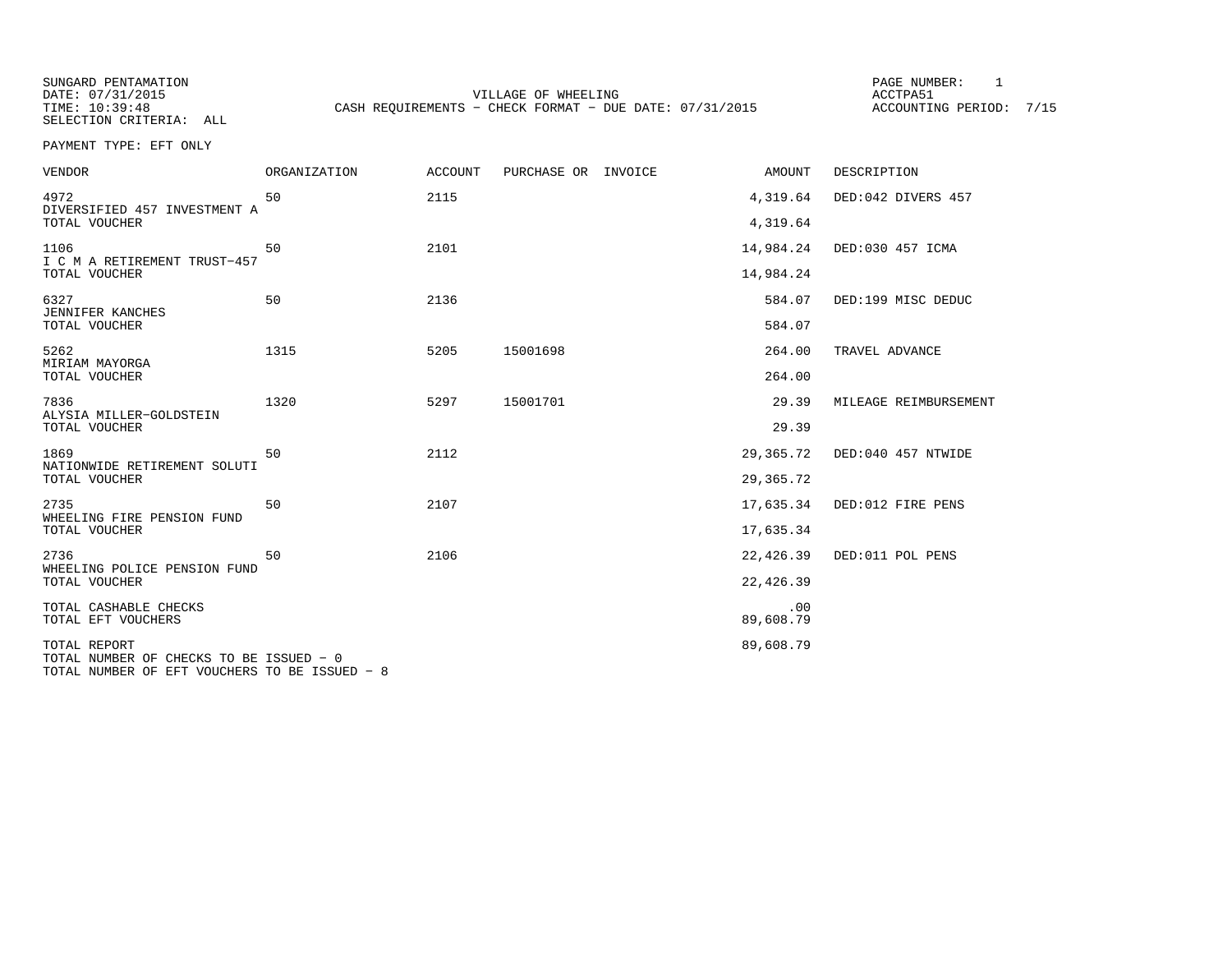| SUNGARD PENTAMATION |
|---------------------|
| DATE: 08/12/2015    |
| TIME: 11:23:21      |

SELECTION CRITERIA:ACCOUNTING PERIOD: 7/15

FUND − 01 − GENERAL FUND

| ORGANIZATION                                                               | ACCOUNT<br>CONTROL | VENDOR<br>DESCRIPTION                                     | 1099 PURCHASE ORDE TRANSACT PROJ/TAS CASH ACCT<br>T/C INVOICE |                                                 |                        | CHK DATE ACCOUNT CHECK NO | SALES TAX<br>USE TAX | DISC DATE<br>DISC AMT | CHECK AMT<br>NET PAYABLE |
|----------------------------------------------------------------------------|--------------------|-----------------------------------------------------------|---------------------------------------------------------------|-------------------------------------------------|------------------------|---------------------------|----------------------|-----------------------|--------------------------|
| 01                                                                         | 2011               | IPBC<br>RBS0715 JULY INS PREMIUMS                         | $\mathbf N$<br>20                                             | 07/01/15<br>07/01/15                            |                        | 1071<br>2015101           | 0.00<br>0.00         | 0.00                  | 102470.39<br>102470.39   |
| TOTAL GENERAL FUND CHECK AMT<br>TOTAL GENERAL FUND NET PAYABLE             |                    |                                                           |                                                               |                                                 |                        |                           |                      |                       | 102470.39<br>102470.39   |
| 1140                                                                       | 5299               | ARTHUR J GALLAGHER R N<br>RBS0715 SPECIAL EVENT POLICY 20 |                                                               | 07/02/15 2015-018 1003<br>07/02/15 5299 2015102 |                        | 2015102                   | 0.00<br>0.00         | 0.00                  | 3162.00<br>3162.00       |
| TOTAL SPECIAL EVENTS CHECK AMT<br>TOTAL SPECIAL EVENTS NET PAYABLE         |                    |                                                           |                                                               |                                                 |                        |                           |                      |                       | 3162.00<br>3162.00       |
| 1160                                                                       | 5227               | POSTMASTER PERMIT 3 N<br>RBS0715 JULY WATER BILLS         | 20                                                            | 07/28/15<br>07/28/15                            |                        | 1003<br>2015114           | 0.00<br>0.00         | 0.00                  | 42.54<br>42.54           |
| 1160                                                                       | 5231               | MB FINANCIAL BANK<br>RBS0715 JULY SWANCC FEES             | N<br>20                                                       | 07/21/15<br>07/21/15                            |                        | 1003<br>2015112           | 0.00<br>0.00         | 0.00                  | 40004.29<br>40004.29     |
| TOTAL SOLID WASTE SYSTEM CHECK AMT<br>TOTAL SOLID WASTE SYSTEM NET PAYABLE |                    |                                                           |                                                               |                                                 |                        |                           |                      |                       | 40046.83<br>40046.83     |
| 1500                                                                       | 5108               | ILLINOIS MUNICIPAL R N<br>RBS0715 ACCEL. PMNT - STAVRO 20 |                                                               | 07/08/15<br>07/08/15                            |                        | 1003<br>2015107           | 0.00<br>0.00         | 0.00                  | 14336.24<br>14336.24     |
| TOTAL PW ADMINISTRATION CHECK AMT<br>TOTAL PW ADMINISTRATION NET PAYABLE   |                    |                                                           |                                                               |                                                 |                        |                           |                      |                       | 14336.24<br>14336.24     |
| 1600                                                                       | 5751               | CITY OF PROSPECT HEI N<br>RBS0715 2014 TAX REV SHARING 20 |                                                               | 07/01/15<br>07/01/15                            |                        | 1003<br>2015100           | 0.00<br>0.00         | 0.00                  | 137678.25<br>137678.25   |
| 1600                                                                       | 5750               | SVIGOS DEVELOPMENT<br>RBS0715 FRESH FARMS TAX PAYM 20     | N                                                             | 07/01/15 5750                                   | 07/01/15 2004-030 1003 | 2015099                   | 0.00<br>0.00         | 0.00                  | 193283.02<br>193283.02   |
| TOTAL ADMIN & BOT CHECK AMT<br>TOTAL ADMIN & BOT NET PAYABLE               |                    |                                                           |                                                               |                                                 |                        |                           |                      |                       | 330961.27<br>330961.27   |
| 1700                                                                       | 5299               | DISCOVERY BENEFITS<br>RBS0715 JULY PROCESSING FEE         | $_{\rm N}$<br>20                                              | 07/24/15<br>07/24/15                            |                        | 1003<br>2015113           | 0.00<br>0.00         | 0.00                  | 333.00<br>333.00         |
| 1700                                                                       | 5299               | DISCOVERY BENEFITS<br>RBS0715 NON-DESCR. TESTING          | N<br>20                                                       | 07/24/15<br>07/24/15                            |                        | 1003<br>2015113           | 0.00<br>0.00         | 0.00                  | 600.00<br>600.00         |
| TOTAL VENDOR CHECK AMT<br>TOTAL VENDOR NET PAYABLE                         |                    |                                                           |                                                               |                                                 |                        |                           |                      |                       | 933.00<br>933.00         |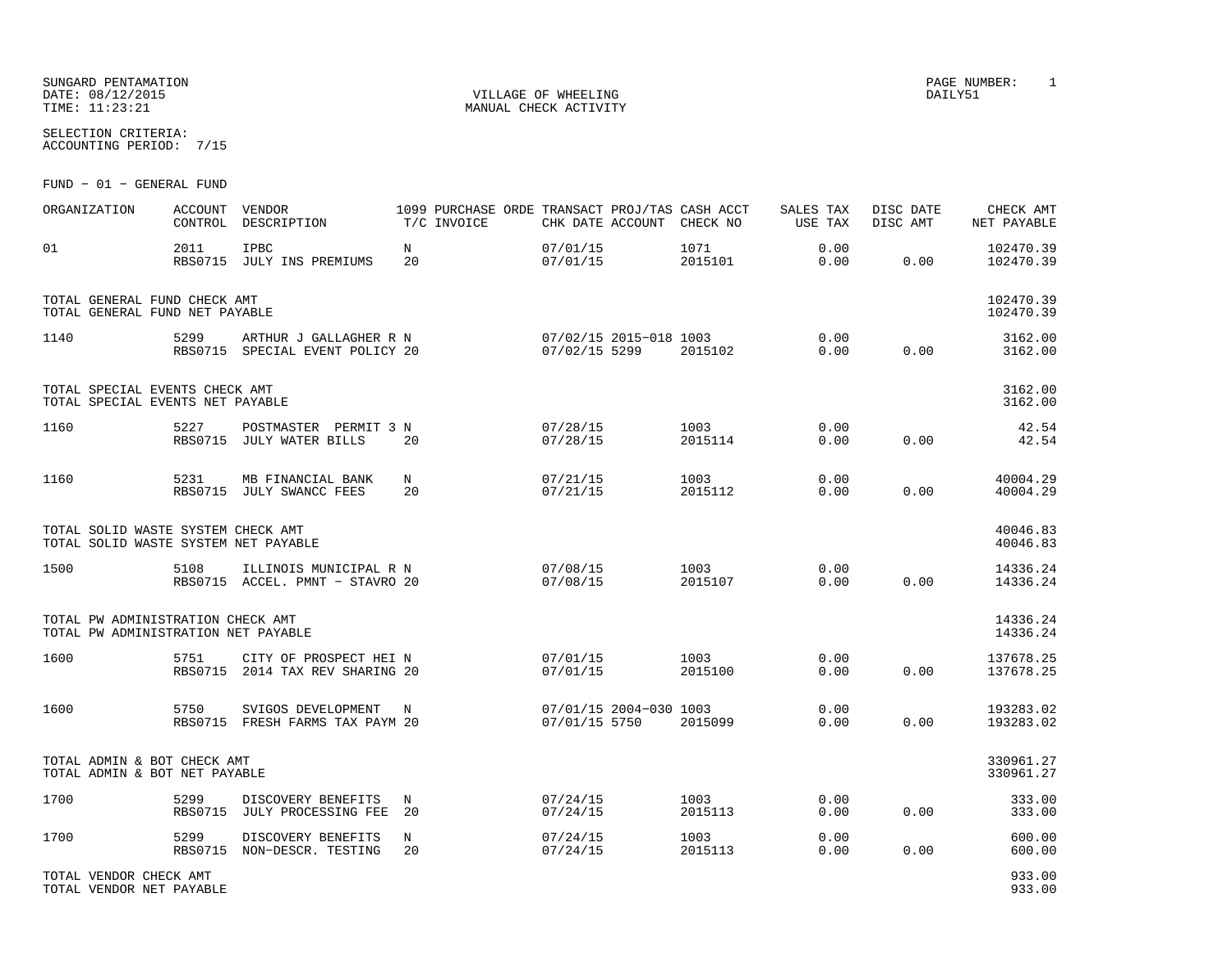SUNGARD PENTAMATION PAGE NUMBER: 2DATE:  $08/12/2015$  DAILY51

TIME:  $11:23:21$  MANUAL CHECK ACTIVITY

SELECTION CRITERIA:ACCOUNTING PERIOD: 7/15

FUND − 01 − GENERAL FUND

| ORGANIZATION                                                               | ACCOUNT<br>CONTROL     | <b>VENDOR</b><br>DESCRIPTION                     |    | 1099 PURCHASE ORDE<br>T/C INVOICE | CHK DATE ACCOUNT     | TRANSACT PROJ/TAS CASH ACCT<br>CHECK NO | SALES TAX<br>USE TAX |              | DISC DATE<br>DISC AMT |      | CHECK AMT<br>NET PAYABLE |
|----------------------------------------------------------------------------|------------------------|--------------------------------------------------|----|-----------------------------------|----------------------|-----------------------------------------|----------------------|--------------|-----------------------|------|--------------------------|
| TOTAL FINANCE DEPARTMENT CHECK AMT<br>TOTAL FINANCE DEPARTMENT NET PAYABLE |                        |                                                  |    |                                   |                      |                                         |                      |              |                       |      | 933.00<br>933.00         |
| 2100                                                                       | 5108<br><b>RBS0715</b> | ILLINOIS MUNICIPAL R N<br>ACCEL. PYMNT - BONK 20 |    |                                   | 07/08/15<br>07/08/15 | 1003<br>2015106                         |                      | 0.00<br>0.00 |                       | 0.00 | 5236.58<br>5236.58       |
| 2100                                                                       | 5115<br><b>RBS0715</b> | INTERNAL REVENUE SER N<br>720-V FILING           | 20 |                                   | 07/20/15<br>07/20/15 | 1003<br>2015110                         |                      | 0.00<br>0.00 |                       | 0.00 | 36.00<br>36.00           |
| TOTAL POLICE DEPARTMENT CHECK AMT<br>TOTAL POLICE DEPARTMENT NET PAYABLE   |                        |                                                  |    |                                   |                      |                                         |                      |              |                       |      | 5272.58<br>5272.58       |
| TOTAL GENERAL FUND CHECK AMT<br>TOTAL GENERAL FUND NET PAYABLE             |                        |                                                  |    |                                   |                      |                                         |                      |              |                       |      | 497182.31<br>497182.31   |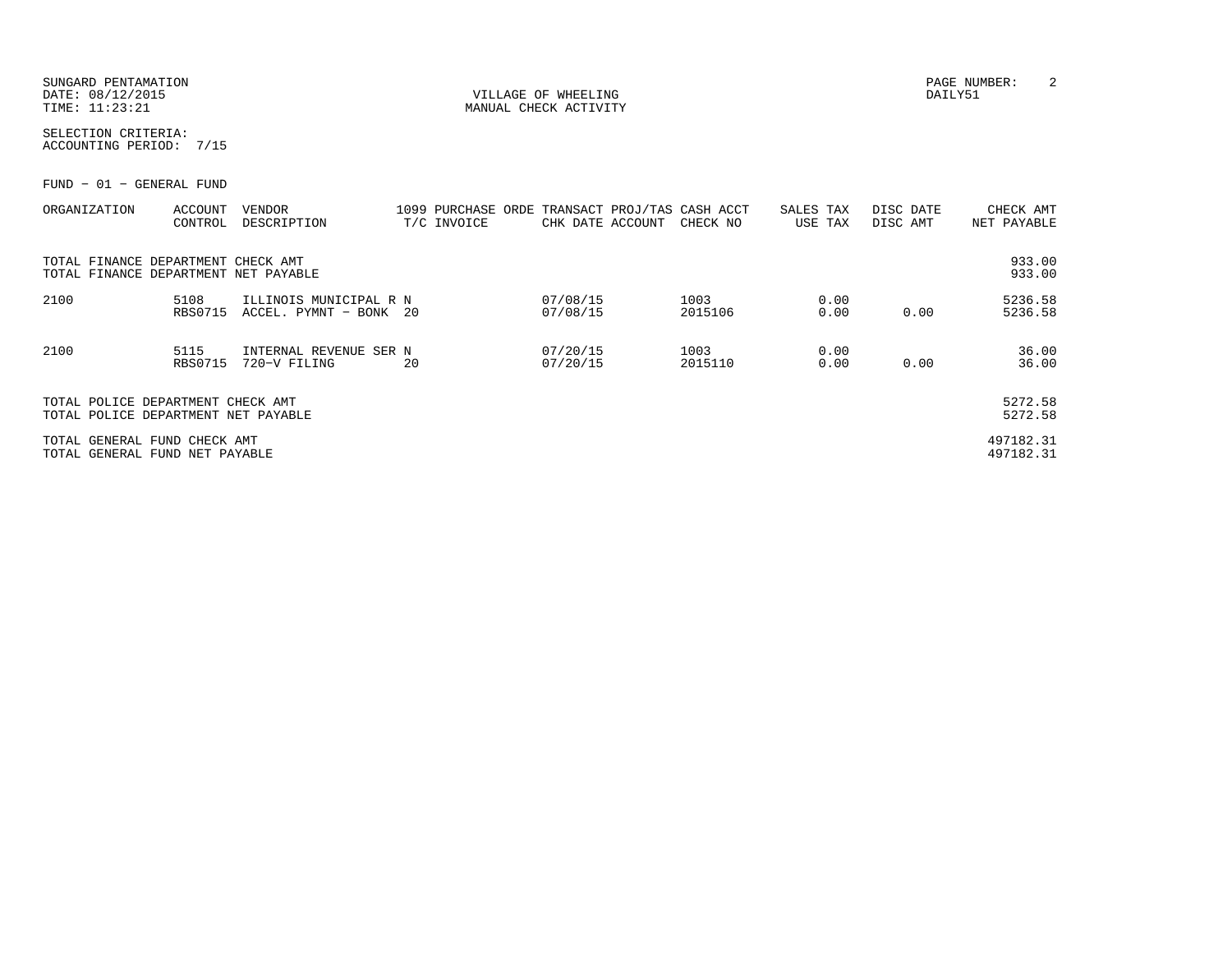SUNGARD PENTAMATION PAGE NUMBER: 3DATE:  $08/12/2015$  DAILY51

TIME:  $11:23:21$  MANUAL CHECK ACTIVITY

SELECTION CRITERIA:ACCOUNTING PERIOD: 7/15

FUND − 23 − 2009 GEN OBLIG BOND FUND

| ORGANIZATION                             | ACCOUNT<br>CONTROL | VENDOR<br>DESCRIPTION                             | T/C INVOICE | CHK DATE ACCOUNT     | 1099 PURCHASE ORDE TRANSACT PROJ/TAS CASH ACCT<br>CHECK NO | SALES TAX<br>USE TAX |              | DISC DATE<br>DISC AMT | CHECK AMT<br>NET PAYABLE |
|------------------------------------------|--------------------|---------------------------------------------------|-------------|----------------------|------------------------------------------------------------|----------------------|--------------|-----------------------|--------------------------|
| 23                                       | 5624<br>RBS0715    | BANK OF AMERICA, CHI N<br>JULY 15 SWAP PAYMENT 20 |             | 07/01/15<br>07/01/15 | 1003<br>2015098                                            |                      | 0.00<br>0.00 | 0.00                  | 27589.75<br>27589.75     |
| TOTAL 2009 GEN OBLIG BOND FUND CHECK AMT |                    | TOTAL 2009 GEN OBLIG BOND FUND NET PAYABLE        |             |                      |                                                            |                      |              |                       | 27589.75<br>27589.75     |
| TOTAL 2009 GEN OBLIG BOND FUND CHECK AMT |                    | TOTAL 2009 GEN OBLIG BOND FUND NET PAYABLE        |             |                      |                                                            |                      |              |                       | 27589.75<br>27589.75     |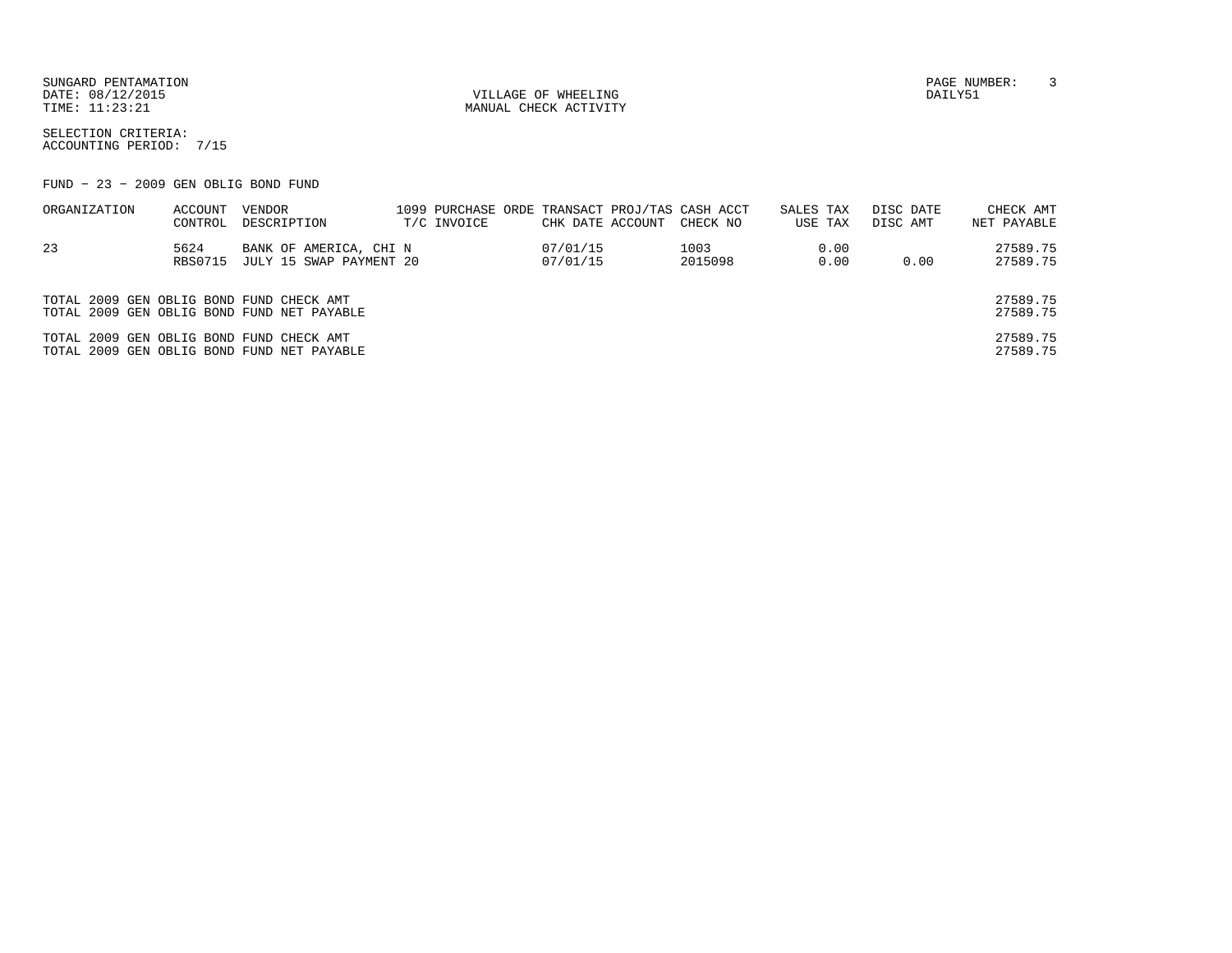SUNGARD PENTAMATION PAGE NUMBER: 4 DATE:  $08/12/2015$  DAILY51

TIME:  $11:23:21$  MANUAL CHECK ACTIVITY

SELECTION CRITERIA:ACCOUNTING PERIOD: 7/15

FUND − 31 − CROSSROADS TIF FUND

| ORGANIZATION                                                                 | ACCOUNT<br>CONTROL | VENDOR<br>DESCRIPTION                           | T/C INVOICE | CHK DATE ACCOUNT |                        | 1099 PURCHASE ORDE TRANSACT PROJ/TAS CASH ACCT<br>CHECK NO | SALES TAX | USE TAX      | DISC DATE<br>DISC AMT | CHECK AMT<br>NET PAYABLE |
|------------------------------------------------------------------------------|--------------------|-------------------------------------------------|-------------|------------------|------------------------|------------------------------------------------------------|-----------|--------------|-----------------------|--------------------------|
| 3100                                                                         | 5750<br>RBS0715    | SVIGOS DEVELOPMENT N<br>FRESH FARMS TAX PAYM 20 |             | 07/01/15 5750    | 07/01/15 2004-030 1003 | 2015099                                                    |           | 0.00<br>0.00 | 0.00                  | 533087.37<br>533087.37   |
| TOTAL CROSSROAD TIF IMPLEMENT. CHECK AMT                                     |                    | TOTAL CROSSROAD TIF IMPLEMENT. NET PAYABLE      |             |                  |                        |                                                            |           |              |                       | 533087.37<br>533087.37   |
| TOTAL CROSSROADS TIF FUND CHECK AMT<br>TOTAL CROSSROADS TIF FUND NET PAYABLE |                    |                                                 |             |                  |                        |                                                            |           |              |                       | 533087.37<br>533087.37   |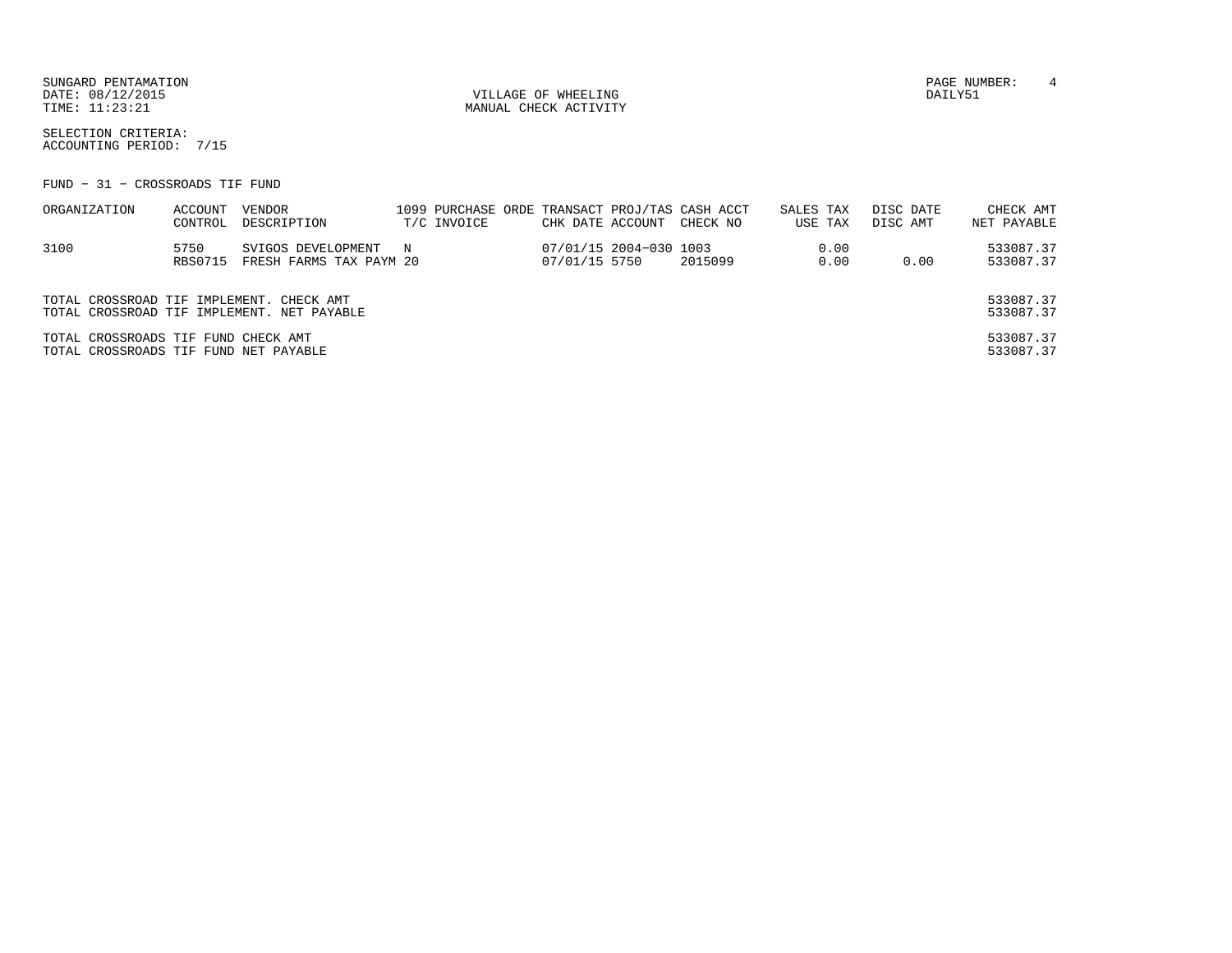SUNGARD PENTAMATION PAGE NUMBER: 5DATE:  $08/12/2015$  DAILY51

TIME:  $11:23:21$  MANUAL CHECK ACTIVITY

SELECTION CRITERIA:ACCOUNTING PERIOD: 7/15

FUND − 39 − LAKE COOK/MILW TIF FUND

| ORGANIZATION                                                               | ACCOUNT<br>CONTROL     | VENDOR<br>DESCRIPTION                            | T/C INVOICE | CHK DATE ACCOUNT |                        | 1099 PURCHASE ORDE TRANSACT PROJ/TAS CASH ACCT<br>CHECK NO | SALES TAX | USE TAX      | DISC DATE<br>DISC AMT | CHECK AMT<br>NET PAYABLE |
|----------------------------------------------------------------------------|------------------------|--------------------------------------------------|-------------|------------------|------------------------|------------------------------------------------------------|-----------|--------------|-----------------------|--------------------------|
| 3900                                                                       | 5750<br><b>RBS0715</b> | WHEELING PRAIRIE, LL N<br>DEVELOPER INCEN #12 20 |             | 07/21/15 5750    | 07/21/15 2003A075 1003 | 2015111                                                    |           | 0.00<br>0.00 | 0.00                  | 233092.45<br>233092.45   |
| TOTAL NORTH TIF DISTRICT CHECK AMT<br>TOTAL NORTH TIF DISTRICT NET PAYABLE |                        |                                                  |             |                  |                        |                                                            |           |              |                       | 233092.45<br>233092.45   |
| TOTAL LAKE COOK/MILW TIF FUND CHECK AMT                                    |                        | TOTAL LAKE COOK/MILW TIF FUND NET PAYABLE        |             |                  |                        |                                                            |           |              |                       | 233092.45<br>233092.45   |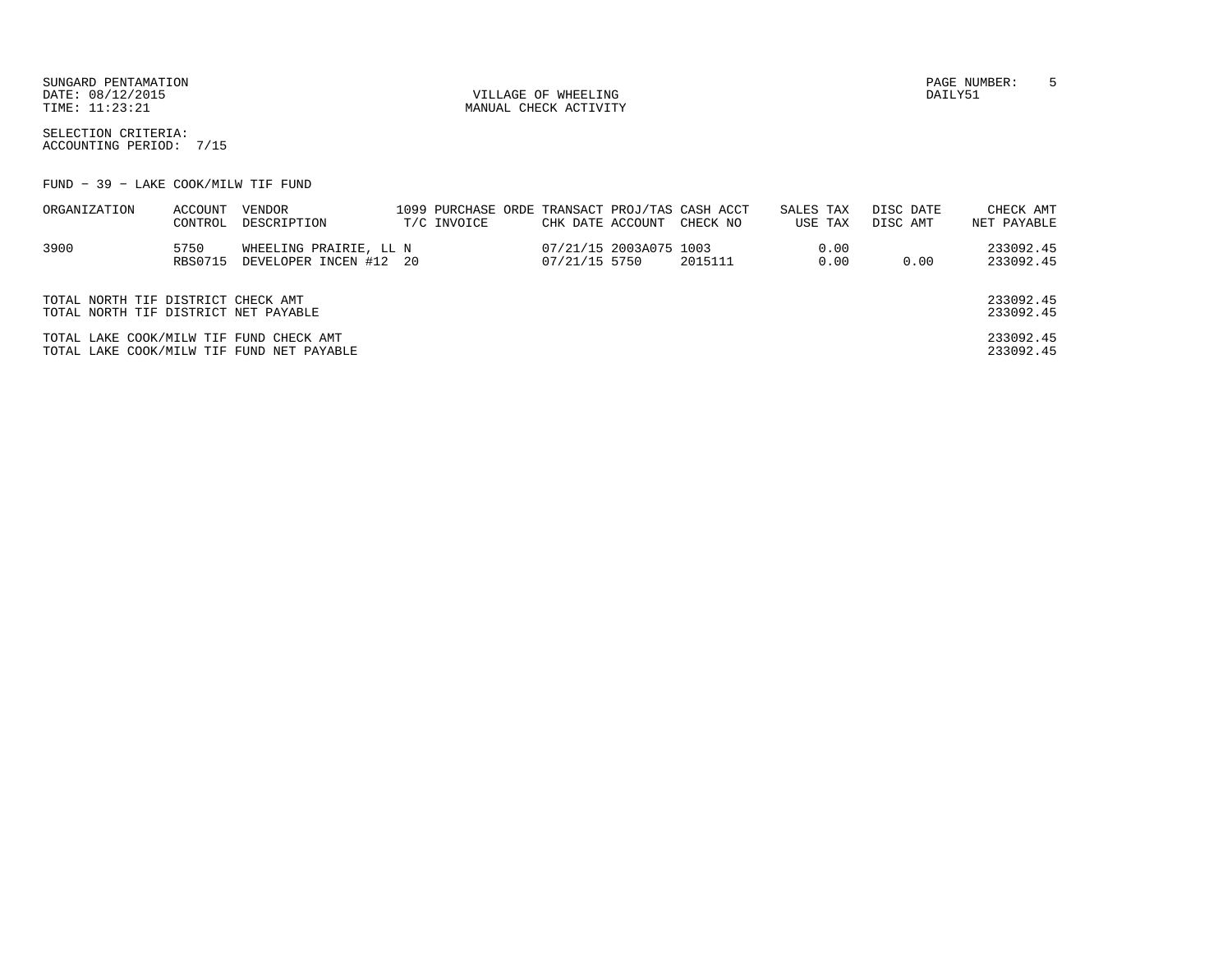SUNGARD PENTAMATION PAGE NUMBER: 6DATE:  $08/12/2015$  DAILY51

TIME:  $11:23:21$  MANUAL CHECK ACTIVITY

SELECTION CRITERIA:ACCOUNTING PERIOD: 7/15

FUND − 40 − WATER AND SEWER FUND

| ORGANIZATION                                                                   | <b>ACCOUNT</b><br>CONTROL | VENDOR<br>DESCRIPTION                        | 1099 PURCHASE ORDE<br>T/C INVOICE | CHK DATE ACCOUNT     | TRANSACT PROJ/TAS CASH ACCT<br>CHECK NO | SALES TAX<br>USE TAX | DISC DATE<br>DISC AMT | CHECK AMT<br>NET PAYABLE |
|--------------------------------------------------------------------------------|---------------------------|----------------------------------------------|-----------------------------------|----------------------|-----------------------------------------|----------------------|-----------------------|--------------------------|
| 4100                                                                           | 5705<br><b>RBS0715</b>    | NORTHWEST WATER COMM N<br>OUARTERLY PAYMENT  | 20                                | 07/28/15<br>07/28/15 | 1071<br>2015115                         | 0.00<br>0.00         | 0.00                  | 509346.30<br>509346.30   |
| 4100                                                                           | 5227<br><b>RBS0715</b>    | POSTMASTER<br>PERMIT 3 N<br>JULY WATER BILLS | 20                                | 07/28/15<br>07/28/15 | 1003<br>2015114                         | 0.00<br>0.00         | 0.00                  | 1134.46<br>1134.46       |
| TOTAL WATER DIVISION CHECK AMT<br>TOTAL WATER DIVISION NET PAYABLE             |                           |                                              |                                   |                      |                                         |                      |                       | 510480.76<br>510480.76   |
| 4200                                                                           | 5227<br><b>RBS0715</b>    | PERMIT 3 N<br>POSTMASTER<br>JULY WATER BILLS | 20                                | 07/28/15<br>07/28/15 | 1003<br>2015114                         | 0.00<br>0.00         | 0.00                  | 241.07<br>241.07         |
| TOTAL SEWER DIVISION CHECK AMT<br>TOTAL SEWER DIVISION NET PAYABLE             |                           |                                              |                                   |                      |                                         |                      |                       | 241.07<br>241.07         |
| TOTAL WATER AND SEWER FUND CHECK AMT<br>TOTAL WATER AND SEWER FUND NET PAYABLE |                           |                                              |                                   |                      |                                         |                      |                       | 510721.83<br>510721.83   |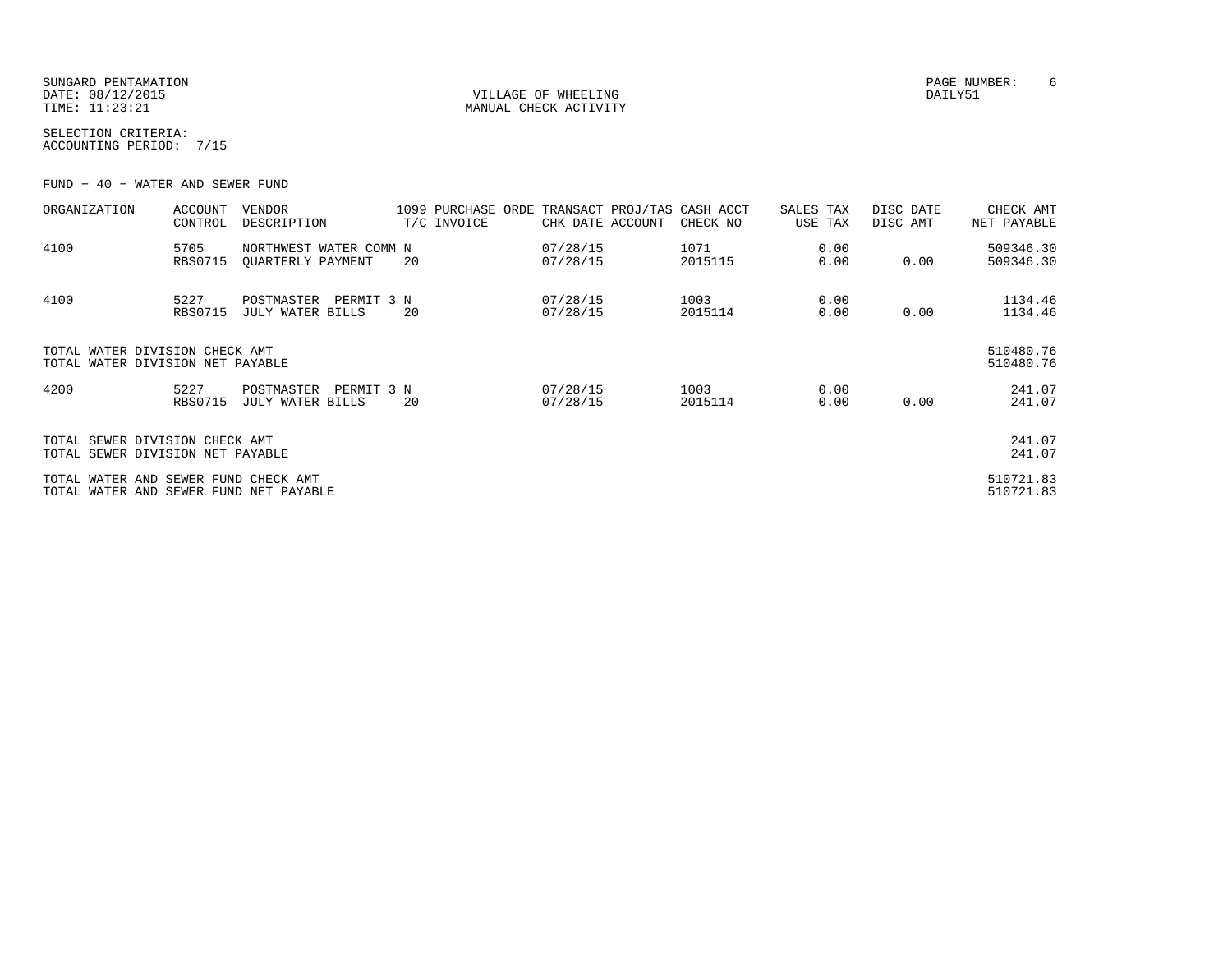## SUNGARD PENTAMATION<br>
SUNGARD PENTAMATION<br>
DATE: 08/12/2015 DATE: 08/12/2015 VILLAGE OF WHEELING DAILY51

MANUAL CHECK ACTIVITY

SELECTION CRITERIA:ACCOUNTING PERIOD: 7/15

FUND − 50 − PAYROLL FUND

| ORGANIZATION                                       | <b>ACCOUNT</b><br>CONTROL | VENDOR<br>DESCRIPTION                                     |                  | T/C INVOICE | CHK DATE ACCOUNT     | 1099 PURCHASE ORDE TRANSACT PROJ/TAS CASH ACCT<br>CHECK NO | SALES TAX<br>USE TAX | DISC DATE<br>DISC AMT | CHECK AMT<br>NET PAYABLE |
|----------------------------------------------------|---------------------------|-----------------------------------------------------------|------------------|-------------|----------------------|------------------------------------------------------------|----------------------|-----------------------|--------------------------|
| 50                                                 | 2104<br><b>RBS0715</b>    | ILLINOIS MUNICIPAL R N<br>JULY PREMIUMS                   | 20               |             | 07/31/15<br>07/31/15 | 1003<br>2015118                                            | 0.00<br>0.00         | 0.00                  | 181291.87<br>181291.87   |
| 50                                                 | 2105<br>RBS0715           | INTERNAL REVENUE SER N<br>PR DEDUCT 07032015              | 20               |             | 07/02/15<br>07/02/15 | 1003<br>2015103                                            | 0.00<br>0.00         | 0.00                  | 70914.78<br>70914.78     |
| 50                                                 | 2102<br><b>RBS0715</b>    | INTERNAL REVENUE SER N<br>PR DEDUCT 07032015              | 20               |             | 07/02/15<br>07/02/15 | 1003<br>2015103                                            | 0.00<br>0.00         | 0.00                  | 111175.60<br>111175.60   |
| 50                                                 | 2102<br><b>RBS0715</b>    | INTERNAL REVENUE SER N<br>PR DEDUCT 071715                | 20               |             | 07/16/15<br>07/16/15 | 1003<br>2015108                                            | 0.00<br>0.00         | 0.00                  | 105123.72<br>105123.72   |
| 50                                                 | 2105<br><b>RBS0715</b>    | INTERNAL REVENUE SER N<br>PR DEDUCT 071715                | 20               |             | 07/16/15<br>07/16/15 | 1003<br>2015108                                            | 0.00<br>0.00         | 0.00                  | 68715.04<br>68715.04     |
| 50                                                 | 2105                      | INTERNAL REVENUE SER N<br>RBS0715 073115 PR DEDUCTIONS 20 |                  |             | 07/31/15<br>07/31/15 | 1003<br>2015116                                            | 0.00<br>0.00         | 0.00                  | 72576.36<br>72576.36     |
| 50                                                 | 2102<br>RBS0715           | INTERNAL REVENUE SER N<br>073115 PR DEDUCTIONS 20         |                  |             | 07/31/15<br>07/31/15 | 1003<br>2015116                                            | 0.00<br>0.00         | 0.00                  | 111107.58<br>111107.58   |
| TOTAL VENDOR CHECK AMT<br>TOTAL VENDOR NET PAYABLE |                           |                                                           |                  |             |                      |                                                            |                      |                       | 539613.08<br>539613.08   |
| 50                                                 | 2103                      | ILLINOIS DEPARTMENT N<br>RBS0715 P/R DEDUCTION 070315 20  |                  |             | 07/03/15<br>07/03/15 | 1003<br>2015104                                            | 0.00<br>0.00         | 0.00                  | 27396.47<br>27396.47     |
| 50                                                 | 2103                      | ILLINOIS DEPARTMENT<br>RBS0715 PR DEDUCTION 07/17         | $_{\rm N}$<br>20 |             | 07/17/15<br>07/17/15 | 1003<br>2015109                                            | 0.00<br>0.00         | 0.00                  | 26311.68<br>26311.68     |
| 50                                                 | 2103                      | ILLINOIS DEPARTMENT<br>RBS0715 PR DEDUCT 073115           | $_{\rm N}$<br>20 |             | 07/31/15<br>07/31/15 | 1003<br>2015119                                            | 0.00<br>0.00         | 0.00                  | 27402.24<br>27402.24     |
| TOTAL VENDOR CHECK AMT<br>TOTAL VENDOR NET PAYABLE |                           |                                                           |                  |             |                      |                                                            |                      |                       | 81110.39<br>81110.39     |
| 50                                                 | 2117<br><b>RBS0715</b>    | <b>IPBC</b><br>JULY INS PREMIUMS                          | N<br>20          |             | 07/01/15<br>07/01/15 | 1071<br>2015101                                            | 0.00<br>0.00         | 0.00                  | 128965.92<br>128965.92   |
| 50                                                 | 2118                      | IPBC<br>RBS0715 JULY INS PREMIUMS                         | N<br>20          |             | 07/01/15<br>07/01/15 | 1071<br>2015101                                            | 0.00<br>0.00         | 0.00                  | 184618.18<br>184618.18   |
| TOTAL VENDOR CHECK AMT<br>TOTAL VENDOR NET PAYABLE |                           |                                                           |                  |             |                      |                                                            |                      |                       | 313584.10<br>313584.10   |
| 50                                                 | 2109<br><b>RBS0715</b>    | WISCONSIN DEPARTMENT N<br>JULY PR DEDUCTIONS              | 20               |             | 07/31/15<br>07/31/15 | 1003<br>2015117                                            | 0.00<br>0.00         | 0.00                  | 918.90<br>918.90         |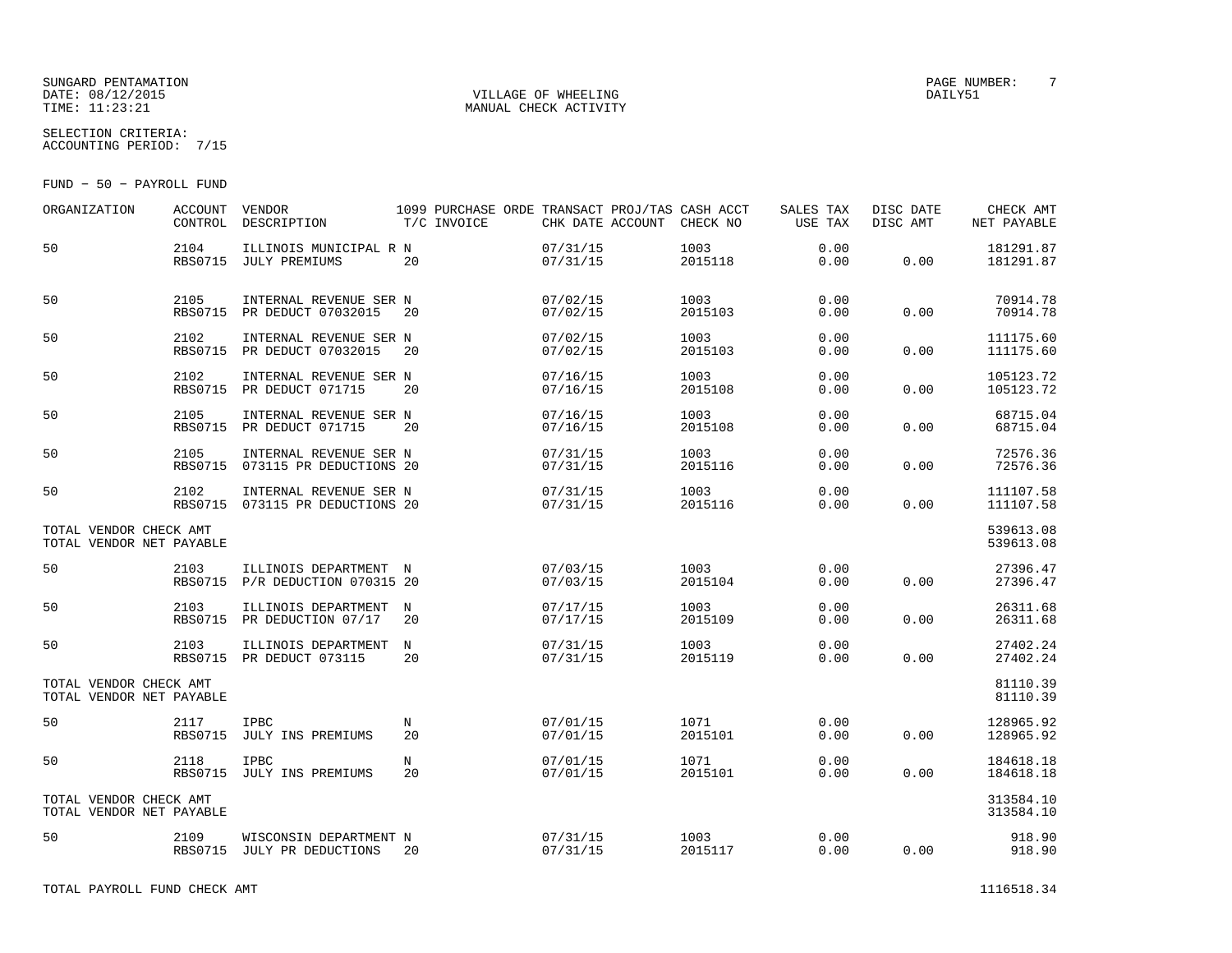| SUNGARD PENTAMATION |
|---------------------|
| DATE: 08/12/2015    |
| TIME: 11:23:21      |

SELECTION CRITERIA:ACCOUNTING PERIOD: 7/15

FUND − 50 − PAYROLL FUND

| ORGANIZATION                   | ACCOUNT | VENDOR      |             |                  | 1099 PURCHASE ORDE TRANSACT PROJ/TAS CASH ACCT | SALES TAX |         | DISC DATE | CHECK AMT   |
|--------------------------------|---------|-------------|-------------|------------------|------------------------------------------------|-----------|---------|-----------|-------------|
|                                | CONTROL | DESCRIPTION | T/C INVOICE | CHK DATE ACCOUNT | CHECK NO                                       |           | USE TAX | DISC AMT  | NET PAYABLE |
| TOTAL PAYROLL FUND NET PAYABLE |         |             |             |                  |                                                |           |         |           | 1116518.34  |
| TOTAL PAYROLL FUND CHECK AMT   |         |             |             |                  |                                                |           |         |           | 1116518.34  |
| TOTAL PAYROLL FUND NET PAYABLE |         |             |             |                  |                                                |           |         |           | 1116518.34  |
| TOTAL REPORT CHECK AMT         |         |             |             |                  |                                                |           |         |           | 2918192.05  |
| TOTAL REPORT NET PAYABLE       |         |             |             |                  |                                                |           |         |           | 2918192.05  |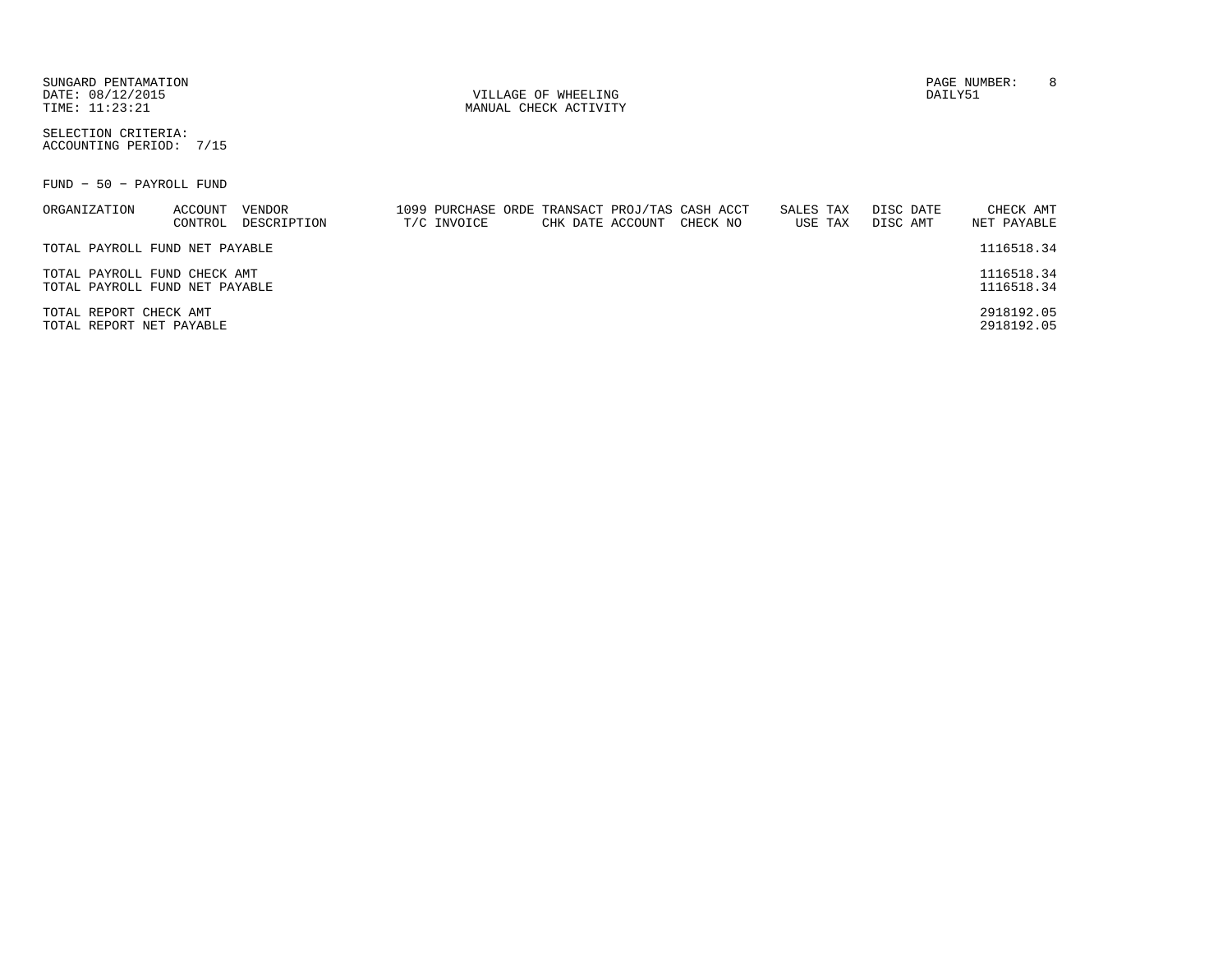# PURCHASE CARD REPORT May, 2015

**(05/05/2015 through 06/04/2015)**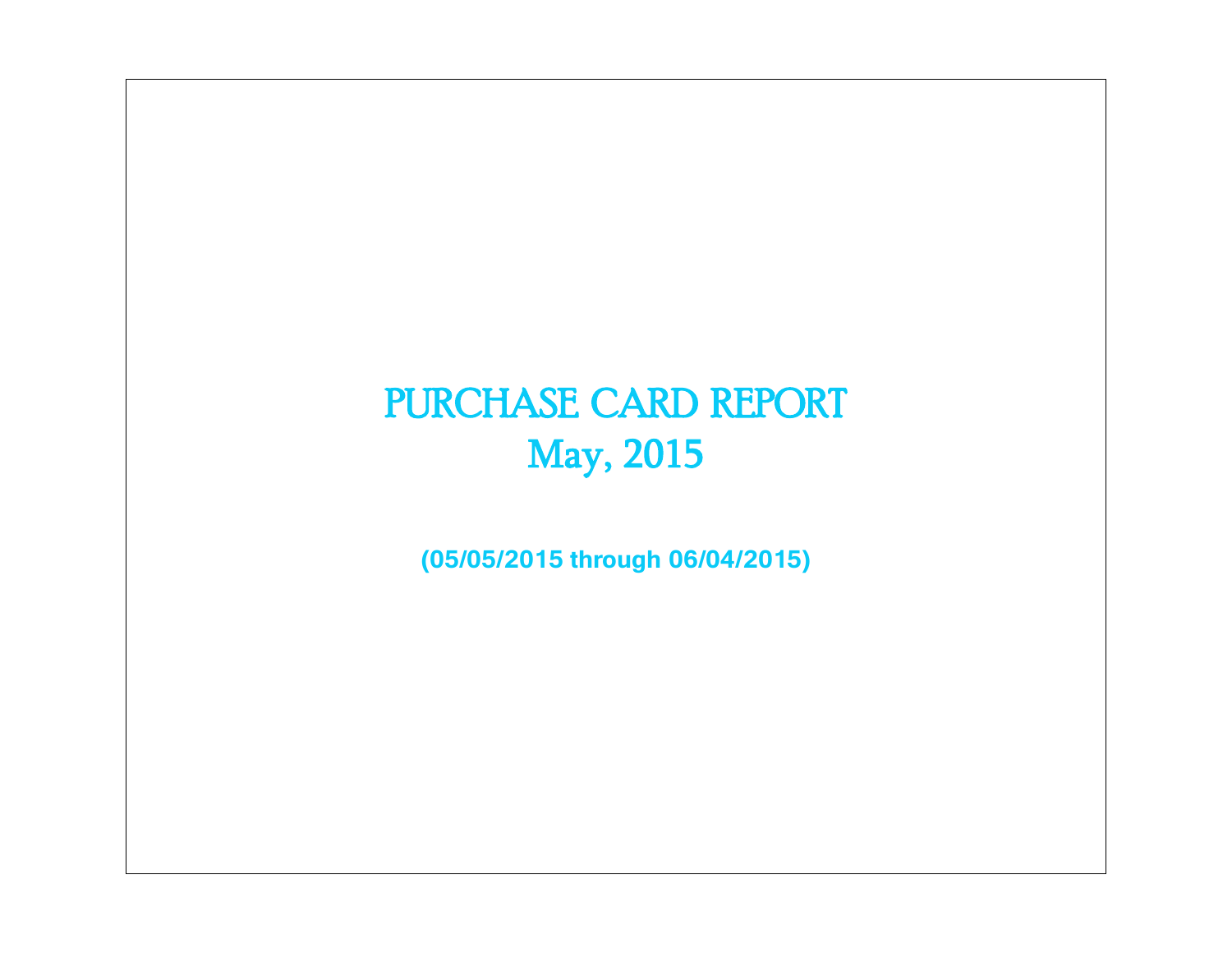# Account Statement Posting Date: 05/05/2015 - 06/04/2015

|                                | <b>Transaction</b> | <b>Transaction</b> |
|--------------------------------|--------------------|--------------------|
| <b>Account Name</b>            | Count              | Amount             |
| <b>ALYSIA MILLER GOLDSTEIN</b> | $\overline{3}$     | 852.00             |
| <b>ANGELA MORRIS</b>           | 5                  | 29,865.97          |
| <b>CHRISTIE REVELAND</b>       | $\overline{8}$     | 551.32             |
| <b>CHUCK SPRATT</b>            | $\overline{34}$    | 5,817.33           |
| <b>DARLA CALLANAN</b>          | $\overline{13}$    | 7,725.28           |
| <b>DERRYL SHAPIRO</b>          | $\overline{5}$     | 12,698.89          |
| <b>DONALD WENNERSTROM</b>      | 1                  | 30.32              |
| <b>DRUCILLA GARCIA</b>         | $\overline{11}$    | 2,554.36           |
| <b>JOHN MELANIPHY III</b>      | $\overline{17}$    | 3,158.02           |
| <b>JOHNNY PEREZ</b>            | $\overline{26}$    | 4,075.63           |
| <b>JON SFONDILIS</b>           | $\overline{8}$     | 1,879.60           |
| <b>JOSHUA BERMAN</b>           | 1                  | 392.00             |
| <b>LANA RUDNIK</b>             | $\overline{8}$     | 608.08             |
| <b>LINA COLUNGA</b>            | $\overline{12}$    | 3,062.25           |
| <b>LORI HAZLEWOOD</b>          | $\overline{7}$     | 11,630.91          |
| <b>LOUIS MAGURNO</b>           | $\overline{2}$     | 171.09             |
| <b>LUCA URSAN</b>              | $\overline{37}$    | 10,389.98          |
| <b>MELODY BONK</b>             | $\overline{2}$     | 102.50             |
| <b>MICHAEL BLIEFERNICH</b>     | $\overline{2}$     | 1,532.04           |
| <b>MICHAEL CROTTY</b>          | $\overline{2}$     | 288.50             |
| <b>MICHAEL SCHROEDER</b>       | $\overline{2}$     | 766.49             |
| PETER RODGERS                  | $\mathbf{1}$       | 292.50             |
| <b>ROSE LEMANIS</b>            | 7                  | 6,061.08           |
| <b>SCOTT WILSON</b>            | 13                 | 1,552.76           |
| <b>SEAN LINDSAY</b>            | $\overline{3}$     | 1,370.27           |
| <b>SUSAN GORDON</b>            | 4                  | 107.43             |
| <b>TY JOHNSON</b>              | $\overline{5}$     | 3,667.67           |
| <b>VINCENT HOFFMAN</b>         | $\overline{9}$     | 1,766.51           |
| <b>Report Totals</b>           | 248                | 112,970.78         |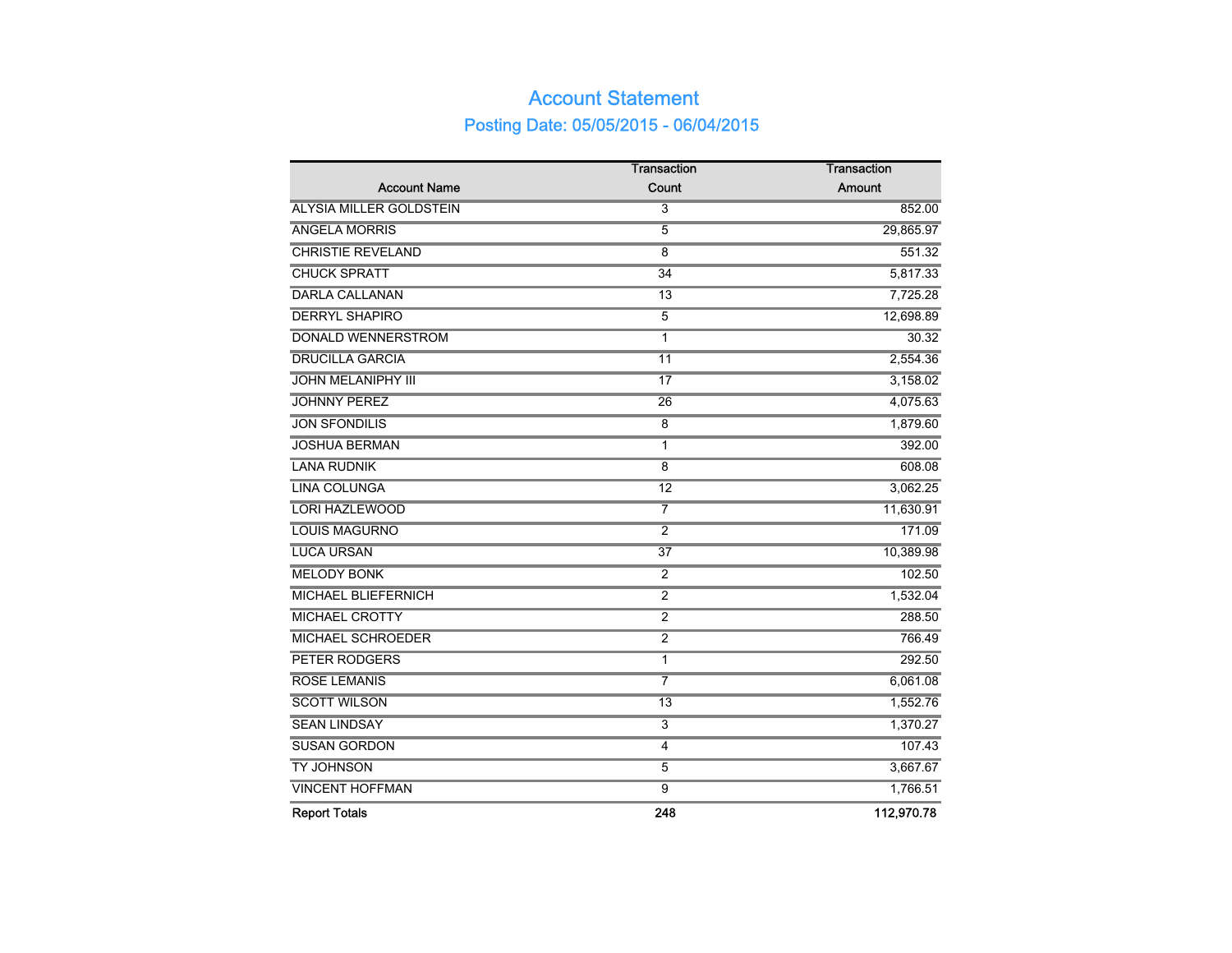# Expense Report Posting Date: 05/05/2015 - 06/04/2015

## ALYSIA MILLER GOLDSTEIN

Card Transactions

| Posting                                            | Transaction                   |                                        |                          | Receipt       | <b>Expense</b> |          |
|----------------------------------------------------|-------------------------------|----------------------------------------|--------------------------|---------------|----------------|----------|
| Date                                               | Date                          | <b>Description</b>                     |                          | <b>Amount</b> | Amount         | Reviewed |
|                                                    |                               | ROLLING MEADOWS PARK D-ROLLING         |                          |               |                |          |
| 05/07/2015                                         | 05/06/2015                    | MEADO, IL, 60008                       |                          | 132.00        | 132.00         | ✓        |
| <b>Expense Description: Opera in Focus Tickets</b> |                               |                                        |                          |               |                |          |
| <b>FUND/PROGRAM:</b>                               | 1320 SENIOR CITIZENS SERVICES | <b>EXPENDITURE ACCOUNTS:</b>           | 5297 PROGRAMS/ACTIVITIES |               |                |          |
| <b>PROJECT#:</b>                                   |                               |                                        |                          |               |                |          |
| 05/29/2015                                         | 05/28/2015                    | IN LEGACY GIRLS-630-8517609, IL, 60504 |                          | 495.00        | 495.00         |          |
| <b>Expense Description: Legacy Girls Trip</b>      |                               |                                        |                          |               |                |          |
| <b>FUND/PROGRAM:</b>                               | 1320 SENIOR CITIZENS SERVICES | <b>EXPENDITURE ACCOUNTS:</b>           | 5297 PROGRAMS/ACTIVITIES |               |                |          |
| <b>PROJECT#:</b>                                   |                               |                                        |                          |               |                |          |
| 06/01/2015                                         | 05/29/2015                    | THE LITTLE TRAVELER-GENEVA, IL, 60134  |                          | 225.00        | 225.00         |          |
| <b>Expense Description: Trip Lunch Cards</b>       |                               |                                        |                          |               |                |          |
| <b>FUND/PROGRAM:</b>                               | 1320 SENIOR CITIZENS SERVICES | <b>EXPENDITURE ACCOUNTS:</b>           | 5297 PROGRAMS/ACTIVITIES |               |                |          |
| <b>PROJECT#:</b>                                   |                               |                                        |                          |               |                |          |
|                                                    |                               | <b>Card Subtotal</b>                   |                          |               | 852.00         |          |

## ANGELA MORRIS

| Card Transactions                                     |                          |                                        |                                |          |          |
|-------------------------------------------------------|--------------------------|----------------------------------------|--------------------------------|----------|----------|
| Posting                                               | Transaction              |                                        | Receipt                        | Expense  |          |
| Date                                                  | Date                     | <b>Description</b>                     | Amount                         | Amount   | Reviewed |
| 05/08/2015                                            | 05/07/2015               | CDW GOVERNMENT-800-750-4239, IL, 60061 | 5,378.75                       | 5,378.75 |          |
| <b>Expense Description: Symantec Protect Licenses</b> |                          |                                        |                                |          |          |
| <b>FUND/PROGRAM:</b>                                  | 1750 INFORMATION SYSTEMS | <b>EXPENDITURE ACCOUNTS:</b>           | 5207 IS SERV & MAINT AGREEMENT |          |          |
| <b>PROJECT#:</b>                                      |                          |                                        |                                |          |          |
| 05/13/2015                                            | 05/12/2015               | COMCAST-866-511-6489, PA, 19462        | 3,066.24                       | 1,533.12 |          |
| <b>Expense Description: Internet Service</b>          |                          |                                        |                                |          |          |
| <b>FUND/PROGRAM:</b>                                  | 1750 INFORMATION SYSTEMS | <b>EXPENDITURE ACCOUNTS:</b>           | 5207 IS SERV & MAINT AGREEMENT |          |          |
| <b>PROJECT#:</b>                                      |                          |                                        |                                |          |          |
| 05/13/2015                                            | 05/12/2015               | COMCAST-866-511-6489, PA, 19462        | 3,066.24                       | 1,533.12 |          |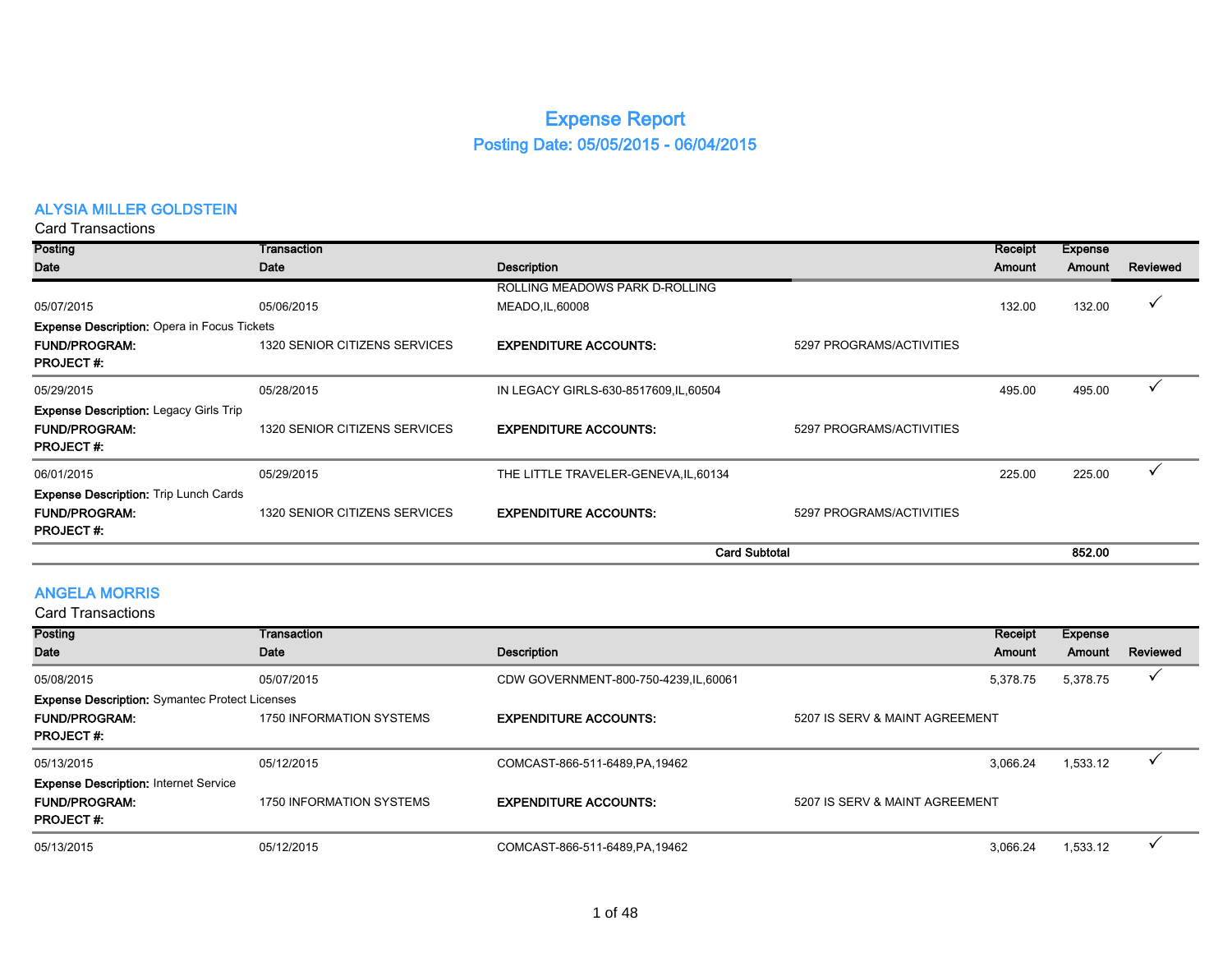Expense Description: Internet Service

|                                                                                                   |                                                   | <b>Card Subtotal</b>                          |                                | 29,865.97 |   |  |
|---------------------------------------------------------------------------------------------------|---------------------------------------------------|-----------------------------------------------|--------------------------------|-----------|---|--|
| <b>FUND/PROGRAM:</b><br><b>PROJECT#:</b>                                                          | 2100 POLICE DEPARTMENT<br>2015-020                | <b>EXPENDITURE ACCOUNTS:</b>                  | 5315 SMALL TOOLS & EQUIPMENT   |           |   |  |
| <b>Expense Description:</b> Gym Equip-Donations                                                   |                                                   |                                               |                                |           |   |  |
| 05/25/2015                                                                                        | 05/22/2015                                        | TITAN STRENGTH FITNESS-08774189511, MO, 63011 | 12,447.33                      | 12,447.33 | ✓ |  |
| <b>Expense Description:</b> Symantex Software Renewal<br><b>FUND/PROGRAM:</b><br><b>PROJECT#:</b> | 1750 INFORMATION SYSTEMS                          | <b>EXPENDITURE ACCOUNTS:</b>                  | 5207 IS SERV & MAINT AGREEMENT |           |   |  |
| 05/19/2015                                                                                        | 05/18/2015                                        | CDW GOVERNMENT-800-750-4239, IL, 60061        | 3,445.57                       | 3,445.57  | ✓ |  |
| <b>Expense Description: Cellular Services</b><br><b>FUND/PROGRAM:</b><br><b>PROJECT#:</b>         | 1600 ADMIN & BOT                                  | <b>EXPENDITURE ACCOUNTS:</b>                  | 5239 CELLULAR SERVICES         |           |   |  |
| 05/15/2015                                                                                        | 05/13/2015                                        | VZWRLSS MY VZ VB P-ALPHARETTA, GA, 30004      | 5,528.08                       | 5,528.08  |   |  |
| <b>FUND/PROGRAM:</b><br><b>PROJECT#:</b>                                                          | 0015 EMERGENCY TELEPHONE SYS<br>(911)<br>2014-037 | <b>EXPENDITURE ACCOUNTS:</b>                  | 5207 IS SERV & MAINT AGREEMENT |           |   |  |

#### CHRISTIE REVELAND

Posting Date **Transaction** Date **Date** Description Receipt Amount Expense Amount Reviewed 05/13/2015 05/12/2015 STAPLES QUILL SOLUTION-402-8986233,SC,29223 6.99 6.99 P FUND/PROGRAM: 1300 COMMUNITY DEVELOPMENT EXPENDITURE ACCOUNTS: 5317 MISC OPERATING SUPPLIES PROJECT #: 05/14/2015 05/12/2015 05/12/2015 QUILL CORPORATION-08007898965,IL,60069 277.98 277.98 277.98 <sup>2</sup> FUND/PROGRAM: 1300 COMMUNITY DEVELOPMENT EXPENDITURE ACCOUNTS: 5317 MISC OPERATING SUPPLIES PROJECT #:  $05/15/2015$   $05/14/2015$   $05/14/2015$   $05/14/2015$   $05/14/2015$   $05/14/2015$   $05/14/2015$   $05/14/2015$   $05/14/2015$   $05/14/2015$   $05/14/2015$   $05/14/2015$   $05/14/2015$   $05/14/2015$   $05/14/2015$   $05/14/2015$   $05/14/2015$  FUND/PROGRAM: 1300 COMMUNITY DEVELOPMENT EXPENDITURE ACCOUNTS: 5318 OFFICE SUPPLIES PROJECT #: 05/15/2015 05/14/2015 STAPLES QUILL SOLUTION-402-8986233,SC,29223 31.99 31.99 P Expense Description: Office Supplies Expense Description: Office Supplies Expense Description: Office Supplies Card Transactions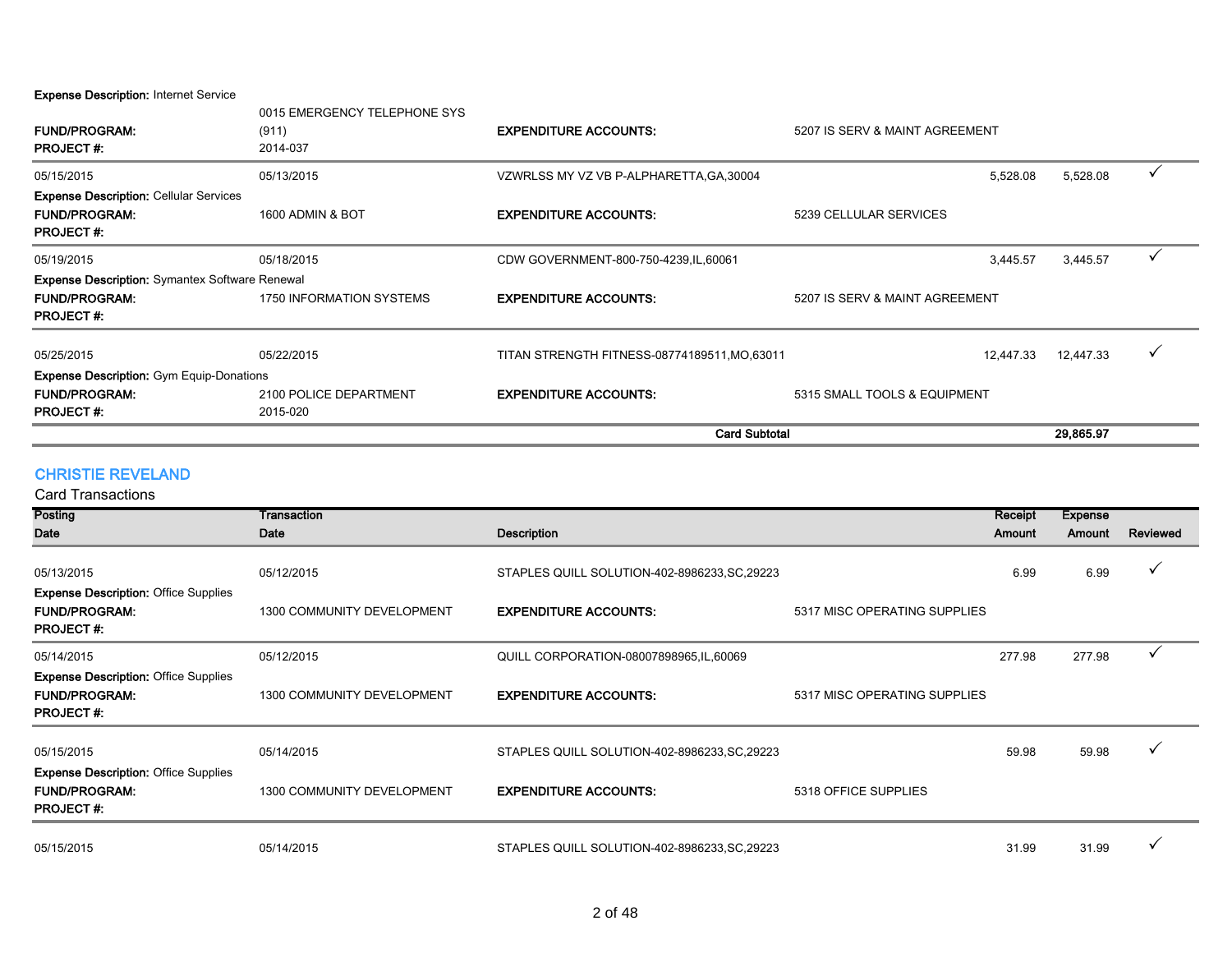**Expense Description: Office Supplies** 

| <b>FUND/PROGRAM:</b><br><b>PROJECT#:</b>                                                | 1300 COMMUNITY DEVELOPMENT | <b>EXPENDITURE ACCOUNTS:</b>                  | 5318 OFFICE SUPPLIES |        |       |              |
|-----------------------------------------------------------------------------------------|----------------------------|-----------------------------------------------|----------------------|--------|-------|--------------|
| 05/25/2015                                                                              | 05/21/2015                 | QUILL CORPORATION-08007898965, IL, 60069      |                      | 61.96  | 61.96 |              |
| <b>Expense Description: Office Supplies</b><br><b>FUND/PROGRAM:</b><br><b>PROJECT#:</b> | 1300 COMMUNITY DEVELOPMENT | <b>EXPENDITURE ACCOUNTS:</b>                  | 5318 OFFICE SUPPLIES |        |       |              |
| 06/04/2015                                                                              | 06/03/2015                 | STAPLES QUILL SOLUTION-402-8986233, SC, 29223 |                      | 14.98  | 14.98 | v            |
| <b>Expense Description: Office Supplies</b><br><b>FUND/PROGRAM:</b><br><b>PROJECT#:</b> | 1300 COMMUNITY DEVELOPMENT | <b>EXPENDITURE ACCOUNTS:</b>                  | 5318 OFFICE SUPPLIES |        |       |              |
| 06/04/2015                                                                              | 06/03/2015                 | STAPLES QUILL SOLUTION-402-8986233, SC, 29223 |                      | 60.98  | 60.98 | $\checkmark$ |
| <b>Expense Description: Office Supplies</b><br><b>FUND/PROGRAM:</b><br><b>PROJECT#:</b> | 1300 COMMUNITY DEVELOPMENT | <b>EXPENDITURE ACCOUNTS:</b>                  | 5318 OFFICE SUPPLIES |        |       |              |
| 06/04/2015                                                                              | 06/03/2015                 | STAPLES QUILL SOLUTION-402-8986233, SC, 29223 |                      | 36.46  | 36.46 |              |
| <b>Expense Description: Office Supplies</b><br><b>FUND/PROGRAM:</b><br><b>PROJECT#:</b> | 1300 COMMUNITY DEVELOPMENT | <b>EXPENDITURE ACCOUNTS:</b>                  | 5318 OFFICE SUPPLIES |        |       |              |
|                                                                                         |                            | <b>Card Subtotal</b>                          |                      | 551.32 |       |              |

## CHUCK SPRATT

Card Transactions

| <b>Posting</b>                                                                            | Transaction         |                                         |                          | Receipt       | <b>Expense</b> |          |
|-------------------------------------------------------------------------------------------|---------------------|-----------------------------------------|--------------------------|---------------|----------------|----------|
| Date                                                                                      | Date                | <b>Description</b>                      |                          | <b>Amount</b> | Amount         | Reviewed |
| 05/05/2015                                                                                | 05/04/2015          | CARQUEST 2780-WHEELING, IL, 60090       |                          | 226.96        | 226.96         |          |
| <b>Expense Description: Tire Rod End/#833</b><br><b>FUND/PROGRAM:</b><br><b>PROJECT#:</b> | 4100 WATER DIVISION | <b>EXPENDITURE ACCOUNTS:</b>            | 5310 VEHICLE MAINTENANCE |               |                |          |
| 05/07/2015                                                                                | 05/06/2015          | CARQUEST 2780-WHEELING, IL, 60090       |                          | 47.30         | 47.30          |          |
| <b>Expense Description: Fan Clutch/#904</b><br><b>FUND/PROGRAM:</b><br><b>PROJECT#:</b>   | 4200 SEWER DIVISION | <b>EXPENDITURE ACCOUNTS:</b>            | 5310 VEHICLE MAINTENANCE |               |                |          |
| 05/11/2015                                                                                | 05/08/2015          | STAYBRIDGE SUITES PEOR-PROVO, UT, 84604 |                          | 3.11          | 3.11           |          |
| <b>Expense Description: To be Reimbursed</b>                                              |                     |                                         |                          |               |                |          |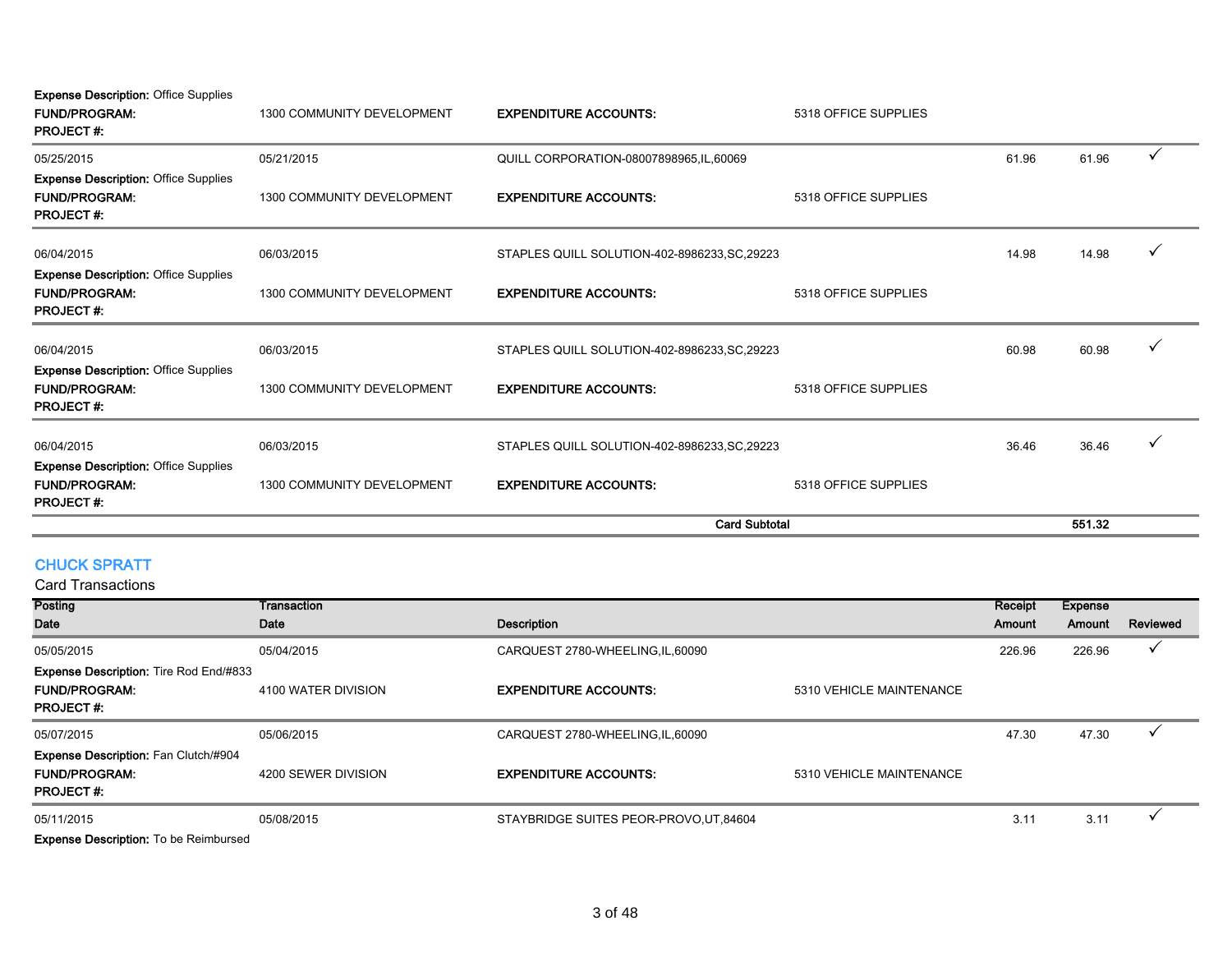| <b>FUND/PROGRAM:</b><br><b>PROJECT#:</b>                                                       | 1240 FLEET SERVICES                   | <b>EXPENDITURE ACCOUNTS:</b>               | 5205 CONFERENCES & MEETINGS  |        |        |              |
|------------------------------------------------------------------------------------------------|---------------------------------------|--------------------------------------------|------------------------------|--------|--------|--------------|
| 05/13/2015<br>Expense Description: Uniform Service                                             | 05/12/2015                            | ARAMARK UNIFORM-800-504-0328, KY, 40509    |                              | 463.71 | 315.31 | ✓            |
| <b>FUND/PROGRAM:</b><br><b>PROJECT#:</b>                                                       | 1240 FLEET SERVICES                   | <b>EXPENDITURE ACCOUNTS:</b>               | 5106 UNIFORM ALLOWANCE       |        |        |              |
| 05/13/2015                                                                                     | 05/12/2015                            | ARAMARK UNIFORM-800-504-0328, KY, 40509    |                              | 463.71 | 148.40 |              |
| <b>Expense Description: Mat Service</b><br><b>FUND/PROGRAM:</b><br><b>PROJECT#:</b>            | <b>1220 BUILDING SERVICES</b>         | <b>EXPENDITURE ACCOUNTS:</b>               | 5215 JANITORIAL SERVICES     |        |        |              |
| 05/14/2015                                                                                     | 05/13/2015                            | PAYPAL MR LOCK-8175711324, TX, 76021       |                              | 74.28  | 74.28  | ✓            |
| <b>Expense Description: Vehicle Key Tags</b><br><b>FUND/PROGRAM:</b><br><b>PROJECT#:</b>       | 1240 FLEET SERVICES                   | <b>EXPENDITURE ACCOUNTS:</b>               | 5315 SMALL TOOLS & EQUIPMENT |        |        |              |
| 05/14/2015                                                                                     | 05/13/2015                            | CARQUEST 2780-WHEELING, IL, 60090          |                              | 7.69   | 7.69   | $\checkmark$ |
| <b>Expense Description: Bulb</b><br><b>FUND/PROGRAM:</b><br><b>PROJECT#:</b>                   | 2200 FIRE DEPARTMENT                  | <b>EXPENDITURE ACCOUNTS:</b>               | 5310 VEHICLE MAINTENANCE     |        |        |              |
| 05/20/2015                                                                                     | 05/19/2015                            | AUTOZONE #3569-800-288-6966, IL, 60090     |                              | 8.15   | 8.15   | ✓            |
| Expense Description: Turtle Wax Compound<br><b>FUND/PROGRAM:</b><br><b>PROJECT#:</b>           | 1240 FLEET SERVICES                   | <b>EXPENDITURE ACCOUNTS:</b>               | 5317 MISC OPERATING SUPPLIES |        |        |              |
| 05/20/2015                                                                                     | 05/19/2015                            | SUPPLIESOUTLET.COM-8778228659,NV,89521     |                              | 57.98  | 57.98  | $\checkmark$ |
| <b>Expense Description: Laser Toner Cartridges</b><br><b>FUND/PROGRAM:</b><br><b>PROJECT#:</b> | <b>1500 PUBLIC WORKS ADMINISTRATI</b> | <b>EXPENDITURE ACCOUNTS:</b>               | 5318 OFFICE SUPPLIES         |        |        |              |
| 05/20/2015                                                                                     | 05/19/2015                            | PAYPAL THERMALSOLU-4029357733,FL,32254     |                              | 30.35  | 30.35  | ✓            |
| <b>Expense Description: Laminating Pouches</b><br><b>FUND/PROGRAM:</b><br>PROJECT #:           | <b>1500 PUBLIC WORKS ADMINISTRATI</b> | <b>EXPENDITURE ACCOUNTS:</b>               | 5318 OFFICE SUPPLIES         |        |        |              |
| 05/20/2015                                                                                     | 05/19/2015                            | PAYPAL BUYAUTOPART-4029357733,CA,95131     |                              | 188.91 | 188.91 | ✓            |
| Expense Description: AC Compressor/Amb 23<br><b>FUND/PROGRAM:</b><br><b>PROJECT#:</b>          | 2200 FIRE DEPARTMENT                  | <b>EXPENDITURE ACCOUNTS:</b>               | 5310 VEHICLE MAINTENANCE     |        |        |              |
| 05/22/2015<br>ホーム・ティー エンティブルロフロ<br>$R = 1$                                                     | 05/21/2015                            | CHECKPOINT TIRE CENTER-WHEELING, IL, 60090 |                              | 118.16 | 118.16 | ✓            |

Expense Description: Tires/#575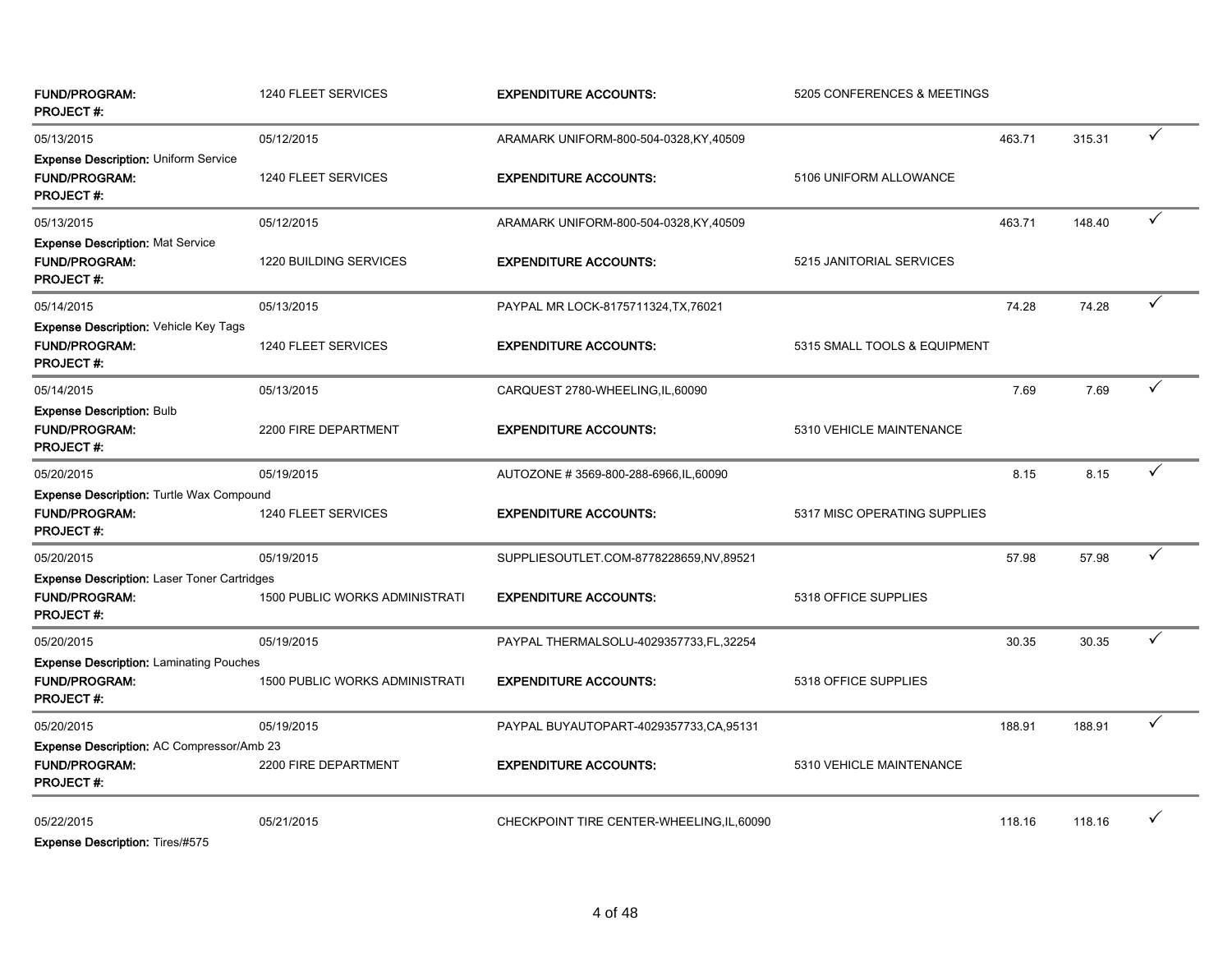| <b>FUND/PROGRAM:</b><br><b>PROJECT#:</b>                                                 | 1300 COMMUNITY DEVELOPMENT | <b>EXPENDITURE ACCOUNTS:</b>                      | 5310 VEHICLE MAINTENANCE     |          |              |
|------------------------------------------------------------------------------------------|----------------------------|---------------------------------------------------|------------------------------|----------|--------------|
| 05/22/2015                                                                               | 05/22/2015                 | HENDON MEDIA GROUP-847-444-3300, IL, 60015        | 279.00                       | 279.00   | ✓            |
| Expense Description: PFE Conf Reg/CS<br><b>FUND/PROGRAM:</b><br><b>PROJECT#:</b>         | 1240 FLEET SERVICES        | <b>EXPENDITURE ACCOUNTS:</b>                      | 5205 CONFERENCES & MEETINGS  |          |              |
| 05/22/2015                                                                               | 05/22/2015                 | HENDON MEDIA GROUP-847-444-3300, IL, 60015        | 279.00                       | 279.00   | ✓            |
| Expense Description: PFE Conf Reg/CM<br><b>FUND/PROGRAM:</b><br><b>PROJECT#:</b>         | 1240 FLEET SERVICES        | <b>EXPENDITURE ACCOUNTS:</b>                      | 5205 CONFERENCES & MEETINGS  |          |              |
| 05/25/2015                                                                               | 05/22/2015                 | ULTRA STROBE COMMUNICA-CRYSTAL<br>LAKE, IL, 60014 | 195.02                       | 195.02   | ✓            |
| Expense Description: Window Barriers/C-55<br><b>FUND/PROGRAM:</b><br><b>PROJECT#:</b>    | 2100 POLICE DEPARTMENT     | <b>EXPENDITURE ACCOUNTS:</b>                      | 5310 VEHICLE MAINTENANCE     |          |              |
| 05/25/2015                                                                               | 05/22/2015                 | AUTOZONE #3569-800-288-6966, IL, 60090            | 94.04                        | 94.04    | ✓            |
| Expense Description: Hub Bearing Assy/#575<br><b>FUND/PROGRAM:</b><br><b>PROJECT#:</b>   | 1300 COMMUNITY DEVELOPMENT | <b>EXPENDITURE ACCOUNTS:</b>                      | 5310 VEHICLE MAINTENANCE     |          |              |
| 05/25/2015                                                                               | 05/22/2015                 | MENARDS MOUNT PROSPECT-MT<br>PROSPECT, IL, 60056  | 24.40                        | 24.40    | ✓            |
| Expense Description: Adhesive & Cleaner                                                  |                            |                                                   |                              |          |              |
| <b>FUND/PROGRAM:</b><br><b>PROJECT#:</b>                                                 | 1240 FLEET SERVICES        | <b>EXPENDITURE ACCOUNTS:</b>                      | 5317 MISC OPERATING SUPPLIES |          |              |
| 05/25/2015                                                                               | 05/22/2015                 | ULTRA STROBE COMMUNICA-CRYSTAL<br>LAKE, IL, 60014 | 370.00                       | 370.00   |              |
| Expense Description: Lift-up Trunk Tray/#A40<br><b>FUND/PROGRAM:</b><br><b>PROJECT#:</b> | 2100 POLICE DEPARTMENT     | <b>EXPENDITURE ACCOUNTS:</b>                      | 5310 VEHICLE MAINTENANCE     |          |              |
| 05/25/2015                                                                               | 05/22/2015                 | ULTRA STROBE COMMUNICA-CRYSTAL<br>LAKE, IL, 60014 | 2.018.60                     | 2.018.60 |              |
| Expense Description: Sirens & Lights/A-40<br><b>FUND/PROGRAM:</b><br><b>PROJECT#:</b>    | 2100 POLICE DEPARTMENT     | <b>EXPENDITURE ACCOUNTS:</b>                      | 5310 VEHICLE MAINTENANCE     |          |              |
| 05/27/2015                                                                               | 05/26/2015                 | CARQUEST 2780-WHEELING, IL, 60090                 | 324.52                       | 324.52   | $\checkmark$ |
| Expense Description: Hanger Pump Assy/A-70<br><b>FUND/PROGRAM:</b><br><b>PROJECT#:</b>   | 2100 POLICE DEPARTMENT     | <b>EXPENDITURE ACCOUNTS:</b>                      | 5310 VEHICLE MAINTENANCE     |          |              |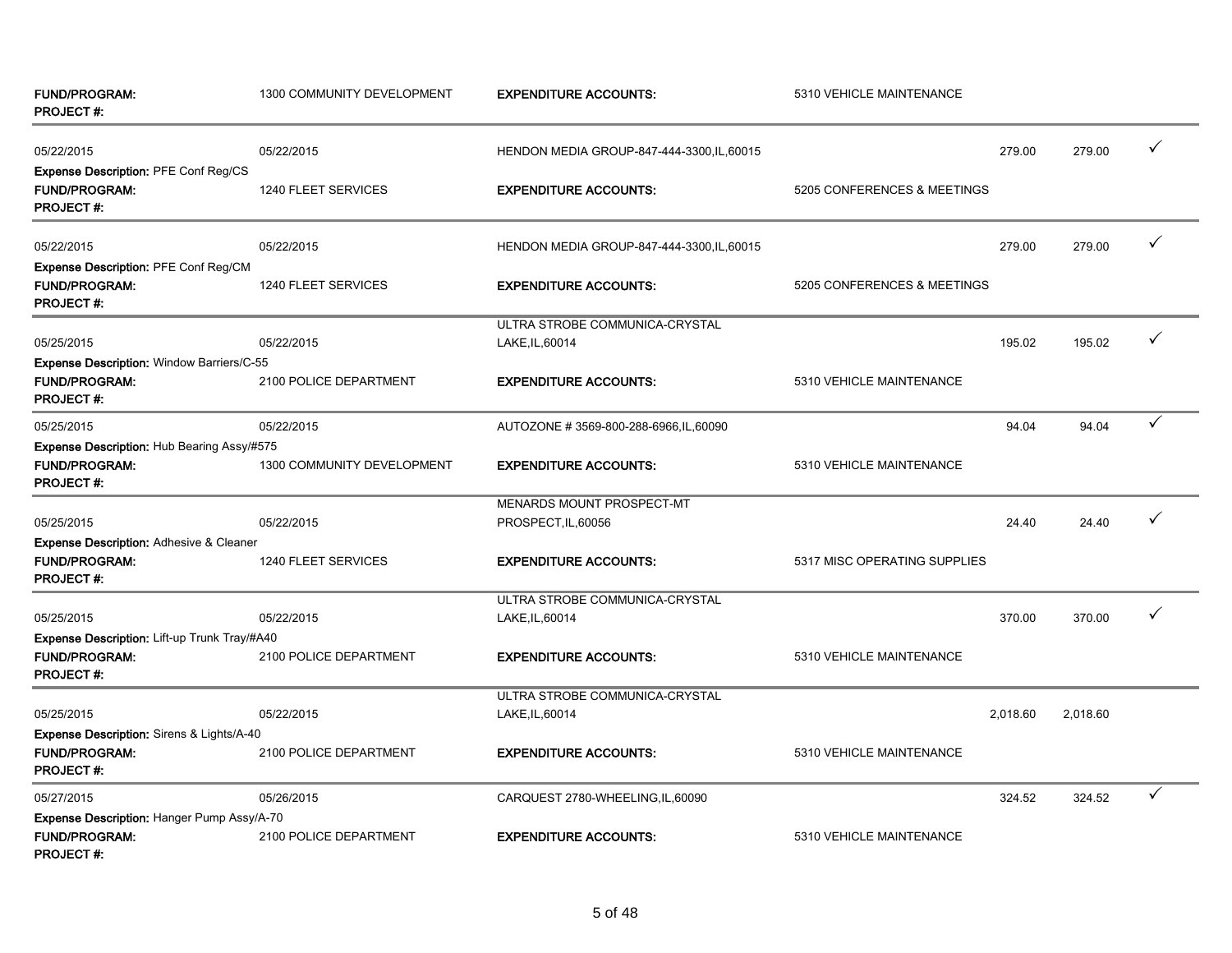| 05/28/2015                                                                                  | 05/27/2015                            | CARQUEST 2780-WHEELING, IL, 60090                         |                          | 72.10  | 46.18  | $\checkmark$ |
|---------------------------------------------------------------------------------------------|---------------------------------------|-----------------------------------------------------------|--------------------------|--------|--------|--------------|
| Expense Description: Stop Lamp & Micro V<br><b>FUND/PROGRAM:</b><br><b>PROJECT#:</b>        | 2200 FIRE DEPARTMENT                  | <b>EXPENDITURE ACCOUNTS:</b>                              | 5310 VEHICLE MAINTENANCE |        |        |              |
| 05/28/2015                                                                                  | 05/27/2015                            | CARQUEST 2780-WHEELING, IL, 60090                         |                          | 72.10  | 25.92  | $\checkmark$ |
| <b>Expense Description: Filters</b><br><b>FUND/PROGRAM:</b><br><b>PROJECT#:</b>             | 1430 FORESTRY DIVISION                | <b>EXPENDITURE ACCOUNTS:</b>                              | 5310 VEHICLE MAINTENANCE |        |        |              |
| 05/28/2015                                                                                  | 05/27/2015                            | AMAZON.COM-AMZN.COM/BILL, WA, 98101                       |                          | 59.48  | 59.48  | $\checkmark$ |
| <b>Expense Description: Binders</b><br><b>FUND/PROGRAM:</b><br><b>PROJECT #:</b>            | <b>1500 PUBLIC WORKS ADMINISTRATI</b> | <b>EXPENDITURE ACCOUNTS:</b>                              | 5318 OFFICE SUPPLIES     |        |        |              |
| 05/29/2015                                                                                  | 05/28/2015                            | USPS 16646200733312703-PROSPECT<br><b>HEIG, IL, 60070</b> |                          | 8.24   | 8.24   | ✓            |
| <b>Expense Description: Fuel Rebate Postage</b><br><b>FUND/PROGRAM:</b><br><b>PROJECT#:</b> | 1600 ADMIN & BOT                      | <b>EXPENDITURE ACCOUNTS:</b>                              | 5227 POSTAGE             |        |        |              |
| 06/01/2015                                                                                  | 05/29/2015                            | PAYPAL PAROB-4029357733, CA, 95131                        |                          | 13.99  | 13.99  | $\checkmark$ |
| Expense Description: H2O Trap Line Drain<br>FUND/PROGRAM:<br><b>PROJECT#:</b>               | 2200 FIRE DEPARTMENT                  | <b>EXPENDITURE ACCOUNTS:</b>                              | 5310 VEHICLE MAINTENANCE |        |        |              |
| 06/01/2015                                                                                  | 05/29/2015                            | CARQUEST 2780-WHEELING, IL, 60090                         |                          | 206.68 | 9.29   | $\checkmark$ |
| <b>Expense Description: Valve</b><br><b>FUND/PROGRAM:</b><br><b>PROJECT#:</b>               | 2200 FIRE DEPARTMENT                  | <b>EXPENDITURE ACCOUNTS:</b>                              | 5310 VEHICLE MAINTENANCE |        |        |              |
| 06/01/2015                                                                                  | 05/29/2015                            | CARQUEST 2780-WHEELING, IL, 60090                         |                          | 206.68 | 3.90   | $\checkmark$ |
| <b>Expense Description: Daytime Run Lite</b><br><b>FUND/PROGRAM:</b><br><b>PROJECT#:</b>    | 4200 SEWER DIVISION                   | <b>EXPENDITURE ACCOUNTS:</b>                              | 5310 VEHICLE MAINTENANCE |        |        |              |
| 06/01/2015                                                                                  | 05/29/2015                            | CARQUEST 2780-WHEELING, IL, 60090                         |                          | 206.68 | 193.49 | $\checkmark$ |
| <b>Expense Description: Engine Mount</b><br>FUND/PROGRAM:<br><b>PROJECT#:</b>               | 2100 POLICE DEPARTMENT                | <b>EXPENDITURE ACCOUNTS:</b>                              | 5310 VEHICLE MAINTENANCE |        |        |              |
| 06/01/2015                                                                                  | 05/29/2015                            | ALLSTATE SALES AND LEA-888-8943114, MN, 55122             |                          | 60.05  | 60.05  | ✓            |
| Expense Description: Air Line Drain H2O Trap<br><b>FUND/PROGRAM:</b><br><b>PROJECT#:</b>    | 2200 FIRE DEPARTMENT                  | <b>EXPENDITURE ACCOUNTS:</b>                              | 5310 VEHICLE MAINTENANCE |        |        |              |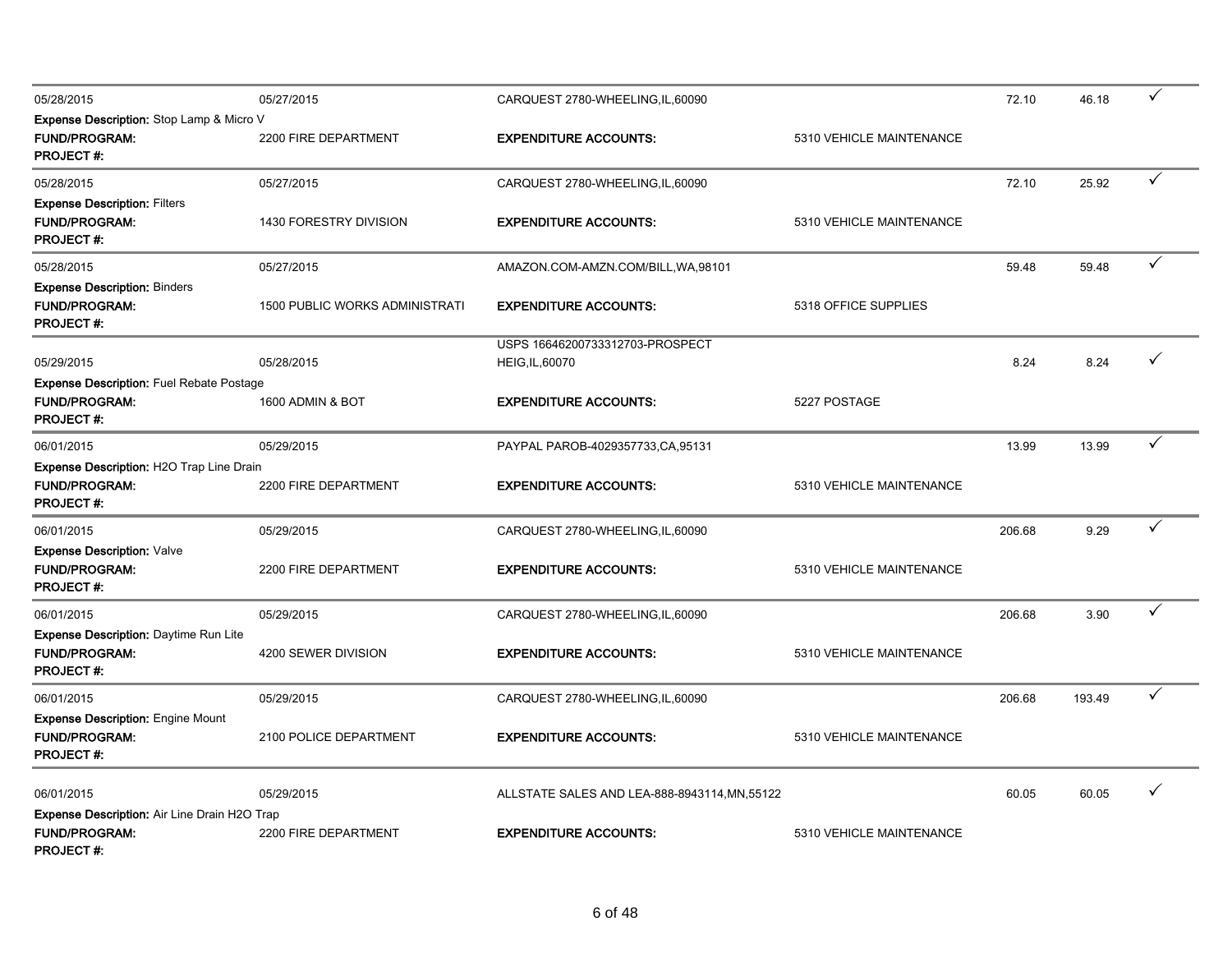| 06/01/2015                                                                                    | 05/29/2015                 | PAYPAL PAROB-4029357733, CA, 95131          |                              | (13.99)  | (13.99)  | $\checkmark$ |
|-----------------------------------------------------------------------------------------------|----------------------------|---------------------------------------------|------------------------------|----------|----------|--------------|
| <b>Expense Description: Returned Trap Drain</b><br><b>FUND/PROGRAM:</b><br><b>PROJECT#:</b>   | 2200 FIRE DEPARTMENT       | <b>EXPENDITURE ACCOUNTS:</b>                | 5310 VEHICLE MAINTENANCE     |          |          |              |
| 06/02/2015                                                                                    | 06/01/2015                 | CARQUEST 2780-WHEELING, IL, 60090           |                              | (183.00) | (183.00) | $\checkmark$ |
| Expense Description: Returned Engine Mount<br><b>FUND/PROGRAM:</b><br><b>PROJECT#:</b>        | 2100 POLICE DEPARTMENT     | <b>EXPENDITURE ACCOUNTS:</b>                | 5310 VEHICLE MAINTENANCE     |          |          |              |
| 06/02/2015                                                                                    | 06/01/2015                 | CARQUEST 2780-WHEELING, IL, 60090           |                              | 397.22   | 397.22   | $\checkmark$ |
| Expense Description: Repair Parts/#569<br><b>FUND/PROGRAM:</b><br>PROJECT #:                  | 1300 COMMUNITY DEVELOPMENT | <b>EXPENDITURE ACCOUNTS:</b>                | 5310 VEHICLE MAINTENANCE     |          |          |              |
| 06/02/2015                                                                                    | 06/02/2015                 | ULINE SHIP SUPPLIES-800-295-5510, IL, 60044 |                              | 61.49    | 61.49    | $\checkmark$ |
| <b>Expense Description: Slide Rite Bubble Bag</b><br><b>FUND/PROGRAM:</b><br><b>PROJECT#:</b> | 1240 FLEET SERVICES        | <b>EXPENDITURE ACCOUNTS:</b>                | 5317 MISC OPERATING SUPPLIES |          |          |              |
| 06/03/2015                                                                                    | 06/02/2015                 | CARQUEST 2780-WHEELING, IL, 60090           |                              | 73.31    | 73.31    | $\checkmark$ |
| Expense Description: Coil Springs/#569<br><b>FUND/PROGRAM:</b><br><b>PROJECT #:</b>           | 1300 COMMUNITY DEVELOPMENT | <b>EXPENDITURE ACCOUNTS:</b>                | 5310 VEHICLE MAINTENANCE     |          |          |              |
| 06/03/2015                                                                                    | 06/02/2015                 | CARQUEST 2780-WHEELING, IL, 60090           |                              | 78.32    | 78.32    | $\checkmark$ |
| Expense Description: Battery & Filters/#579                                                   |                            |                                             |                              |          |          |              |
| <b>FUND/PROGRAM:</b><br><b>PROJECT#:</b>                                                      | 1300 COMMUNITY DEVELOPMENT | <b>EXPENDITURE ACCOUNTS:</b>                | 5310 VEHICLE MAINTENANCE     |          |          |              |
| 06/03/2015                                                                                    | 06/02/2015                 | CARQUEST 2780-WHEELING, IL, 60090           |                              | 8.29     | 8.29     | ✓            |
| Expense Description: Sway Bar Link Kits/#575<br><b>FUND/PROGRAM:</b><br><b>PROJECT#:</b>      | 1300 COMMUNITY DEVELOPMENT | <b>EXPENDITURE ACCOUNTS:</b>                | 5310 VEHICLE MAINTENANCE     |          |          |              |
| 06/03/2015                                                                                    | 06/02/2015                 | STU STUMPS-800-348-5084, IN, 46787          |                              | 88.38    | 88.38    | $\checkmark$ |
| <b>Expense Description: Blackhawk Pennants</b><br><b>FUND/PROGRAM:</b><br><b>PROJECT #:</b>   | 1140 SPECIAL EVENTS        | <b>EXPENDITURE ACCOUNTS:</b>                | 5317 MISC OPERATING SUPPLIES |          |          |              |
| 06/04/2015                                                                                    | 06/03/2015                 | CARQUEST 2780-WHEELING, IL, 60090           |                              | 75.59    | 75.59    | ✓            |
| Expense Description: Battery/#569<br>FUND/PROGRAM:<br><b>PROJECT #:</b>                       | 1300 COMMUNITY DEVELOPMENT | <b>EXPENDITURE ACCOUNTS:</b>                | 5310 VEHICLE MAINTENANCE     |          |          |              |
|                                                                                               |                            | <b>Card Subtotal</b>                        |                              |          | 5,817.33 |              |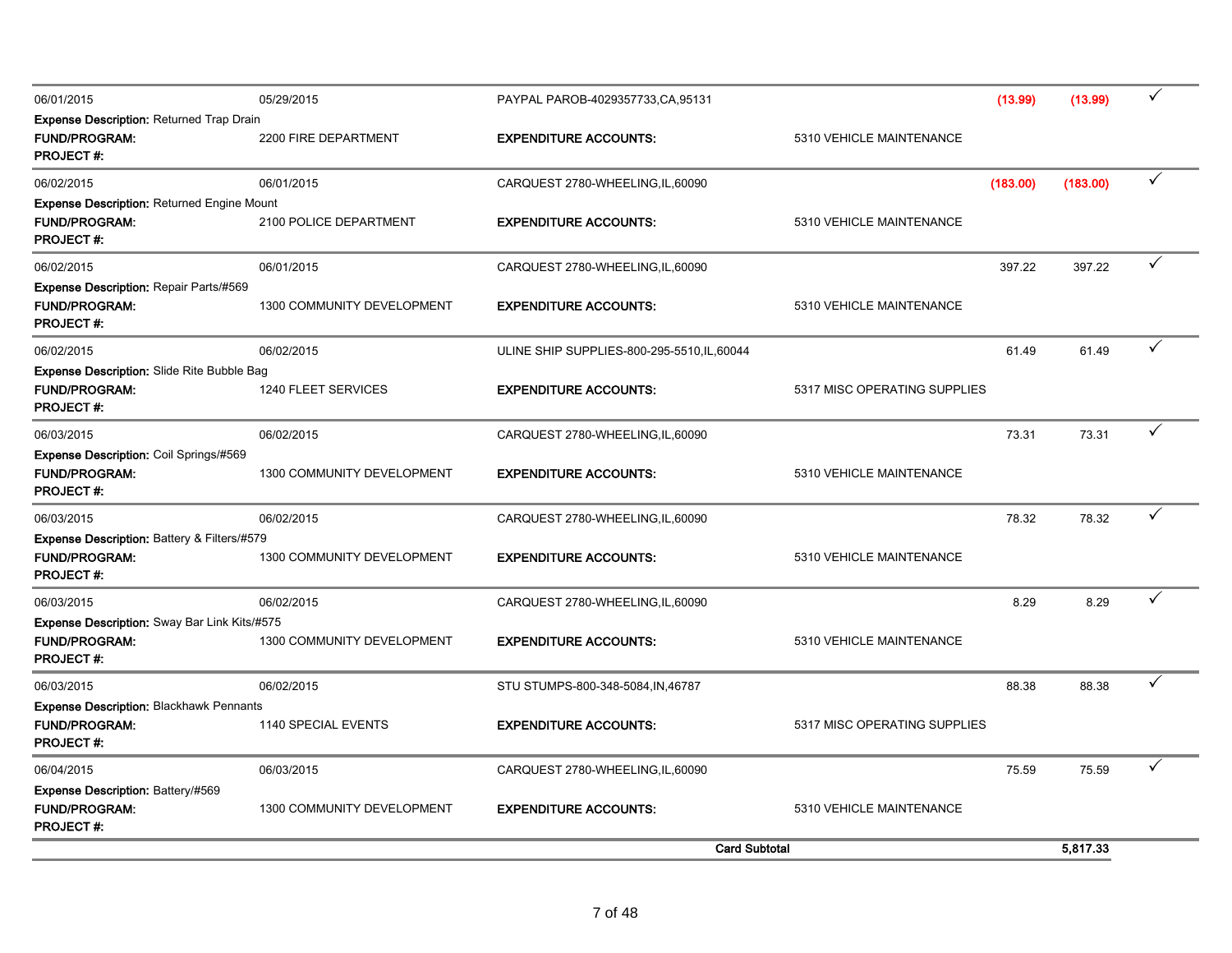# DARLA CALLANAN

Card Transactions

| Posting                                                                                  | Transaction          |                                                |                               | Receipt<br><b>Expense</b> |              |
|------------------------------------------------------------------------------------------|----------------------|------------------------------------------------|-------------------------------|---------------------------|--------------|
| Date                                                                                     | Date                 | <b>Description</b>                             | Amount                        | Amount                    | Reviewed     |
| 05/13/2015                                                                               | 05/13/2015           | HDS FIRE ENGINEERING-847-763-9540, IL, 60077   |                               | 14.00<br>14.00            | $\checkmark$ |
| <b>Expense Description: Subscription Renewal</b>                                         |                      |                                                |                               |                           |              |
| <b>FUND/PROGRAM:</b><br><b>PROJECT#:</b>                                                 | 2200 FIRE DEPARTMENT | <b>EXPENDITURE ACCOUNTS:</b>                   | 5302 BOOKS & SUBSCRIPTIONS    |                           |              |
|                                                                                          |                      | EYEWASHDIRECT.COM-303-325-7938,CO,80021-       |                               |                           |              |
| 05/14/2015                                                                               | 05/14/2015           | 4132                                           | 1,751.48                      | 1,751.48                  |              |
| <b>Expense Description: 2 Eyewash Stations</b>                                           |                      |                                                |                               |                           |              |
| <b>FUND/PROGRAM:</b><br><b>PROJECT#:</b>                                                 | 2200 FIRE DEPARTMENT | <b>EXPENDITURE ACCOUNTS:</b>                   | 5311 BLDG/GROUNDS MAINTENANCE |                           |              |
| 05/15/2015                                                                               | 05/14/2015           | TARGET 00013854-WHEELING, IL, 60090            |                               | 119.94<br>119.94          | ✓            |
| <b>Expense Description: Medical Supplies</b><br><b>FUND/PROGRAM:</b><br><b>PROJECT#:</b> | 2200 FIRE DEPARTMENT | <b>EXPENDITURE ACCOUNTS:</b>                   | 5312 MEDICAL SUPPLIES         |                           |              |
| 05/19/2015                                                                               | 05/18/2015           | W.S. DARLEY & CO.-800-323-0244, IL, 60143      | 2,523.68                      | 2,523.68                  | ✓            |
| <b>Expense Description: Hose Testing Machine</b>                                         |                      |                                                |                               |                           |              |
| <b>FUND/PROGRAM:</b><br><b>PROJECT#:</b>                                                 | 2200 FIRE DEPARTMENT | <b>EXPENDITURE ACCOUNTS:</b>                   | 5305 FIREFIGHTING SUPPLIES    |                           |              |
| 05/22/2015                                                                               | 05/21/2015           | NFPA NATL FIRE PROTECT-800-344-3555, MA, 02269 | 1,395.00                      | 1,395.00                  | ✓            |
| <b>Expense Description: Code Subscription Service</b>                                    |                      |                                                |                               |                           |              |
| <b>FUND/PROGRAM:</b><br><b>PROJECT#:</b>                                                 | 2200 FIRE DEPARTMENT | <b>EXPENDITURE ACCOUNTS:</b>                   | 5302 BOOKS & SUBSCRIPTIONS    |                           |              |
| 05/25/2015                                                                               | 05/22/2015           | W.S. DARLEY & CO.-800-323-0244, IL, 60143      |                               | 271.90<br>271.90          | ✓            |
| <b>Expense Description: Adaptor for Hose Tester</b>                                      |                      |                                                |                               |                           |              |
| <b>FUND/PROGRAM:</b><br><b>PROJECT#:</b>                                                 | 2200 FIRE DEPARTMENT | <b>EXPENDITURE ACCOUNTS:</b>                   | 5305 FIREFIGHTING SUPPLIES    |                           |              |
| 05/25/2015                                                                               | 05/22/2015           | WAL-MART #1735-WHEELING,IL,60090               |                               | 26.97<br>26.97            | $\checkmark$ |
| Expense Description: Hose Tester Cord<br><b>FUND/PROGRAM:</b><br><b>PROJECT#:</b>        | 2200 FIRE DEPARTMENT | <b>EXPENDITURE ACCOUNTS:</b>                   | 5305 FIREFIGHTING SUPPLIES    |                           |              |
| 05/27/2015                                                                               | 05/26/2015           | W.S. DARLEY & CO.-800-323-0244, IL, 60143      |                               | 543.80<br>543.80          | ✓            |
| Expanse Description: Adoptor for Hope Toptor                                             |                      |                                                |                               |                           |              |

Expense Description: Adaptor for Hose Tester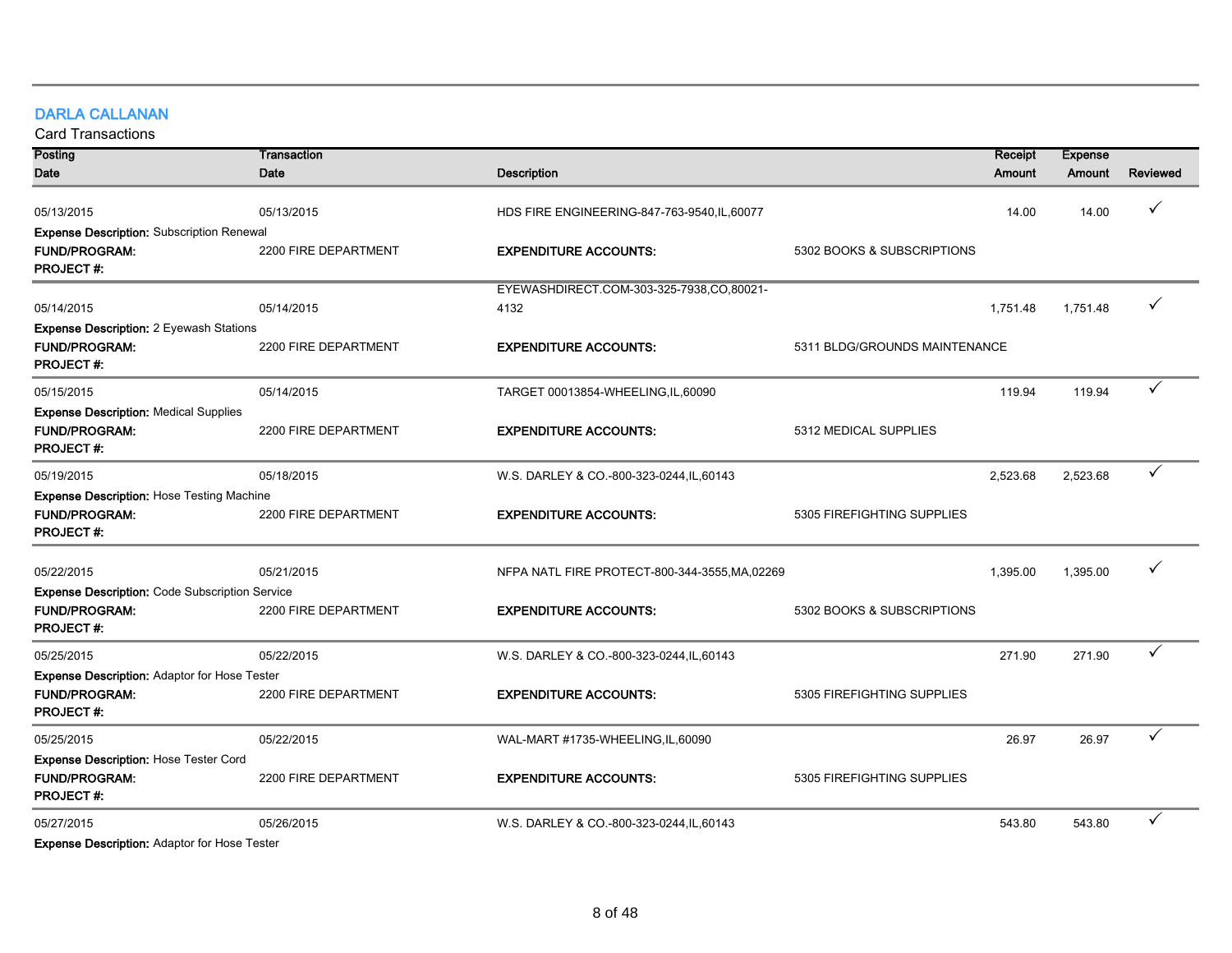| <b>FUND/PROGRAM:</b><br><b>PROJECT#:</b>                                                         | 2200 FIRE DEPARTMENT | <b>EXPENDITURE ACCOUNTS:</b>                 | 5305 FIREFIGHTING SUPPLIES  |         |          |   |
|--------------------------------------------------------------------------------------------------|----------------------|----------------------------------------------|-----------------------------|---------|----------|---|
| 05/28/2015                                                                                       | 05/26/2015           | WEST MARINE #1727-ARLINGTON HEI, IL, 60004   |                             | 562.36  | 562.36   | ✓ |
| Expense Description: Anchor Chock/Anchor Kit<br><b>FUND/PROGRAM:</b><br><b>PROJECT#:</b>         | 2200 FIRE DEPARTMENT | <b>EXPENDITURE ACCOUNTS:</b>                 | 5305 FIREFIGHTING SUPPLIES  |         |          |   |
| 05/28/2015                                                                                       | 05/27/2015           | W.S. DARLEY & CO.-ITASCA, IL, 60143          |                             | (21.93) | (21.93)  | ✓ |
| <b>Expense Description: Sales Tax Refund</b><br><b>FUND/PROGRAM:</b><br><b>PROJECT#:</b>         | 2200 FIRE DEPARTMENT | <b>EXPENDITURE ACCOUNTS:</b>                 | 5305 FIREFIGHTING SUPPLIES  |         |          |   |
| 05/28/2015                                                                                       | 05/27/2015           | W.S. DARLEY & CO.-800-323-0244, IL, 60143    |                             | 172.46  | 172.46   |   |
| <b>Expense Description: Adaptors for Hose Tester</b><br><b>FUND/PROGRAM:</b><br><b>PROJECT#:</b> | 2200 FIRE DEPARTMENT | <b>EXPENDITURE ACCOUNTS:</b>                 | 5305 FIREFIGHTING SUPPLIES  |         |          |   |
| 05/29/2015                                                                                       | 05/28/2015           | WW GRAINGER-877-2022594, PA, 15201-1416      |                             | 146.10  | 146.10   |   |
| <b>Expense Description: Haz Mat Supplies</b><br><b>FUND/PROGRAM:</b><br><b>PROJECT#:</b>         | 2200 FIRE DEPARTMENT | <b>EXPENDITURE ACCOUNTS:</b>                 | 5305 FIREFIGHTING SUPPLIES  |         |          |   |
| 06/02/2015<br>Expense Description: Il Chiefs Symposium/AU                                        | 05/29/2015           | PAR-A-DICE HOTEL-EAST PEORIA, IL, 61611-2010 |                             | 219.52  | 219.52   | ✓ |
| <b>FUND/PROGRAM:</b><br><b>PROJECT#:</b>                                                         | 2200 FIRE DEPARTMENT | <b>EXPENDITURE ACCOUNTS:</b>                 | 5205 CONFERENCES & MEETINGS |         |          |   |
|                                                                                                  |                      | <b>Card Subtotal</b>                         |                             |         | 7,725.28 |   |

## DERRYL SHAPIRO

| Card Transactions                        |                            |                                        |                               |         |         |          |
|------------------------------------------|----------------------------|----------------------------------------|-------------------------------|---------|---------|----------|
| <b>Posting</b>                           | Transaction                |                                        |                               | Receipt | Expense |          |
| Date                                     | Date                       | <b>Description</b>                     |                               | Amount  | Amount  | Reviewed |
| 05/13/2015                               | 05/12/2015                 | WAREHOUSE DIRECT-8479521925, IL, 60056 |                               | 965.38  | 199.47  |          |
| <b>Expense Description: Copies April</b> |                            |                                        |                               |         |         |          |
| <b>FUND/PROGRAM:</b>                     | 1300 COMMUNITY DEVELOPMENT | <b>EXPENDITURE ACCOUNTS:</b>           | 5220 MAINT OFF/SPEC EQUIPMENT |         |         |          |
| <b>PROJECT#:</b>                         |                            |                                        |                               |         |         |          |
| 05/13/2015                               | 05/12/2015                 | WAREHOUSE DIRECT-8479521925, IL, 60056 |                               | 965.38  | 22.16   |          |
| <b>Expense Description: Copies April</b> |                            |                                        |                               |         |         |          |
| <b>FUND/PROGRAM:</b>                     | 1750 INFORMATION SYSTEMS   | <b>EXPENDITURE ACCOUNTS:</b>           | 5220 MAINT OFF/SPEC EQUIPMENT |         |         |          |
| <b>PROJECT#:</b>                         |                            |                                        |                               |         |         |          |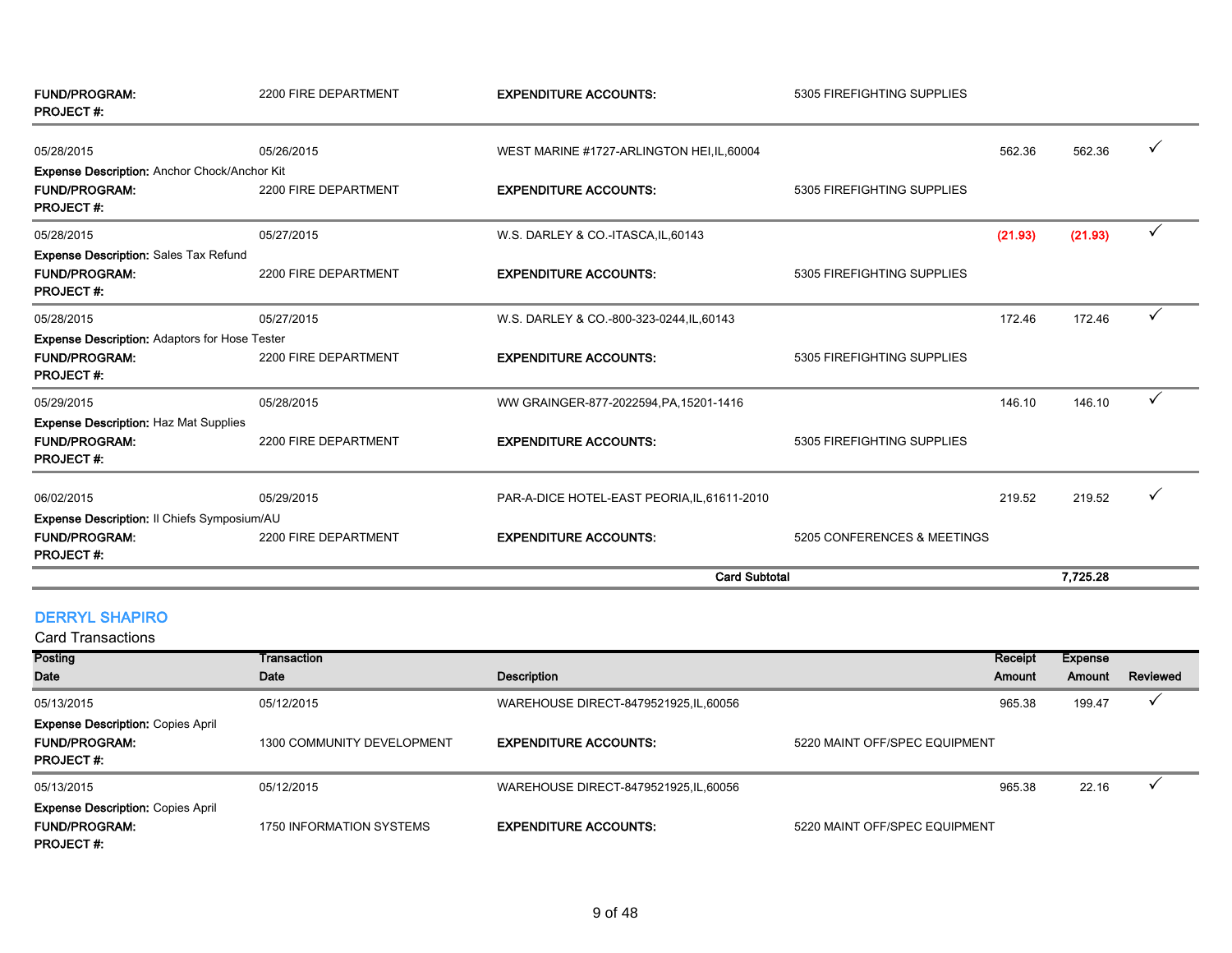| 05/13/2015                                                                           | 05/12/2015                            | WAREHOUSE DIRECT-8479521925, IL, 60056 | 965.38                         | 130.64 | $\checkmark$ |  |
|--------------------------------------------------------------------------------------|---------------------------------------|----------------------------------------|--------------------------------|--------|--------------|--|
| <b>Expense Description: Copies April</b><br><b>FUND/PROGRAM:</b><br><b>PROJECT#:</b> | 2200 FIRE DEPARTMENT                  | <b>EXPENDITURE ACCOUNTS:</b>           | 5220 MAINT OFF/SPEC EQUIPMENT  |        |              |  |
| 05/13/2015                                                                           | 05/12/2015                            | WAREHOUSE DIRECT-8479521925, IL, 60056 | 965.38                         | 126.60 | ✓            |  |
| <b>Expense Description: Copies April</b><br><b>FUND/PROGRAM:</b><br><b>PROJECT#:</b> | 1600 ADMIN & BOT                      | <b>EXPENDITURE ACCOUNTS:</b>           | 5220 MAINT OFF/SPEC EQUIPMENT  |        |              |  |
| 05/13/2015                                                                           | 05/12/2015                            | WAREHOUSE DIRECT-8479521925, IL, 60056 | 965.38                         | 4.58   | $\checkmark$ |  |
| <b>Expense Description: Copies April</b><br><b>FUND/PROGRAM:</b><br><b>PROJECT#:</b> | 1500 PUBLIC WORKS ADMINISTRATI        | <b>EXPENDITURE ACCOUNTS:</b>           | 5220 MAINT OFF/SPEC EQUIPMENT  |        |              |  |
| 05/13/2015                                                                           | 05/12/2015                            | WAREHOUSE DIRECT-8479521925, IL, 60056 | 965.38                         | 114.84 | $\checkmark$ |  |
| <b>Expense Description: Copies April</b><br><b>FUND/PROGRAM:</b><br>PROJECT#:        | 1320 SENIOR CITIZENS SERVICES         | <b>EXPENDITURE ACCOUNTS:</b>           | 5220 MAINT OFF/SPEC EQUIPMENT  |        |              |  |
| 05/13/2015                                                                           | 05/12/2015                            | WAREHOUSE DIRECT-8479521925, IL, 60056 | 965.38                         | 59.85  | ✓            |  |
| <b>Expense Description: Copies April</b><br><b>FUND/PROGRAM:</b><br><b>PROJECT#:</b> | 1700 FINANCE DEPARTMENT               | <b>EXPENDITURE ACCOUNTS:</b>           | 5220 MAINT OFF/SPEC EQUIPMENT  |        |              |  |
| 05/13/2015                                                                           | 05/12/2015                            | WAREHOUSE DIRECT-8479521925, IL, 60056 | 965.38                         | 190.84 | $\checkmark$ |  |
| <b>Expense Description: Copies April</b><br><b>FUND/PROGRAM:</b><br><b>PROJECT#:</b> | 2100 POLICE DEPARTMENT                | <b>EXPENDITURE ACCOUNTS:</b>           | 5220 MAINT OFF/SPEC EQUIPMENT  |        |              |  |
| 05/13/2015                                                                           | 05/12/2015                            | WAREHOUSE DIRECT-8479521925, IL, 60056 | 965.38                         | 38.80  | $\checkmark$ |  |
| <b>Expense Description: Copies April</b><br><b>FUND/PROGRAM:</b><br><b>PROJECT#:</b> | <b>1500 PUBLIC WORKS ADMINISTRATI</b> | <b>EXPENDITURE ACCOUNTS:</b>           | 5207 IS SERV & MAINT AGREEMENT |        |              |  |
| 05/13/2015                                                                           | 05/12/2015                            | WAREHOUSE DIRECT-8479521925, IL, 60056 | 965.38                         | 38.80  | $\checkmark$ |  |
| <b>Expense Description: Copies April</b><br><b>FUND/PROGRAM:</b><br><b>PROJECT#:</b> | 4100 WATER DIVISION                   | <b>EXPENDITURE ACCOUNTS:</b>           | 5207 IS SERV & MAINT AGREEMENT |        |              |  |
| 05/13/2015                                                                           | 05/12/2015                            | WAREHOUSE DIRECT-8479521925, IL, 60056 | 965.38                         | 38.80  | $\checkmark$ |  |
| <b>Expense Description: Copies April</b><br><b>FUND/PROGRAM:</b><br><b>PROJECT#:</b> | 4200 SEWER DIVISION                   | <b>EXPENDITURE ACCOUNTS:</b>           | 5207 IS SERV & MAINT AGREEMENT |        |              |  |
| 05/18/2015                                                                           | 05/15/2015                            | WAREHOUSE DIRECT-8479521925, IL, 60056 | 1,321.17                       | 50.72  | ✓            |  |
|                                                                                      |                                       |                                        |                                |        |              |  |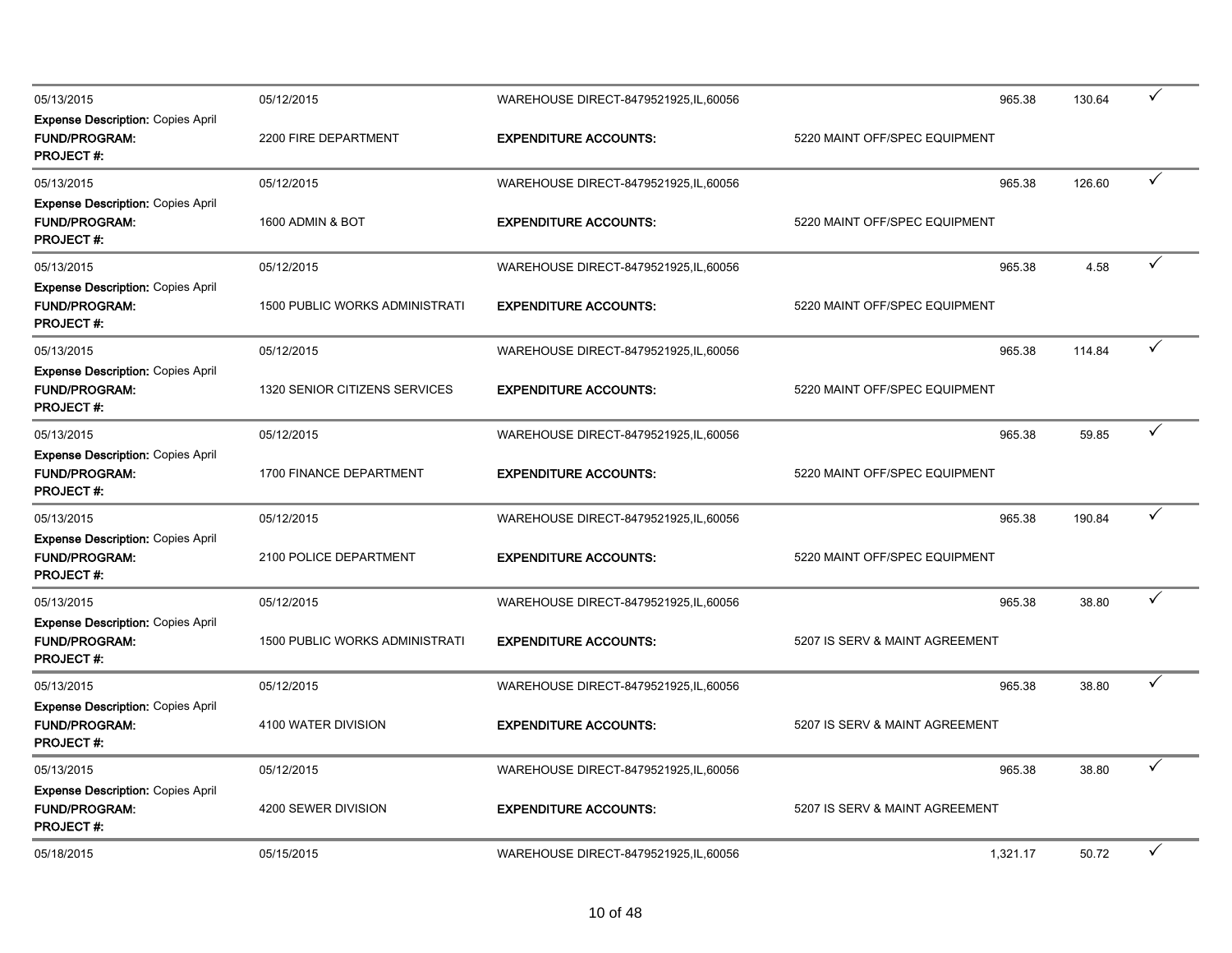Expense Description: Copies March

| <b>FUND/PROGRAM:</b><br><b>PROJECT#:</b>                                              | 2100 POLICE DEPARTMENT                | <b>EXPENDITURE ACCOUNTS:</b>           | 5220 MAINT OFF/SPEC EQUIPMENT |        |              |
|---------------------------------------------------------------------------------------|---------------------------------------|----------------------------------------|-------------------------------|--------|--------------|
| 05/18/2015                                                                            | 05/15/2015                            | WAREHOUSE DIRECT-8479521925, IL, 60056 | 1,321.17                      | 141.98 | ✓            |
| <b>Expense Description: Copies March</b><br><b>FUND/PROGRAM:</b><br><b>PROJECT #:</b> | 1300 COMMUNITY DEVELOPMENT            | <b>EXPENDITURE ACCOUNTS:</b>           | 5220 MAINT OFF/SPEC EQUIPMENT |        |              |
| 05/18/2015                                                                            | 05/15/2015                            | WAREHOUSE DIRECT-8479521925, IL, 60056 | 1,321.17                      | 15.78  | ✓            |
| <b>Expense Description: Copies March</b><br><b>FUND/PROGRAM:</b><br><b>PROJECT#:</b>  | <b>1750 INFORMATION SYSTEMS</b>       | <b>EXPENDITURE ACCOUNTS:</b>           | 5220 MAINT OFF/SPEC EQUIPMENT |        |              |
| 05/18/2015                                                                            | 05/15/2015                            | WAREHOUSE DIRECT-8479521925, IL, 60056 | 1,321.17                      | 120.69 | ✓            |
| <b>Expense Description: Copies March</b><br><b>FUND/PROGRAM:</b><br><b>PROJECT#:</b>  | 2200 FIRE DEPARTMENT                  | <b>EXPENDITURE ACCOUNTS:</b>           | 5220 MAINT OFF/SPEC EQUIPMENT |        |              |
| 05/18/2015                                                                            | 05/15/2015                            | WAREHOUSE DIRECT-8479521925, IL, 60056 | 1,321.17                      | 187.66 | $\checkmark$ |
| <b>Expense Description: Copies March</b><br><b>FUND/PROGRAM:</b><br><b>PROJECT#:</b>  | 1600 ADMIN & BOT                      | <b>EXPENDITURE ACCOUNTS:</b>           | 5220 MAINT OFF/SPEC EQUIPMENT |        |              |
| 05/18/2015                                                                            | 05/15/2015                            | WAREHOUSE DIRECT-8479521925, IL, 60056 | 1,321.17                      | 11.68  | $\checkmark$ |
| <b>Expense Description: Copies March</b><br><b>FUND/PROGRAM:</b><br><b>PROJECT#:</b>  | <b>1500 PUBLIC WORKS ADMINISTRATI</b> | <b>EXPENDITURE ACCOUNTS:</b>           | 5220 MAINT OFF/SPEC EQUIPMENT |        |              |
| 05/18/2015                                                                            | 05/15/2015                            | WAREHOUSE DIRECT-8479521925, IL, 60056 | 1,321.17                      | 104.09 | ✓            |
| <b>Expense Description: Copies March</b><br><b>FUND/PROGRAM:</b><br><b>PROJECT#:</b>  | 1320 SENIOR CITIZENS SERVICES         | <b>EXPENDITURE ACCOUNTS:</b>           | 5220 MAINT OFF/SPEC EQUIPMENT |        |              |
| 05/18/2015                                                                            | 05/15/2015                            | WAREHOUSE DIRECT-8479521925, IL, 60056 | 1,321.17                      | 90.50  | $\checkmark$ |
| <b>Expense Description: Copies March</b><br><b>FUND/PROGRAM:</b><br>PROJECT #:        | 1700 FINANCE DEPARTMENT               | <b>EXPENDITURE ACCOUNTS:</b>           | 5220 MAINT OFF/SPEC EQUIPMENT |        |              |
| 05/18/2015                                                                            | 05/15/2015                            | WAREHOUSE DIRECT-8479521925,IL,60056   | 1.321.17                      | 208.00 | ✓            |
| <b>Expense Description: Copies March</b><br>FUND/PROGRAM:<br><b>PROJECT #:</b>        | 2100 POLICE DEPARTMENT                | <b>EXPENDITURE ACCOUNTS:</b>           | 5220 MAINT OFF/SPEC EQUIPMENT |        |              |
| 05/18/2015                                                                            | 05/15/2015                            | WAREHOUSE DIRECT-8479521925, IL, 60056 | 1,321.17                      | 130.02 | ✓            |
|                                                                                       |                                       |                                        |                               |        |              |

Expense Description: Copies March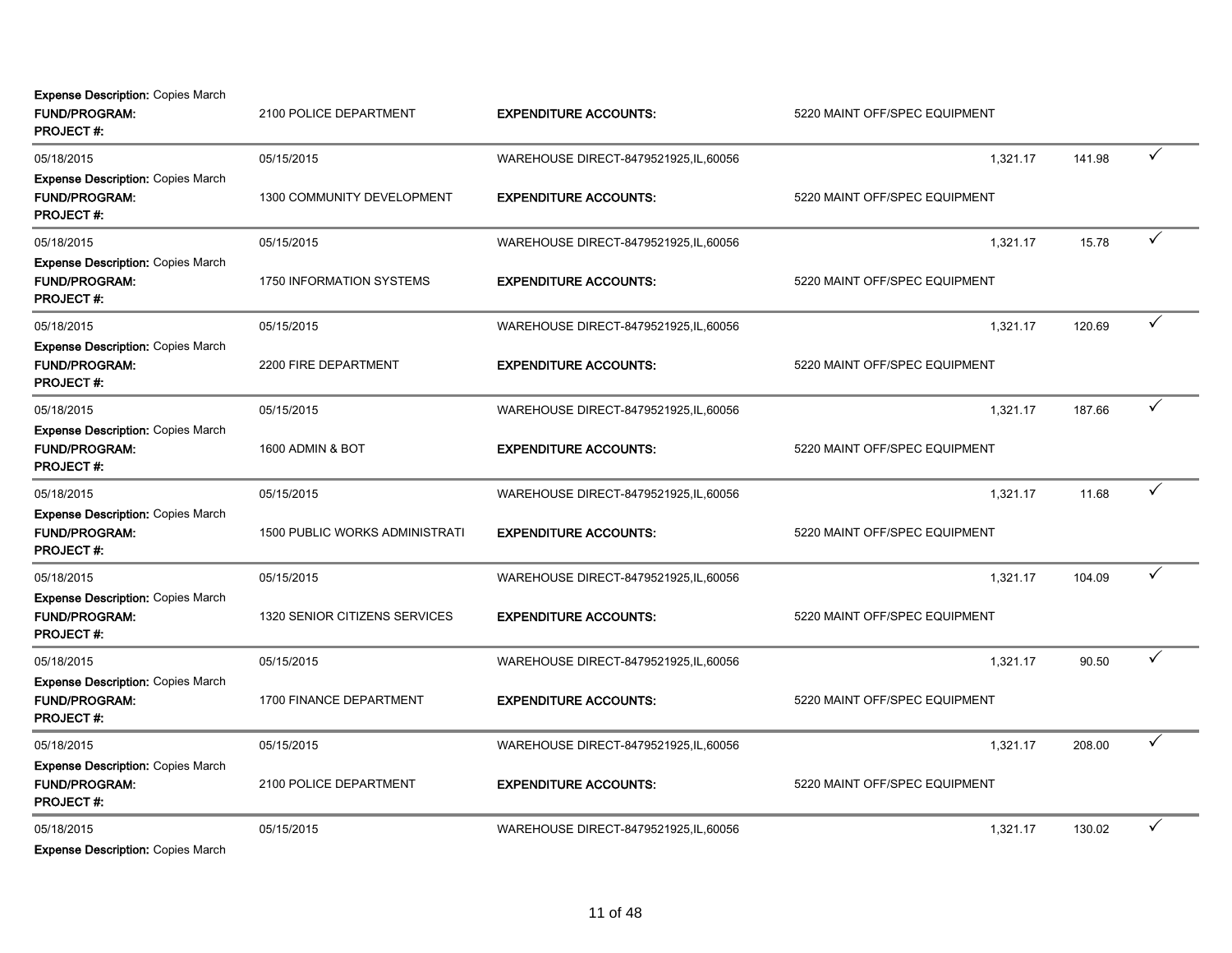| <b>FUND/PROGRAM:</b><br><b>PROJECT#:</b>                                                        | <b>1500 PUBLIC WORKS ADMINISTRATI</b> | <b>EXPENDITURE ACCOUNTS:</b>               | 5207 IS SERV & MAINT AGREEMENT |           |              |
|-------------------------------------------------------------------------------------------------|---------------------------------------|--------------------------------------------|--------------------------------|-----------|--------------|
| 05/18/2015                                                                                      | 05/15/2015                            | WAREHOUSE DIRECT-8479521925, IL, 60056     | 1,321.17                       | 130.03    | $\checkmark$ |
| <b>Expense Description: Copies March</b><br><b>FUND/PROGRAM:</b><br><b>PROJECT#:</b>            | 4100 WATER DIVISION                   | <b>EXPENDITURE ACCOUNTS:</b>               | 5207 IS SERV & MAINT AGREEMENT |           |              |
| 05/18/2015                                                                                      | 05/15/2015                            | WAREHOUSE DIRECT-8479521925, IL, 60056     | 1,321.17                       | 130.02    | ✓            |
| <b>Expense Description: Copies March</b><br><b>FUND/PROGRAM:</b><br><b>PROJECT#:</b>            | 4200 SEWER DIVISION                   | <b>EXPENDITURE ACCOUNTS:</b>               | 5207 IS SERV & MAINT AGREEMENT |           |              |
| 05/18/2015                                                                                      | 05/16/2015                            | ATT BUS PHONE PMT-888-235-7602, TX, 75202  | 6,897.13                       | 6,897.13  |              |
| <b>Expense Description:</b> Cisco Support Upgrade<br><b>FUND/PROGRAM:</b><br><b>PROJECT#:</b>   | 1750 INFORMATION SYSTEMS              | <b>EXPENDITURE ACCOUNTS:</b>               | 5207 IS SERV & MAINT AGREEMENT |           |              |
| 05/22/2015                                                                                      | 05/22/2015                            | DMI DELL K-12/GOVT-800-981-3355, TX, 78682 | 3,440.50                       | 3,440.50  | ✓            |
| <b>Expense Description: Backup Software Renewal</b><br><b>FUND/PROGRAM:</b><br><b>PROJECT#:</b> | 1750 INFORMATION SYSTEMS              | <b>EXPENDITURE ACCOUNTS:</b>               | 5207 IS SERV & MAINT AGREEMENT |           |              |
| 05/29/2015                                                                                      | 05/28/2015                            | I D WHOLESALERS-03056254222, FL, 33169     | 74.71                          | 74.71     |              |
| <b>Expense Description: ID Printer Ribbon</b><br><b>FUND/PROGRAM:</b><br><b>PROJECT#:</b>       | 1750 INFORMATION SYSTEMS              | <b>EXPENDITURE ACCOUNTS:</b>               | 5317 MISC OPERATING SUPPLIES   |           |              |
|                                                                                                 |                                       | <b>Card Subtotal</b>                       |                                | 12.698.89 |              |

## DONALD WENNERSTROM

| <b>Card Transactions</b>                                 |                     |                                      |                              |         |          |
|----------------------------------------------------------|---------------------|--------------------------------------|------------------------------|---------|----------|
| <b>Posting</b>                                           | Transaction         |                                      | Receipt                      | Expense |          |
| <b>Date</b>                                              | Date                | <b>Description</b>                   | Amount                       | Amount  | Reviewed |
| 05/25/2015                                               | 05/22/2015          | FASTENAL COMPANY01-WHEELING,IL,60090 | 30.32                        | 30.32   |          |
| <b>Expense Description: Resp Masks &amp; Cotter Pins</b> |                     |                                      |                              |         |          |
| <b>FUND/PROGRAM:</b>                                     | 4100 WATER DIVISION | <b>EXPENDITURE ACCOUNTS:</b>         | 5315 SMALL TOOLS & EQUIPMENT |         |          |
| <b>PROJECT#:</b>                                         |                     |                                      |                              |         |          |
|                                                          |                     |                                      | <b>Card Subtotal</b>         | 30.32   |          |

## DRUCILLA GARCIA

Card Transactions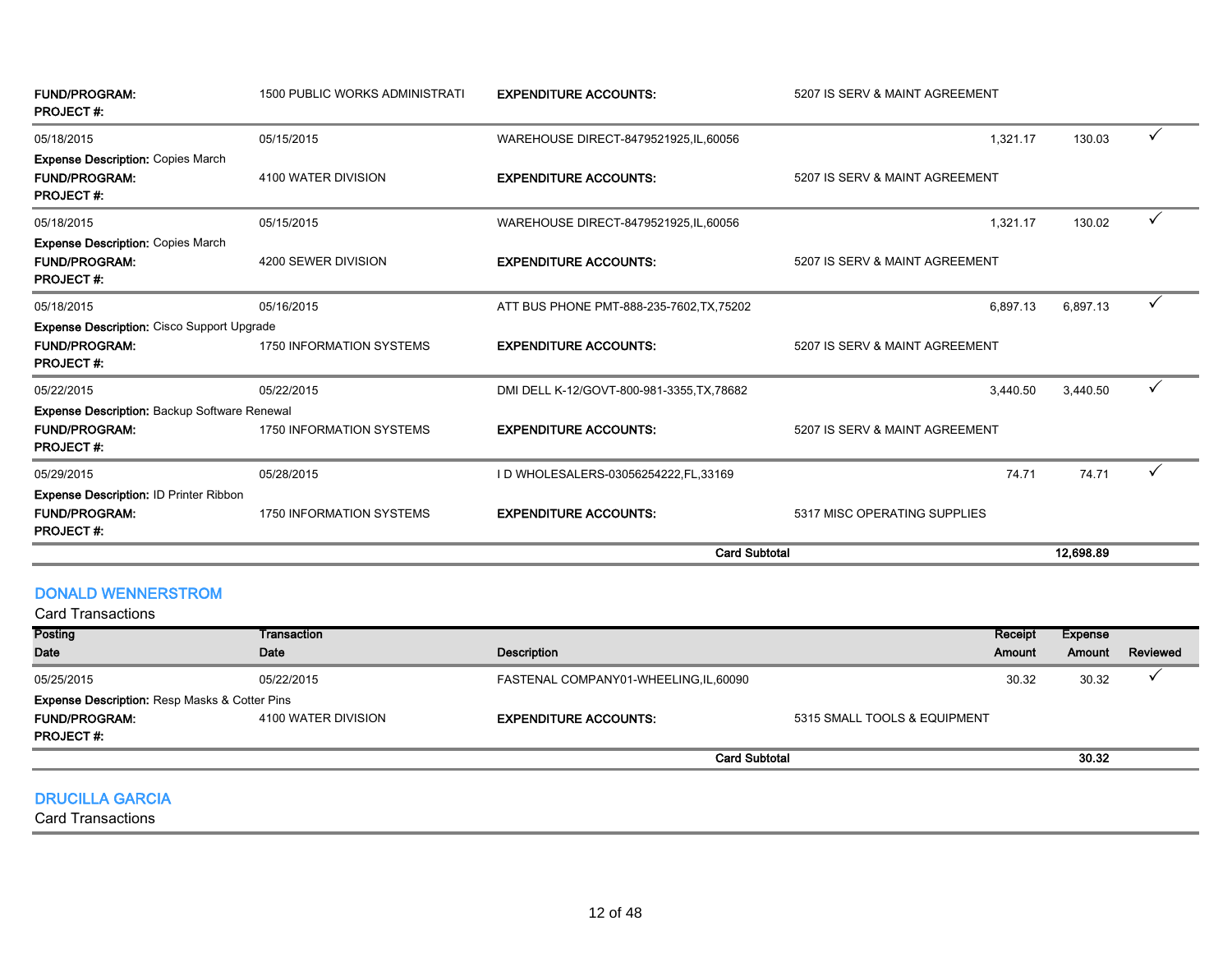| 05/08/2015                                            | 05/07/2015                                | TARGET 00013854-WHEELING, IL, 60090        |                             | 10.50  | 10.50  | ✓            |
|-------------------------------------------------------|-------------------------------------------|--------------------------------------------|-----------------------------|--------|--------|--------------|
| Expense Description: Ind Roundtable w Ck Cty          |                                           |                                            |                             |        |        |              |
| <b>FUND/PROGRAM:</b><br><b>PROJECT#:</b>              | 1600 ADMIN & BOT                          | <b>EXPENDITURE ACCOUNTS:</b>               | 5105 TRAINING               |        |        |              |
| 05/11/2015                                            | 05/08/2015                                | LANA'S DAZZLING DESSER-WHEELING, IL, 60090 |                             | 40.77  | 40.77  |              |
| <b>Expense Description: Ind Roundtable w Ck Cty</b>   |                                           |                                            |                             |        |        |              |
| <b>FUND/PROGRAM:</b><br><b>PROJECT#:</b>              | 1600 ADMIN & BOT                          | <b>EXPENDITURE ACCOUNTS:</b>               | 5105 TRAINING               |        |        |              |
| 05/11/2015                                            | 05/08/2015                                | COOKIE SPECIALTIES-8475373888, IL, 60090   |                             | 5.40   | 5.40   | ✓            |
| <b>Expense Description:</b> Mtg w KCCOC - 2015 Exchge |                                           |                                            |                             |        |        |              |
| <b>FUND/PROGRAM:</b><br><b>PROJECT#:</b>              | 1600 ADMIN & BOT                          | <b>EXPENDITURE ACCOUNTS:</b>               | 5105 TRAINING               |        |        |              |
| 05/11/2015                                            | 05/08/2015                                | JIMMY JOHNS - 1629 - E-WHEELING, IL, 60090 |                             | 73.78  | 73.78  | ✓            |
| <b>Expense Description: Ind Roundtable w Ck Cty</b>   |                                           |                                            |                             |        |        |              |
| <b>FUND/PROGRAM:</b><br><b>PROJECT#:</b>              | 1600 ADMIN & BOT                          | <b>EXPENDITURE ACCOUNTS:</b>               | 5105 TRAINING               |        |        |              |
| 05/11/2015                                            | 05/08/2015                                | HYATT HOTELS-ROSEMONT, IL, 60018           |                             | 10.00  | 10.00  |              |
| Expense Description: Pkg Bisnow Event                 |                                           |                                            |                             |        |        |              |
| <b>FUND/PROGRAM:</b><br><b>PROJECT #:</b>             | 1600 ADMIN & BOT                          | <b>EXPENDITURE ACCOUNTS:</b>               | 5105 TRAINING               |        |        |              |
| 05/12/2015                                            | 05/11/2015                                | JEWEL #3479-BUFFALO GROVE, IL, 60089       |                             | 9.80   | 9.80   | $\checkmark$ |
| Expense Description: Stamps: mail public notic        |                                           |                                            |                             |        |        |              |
| <b>FUND/PROGRAM:</b><br><b>PROJECT#:</b>              | 1600 ADMIN & BOT                          | <b>EXPENDITURE ACCOUNTS:</b>               | 5227 POSTAGE                |        |        |              |
| 05/18/2015                                            | 05/17/2015                                | ICSC-NEW YORK, NY, 10020                   |                             | 720.00 | 120.00 | $\checkmark$ |
| <b>Expense Description: DG Reg RECON</b>              |                                           |                                            |                             |        |        |              |
| <b>FUND/PROGRAM:</b><br><b>PROJECT#:</b>              | 1600 ADMIN & BOT<br>2015-016              | <b>EXPENDITURE ACCOUNTS:</b>               | 5205 CONFERENCES & MEETINGS |        |        |              |
| 05/18/2015                                            | 05/17/2015                                | ICSC-NEW YORK, NY, 10020                   |                             | 720.00 | 120.00 | ✓            |
| <b>Expense Description: DG Reg RECON</b>              |                                           |                                            |                             |        |        |              |
| <b>FUND/PROGRAM:</b><br><b>PROJECT#:</b>              | 3100 CROSSROAD TIF IMPLEMENT.<br>2015-016 | <b>EXPENDITURE ACCOUNTS:</b>               | 5205 CONFERENCES & MEETINGS |        |        |              |
| 05/18/2015                                            | 05/17/2015                                | ICSC-NEW YORK, NY, 10020                   |                             | 720.00 | 120.00 | ✓            |
| <b>Expense Description: DG Reg RECON</b>              |                                           |                                            |                             |        |        |              |
| <b>FUND/PROGRAM:</b><br><b>PROJECT#:</b>              | 3200 SOUTH TIF DISTRICT<br>2015-016       | <b>EXPENDITURE ACCOUNTS:</b>               | 5205 CONFERENCES & MEETINGS |        |        |              |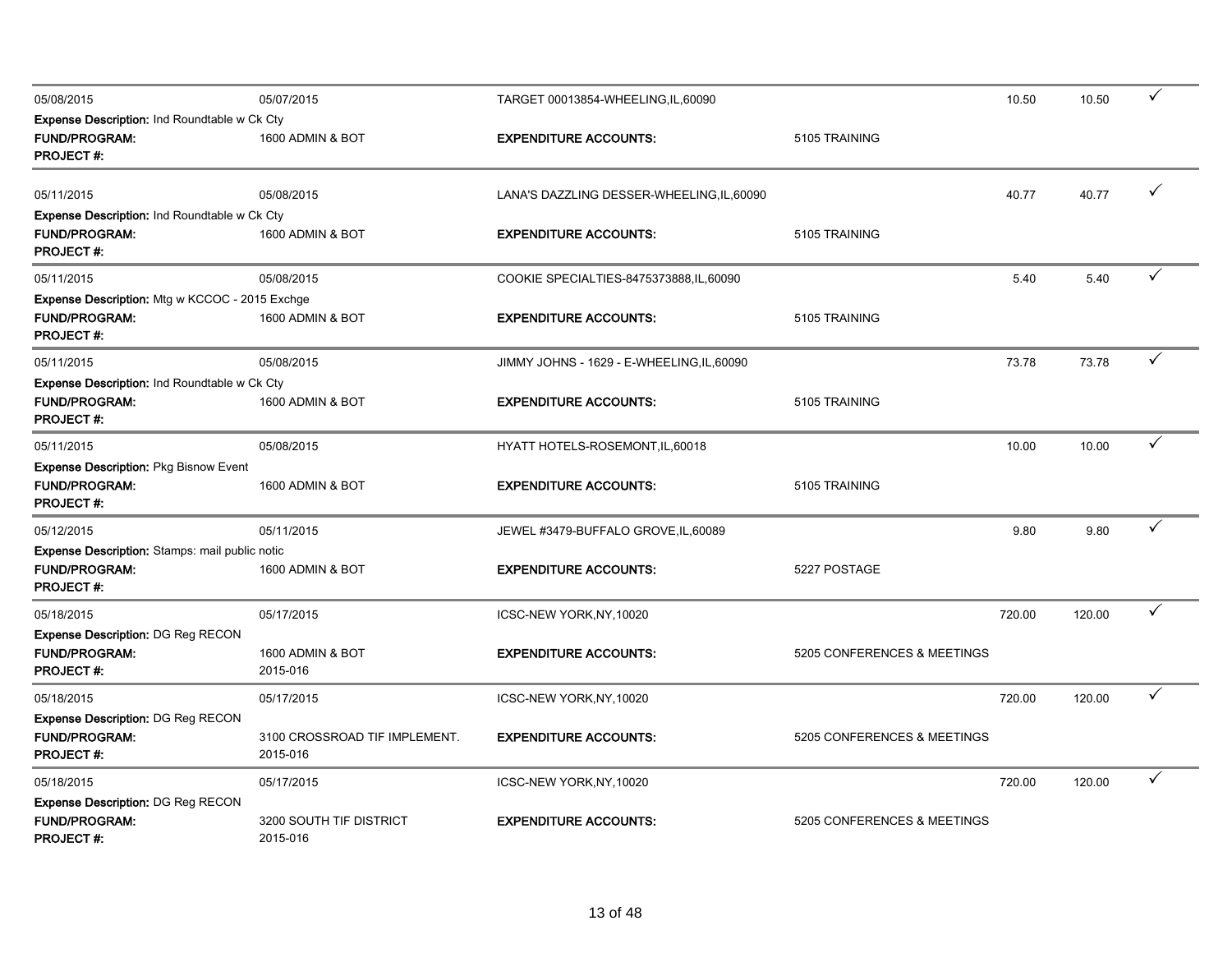| 05/18/2015                                                                             | 05/17/2015                                | ICSC-NEW YORK, NY, 10020                   | 720.00                      | 120.00 | ✓            |
|----------------------------------------------------------------------------------------|-------------------------------------------|--------------------------------------------|-----------------------------|--------|--------------|
| <b>Expense Description: DG Reg RECON</b><br><b>FUND/PROGRAM:</b><br><b>PROJECT#:</b>   | 3500 Town Center 2 TIF<br>2015-016        | <b>EXPENDITURE ACCOUNTS:</b>               | 5205 CONFERENCES & MEETINGS |        |              |
| 05/18/2015                                                                             | 05/17/2015                                | ICSC-NEW YORK, NY, 10020                   | 720.00                      | 120.00 | $\checkmark$ |
| <b>Expense Description: DG Reg RECON</b><br><b>FUND/PROGRAM:</b><br><b>PROJECT#:</b>   | 1600 ADMIN & BOT<br>2015-016              | <b>EXPENDITURE ACCOUNTS:</b>               | 5205 CONFERENCES & MEETINGS |        |              |
| 05/18/2015                                                                             | 05/17/2015                                | ICSC-NEW YORK, NY, 10020                   | 720.00                      | 120.00 | $\checkmark$ |
| Expense Description: DG Reg RECON<br><b>FUND/PROGRAM:</b><br><b>PROJECT#:</b>          | 3900 NORTH TIF DISTRICT<br>2015-016       | <b>EXPENDITURE ACCOUNTS:</b>               | 5205 CONFERENCES & MEETINGS |        |              |
| 05/22/2015                                                                             | 05/20/2015                                | SPRINGHILL SUITES-LAS VEGAS, NV, 891090000 | 1,093.12                    | 182.19 | ✓            |
| <b>Expense Description: DG Hotel RECON</b><br><b>FUND/PROGRAM:</b><br><b>PROJECT#:</b> | 1600 ADMIN & BOT<br>2015-016              | <b>EXPENDITURE ACCOUNTS:</b>               | 5205 CONFERENCES & MEETINGS |        |              |
| 05/22/2015                                                                             | 05/20/2015                                | SPRINGHILL SUITES-LAS VEGAS, NV, 891090000 | 1,093.12                    | 182.19 | ✓            |
| <b>Expense Description: DG Hotel RECON</b><br><b>FUND/PROGRAM:</b><br><b>PROJECT#:</b> | 3100 CROSSROAD TIF IMPLEMENT.<br>2015-016 | <b>EXPENDITURE ACCOUNTS:</b>               | 5205 CONFERENCES & MEETINGS |        |              |
| 05/22/2015                                                                             | 05/20/2015                                | SPRINGHILL SUITES-LAS VEGAS, NV, 891090000 | 1,093.12                    | 182.19 | ✓            |
| <b>Expense Description: DG Hotel RECON</b><br><b>FUND/PROGRAM:</b><br><b>PROJECT#:</b> | 3200 SOUTH TIF DISTRICT<br>2015-016       | <b>EXPENDITURE ACCOUNTS:</b>               | 5205 CONFERENCES & MEETINGS |        |              |
| 05/22/2015                                                                             | 05/20/2015                                | SPRINGHILL SUITES-LAS VEGAS, NV, 891090000 | 1,093.12                    | 182.19 | ✓            |
| <b>Expense Description: DG Hotel RECON</b><br><b>FUND/PROGRAM:</b><br><b>PROJECT#:</b> | 3500 Town Center 2 TIF<br>2015-016        | <b>EXPENDITURE ACCOUNTS:</b>               | 5205 CONFERENCES & MEETINGS |        |              |
| 05/22/2015                                                                             | 05/20/2015                                | SPRINGHILL SUITES-LAS VEGAS, NV, 891090000 | 1,093.12                    | 182.19 | ✓            |
| <b>Expense Description: DG Hotel RECON</b><br><b>FUND/PROGRAM:</b><br><b>PROJECT#:</b> | 3600 Southeast 2 TIF<br>2015-016          | <b>EXPENDITURE ACCOUNTS:</b>               | 5205 CONFERENCES & MEETINGS |        |              |
| 05/22/2015                                                                             | 05/20/2015                                | SPRINGHILL SUITES-LAS VEGAS, NV, 891090000 | 1,093.12                    | 182.17 | ✓            |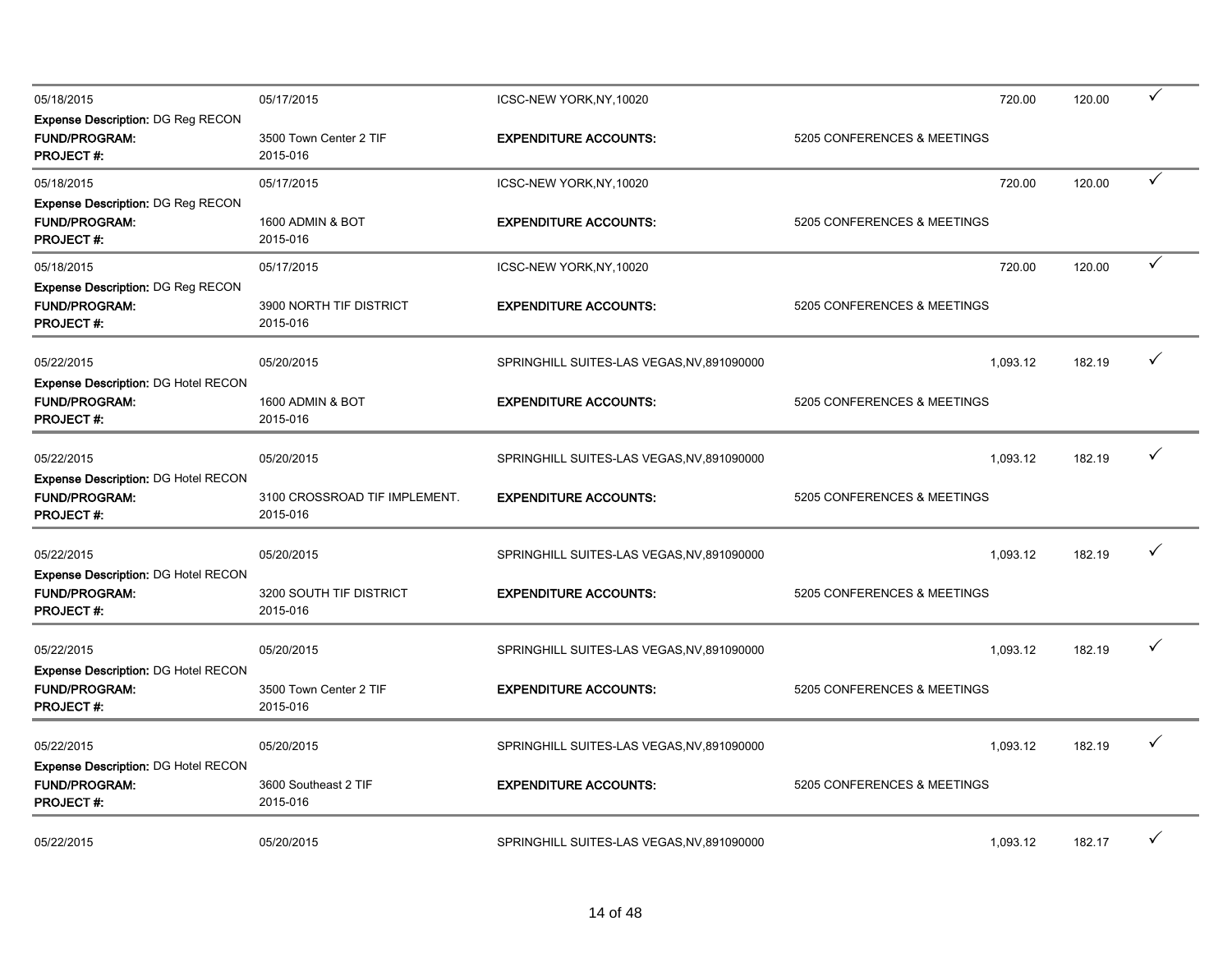| <b>Expense Description: DG Hotel RECON</b><br><b>FUND/PROGRAM:</b><br><b>PROJECT#:</b>      | 3900 NORTH TIF DISTRICT<br>2015-016 | <b>EXPENDITURE ACCOUNTS:</b>            | 5205 CONFERENCES & MEETINGS |        |          |  |
|---------------------------------------------------------------------------------------------|-------------------------------------|-----------------------------------------|-----------------------------|--------|----------|--|
| 05/22/2015                                                                                  | 05/20/2015                          | DESERT CAB-LAS VEGAS, NV, 89103         |                             | 24.71  | 24.71    |  |
| <b>Expense Description: Taxi at RECON</b><br><b>FUND/PROGRAM:</b><br><b>PROJECT#:</b>       | 3900 NORTH TIF DISTRICT<br>2015-016 | <b>EXPENDITURE ACCOUNTS:</b>            | 5205 CONFERENCES & MEETINGS |        |          |  |
| 05/25/2015                                                                                  | 05/24/2015                          | HTL HIGHTAIL-669-222-8281, CA, 95008    |                             | 15.99  | 15.99    |  |
| <b>Expense Description: Bulk File Share Svc</b><br><b>FUND/PROGRAM:</b><br><b>PROJECT#:</b> | 1600 ADMIN & BOT                    | <b>EXPENDITURE ACCOUNTS:</b>            | 5302 BOOKS & SUBSCRIPTIONS  |        |          |  |
| 06/03/2015                                                                                  | 06/02/2015                          | COSTAR GROUP INC-08884141243, DC, 20005 |                             | 550.29 | 550.29   |  |
| <b>Expense Description: RE Listings Subscription</b>                                        |                                     |                                         |                             |        |          |  |
| <b>FUND/PROGRAM:</b><br><b>PROJECT#:</b>                                                    | 1600 ADMIN & BOT                    | <b>EXPENDITURE ACCOUNTS:</b>            | 5302 BOOKS & SUBSCRIPTIONS  |        |          |  |
|                                                                                             |                                     | <b>Card Subtotal</b>                    |                             |        | 2.554.36 |  |

# JOHN MELANIPHY III

Card Transactions

| Posting                                                                                        | Transaction                   |                                             |                             | Receipt | <b>Expense</b> |          |
|------------------------------------------------------------------------------------------------|-------------------------------|---------------------------------------------|-----------------------------|---------|----------------|----------|
| Date                                                                                           | Date                          | <b>Description</b>                          |                             | Amount  | Amount         | Reviewed |
| 05/07/2015                                                                                     | 05/06/2015                    | URBAN LAND INSTITUTE-08003215011, DC, 20007 |                             | 90.00   | 90.00          | ✓        |
| <b>Expense Description: Registration ULI</b><br><b>FUND/PROGRAM:</b><br><b>PROJECT#:</b>       | 1600 ADMIN & BOT              | <b>EXPENDITURE ACCOUNTS:</b>                | 5205 CONFERENCES & MEETINGS |         |                |          |
| 05/11/2015                                                                                     | 05/08/2015                    | HYATT HOTELS-ROSEMONT, IL, 60018            |                             | 10.00   | 10.00          |          |
| <b>Expense Description: Parking - Bisnow Event</b><br><b>FUND/PROGRAM:</b><br><b>PROJECT#:</b> | 1600 ADMIN & BOT              | <b>EXPENDITURE ACCOUNTS:</b>                | 5205 CONFERENCES & MEETINGS |         |                |          |
| 05/18/2015<br><b>Expense Description: ICSC Luggage</b>                                         | 05/15/2015                    | UNITED AIRLINES-800-932-2732, TX, 77002     |                             | 25.00   | 5.00           |          |
| <b>FUND/PROGRAM:</b><br><b>PROJECT#:</b>                                                       | 3100 CROSSROAD TIF IMPLEMENT. | <b>EXPENDITURE ACCOUNTS:</b>                | 5205 CONFERENCES & MEETINGS |         |                |          |
| 05/18/2015                                                                                     | 05/15/2015                    | UNITED AIRLINES-800-932-2732, TX, 77002     |                             | 25.00   | 5.00           |          |
| <b>Expense Description: ICSC Luggage</b><br><b>FUND/PROGRAM:</b><br><b>PROJECT#:</b>           | 3200 SOUTH TIF DISTRICT       | <b>EXPENDITURE ACCOUNTS:</b>                | 5205 CONFERENCES & MEETINGS |         |                |          |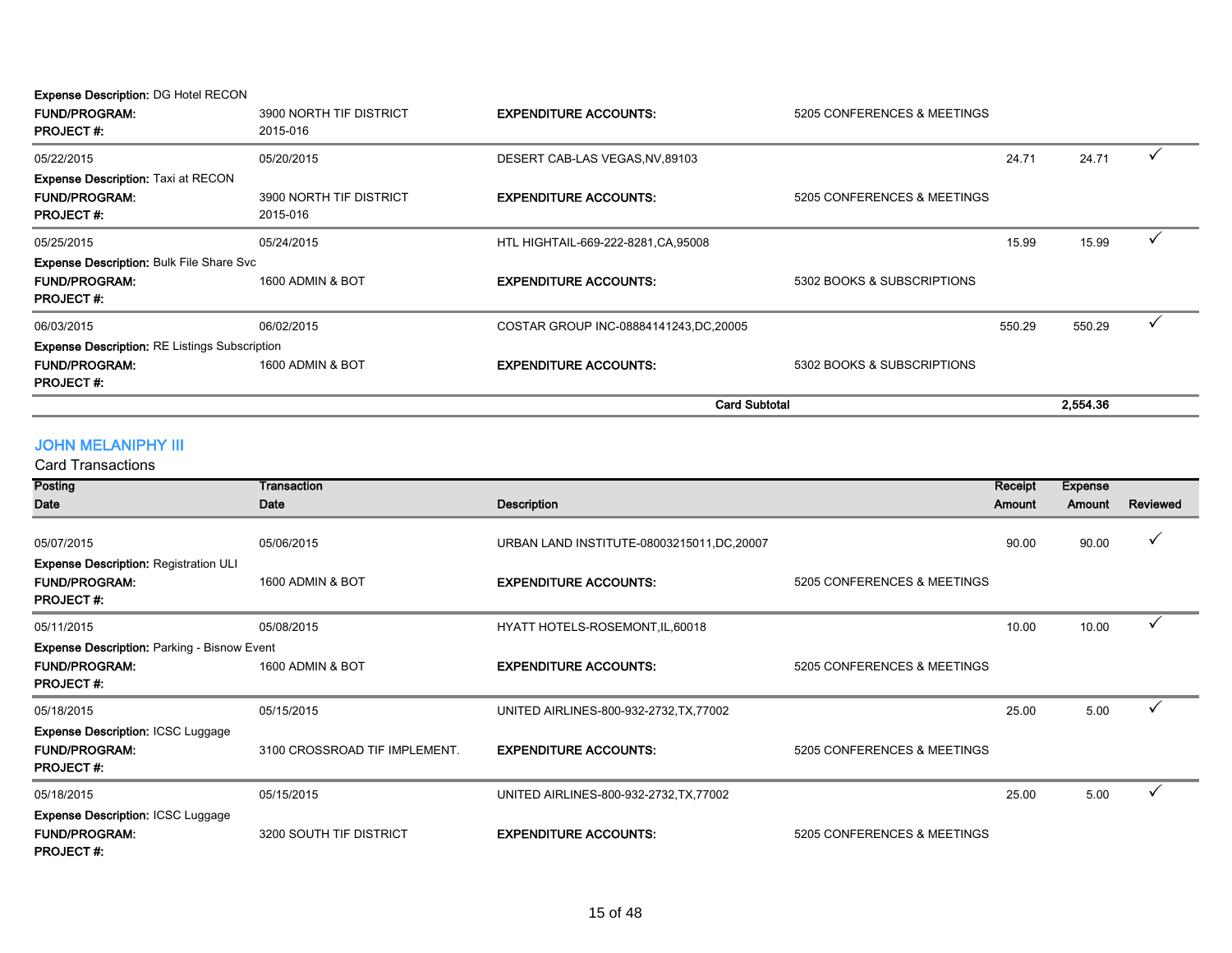| 05/18/2015                                                                                  | 05/15/2015                    | UNITED AIRLINES-800-932-2732, TX, 77002 |                             | 25.00  | 5.00   | ✓            |
|---------------------------------------------------------------------------------------------|-------------------------------|-----------------------------------------|-----------------------------|--------|--------|--------------|
| <b>Expense Description: ICSC Luggage</b><br><b>FUND/PROGRAM:</b><br><b>PROJECT#:</b>        | 3500 Town Center 2 TIF        | <b>EXPENDITURE ACCOUNTS:</b>            | 5205 CONFERENCES & MEETINGS |        |        |              |
| 05/18/2015                                                                                  | 05/15/2015                    | UNITED AIRLINES-800-932-2732, TX, 77002 |                             | 25.00  | 5.00   | $\checkmark$ |
| Expense Description: ICSC Luggage<br><b>FUND/PROGRAM:</b><br><b>PROJECT#:</b>               | 3600 Southeast 2 TIF          | <b>EXPENDITURE ACCOUNTS:</b>            | 5205 CONFERENCES & MEETINGS |        |        |              |
| 05/18/2015                                                                                  | 05/15/2015                    | UNITED AIRLINES-800-932-2732, TX, 77002 |                             | 25.00  | 5.00   | ✓            |
| <b>Expense Description: ICSC Luggage</b><br><b>FUND/PROGRAM:</b><br><b>PROJECT #:</b>       | 3900 NORTH TIF DISTRICT       | <b>EXPENDITURE ACCOUNTS:</b>            | 5205 CONFERENCES & MEETINGS |        |        |              |
| 05/18/2015                                                                                  | 05/16/2015                    | WEEDSB, LLC. TAXI-LAS VEGAS, NV, 89118  |                             | 29.64  | 5.93   | $\checkmark$ |
| Expense Description: ICSC - Cab<br><b>FUND/PROGRAM:</b><br>PROJECT #:                       | 3100 CROSSROAD TIF IMPLEMENT. | <b>EXPENDITURE ACCOUNTS:</b>            | 5205 CONFERENCES & MEETINGS |        |        |              |
| 05/18/2015                                                                                  | 05/16/2015                    | WEEDSB, LLC. TAXI-LAS VEGAS, NV, 89118  |                             | 29.64  | 5.93   | ✓            |
| Expense Description: ICSC - Cab<br><b>FUND/PROGRAM:</b><br><b>PROJECT#:</b>                 | 3200 SOUTH TIF DISTRICT       | <b>EXPENDITURE ACCOUNTS:</b>            | 5205 CONFERENCES & MEETINGS |        |        |              |
| 05/18/2015                                                                                  | 05/16/2015                    | WEEDSB, LLC. TAXI-LAS VEGAS, NV, 89118  |                             | 29.64  | 5.93   | ✓            |
| Expense Description: ICSC - Cab<br><b>FUND/PROGRAM:</b><br><b>PROJECT#:</b>                 | 3500 Town Center 2 TIF        | <b>EXPENDITURE ACCOUNTS:</b>            | 5205 CONFERENCES & MEETINGS |        |        |              |
| 05/18/2015                                                                                  | 05/16/2015                    | WEEDSB, LLC. TAXI-LAS VEGAS, NV, 89118  |                             | 29.64  | 5.93   | $\checkmark$ |
| <b>Expense Description: ICSC - Cab</b><br><b>FUND/PROGRAM:</b><br><b>PROJECT#:</b>          | 3600 Southeast 2 TIF          | <b>EXPENDITURE ACCOUNTS:</b>            | 5205 CONFERENCES & MEETINGS |        |        |              |
| 05/18/2015                                                                                  | 05/16/2015                    | WEEDSB, LLC. TAXI-LAS VEGAS, NV, 89118  |                             | 29.64  | 5.92   | ✓            |
| Expense Description: ICSC Cab<br><b>FUND/PROGRAM:</b><br><b>PROJECT#:</b>                   | 3900 NORTH TIF DISTRICT       | <b>EXPENDITURE ACCOUNTS:</b>            | 5205 CONFERENCES & MEETINGS |        |        |              |
| 05/18/2015                                                                                  | 05/17/2015                    | ICSC-NEW YORK, NY, 10020                |                             | 720.00 | 144.00 | $\checkmark$ |
| <b>Expense Description: ICSC - Registration</b><br><b>FUND/PROGRAM:</b><br><b>PROJECT#:</b> | 3100 CROSSROAD TIF IMPLEMENT. | <b>EXPENDITURE ACCOUNTS:</b>            | 5205 CONFERENCES & MEETINGS |        |        |              |
| 05/18/2015                                                                                  | 05/17/2015                    | ICSC-NEW YORK, NY, 10020                |                             | 720.00 | 144.00 | ✓            |
|                                                                                             |                               |                                         |                             |        |        |              |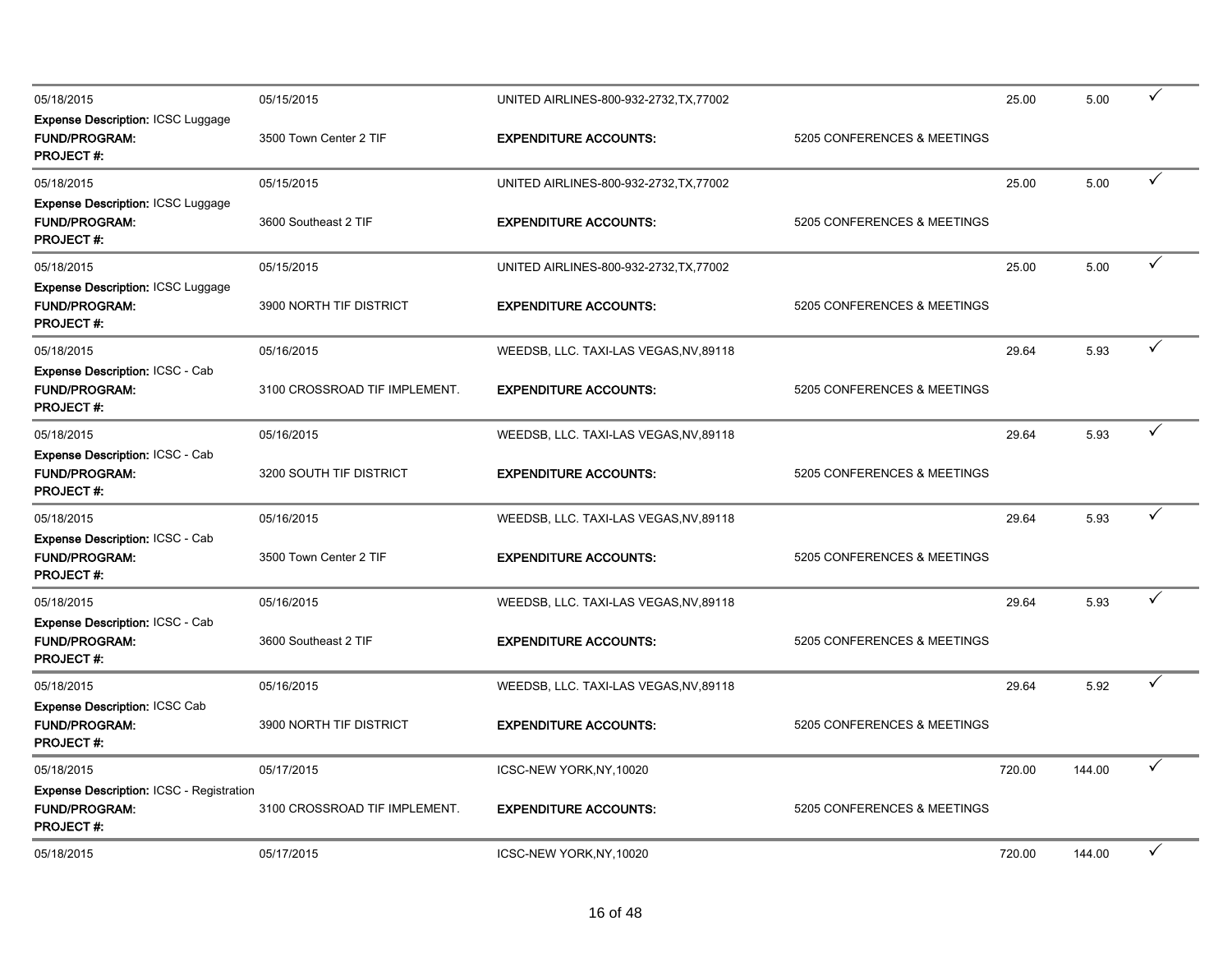**Expense Description: ICSC - Registration** 

| <b>FUND/PROGRAM:</b><br><b>PROJECT#:</b>                                                    | 3200 SOUTH TIF DISTRICT       | <b>EXPENDITURE ACCOUNTS:</b>           | 5205 CONFERENCES & MEETINGS |        |        |              |
|---------------------------------------------------------------------------------------------|-------------------------------|----------------------------------------|-----------------------------|--------|--------|--------------|
| 05/18/2015                                                                                  | 05/17/2015                    | ICSC-NEW YORK, NY, 10020               |                             | 720.00 | 144.00 | ✓            |
| <b>Expense Description: ICSC - Registration</b><br><b>FUND/PROGRAM:</b><br><b>PROJECT#:</b> | 3500 Town Center 2 TIF        | <b>EXPENDITURE ACCOUNTS:</b>           | 5205 CONFERENCES & MEETINGS |        |        |              |
| 05/18/2015                                                                                  | 05/17/2015                    | ICSC-NEW YORK, NY, 10020               |                             | 720.00 | 144.00 | $\checkmark$ |
| <b>Expense Description: ICSC - Registration</b><br><b>FUND/PROGRAM:</b><br><b>PROJECT#:</b> | 3600 Southeast 2 TIF          | <b>EXPENDITURE ACCOUNTS:</b>           | 5205 CONFERENCES & MEETINGS |        |        |              |
| 05/18/2015                                                                                  | 05/17/2015                    | ICSC-NEW YORK, NY, 10020               |                             | 720.00 | 144.00 | $\checkmark$ |
| Expense Description: ICSC - Registration<br>FUND/PROGRAM:<br>PROJECT#:                      | 3900 NORTH TIF DISTRICT       | <b>EXPENDITURE ACCOUNTS:</b>           | 5205 CONFERENCES & MEETINGS |        |        |              |
| 05/19/2015                                                                                  | 05/16/2015                    | WEEDSB, LLC. TAXI-LAS VEGAS, NV, 89118 |                             | 13.47  | 2.69   | ✓            |
| <b>Expense Description: ICSC - Cab</b><br><b>FUND/PROGRAM:</b><br><b>PROJECT#:</b>          | 3100 CROSSROAD TIF IMPLEMENT. | <b>EXPENDITURE ACCOUNTS:</b>           | 5205 CONFERENCES & MEETINGS |        |        |              |
| 05/19/2015                                                                                  | 05/16/2015                    | WEEDSB, LLC. TAXI-LAS VEGAS, NV, 89118 |                             | 13.47  | 2.69   | ✓            |
| Expense Description: ICSC - Cab<br><b>FUND/PROGRAM:</b><br><b>PROJECT#:</b>                 | 3200 SOUTH TIF DISTRICT       | <b>EXPENDITURE ACCOUNTS:</b>           | 5205 CONFERENCES & MEETINGS |        |        |              |
| 05/19/2015                                                                                  | 05/16/2015                    | WEEDSB, LLC. TAXI-LAS VEGAS, NV, 89118 |                             | 13.47  | 2.69   | ✓            |
| Expense Description: ICSC - Cab<br><b>FUND/PROGRAM:</b><br>PROJECT#:                        | 3500 Town Center 2 TIF        | <b>EXPENDITURE ACCOUNTS:</b>           | 5205 CONFERENCES & MEETINGS |        |        |              |
| 05/19/2015                                                                                  | 05/16/2015                    | WEEDSB, LLC. TAXI-LAS VEGAS, NV, 89118 |                             | 13.47  | 2.69   | $\checkmark$ |
| <b>Expense Description: ICSC - Cab</b><br><b>FUND/PROGRAM:</b><br><b>PROJECT#:</b>          | 3600 Southeast 2 TIF          | <b>EXPENDITURE ACCOUNTS:</b>           | 5205 CONFERENCES & MEETINGS |        |        |              |
| 05/19/2015                                                                                  | 05/16/2015                    | WEEDSB, LLC. TAXI-LAS VEGAS, NV, 89118 |                             | 13.47  | 2.71   | $\checkmark$ |
| Expense Description: ICSC - Cab<br>FUND/PROGRAM:<br><b>PROJECT#:</b>                        | 3900 NORTH TIF DISTRICT       | <b>EXPENDITURE ACCOUNTS:</b>           | 5205 CONFERENCES & MEETINGS |        |        |              |
| 05/19/2015<br>Evnance Description: ICCC Cob                                                 | 05/17/2015                    | LUCKY CAB-LAS VEGAS, NV, 89118         |                             | 21.61  | 4.32   | ✓            |

Expense Description: ICSC - Cab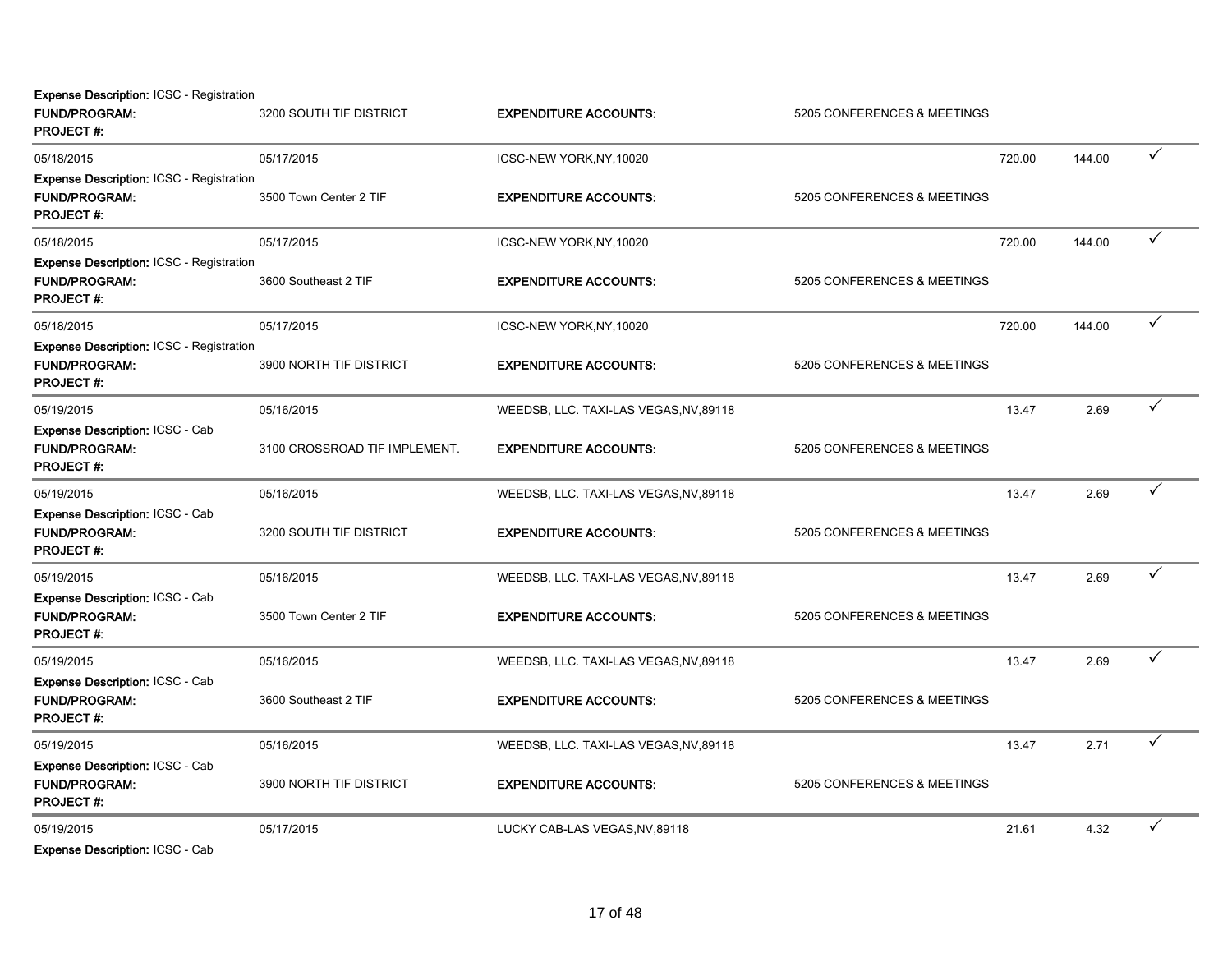| <b>FUND/PROGRAM:</b><br><b>PROJECT#:</b>                                           | 3100 CROSSROAD TIF IMPLEMENT. | <b>EXPENDITURE ACCOUNTS:</b>           | 5205 CONFERENCES & MEETINGS |       |      |              |
|------------------------------------------------------------------------------------|-------------------------------|----------------------------------------|-----------------------------|-------|------|--------------|
| 05/19/2015<br><b>Expense Description: ICSC - Cab</b>                               | 05/17/2015                    | LUCKY CAB-LAS VEGAS, NV, 89118         |                             | 21.61 | 4.32 | ✓            |
| <b>FUND/PROGRAM:</b><br><b>PROJECT#:</b>                                           | 3200 SOUTH TIF DISTRICT       | <b>EXPENDITURE ACCOUNTS:</b>           | 5205 CONFERENCES & MEETINGS |       |      |              |
| 05/19/2015                                                                         | 05/17/2015                    | LUCKY CAB-LAS VEGAS, NV, 89118         |                             | 21.61 | 4.32 | ✓            |
| Expense Description: ICSC - Cab<br><b>FUND/PROGRAM:</b><br><b>PROJECT#:</b>        | 3500 Town Center 2 TIF        | <b>EXPENDITURE ACCOUNTS:</b>           | 5205 CONFERENCES & MEETINGS |       |      |              |
| 05/19/2015                                                                         | 05/17/2015                    | LUCKY CAB-LAS VEGAS, NV, 89118         |                             | 21.61 | 4.32 | ✓            |
| <b>Expense Description: ICSC - Cab</b><br><b>FUND/PROGRAM:</b><br><b>PROJECT#:</b> | 3600 Southeast 2 TIF          | <b>EXPENDITURE ACCOUNTS:</b>           | 5205 CONFERENCES & MEETINGS |       |      |              |
| 05/19/2015                                                                         | 05/17/2015                    | LUCKY CAB-LAS VEGAS, NV, 89118         |                             | 21.61 | 4.33 | $\checkmark$ |
| Expense Description: ICSC - Cab<br><b>FUND/PROGRAM:</b><br><b>PROJECT#:</b>        | 3900 NORTH TIF DISTRICT       | <b>EXPENDITURE ACCOUNTS:</b>           | 5205 CONFERENCES & MEETINGS |       |      |              |
| 05/19/2015                                                                         | 05/17/2015                    | WEEDSB, LLC. TAXI-LAS VEGAS, NV, 89118 |                             | 12.80 | 2.56 | ✓            |
| Expense Description: ICSC - Cab<br><b>FUND/PROGRAM:</b><br><b>PROJECT#:</b>        | 3100 CROSSROAD TIF IMPLEMENT. | <b>EXPENDITURE ACCOUNTS:</b>           | 5205 CONFERENCES & MEETINGS |       |      |              |
| 05/19/2015                                                                         | 05/17/2015                    | WEEDSB, LLC. TAXI-LAS VEGAS, NV, 89118 |                             | 12.80 | 2.56 | $\checkmark$ |
| <b>Expense Description: ICSC - Cab</b><br><b>FUND/PROGRAM:</b><br><b>PROJECT#:</b> | 3200 SOUTH TIF DISTRICT       | <b>EXPENDITURE ACCOUNTS:</b>           | 5205 CONFERENCES & MEETINGS |       |      |              |
| 05/19/2015                                                                         | 05/17/2015                    | WEEDSB, LLC. TAXI-LAS VEGAS, NV, 89118 |                             | 12.80 | 2.56 | ✓            |
| Expense Description: ICSC - Cab<br><b>FUND/PROGRAM:</b><br><b>PROJECT#:</b>        | 3500 Town Center 2 TIF        | <b>EXPENDITURE ACCOUNTS:</b>           | 5205 CONFERENCES & MEETINGS |       |      |              |
| 05/19/2015                                                                         | 05/17/2015                    | WEEDSB, LLC. TAXI-LAS VEGAS, NV, 89118 |                             | 12.80 | 2.56 | ✓            |
| Expense Description: ICSC - Cab<br><b>FUND/PROGRAM:</b><br><b>PROJECT#:</b>        | 3600 Southeast 2 TIF          | <b>EXPENDITURE ACCOUNTS:</b>           | 5205 CONFERENCES & MEETINGS |       |      |              |
| 05/19/2015                                                                         | 05/17/2015                    | WEEDSB, LLC. TAXI-LAS VEGAS, NV, 89118 |                             | 12.80 | 2.56 | $\checkmark$ |
| <b>Expense Description: ICSC - Cab</b><br>FUND/PROGRAM:                            | 3900 NORTH TIF DISTRICT       | <b>EXPENDITURE ACCOUNTS:</b>           | 5205 CONFERENCES & MEETINGS |       |      |              |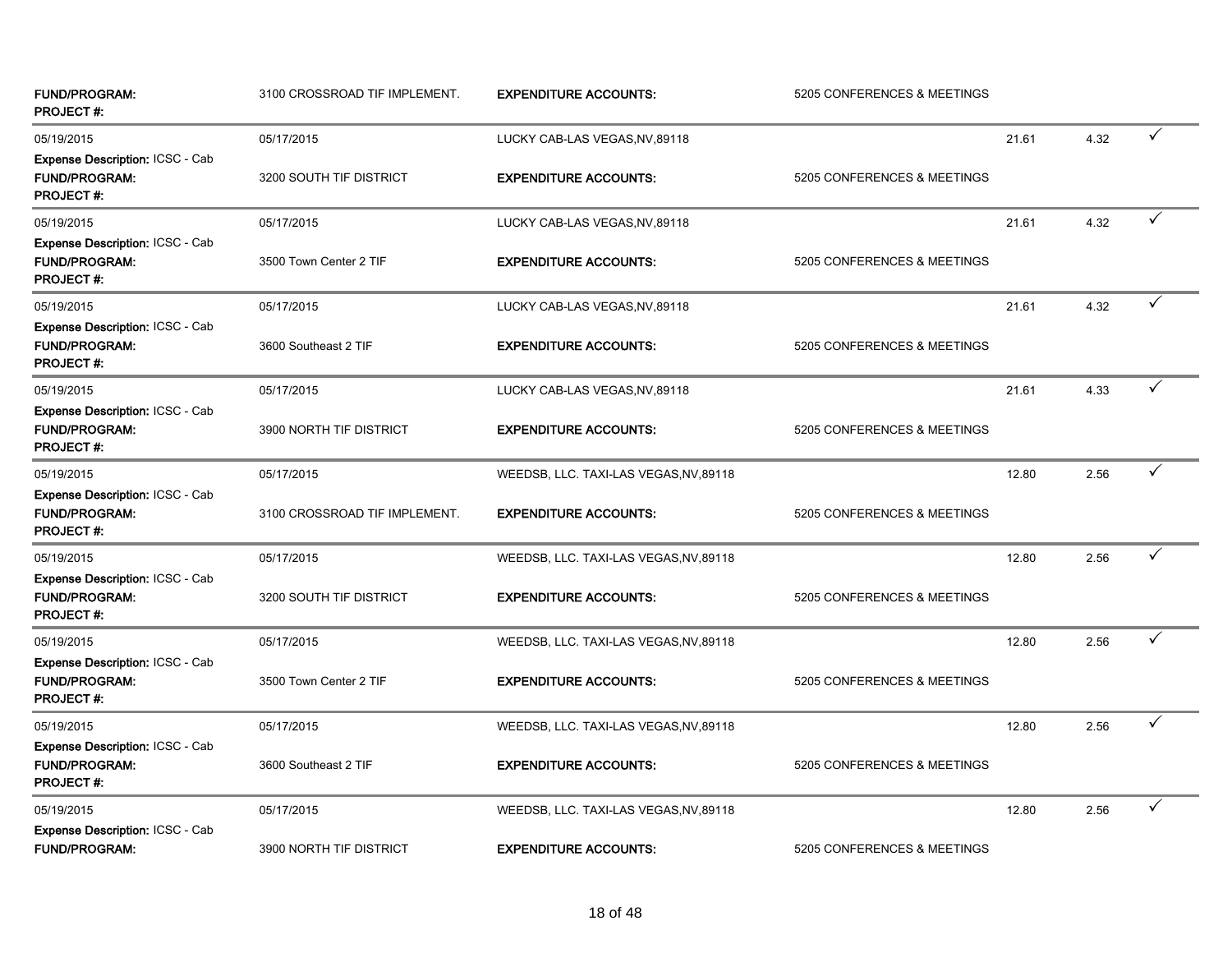PROJECT #:

| 05/20/2015                                                                         | 05/17/2015                    | WEEDSB, LLC. TAXI-LAS VEGAS, NV, 89118 |                             | 15.81 | 3.16 | ✓            |
|------------------------------------------------------------------------------------|-------------------------------|----------------------------------------|-----------------------------|-------|------|--------------|
| <b>Expense Description: ICSC - Cab</b><br><b>FUND/PROGRAM:</b><br><b>PROJECT#:</b> | 3100 CROSSROAD TIF IMPLEMENT. | <b>EXPENDITURE ACCOUNTS:</b>           | 5205 CONFERENCES & MEETINGS |       |      |              |
| 05/20/2015                                                                         | 05/17/2015                    | WEEDSB, LLC. TAXI-LAS VEGAS, NV, 89118 |                             | 15.81 | 3.16 | ✓            |
| <b>Expense Description: ICSC - Cab</b><br><b>FUND/PROGRAM:</b><br><b>PROJECT#:</b> | 3200 SOUTH TIF DISTRICT       | <b>EXPENDITURE ACCOUNTS:</b>           | 5205 CONFERENCES & MEETINGS |       |      |              |
| 05/20/2015                                                                         | 05/17/2015                    | WEEDSB, LLC. TAXI-LAS VEGAS, NV, 89118 |                             | 15.81 | 3.16 | ✓            |
| Expense Description: ICSC - Cab<br><b>FUND/PROGRAM:</b><br><b>PROJECT #:</b>       | 3500 Town Center 2 TIF        | <b>EXPENDITURE ACCOUNTS:</b>           | 5205 CONFERENCES & MEETINGS |       |      |              |
| 05/20/2015                                                                         | 05/17/2015                    | WEEDSB, LLC. TAXI-LAS VEGAS, NV, 89118 |                             | 15.81 | 3.16 | ✓            |
| <b>Expense Description: ICSC - Cab</b><br><b>FUND/PROGRAM:</b><br><b>PROJECT#:</b> | 3600 Southeast 2 TIF          | <b>EXPENDITURE ACCOUNTS:</b>           | 5205 CONFERENCES & MEETINGS |       |      |              |
| 05/20/2015                                                                         | 05/17/2015                    | WEEDSB, LLC. TAXI-LAS VEGAS, NV, 89118 |                             | 15.81 | 3.17 | ✓            |
| <b>Expense Description: ICSC - Cab</b><br><b>FUND/PROGRAM:</b><br><b>PROJECT#:</b> | 3900 NORTH TIF DISTRICT       | <b>EXPENDITURE ACCOUNTS:</b>           | 5205 CONFERENCES & MEETINGS |       |      |              |
| 05/20/2015                                                                         | 05/18/2015                    | VTS NELLIS TAXI-LAS VEGAS, NV, 89103   |                             | 18.40 | 3.68 | ✓            |
| Expense Description: ICSC - Cab<br><b>FUND/PROGRAM:</b><br><b>PROJECT#:</b>        | 3100 CROSSROAD TIF IMPLEMENT. | <b>EXPENDITURE ACCOUNTS:</b>           | 5205 CONFERENCES & MEETINGS |       |      |              |
| 05/20/2015                                                                         | 05/18/2015                    | VTS NELLIS TAXI-LAS VEGAS, NV, 89103   |                             | 18.40 | 3.68 | $\checkmark$ |
| <b>Expense Description: ICSC - Cab</b><br><b>FUND/PROGRAM:</b><br><b>PROJECT#:</b> | 3200 SOUTH TIF DISTRICT       | <b>EXPENDITURE ACCOUNTS:</b>           | 5205 CONFERENCES & MEETINGS |       |      |              |
| 05/20/2015                                                                         | 05/18/2015                    | VTS NELLIS TAXI-LAS VEGAS, NV, 89103   |                             | 18.40 | 3.68 | $\checkmark$ |
| Expense Description: ICSC - Cab<br><b>FUND/PROGRAM:</b><br><b>PROJECT#:</b>        | 3500 Town Center 2 TIF        | <b>EXPENDITURE ACCOUNTS:</b>           | 5205 CONFERENCES & MEETINGS |       |      |              |
| 05/20/2015                                                                         | 05/18/2015                    | VTS NELLIS TAXI-LAS VEGAS, NV, 89103   |                             | 18.40 | 3.68 | ✓            |
| Expense Description: ICSC - Cab<br><b>FUND/PROGRAM:</b><br><b>PROJECT#:</b>        | 3600 Southeast 2 TIF          | <b>EXPENDITURE ACCOUNTS:</b>           | 5205 CONFERENCES & MEETINGS |       |      |              |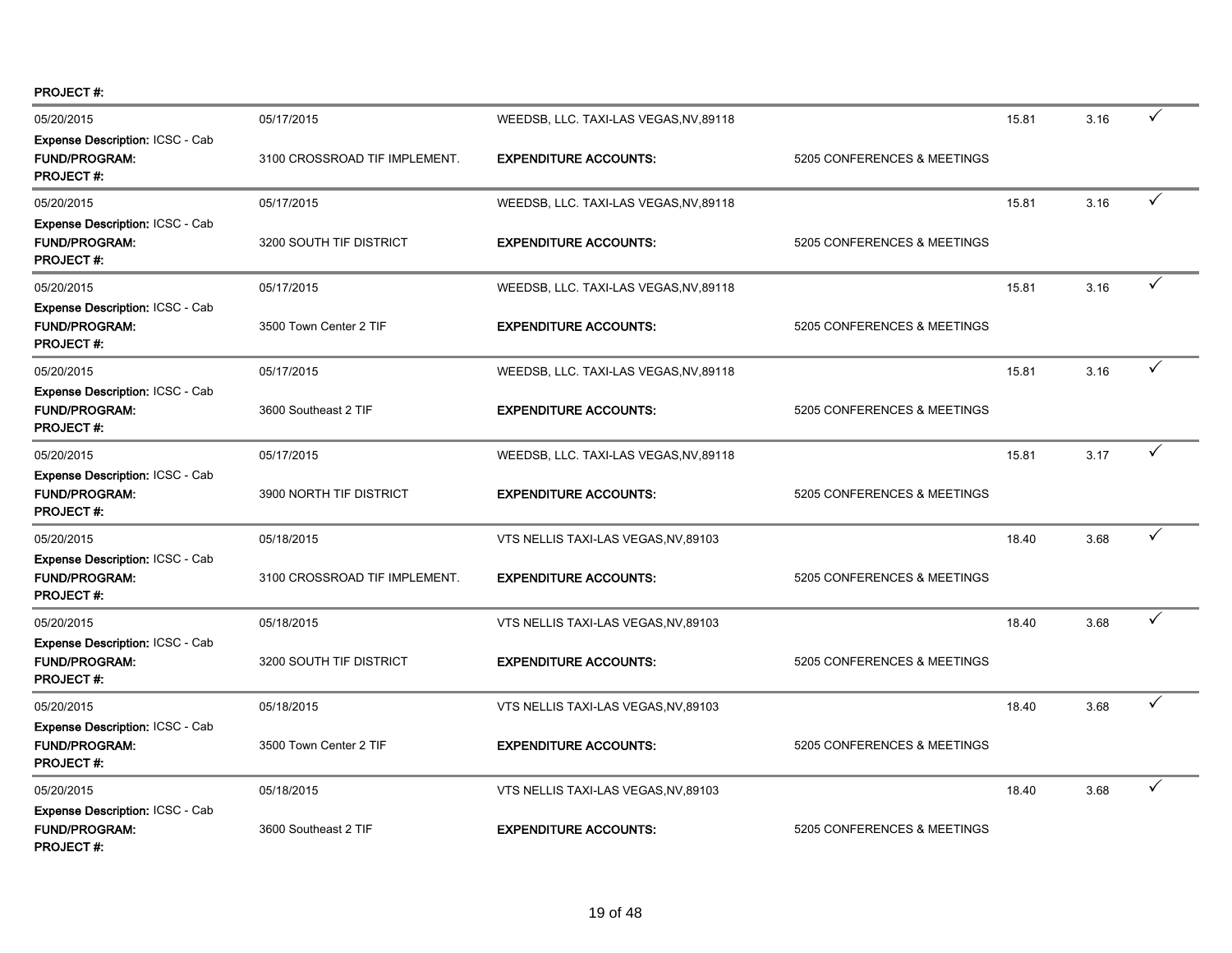| 05/20/2015                                                                         | 05/18/2015                    | VTS NELLIS TAXI-LAS VEGAS, NV, 89103  |                             | 18.40 | 3.68 | $\checkmark$ |
|------------------------------------------------------------------------------------|-------------------------------|---------------------------------------|-----------------------------|-------|------|--------------|
| Expense Description: ICSC - Cab<br><b>FUND/PROGRAM:</b><br><b>PROJECT#:</b>        | 3900 NORTH TIF DISTRICT       | <b>EXPENDITURE ACCOUNTS:</b>          | 5205 CONFERENCES & MEETINGS |       |      |              |
| 05/20/2015                                                                         | 05/18/2015                    | TAXI CAB SERVICE-LAS VEGAS, NV, 89118 |                             | 19.09 | 3.82 | ✓            |
| Expense Description: ICSC - Cab<br><b>FUND/PROGRAM:</b><br><b>PROJECT#:</b>        | 3100 CROSSROAD TIF IMPLEMENT. | <b>EXPENDITURE ACCOUNTS:</b>          | 5205 CONFERENCES & MEETINGS |       |      |              |
| 05/20/2015                                                                         | 05/18/2015                    | TAXI CAB SERVICE-LAS VEGAS, NV, 89118 |                             | 19.09 | 3.82 | $\checkmark$ |
| <b>Expense Description: ICSC - Cab</b><br><b>FUND/PROGRAM:</b><br><b>PROJECT#:</b> | 3200 SOUTH TIF DISTRICT       | <b>EXPENDITURE ACCOUNTS:</b>          | 5205 CONFERENCES & MEETINGS |       |      |              |
| 05/20/2015                                                                         | 05/18/2015                    | TAXI CAB SERVICE-LAS VEGAS, NV, 89118 |                             | 19.09 | 3.82 | $\checkmark$ |
| Expense Description: ICSC - Cab<br><b>FUND/PROGRAM:</b><br>PROJECT#:               | 3500 Town Center 2 TIF        | <b>EXPENDITURE ACCOUNTS:</b>          | 5205 CONFERENCES & MEETINGS |       |      |              |
| 05/20/2015                                                                         | 05/18/2015                    | TAXI CAB SERVICE-LAS VEGAS, NV, 89118 |                             | 19.09 | 3.82 | ✓            |
| <b>Expense Description: ICSC - Cab</b><br><b>FUND/PROGRAM:</b><br><b>PROJECT#:</b> | 3600 Southeast 2 TIF          | <b>EXPENDITURE ACCOUNTS:</b>          | 5205 CONFERENCES & MEETINGS |       |      |              |
| 05/20/2015                                                                         | 05/18/2015                    | TAXI CAB SERVICE-LAS VEGAS, NV, 89118 |                             | 19.09 | 3.81 | ✓            |
| Expense Description: ICSC - Cab<br><b>FUND/PROGRAM:</b><br><b>PROJECT#:</b>        | 3900 NORTH TIF DISTRICT       | <b>EXPENDITURE ACCOUNTS:</b>          | 5205 CONFERENCES & MEETINGS |       |      |              |
| 05/21/2015                                                                         | 05/18/2015                    | TAXI CAB SERVICE-LAS VEGAS, NV, 89118 |                             | 15.83 | 3.17 | ✓            |
| <b>Expense Description: ICSC - Cab</b><br><b>FUND/PROGRAM:</b><br><b>PROJECT#:</b> | 3100 CROSSROAD TIF IMPLEMENT. | <b>EXPENDITURE ACCOUNTS:</b>          | 5205 CONFERENCES & MEETINGS |       |      |              |
| 05/21/2015                                                                         | 05/18/2015                    | TAXI CAB SERVICE-LAS VEGAS, NV, 89118 |                             | 15.83 | 3.17 | ✓            |
| <b>Expense Description: ICSC - Cab</b><br><b>FUND/PROGRAM:</b><br><b>PROJECT#:</b> | 3200 SOUTH TIF DISTRICT       | <b>EXPENDITURE ACCOUNTS:</b>          | 5205 CONFERENCES & MEETINGS |       |      |              |
| 05/21/2015                                                                         | 05/18/2015                    | TAXI CAB SERVICE-LAS VEGAS, NV, 89118 |                             | 15.83 | 3.17 | ✓            |
| <b>Expense Description: ICSC - Cab</b><br><b>FUND/PROGRAM:</b><br><b>PROJECT#:</b> | 3500 Town Center 2 TIF        | <b>EXPENDITURE ACCOUNTS:</b>          | 5205 CONFERENCES & MEETINGS |       |      |              |
| 05/21/2015                                                                         | 05/18/2015                    | TAXI CAB SERVICE-LAS VEGAS, NV, 89118 |                             | 15.83 | 3.17 | ✓            |
|                                                                                    |                               |                                       |                             |       |      |              |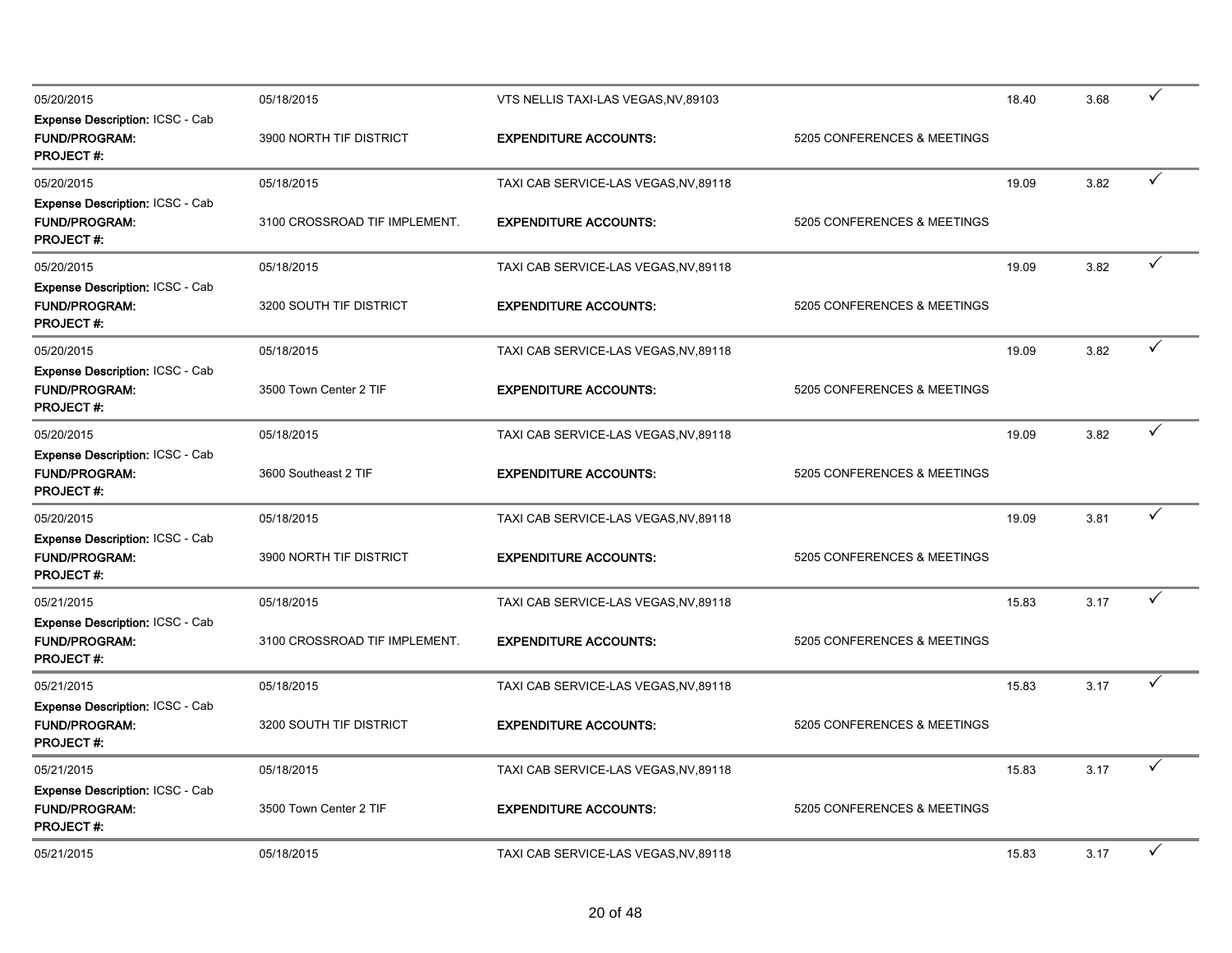| Expense Description: ICSC - Cab<br><b>FUND/PROGRAM:</b><br><b>PROJECT#:</b>          | 3600 Southeast 2 TIF          | <b>EXPENDITURE ACCOUNTS:</b>            | 5205 CONFERENCES & MEETINGS |       |      |   |
|--------------------------------------------------------------------------------------|-------------------------------|-----------------------------------------|-----------------------------|-------|------|---|
| 05/21/2015                                                                           | 05/18/2015                    | TAXI CAB SERVICE-LAS VEGAS, NV, 89118   |                             | 15.83 | 3.15 | ✓ |
| Expense Description: ICSC - Cab<br><b>FUND/PROGRAM:</b><br><b>PROJECT#:</b>          | 3900 NORTH TIF DISTRICT       | <b>EXPENDITURE ACCOUNTS:</b>            | 5205 CONFERENCES & MEETINGS |       |      |   |
| 05/21/2015                                                                           | 05/19/2015                    | TAXI CAB SERVICE-LAS VEGAS, NV, 89118   |                             | 14.45 | 2.89 | ✓ |
| Expense Description: ICSC - Cab<br><b>FUND/PROGRAM:</b><br>PROJECT#:                 | 3100 CROSSROAD TIF IMPLEMENT. | <b>EXPENDITURE ACCOUNTS:</b>            | 5205 CONFERENCES & MEETINGS |       |      |   |
| 05/21/2015                                                                           | 05/19/2015                    | TAXI CAB SERVICE-LAS VEGAS, NV, 89118   |                             | 14.45 | 2.89 | ✓ |
| Expense Description: ICSC - Cab<br><b>FUND/PROGRAM:</b><br><b>PROJECT#:</b>          | 3200 SOUTH TIF DISTRICT       | <b>EXPENDITURE ACCOUNTS:</b>            | 5205 CONFERENCES & MEETINGS |       |      |   |
| 05/21/2015                                                                           | 05/19/2015                    | TAXI CAB SERVICE-LAS VEGAS, NV, 89118   |                             | 14.45 | 2.89 | ✓ |
| Expense Description: ICSC - Cab<br><b>FUND/PROGRAM:</b><br><b>PROJECT#:</b>          | 3500 Town Center 2 TIF        | <b>EXPENDITURE ACCOUNTS:</b>            | 5205 CONFERENCES & MEETINGS |       |      |   |
| 05/21/2015                                                                           | 05/19/2015                    | TAXI CAB SERVICE-LAS VEGAS, NV, 89118   |                             | 14.45 | 2.89 | ✓ |
| <b>Expense Description: ICSC - Cab</b><br><b>FUND/PROGRAM:</b><br><b>PROJECT#:</b>   | 3600 Southeast 2 TIF          | <b>EXPENDITURE ACCOUNTS:</b>            | 5205 CONFERENCES & MEETINGS |       |      |   |
| 05/21/2015                                                                           | 05/19/2015                    | TAXI CAB SERVICE-LAS VEGAS, NV, 89118   |                             | 14.45 | 2.89 | ✓ |
| Expense Description: ICSC - Cab<br><b>FUND/PROGRAM:</b><br>PROJECT#:                 | 3900 NORTH TIF DISTRICT       | <b>EXPENDITURE ACCOUNTS:</b>            | 5205 CONFERENCES & MEETINGS |       |      |   |
| 05/21/2015                                                                           | 05/19/2015                    | UNITED AIRLINES-800-932-2732, TX, 77002 |                             | 25.00 | 5.00 | ✓ |
| <b>Expense Description: ICSC Luggage</b><br><b>FUND/PROGRAM:</b><br><b>PROJECT#:</b> | 3100 CROSSROAD TIF IMPLEMENT. | <b>EXPENDITURE ACCOUNTS:</b>            | 5205 CONFERENCES & MEETINGS |       |      |   |
| 05/21/2015                                                                           | 05/19/2015                    | UNITED AIRLINES-800-932-2732, TX, 77002 |                             | 25.00 | 5.00 | ✓ |
| <b>Expense Description: ICSC Luggage</b><br>FUND/PROGRAM:<br><b>PROJECT#:</b>        | 3200 SOUTH TIF DISTRICT       | <b>EXPENDITURE ACCOUNTS:</b>            | 5205 CONFERENCES & MEETINGS |       |      |   |
| 05/21/2015                                                                           | 05/19/2015                    | UNITED AIRLINES-800-932-2732, TX, 77002 |                             | 25.00 | 5.00 | ✓ |
| $\sim$ $\sim$ $\sim$                                                                 |                               |                                         |                             |       |      |   |

Expense Description: ICSC Luggage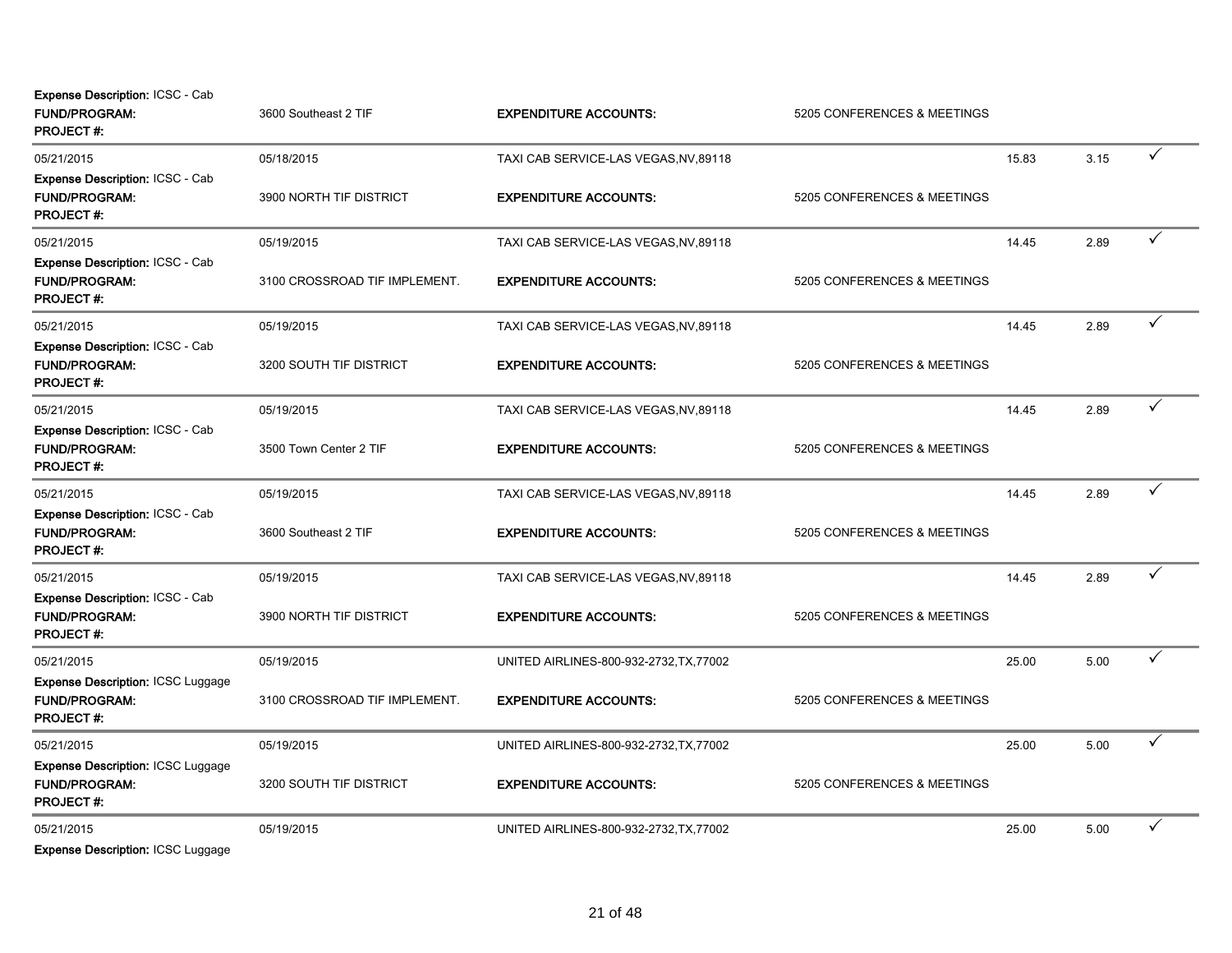| <b>FUND/PROGRAM:</b><br><b>PROJECT#:</b>                                             | 3500 Town Center 2 TIF        | <b>EXPENDITURE ACCOUNTS:</b>               | 5205 CONFERENCES & MEETINGS |          |        |   |
|--------------------------------------------------------------------------------------|-------------------------------|--------------------------------------------|-----------------------------|----------|--------|---|
| 05/21/2015                                                                           | 05/19/2015                    | UNITED AIRLINES-800-932-2732, TX, 77002    |                             | 25.00    | 5.00   | ✓ |
| <b>Expense Description: ICSC Luggage</b><br><b>FUND/PROGRAM:</b><br><b>PROJECT#:</b> | 3600 Southeast 2 TIF          | <b>EXPENDITURE ACCOUNTS:</b>               | 5205 CONFERENCES & MEETINGS |          |        |   |
| 05/21/2015                                                                           | 05/19/2015                    | UNITED AIRLINES-800-932-2732, TX, 77002    |                             | 25.00    | 5.00   | ✓ |
| Expense Description: ICSC Luggage<br><b>FUND/PROGRAM:</b><br><b>PROJECT#:</b>        | 3900 NORTH TIF DISTRICT       | <b>EXPENDITURE ACCOUNTS:</b>               | 5205 CONFERENCES & MEETINGS |          |        |   |
| 05/22/2015                                                                           | 05/20/2015                    | DESERT CAB-LAS VEGAS, NV, 89103            |                             | 28.39    | 5.68   | ✓ |
| Expense Description: ICSC - Cab<br><b>FUND/PROGRAM:</b><br><b>PROJECT#:</b>          | 3100 CROSSROAD TIF IMPLEMENT. | <b>EXPENDITURE ACCOUNTS:</b>               | 5205 CONFERENCES & MEETINGS |          |        |   |
| 05/22/2015                                                                           | 05/20/2015                    | DESERT CAB-LAS VEGAS, NV, 89103            |                             | 28.39    | 5.68   | ✓ |
| <b>Expense Description: ICSC - Cab</b><br><b>FUND/PROGRAM:</b><br><b>PROJECT#:</b>   | 3200 SOUTH TIF DISTRICT       | <b>EXPENDITURE ACCOUNTS:</b>               | 5205 CONFERENCES & MEETINGS |          |        |   |
| 05/22/2015                                                                           | 05/20/2015                    | DESERT CAB-LAS VEGAS, NV, 89103            |                             | 28.39    | 5.68   | ✓ |
| Expense Description: ICSC - Cab<br><b>FUND/PROGRAM:</b><br><b>PROJECT#:</b>          | 3500 Town Center 2 TIF        | <b>EXPENDITURE ACCOUNTS:</b>               | 5205 CONFERENCES & MEETINGS |          |        |   |
| 05/22/2015                                                                           | 05/20/2015                    | DESERT CAB-LAS VEGAS, NV, 89103            |                             | 28.39    | 5.68   | ✓ |
| <b>Expense Description: ICSC - Cab</b><br><b>FUND/PROGRAM:</b><br>PROJECT #:         | 3600 Southeast 2 TIF          | <b>EXPENDITURE ACCOUNTS:</b>               | 5205 CONFERENCES & MEETINGS |          |        |   |
| 05/22/2015                                                                           | 05/20/2015                    | DESERT CAB-LAS VEGAS, NV, 89103            |                             | 28.39    | 5.67   | ✓ |
| <b>Expense Description: ICSC - Cab</b><br><b>FUND/PROGRAM:</b><br><b>PROJECT #:</b>  | 3900 NORTH TIF DISTRICT       | <b>EXPENDITURE ACCOUNTS:</b>               | 5205 CONFERENCES & MEETINGS |          |        |   |
| 05/22/2015                                                                           | 05/20/2015                    | SPRINGHILL SUITES-LAS VEGAS, NV, 891090000 |                             | 1,098.53 | 219.71 | ✓ |
| <b>Expense Description: ICSC - Hotel</b><br><b>FUND/PROGRAM:</b><br><b>PROJECT#:</b> | 3100 CROSSROAD TIF IMPLEMENT. | <b>EXPENDITURE ACCOUNTS:</b>               | 5205 CONFERENCES & MEETINGS |          |        |   |
| 05/22/2015<br><b>Expense Description: ICSC - Hotel</b>                               | 05/20/2015                    | SPRINGHILL SUITES-LAS VEGAS, NV, 891090000 |                             | 1,098.53 | 219.71 | ✓ |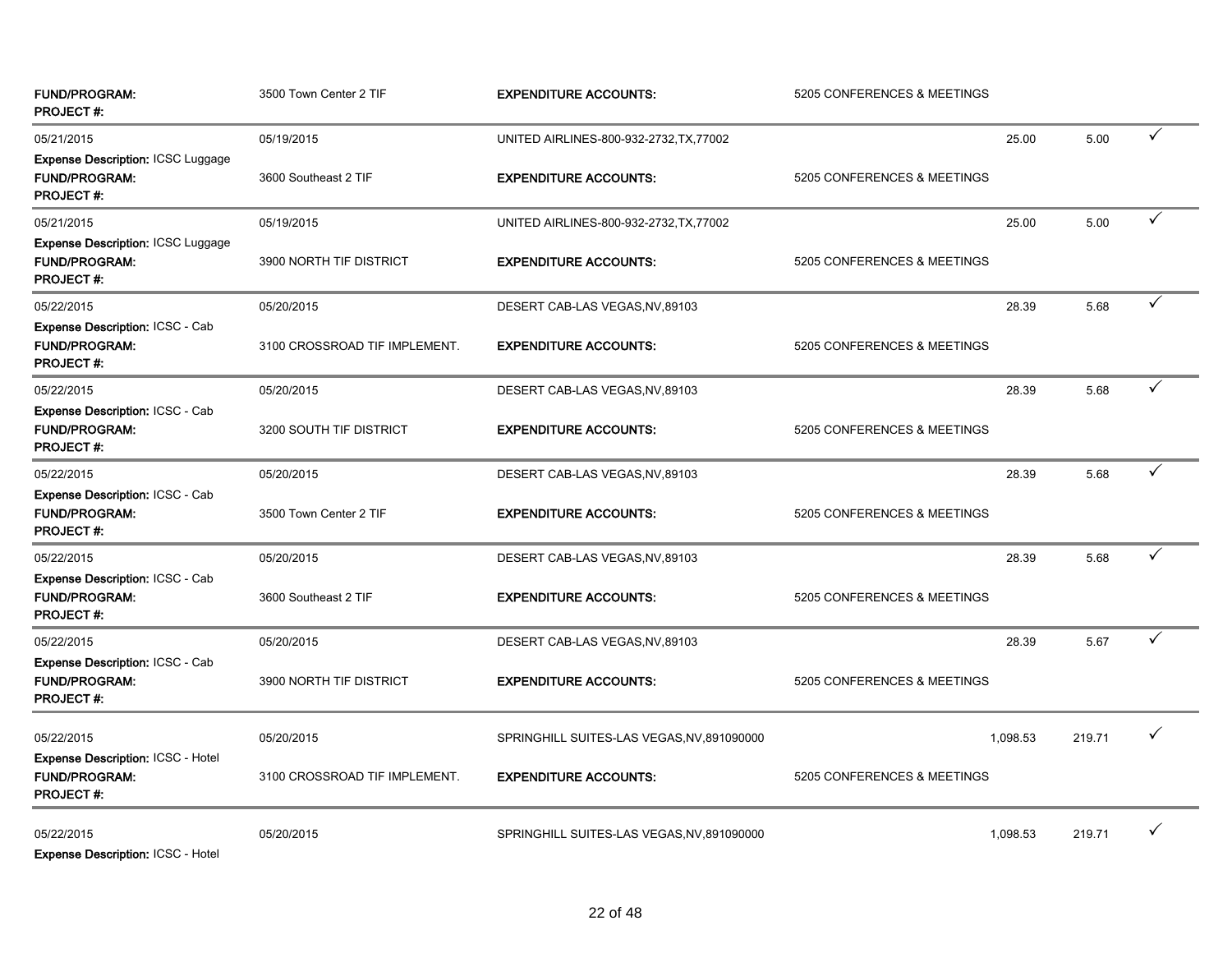|                                                                                      |                         | <b>Card Subtotal</b>                       |                               | 3.158.02 |              |
|--------------------------------------------------------------------------------------|-------------------------|--------------------------------------------|-------------------------------|----------|--------------|
| <b>FUND/PROGRAM:</b><br><b>PROJECT#:</b>                                             | 1600 ADMIN & BOT        | <b>EXPENDITURE ACCOUNTS:</b>               | 5201 ADVERTISING & PUBLISHING |          |              |
| Expense Description: Business Facilities AD                                          |                         |                                            |                               |          |              |
| 05/29/2015                                                                           | 05/28/2015              | GROUP C MEDIA INC-732-8427433, NJ, 07724   | 1,000.00                      | 1,000.00 | $\checkmark$ |
| <b>Expense Description: ICSC - Hotel</b><br><b>FUND/PROGRAM:</b><br><b>PROJECT#:</b> | 3900 NORTH TIF DISTRICT | <b>EXPENDITURE ACCOUNTS:</b>               | 5205 CONFERENCES & MEETINGS   |          |              |
| 05/22/2015                                                                           | 05/20/2015              | SPRINGHILL SUITES-LAS VEGAS, NV, 891090000 | 1,098.53                      | 219.69   | $\checkmark$ |
| <b>Expense Description: ICSC - Hotel</b><br><b>FUND/PROGRAM:</b><br><b>PROJECT#:</b> | 3600 Southeast 2 TIF    | <b>EXPENDITURE ACCOUNTS:</b>               | 5205 CONFERENCES & MEETINGS   |          |              |
| 05/22/2015                                                                           | 05/20/2015              | SPRINGHILL SUITES-LAS VEGAS, NV, 891090000 | 1,098.53                      | 219.71   | ✓            |
| Expense Description: ICSC - Hotel<br><b>FUND/PROGRAM:</b><br><b>PROJECT#:</b>        | 3500 Town Center 2 TIF  | <b>EXPENDITURE ACCOUNTS:</b>               | 5205 CONFERENCES & MEETINGS   |          |              |
| 05/22/2015                                                                           | 05/20/2015              | SPRINGHILL SUITES-LAS VEGAS, NV, 891090000 | 1,098.53                      | 219.71   | $\checkmark$ |
| <b>FUND/PROGRAM:</b><br><b>PROJECT#:</b>                                             | 3200 SOUTH TIF DISTRICT | <b>EXPENDITURE ACCOUNTS:</b>               | 5205 CONFERENCES & MEETINGS   |          |              |

# JOHNNY PEREZ

| Posting                                      | Transaction                   |                                         | Receipt                       | <b>Expense</b> |              |
|----------------------------------------------|-------------------------------|-----------------------------------------|-------------------------------|----------------|--------------|
| Date                                         | Date                          | <b>Description</b>                      | Amount                        | Amount         | Reviewed     |
|                                              |                               | JOHNSTONE SUPPLY OF VH-VERNON           |                               |                |              |
| 05/07/2015                                   | 05/06/2015                    | HILLS, IL, 600610000                    | 92.06                         | 92.06          | ✓            |
| <b>Expense Description: HVAC Refrigerant</b> |                               |                                         |                               |                |              |
| <b>FUND/PROGRAM:</b>                         | 1220 BUILDING SERVICES        | <b>EXPENDITURE ACCOUNTS:</b>            | 5311 BLDG/GROUNDS MAINTENANCE |                |              |
| <b>PROJECT#:</b>                             |                               |                                         |                               |                |              |
|                                              |                               | JOHNSTONE SUPPLY OF VH-VERNON           |                               |                |              |
| 05/11/2015                                   | 05/08/2015                    | HILLS, IL, 600610000                    | 72.50                         | 72.50          | $\checkmark$ |
| <b>Expense Description: HVAC Relay</b>       |                               |                                         |                               |                |              |
| <b>FUND/PROGRAM:</b>                         | <b>1220 BUILDING SERVICES</b> | <b>EXPENDITURE ACCOUNTS:</b>            | 5311 BLDG/GROUNDS MAINTENANCE |                |              |
| <b>PROJECT#:</b>                             |                               |                                         |                               |                |              |
| 05/12/2015                                   | 05/11/2015                    | WW GRAINGER-877-2022594, PA, 15201-1416 | 119.76                        | 119.76         |              |
| <b>Expense Description: Filters</b>          |                               |                                         |                               |                |              |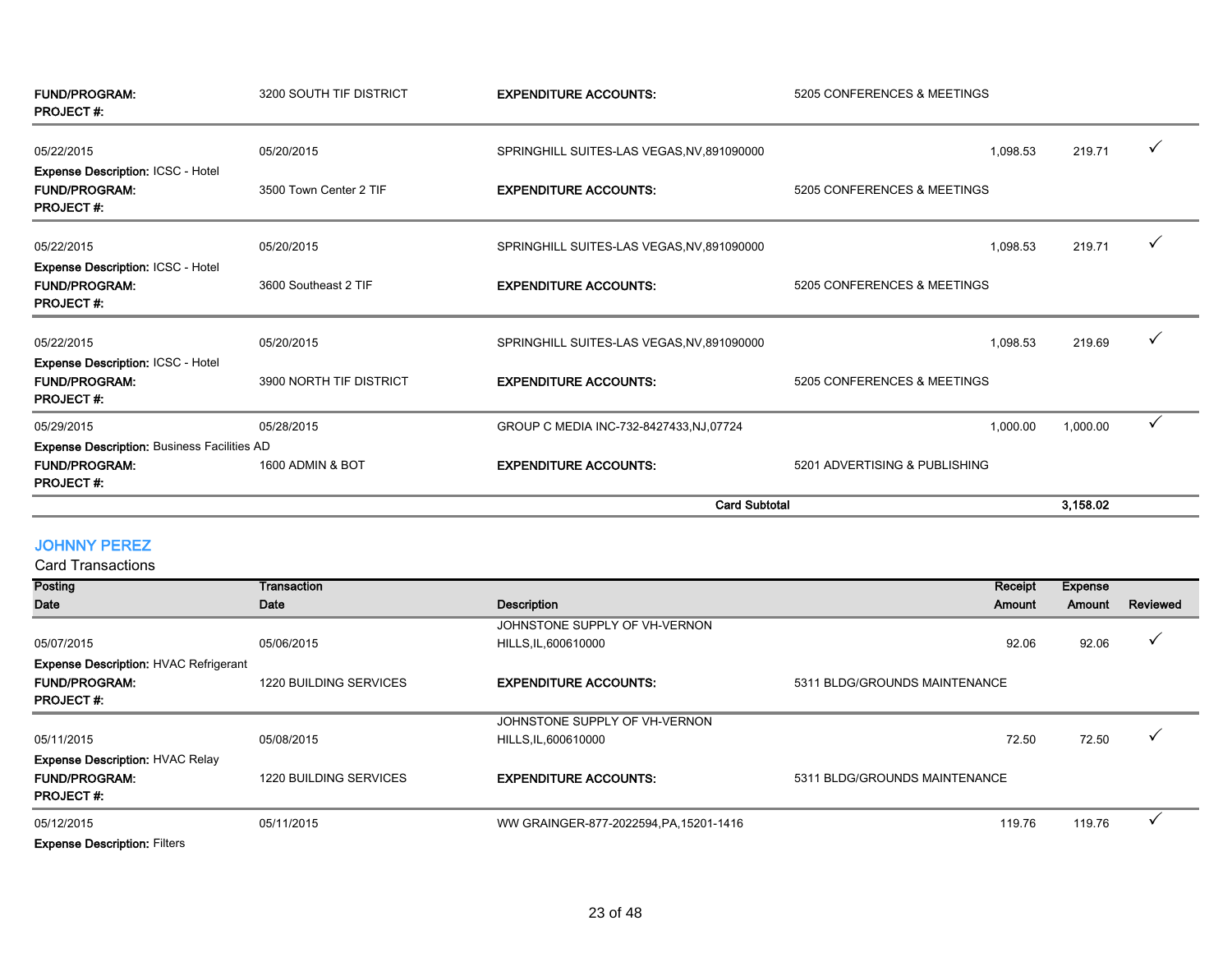| <b>FUND/PROGRAM:</b><br><b>PROJECT#:</b>                                                         | 1220 BUILDING SERVICES | <b>EXPENDITURE ACCOUNTS:</b>                  | 5311 BLDG/GROUNDS MAINTENANCE |          |              |
|--------------------------------------------------------------------------------------------------|------------------------|-----------------------------------------------|-------------------------------|----------|--------------|
| 05/12/2015                                                                                       | 05/11/2015             | WW GRAINGER-877-2022594, PA, 15201-1416       | 123.36                        | 123.36   | ✓            |
| <b>Expense Description: Filters</b><br><b>FUND/PROGRAM:</b><br><b>PROJECT#:</b>                  | 1220 BUILDING SERVICES | <b>EXPENDITURE ACCOUNTS:</b>                  | 5311 BLDG/GROUNDS MAINTENANCE |          |              |
| 05/14/2015                                                                                       | 05/12/2015             | AARTECH CANADA-AJAX, ON, L1S 2Z1              | 84.97                         | 72.12    | ✓            |
| <b>Expense Description: Smoke Detectors</b><br><b>FUND/PROGRAM:</b><br><b>PROJECT#:</b>          | 4100 WATER DIVISION    | <b>EXPENDITURE ACCOUNTS:</b>                  | 5243 PUMPHOUSE MAINTENANCE    |          |              |
| 05/14/2015                                                                                       | 05/13/2015             | GLADIATOR-LTNG-8005818705,CO,80016            | 320.02                        | 320.02   | $\checkmark$ |
| Expense Description: Light Bulbs<br><b>FUND/PROGRAM:</b><br><b>PROJECT#:</b>                     | 1220 BUILDING SERVICES | <b>EXPENDITURE ACCOUNTS:</b>                  | 5311 BLDG/GROUNDS MAINTENANCE |          |              |
| 05/15/2015                                                                                       | 05/13/2015             | THE WEBSTAURANT STORE-717-392-7472, PA, 17602 | 105.37                        | 105.37   | ✓            |
| <b>Expense Description: Utensils &amp; Placemats</b><br><b>FUND/PROGRAM:</b><br><b>PROJECT#:</b> | 1220 BUILDING SERVICES | <b>EXPENDITURE ACCOUNTS:</b>                  | 5309 JANITORIAL SUPPLIES      |          |              |
| 05/15/2015                                                                                       | 05/14/2015             | SUSTAINABLE SUPPLY-3033257938,CO,80021        | 259.05                        | 259.05   | ✓            |
| <b>Expense Description: Ballast</b><br><b>FUND/PROGRAM:</b><br><b>PROJECT#:</b>                  | 1220 BUILDING SERVICES | <b>EXPENDITURE ACCOUNTS:</b>                  | 5311 BLDG/GROUNDS MAINTENANCE |          |              |
| 05/15/2015                                                                                       | 05/14/2015             | AMAZON.COM-AMZN.COM/BILL, WA, 98101           | 103.90                        | 103.90   | $\checkmark$ |
| <b>Expense Description: Floor Drain Covers</b><br><b>FUND/PROGRAM:</b><br><b>PROJECT #:</b>      | 1220 BUILDING SERVICES | <b>EXPENDITURE ACCOUNTS:</b>                  | 5311 BLDG/GROUNDS MAINTENANCE |          |              |
| 05/18/2015                                                                                       | 05/15/2015             | WW GRAINGER-877-2022594, PA, 15201-1416       | 21.13                         | 21.13    | ✓            |
| <b>Expense Description: Wire Connectors</b><br><b>FUND/PROGRAM:</b><br><b>PROJECT#:</b>          | 1220 BUILDING SERVICES | <b>EXPENDITURE ACCOUNTS:</b>                  | 5311 BLDG/GROUNDS MAINTENANCE |          |              |
| 05/18/2015                                                                                       | 05/15/2015             | SUSTAINABLE SUPPLY-3033257938,CO,80021        | (259.05)                      | (259.05) | ✓            |
| <b>Expense Description: Ballast Refund</b><br><b>FUND/PROGRAM:</b><br><b>PROJECT#:</b>           | 1220 BUILDING SERVICES | <b>EXPENDITURE ACCOUNTS:</b>                  | 5311 BLDG/GROUNDS MAINTENANCE |          |              |
| 05/18/2015                                                                                       | 05/15/2015             | WW GRAINGER-877-2022594, PA, 15201-1416       | 40.80                         | 40.80    | $\checkmark$ |

Expense Description: Fantastik Cleaner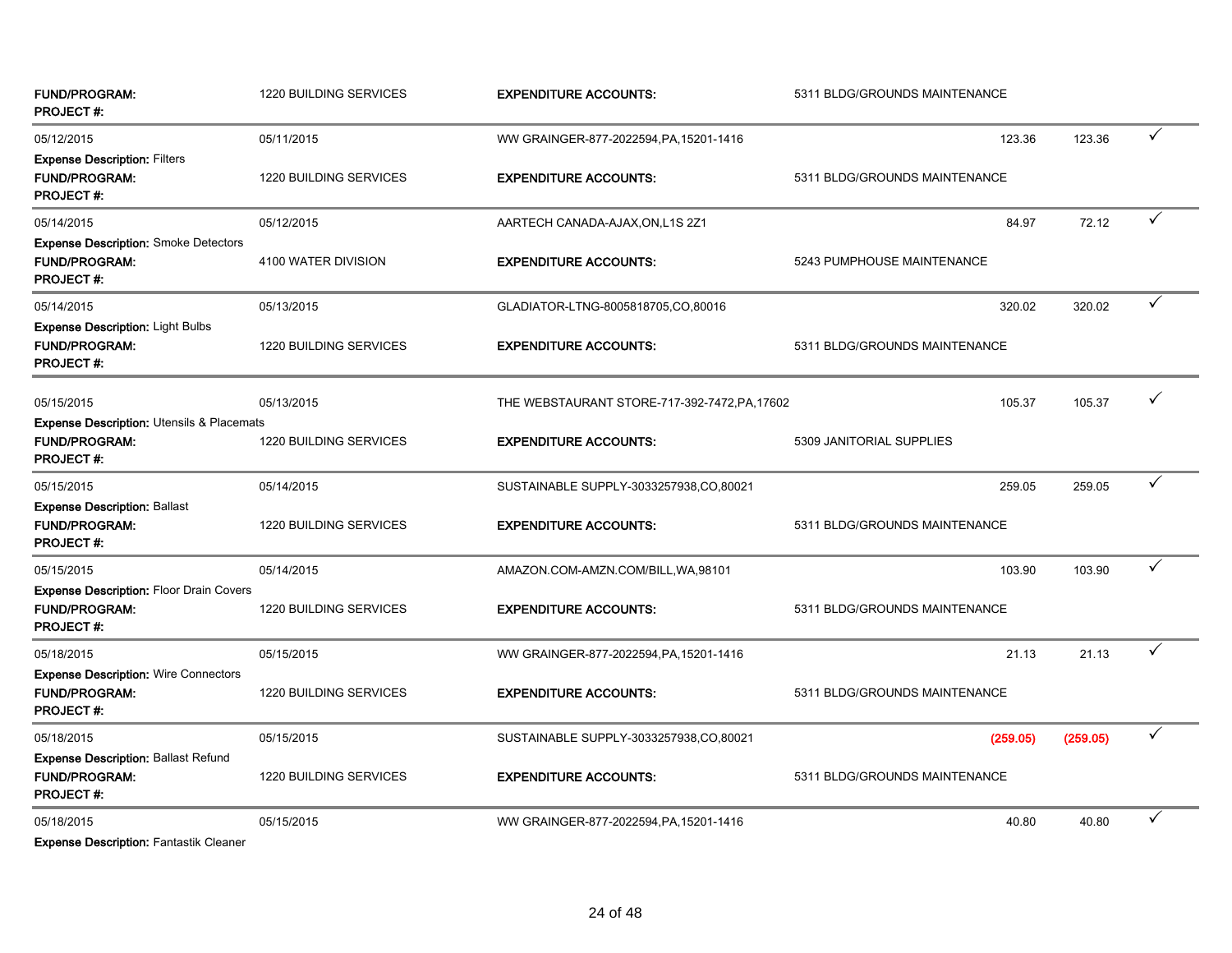| <b>FUND/PROGRAM:</b><br><b>PROJECT#:</b>                                                    | 1220 BUILDING SERVICES | <b>EXPENDITURE ACCOUNTS:</b>              | 5309 JANITORIAL SUPPLIES      |        |              |
|---------------------------------------------------------------------------------------------|------------------------|-------------------------------------------|-------------------------------|--------|--------------|
| 05/18/2015                                                                                  | 05/15/2015             | WW GRAINGER-877-2022594, PA, 15201-1416   | 27.72                         | 27.72  | ✓            |
| <b>Expense Description: Light Bulbs</b><br><b>FUND/PROGRAM:</b><br><b>PROJECT#:</b>         | 4100 WATER DIVISION    | <b>EXPENDITURE ACCOUNTS:</b>              | 5243 PUMPHOUSE MAINTENANCE    |        |              |
| 05/18/2015                                                                                  | 05/16/2015             | AMAZON.COM-AMZN.COM/BILL, WA, 98101       | 103.90                        | 103.90 | $\checkmark$ |
| <b>Expense Description: Floor Drain Covers</b><br><b>FUND/PROGRAM:</b><br><b>PROJECT#:</b>  | 1220 BUILDING SERVICES | <b>EXPENDITURE ACCOUNTS:</b>              | 5311 BLDG/GROUNDS MAINTENANCE |        |              |
| 05/19/2015                                                                                  | 05/18/2015             | NEHER ELECTRIC SUPPLY-MILWAUKEE, WI,53206 | 840.05                        | 840.05 | ✓            |
| Expense Description: Light Bulbs<br>FUND/PROGRAM:<br><b>PROJECT#:</b>                       | 1220 BUILDING SERVICES | <b>EXPENDITURE ACCOUNTS:</b>              | 5311 BLDG/GROUNDS MAINTENANCE |        |              |
| 05/19/2015                                                                                  | 05/18/2015             | WW GRAINGER-877-2022594, PA, 15201-1416   | 55.44                         | 55.44  | ✓            |
| <b>Expense Description: Light Bulbs</b><br><b>FUND/PROGRAM:</b><br><b>PROJECT#:</b>         | 4100 WATER DIVISION    | <b>EXPENDITURE ACCOUNTS:</b>              | 5243 PUMPHOUSE MAINTENANCE    |        |              |
| 05/19/2015                                                                                  | 05/18/2015             | NEHER ELECTRIC SUPPLY-MILWAUKEE, WI,53206 | 721.25                        | 721.25 | ✓            |
| <b>Expense Description: Light Bulbs</b><br><b>FUND/PROGRAM:</b><br><b>PROJECT#:</b>         | 1220 BUILDING SERVICES | <b>EXPENDITURE ACCOUNTS:</b>              | 5311 BLDG/GROUNDS MAINTENANCE |        |              |
|                                                                                             |                        | AMAZON MKTPLACE PMTS-                     |                               |        |              |
| 05/20/2015                                                                                  | 05/19/2015             | AMZN.COM/BILL, WA, 98109                  | 192.00                        | 96.00  | ✓            |
| <b>Expense Description: Garage Door Remotes</b><br><b>FUND/PROGRAM:</b><br>PROJECT #:       | 4100 WATER DIVISION    | <b>EXPENDITURE ACCOUNTS:</b>              | 5311 BLDG/GROUNDS MAINTENANCE |        |              |
|                                                                                             |                        | AMAZON MKTPLACE PMTS-                     |                               |        |              |
| 05/20/2015                                                                                  | 05/19/2015             | AMZN.COM/BILL, WA, 98109                  | 192.00                        | 96.00  | ✓            |
| <b>Expense Description: Garage Door Remotes</b><br><b>FUND/PROGRAM:</b><br><b>PROJECT#:</b> | 2200 FIRE DEPARTMENT   | <b>EXPENDITURE ACCOUNTS:</b>              | 5311 BLDG/GROUNDS MAINTENANCE |        |              |
| 05/25/2015                                                                                  | 05/22/2015             | FLAG STORE-MERIDEN, CT, 06450             | 1,108.84                      | 554.42 | ✓            |
| <b>Expense Description: Flags</b><br><b>FUND/PROGRAM:</b><br><b>PROJECT#:</b>               | 1220 BUILDING SERVICES | <b>EXPENDITURE ACCOUNTS:</b>              | 5311 BLDG/GROUNDS MAINTENANCE |        |              |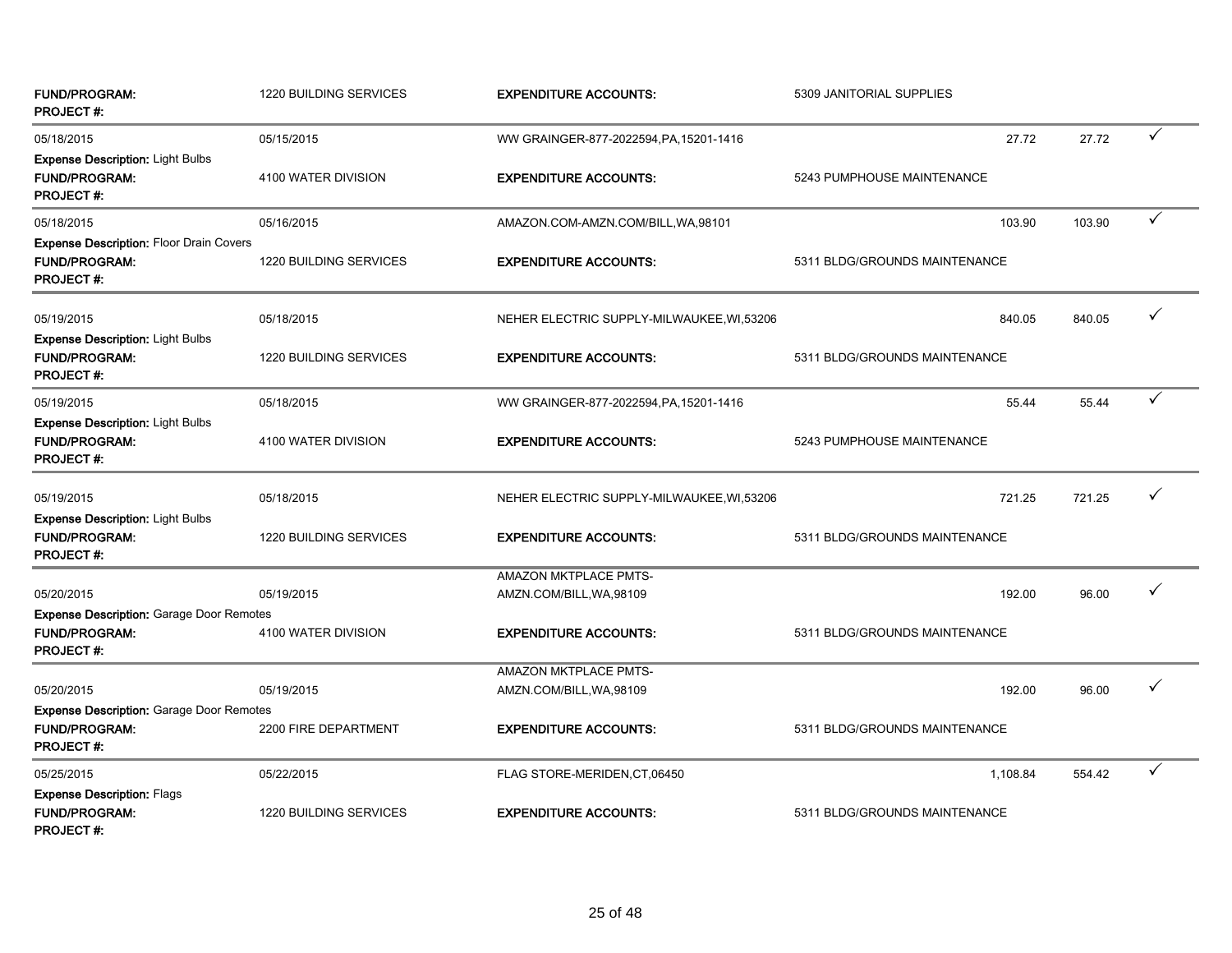|                                                                                          |                        | <b>Card Subtotal</b>                              |                               | 4.075.63 |              |
|------------------------------------------------------------------------------------------|------------------------|---------------------------------------------------|-------------------------------|----------|--------------|
| <b>Expense Description: LED Light Fixtures</b><br>FUND/PROGRAM:<br><b>PROJECT#:</b>      | 1220 BUILDING SERVICES | <b>EXPENDITURE ACCOUNTS:</b>                      | 5311 BLDG/GROUNDS MAINTENANCE |          |              |
| 06/03/2015                                                                               | 06/02/2015             | WW GRAINGER-877-2022594, PA, 15201-1416           | 148.12                        | 148.12   | ✓            |
| <b>Expense Description: Ballasts</b><br><b>FUND/PROGRAM:</b><br><b>PROJECT#:</b>         | 1220 BUILDING SERVICES | <b>EXPENDITURE ACCOUNTS:</b>                      | 5311 BLDG/GROUNDS MAINTENANCE |          |              |
| 06/03/2015                                                                               | 06/02/2015             | 1000BULBS.COM-800-624-4488,TX,75041               | 155.95                        | 155.95   | $\checkmark$ |
| <b>Expense Description: Sales Tax Refund</b><br><b>FUND/PROGRAM:</b><br><b>PROJECT#:</b> | 1220 BUILDING SERVICES | <b>EXPENDITURE ACCOUNTS:</b>                      | 5315 SMALL TOOLS & EQUIPMENT  |          |              |
| 06/01/2015                                                                               | 05/29/2015             | AMAZON MKTPLACE PMTS-<br>AMZN.COM/BILL, WA, 98109 | (10.37)                       | (10.37)  | $\checkmark$ |
| <b>Expense Description: Fish Tape</b><br><b>FUND/PROGRAM:</b><br><b>PROJECT#:</b>        | 1220 BUILDING SERVICES | <b>EXPENDITURE ACCOUNTS:</b>                      | 5315 SMALL TOOLS & EQUIPMENT  |          |              |
| 06/01/2015                                                                               | 05/29/2015             | AMAZON MKTPLACE PMTS-<br>AMZN.COM/BILL, WA, 98109 | 176.28                        | 176.28   | ✓            |
| <b>Expense Description: Ballast</b><br><b>FUND/PROGRAM:</b><br>PROJECT #:                | 1220 BUILDING SERVICES | <b>EXPENDITURE ACCOUNTS:</b>                      | 5311 BLDG/GROUNDS MAINTENANCE |          |              |
| 05/29/2015                                                                               | 05/28/2015             | 1000BULBS.COM-800-624-4488,TX,75041               | 80.45                         | 80.45    | $\checkmark$ |
| Expense Description: Fish Tape<br><b>FUND/PROGRAM:</b><br><b>PROJECT#:</b>               | 1220 BUILDING SERVICES | <b>EXPENDITURE ACCOUNTS:</b>                      | 5315 SMALL TOOLS & EQUIPMENT  |          |              |
| 05/28/2015                                                                               | 05/28/2015             | AMAZON.COM-AMZN.COM/BILL, WA, 98101               | 245.03                        | 245.03   | $\checkmark$ |
| Expense Description: Light Bulb Refund<br><b>FUND/PROGRAM:</b><br><b>PROJECT#:</b>       | 1220 BUILDING SERVICES | <b>EXPENDITURE ACCOUNTS:</b>                      | 5311 BLDG/GROUNDS MAINTENANCE |          |              |
| 05/27/2015                                                                               | 05/18/2015             | NEHER ELECTRIC SUPPLY-414-8715700, WI,53206       | (840.05)                      | (840.05) | $\checkmark$ |
| <b>Expense Description: Flags</b><br><b>FUND/PROGRAM:</b><br><b>PROJECT#:</b>            | 1430 FORESTRY DIVISION | <b>EXPENDITURE ACCOUNTS:</b>                      | 5311 BLDG/GROUNDS MAINTENANCE |          |              |
| 05/25/2015                                                                               | 05/22/2015             | FLAG STORE-MERIDEN, CT, 06450                     | 1,108.84                      | 554.42   | $\checkmark$ |
|                                                                                          |                        |                                                   |                               |          |              |

JON SFONDILIS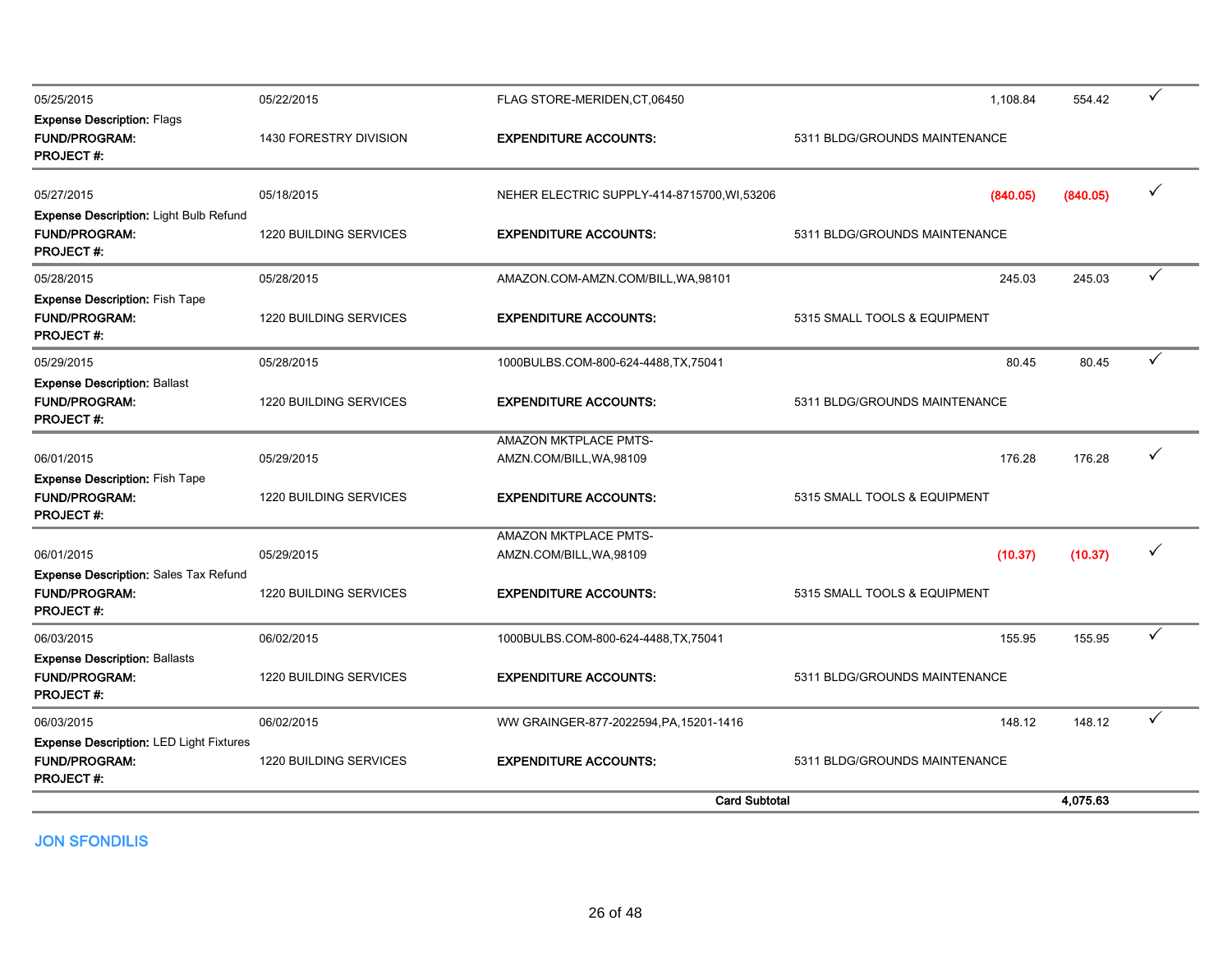| Posting                                             | Transaction         |                                               |                              | Receipt  | <b>Expense</b> |              |
|-----------------------------------------------------|---------------------|-----------------------------------------------|------------------------------|----------|----------------|--------------|
| Date                                                | Date                | <b>Description</b>                            |                              | Amount   | Amount         | Reviewed     |
| 05/05/2015                                          | 05/04/2015          | ICMA-08007458780,DC,20002                     |                              | 1,369.20 | 1.369.20       | ✓            |
| <b>Expense Description: Membership Renewal</b>      |                     |                                               |                              |          |                |              |
| <b>FUND/PROGRAM:</b><br><b>PROJECT#:</b>            | 1600 ADMIN & BOT    | <b>EXPENDITURE ACCOUNTS:</b>                  | 5222 MEMBERSHIP DUES         |          |                |              |
| 05/05/2015                                          | 05/04/2015          | JEWEL #3479-BUFFALO GROVE, IL, 60089          |                              | 50.86    | 50.86          | ✓            |
| <b>Expense Description: Cake for Volunteers</b>     |                     |                                               |                              |          |                |              |
| <b>FUND/PROGRAM:</b><br><b>PROJECT#:</b>            | 1600 ADMIN & BOT    | <b>EXPENDITURE ACCOUNTS:</b>                  | 5317 MISC OPERATING SUPPLIES |          |                |              |
| 05/06/2015                                          | 05/05/2015          | TGI FRIDAY'S #492-WHEELING, IL, 60090         |                              | 40.62    | 40.62          | ✓            |
| Expense Description: Mtg w/Crotty & Jennings        |                     |                                               |                              |          |                |              |
| <b>FUND/PROGRAM:</b><br><b>PROJECT#:</b>            | 1600 ADMIN & BOT    | <b>EXPENDITURE ACCOUNTS:</b>                  | 5105 TRAINING                |          |                |              |
| 05/13/2015                                          | 05/12/2015          | DOOLINS-3122439424,IL,60642                   |                              | 38.52    | 38.52          | ✓            |
| <b>Expense Description: Beer Tickets for July 3</b> |                     |                                               |                              |          |                |              |
| <b>FUND/PROGRAM:</b>                                | 1140 SPECIAL EVENTS | <b>EXPENDITURE ACCOUNTS:</b>                  | 5317 MISC OPERATING SUPPLIES |          |                |              |
| <b>PROJECT#:</b>                                    | 2015-018            |                                               |                              |          |                |              |
| 05/13/2015                                          | 05/13/2015          | WRISTBAND GIANT-08442663044, FL, 32819        |                              | 180.00   | 180.00         | $\checkmark$ |
| <b>Expense Description: Wristbands for July 3</b>   |                     |                                               |                              |          |                |              |
| <b>FUND/PROGRAM:</b>                                | 1140 SPECIAL EVENTS | <b>EXPENDITURE ACCOUNTS:</b>                  | 5317 MISC OPERATING SUPPLIES |          |                |              |
| <b>PROJECT#:</b>                                    | 2015-018            |                                               |                              |          |                |              |
| 05/20/2015                                          | 05/19/2015          | FEDEX OFFICE-800-GOFEDEX, TX, 75240           |                              | 87.19    | 87.19          | ✓            |
| Expense Description: Taste/Town Save the Dates      |                     |                                               |                              |          |                |              |
| <b>FUND/PROGRAM:</b><br><b>PROJECT#:</b>            | 1600 ADMIN & BOT    | <b>EXPENDITURE ACCOUNTS:</b>                  | 5333 BUSINESS RECRUITMENT    |          |                |              |
| 05/22/2015                                          | 05/21/2015          | HOLMESSTAMP-9043962291,FL,32207               |                              | 34.85    | 34.85          | ✓            |
| Expense Description: Papantos/Krueger Stamps        |                     |                                               |                              |          |                |              |
| <b>FUND/PROGRAM:</b><br><b>PROJECT#:</b>            | 1600 ADMIN & BOT    | <b>EXPENDITURE ACCOUNTS:</b>                  | 5317 MISC OPERATING SUPPLIES |          |                |              |
| 05/22/2015                                          | 05/21/2015          | FEDEXOFFICE 00036178-BUFFALO GROVE, IL, 60089 |                              | 78.36    | 78.36          |              |
| <b>Expense Description: July 3 Save the Dates</b>   |                     |                                               |                              |          |                |              |
| FUND/PROGRAM:                                       | 1140 SPECIAL EVENTS | <b>EXPENDITURE ACCOUNTS:</b>                  | 5228 PRINTING & BINDING      |          |                |              |
| <b>PROJECT#:</b>                                    | 2015-018            |                                               |                              |          |                |              |
|                                                     |                     |                                               | <b>Card Subtotal</b>         |          | 1,879.60       |              |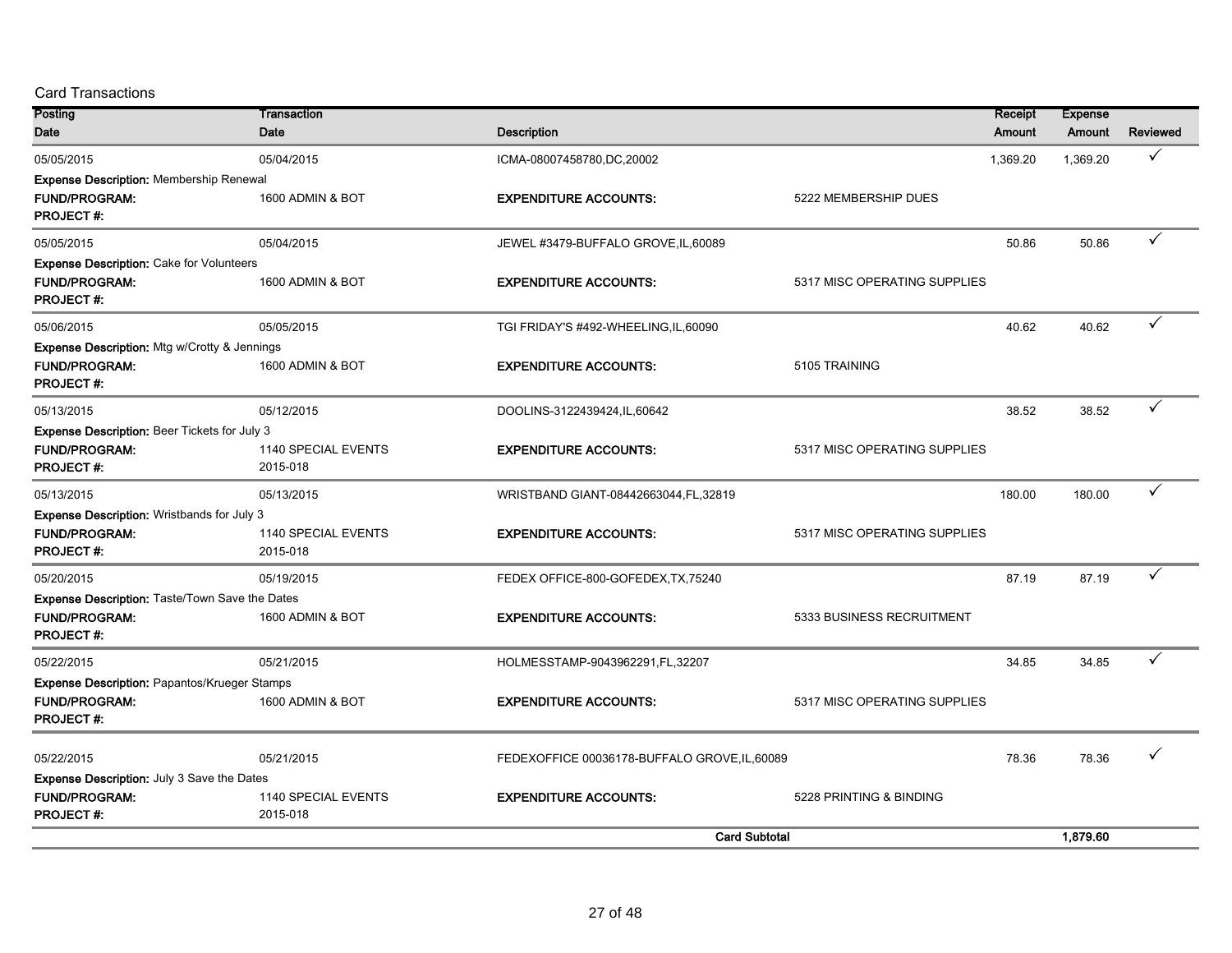#### JOSHUA BERMAN

#### Card Transactions

| <b>Posting</b>                              | Transaction         |                                 |                              | Receipt       | Expense |          |
|---------------------------------------------|---------------------|---------------------------------|------------------------------|---------------|---------|----------|
| Date                                        | Date                | Description                     |                              | <b>Amount</b> | Amount  | Reviewed |
|                                             |                     | RUSSO HARDWARE - SCHIL-SCHILLER |                              |               |         |          |
| 05/20/2015                                  | 05/19/2015          | PRK, IL, 601760000              |                              | 392.00        | 196.00  |          |
| <b>Expense Description: Discharge Hoses</b> |                     |                                 |                              |               |         |          |
| <b>FUND/PROGRAM:</b>                        | 4100 WATER DIVISION | <b>EXPENDITURE ACCOUNTS:</b>    | 5315 SMALL TOOLS & EQUIPMENT |               |         |          |
| <b>PROJECT#:</b>                            |                     |                                 |                              |               |         |          |
|                                             |                     | RUSSO HARDWARE - SCHIL-SCHILLER |                              |               |         |          |
| 05/20/2015                                  | 05/19/2015          | PRK, IL, 601760000              |                              | 392.00        | 196.00  |          |
| <b>Expense Description: Discharge Hoses</b> |                     |                                 |                              |               |         |          |
| <b>FUND/PROGRAM:</b>                        | 4200 SEWER DIVISION | <b>EXPENDITURE ACCOUNTS:</b>    | 5315 SMALL TOOLS & EQUIPMENT |               |         |          |
| <b>PROJECT#:</b>                            |                     |                                 |                              |               |         |          |
|                                             |                     | <b>Card Subtotal</b>            |                              |               | 392.00  |          |

# LANA RUDNIK

| Posting                                           | Transaction          |                                             |                              | Receipt | <b>Expense</b> |          |
|---------------------------------------------------|----------------------|---------------------------------------------|------------------------------|---------|----------------|----------|
| Date                                              | Date                 | Description                                 |                              | Amount  | Amount         | Reviewed |
| 05/06/2015                                        | 05/05/2015           | OFFICE DEPOT #1105-800-463-3768, IL, 60188  |                              | 14.49   | 14.49          |          |
| <b>Expense Description: File Sorter</b>           |                      |                                             |                              |         |                |          |
| <b>FUND/PROGRAM:</b>                              | 1400 CIP ENGINEERING | <b>EXPENDITURE ACCOUNTS:</b>                | 5318 OFFICE SUPPLIES         |         |                |          |
| <b>PROJECT#:</b>                                  |                      |                                             |                              |         |                |          |
| 05/15/2015                                        | 05/14/2015           | USPS 16842400933304056-WHEELING, IL, 60090  |                              | 12.65   | 12.65          | ✓        |
| <b>Expense Description: Postage-Priority Mail</b> |                      |                                             |                              |         |                |          |
| <b>FUND/PROGRAM:</b>                              | 1600 ADMIN & BOT     | <b>EXPENDITURE ACCOUNTS:</b>                | 5227 POSTAGE                 |         |                |          |
| <b>PROJECT#:</b>                                  |                      |                                             |                              |         |                |          |
| 05/22/2015                                        | 05/21/2015           | STAPLS7136978930000004-877-8267755,MI,48375 |                              | 16.95   | 16.95          |          |
| <b>Expense Description: Wireless Mouse</b>        |                      |                                             |                              |         |                |          |
| <b>FUND/PROGRAM:</b>                              | 1400 CIP ENGINEERING | <b>EXPENDITURE ACCOUNTS:</b>                | 5317 MISC OPERATING SUPPLIES |         |                |          |
| <b>PROJECT#:</b>                                  |                      |                                             |                              |         |                |          |
| 05/22/2015                                        | 05/21/2015           | STAPLS7136978930000002-877-8267755,MI,48375 |                              | 18.92   | 18.92          |          |
| <b>Expense Description: Mechanical Pencils</b>    |                      |                                             |                              |         |                |          |
| <b>FUND/PROGRAM:</b>                              | 1400 CIP ENGINEERING | <b>EXPENDITURE ACCOUNTS:</b>                | 5318 OFFICE SUPPLIES         |         |                |          |
| <b>PROJECT#:</b>                                  |                      |                                             |                              |         |                |          |
|                                                   |                      |                                             |                              |         |                |          |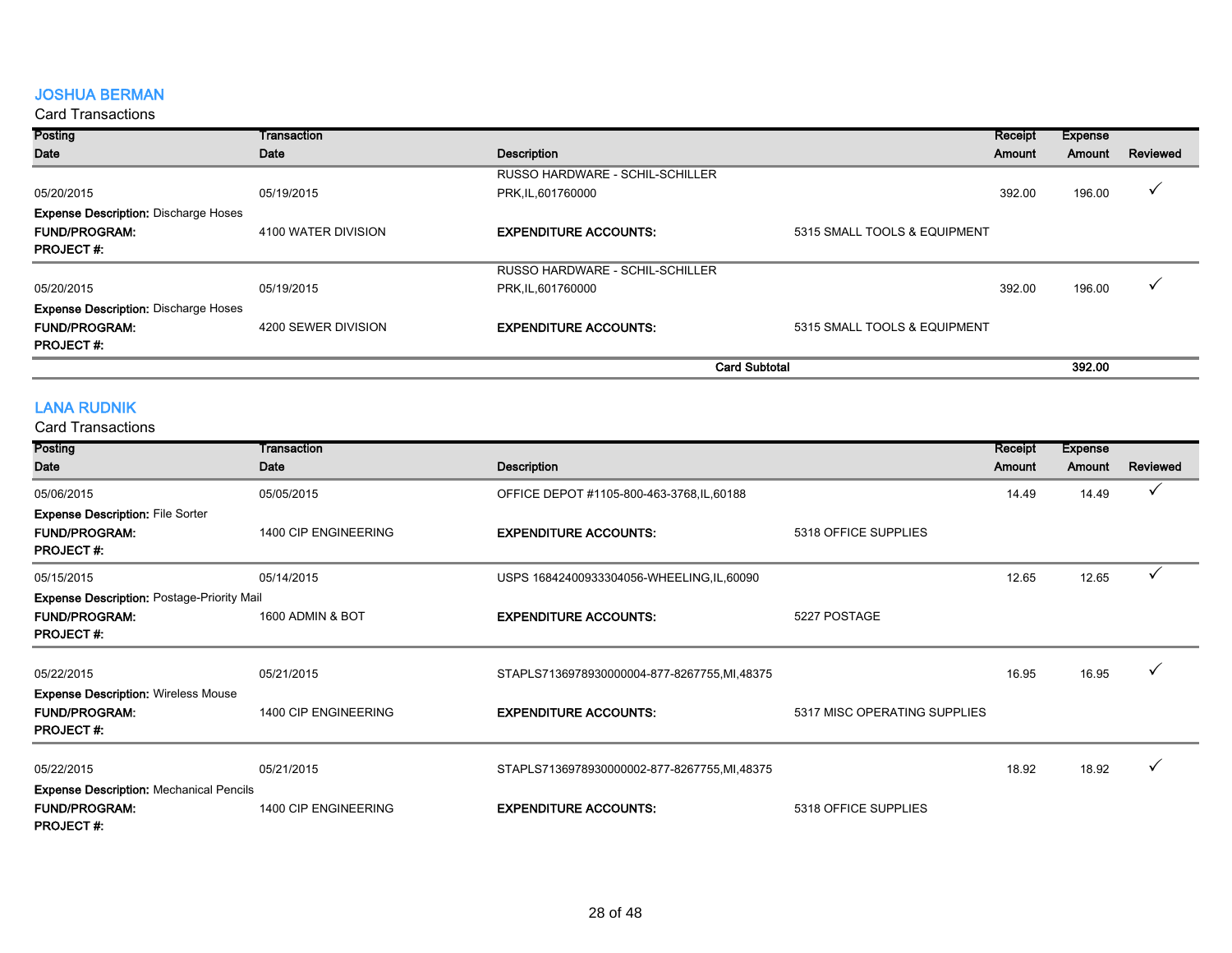| 05/22/2015                                                                              | 05/21/2015           | STAPLS7136978930000001-877-8267755,MI,48375   |                              | 20.79  | 20.79  | ✓            |
|-----------------------------------------------------------------------------------------|----------------------|-----------------------------------------------|------------------------------|--------|--------|--------------|
| <b>Expense Description: Pens, Stamp</b><br><b>FUND/PROGRAM:</b><br><b>PROJECT#:</b>     | 1400 CIP ENGINEERING | <b>EXPENDITURE ACCOUNTS:</b>                  | 5318 OFFICE SUPPLIES         |        |        |              |
| 05/25/2015                                                                              | 05/23/2015           | STAPLS7136978930000003-877-8267755,MI,48375   |                              | 132.99 | 132.99 |              |
| <b>Expense Description: Label Printer</b><br><b>FUND/PROGRAM:</b><br><b>PROJECT#:</b>   | 1400 CIP ENGINEERING | <b>EXPENDITURE ACCOUNTS:</b>                  | 5315 SMALL TOOLS & EQUIPMENT |        |        |              |
| 05/25/2015                                                                              | 05/23/2015           | CASUAL MALE XL -DXLG.C-08007670319, GA, 30005 |                              | 353.27 | 353.27 |              |
| Expense Description: Polos & Jackets/JSM<br><b>FUND/PROGRAM:</b><br><b>PROJECT#:</b>    | 1400 CIP ENGINEERING | <b>EXPENDITURE ACCOUNTS:</b>                  | 5319 PROTECTIVE CLOTHING     |        |        |              |
| 06/01/2015                                                                              | 05/29/2015           | OFFICE DEPOT #1105-800-463-3768, IL, 60188    |                              | 38.02  | 38.02  | $\checkmark$ |
| <b>Expense Description: Office Supplies</b><br><b>FUND/PROGRAM:</b><br><b>PROJECT#:</b> | 1400 CIP ENGINEERING | <b>EXPENDITURE ACCOUNTS:</b>                  | 5318 OFFICE SUPPLIES         |        |        |              |
|                                                                                         |                      |                                               | <b>Card Subtotal</b>         |        | 608.08 |              |

# LINA COLUNGA

| Posting                                      | Transaction            |                                               |                              | Receipt  | <b>Expense</b> |          |
|----------------------------------------------|------------------------|-----------------------------------------------|------------------------------|----------|----------------|----------|
|                                              |                        |                                               |                              |          |                |          |
| Date                                         | Date                   | Description                                   |                              | Amount   | Amount         | Reviewed |
|                                              |                        |                                               |                              |          |                |          |
| 05/05/2015                                   | 05/04/2015             | WM SUPERCENTER #1735-WHEELING, IL, 60090      |                              | 11.29    | 11.29          | ✓        |
| <b>Expense Description: Note Pads</b>        |                        |                                               |                              |          |                |          |
| <b>FUND/PROGRAM:</b>                         | 2100 POLICE DEPARTMENT | <b>EXPENDITURE ACCOUNTS:</b>                  | 5318 OFFICE SUPPLIES         |          |                |          |
| <b>PROJECT#:</b>                             |                        |                                               |                              |          |                |          |
|                                              |                        |                                               |                              |          |                |          |
| 05/07/2015                                   | 05/07/2015             | DH WIRELESS SOLUTIONS-269-660-9136, MI, 49037 |                              | 1,176.75 | 1,176.75       |          |
| <b>Expense Description: 4G Modems</b>        |                        |                                               |                              |          |                |          |
| <b>FUND/PROGRAM:</b>                         | 2100 POLICE DEPARTMENT | <b>EXPENDITURE ACCOUNTS:</b>                  | 5315 SMALL TOOLS & EQUIPMENT |          |                |          |
| <b>PROJECT#:</b>                             |                        |                                               |                              |          |                |          |
| 05/11/2015                                   | 05/08/2015             | WWW.NEWEGG.COM-800-390-1119,CA,91745          |                              | 298.98   | 298.98         |          |
| <b>Expense Description: Unmanaged 8-Port</b> |                        |                                               |                              |          |                |          |
| <b>FUND/PROGRAM:</b>                         | 2100 POLICE DEPARTMENT | <b>EXPENDITURE ACCOUNTS:</b>                  | 5313 IS MISC EQPT & SUPPLIES |          |                |          |
| <b>PROJECT#:</b>                             |                        |                                               |                              |          |                |          |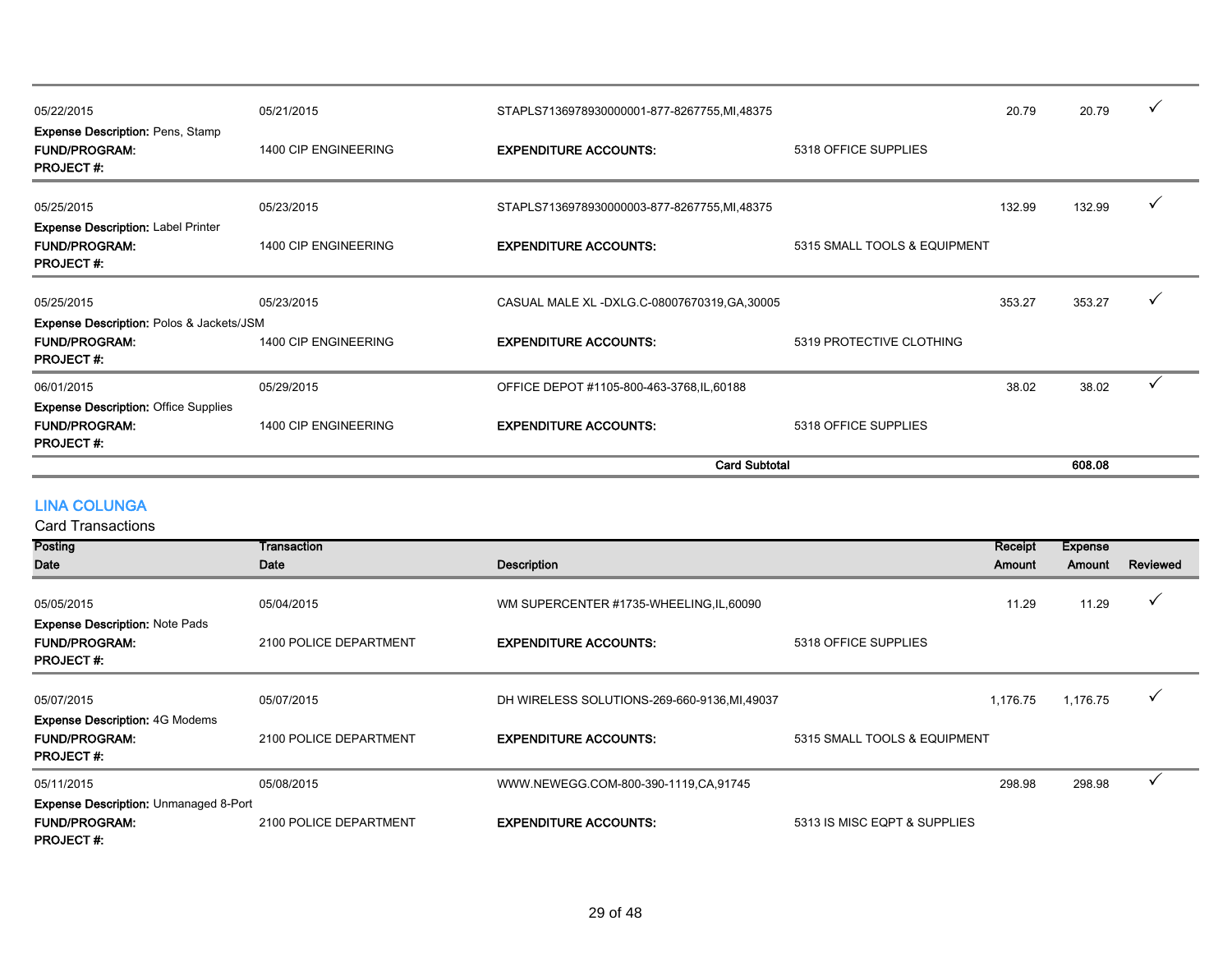| 05/14/2015                                                               | 05/13/2015                                                                                                                                                                                                                                                                                                                                                                                                                                                                                                    | DUNDEE DONUTS-WHEELING, IL, 60090          |                             | 8.49   | 8.49   | ✓            |
|--------------------------------------------------------------------------|---------------------------------------------------------------------------------------------------------------------------------------------------------------------------------------------------------------------------------------------------------------------------------------------------------------------------------------------------------------------------------------------------------------------------------------------------------------------------------------------------------------|--------------------------------------------|-----------------------------|--------|--------|--------------|
| <b>Expense Description: Donuts-Mtg w/DesPlaines</b>                      |                                                                                                                                                                                                                                                                                                                                                                                                                                                                                                               |                                            |                             |        |        |              |
|                                                                          | 0015 EMERGENCY TELEPHONE SYS                                                                                                                                                                                                                                                                                                                                                                                                                                                                                  |                                            |                             |        |        |              |
| <b>FUND/PROGRAM:</b><br><b>PROJECT#:</b>                                 | (911)                                                                                                                                                                                                                                                                                                                                                                                                                                                                                                         | <b>EXPENDITURE ACCOUNTS:</b>               | 5323 AWARDS/DECORATIONS     |        |        |              |
|                                                                          |                                                                                                                                                                                                                                                                                                                                                                                                                                                                                                               |                                            |                             |        |        | $\checkmark$ |
| 05/14/2015                                                               | 05/13/2015                                                                                                                                                                                                                                                                                                                                                                                                                                                                                                    | CHICAGO BAGEL & BIALY-WHEELING, IL, 60090  |                             | 19.81  | 19.81  |              |
| <b>Expense Description: Bagels-Mtg w/DesPlaines</b>                      | 0015 EMERGENCY TELEPHONE SYS                                                                                                                                                                                                                                                                                                                                                                                                                                                                                  |                                            |                             |        |        |              |
| <b>FUND/PROGRAM:</b>                                                     | (911)                                                                                                                                                                                                                                                                                                                                                                                                                                                                                                         | <b>EXPENDITURE ACCOUNTS:</b>               | 5323 AWARDS/DECORATIONS     |        |        |              |
| <b>PROJECT#:</b>                                                         | 05/13/2015<br>99.98<br>99.98<br>WWW.NEWEGG.COM-800-390-1119,CA,91745<br><b>EXPENDITURE ACCOUNTS:</b><br>2100 POLICE DEPARTMENT<br>5313 IS MISC EQPT & SUPPLIES<br>05/15/2015<br>72.90<br>72.90<br>B&H PHOTO, 800-606-696-800-2215743, NY, 10001<br><b>EXPENDITURE ACCOUNTS:</b><br>2100 POLICE DEPARTMENT<br>5313 IS MISC EQPT & SUPPLIES<br>129.99<br>129.99<br>05/15/2015<br>WWW.NEWEGG.COM-800-390-1119,CA,91745<br>2100 POLICE DEPARTMENT<br><b>EXPENDITURE ACCOUNTS:</b><br>5317 MISC OPERATING SUPPLIES |                                            |                             |        |        |              |
| 05/14/2015                                                               |                                                                                                                                                                                                                                                                                                                                                                                                                                                                                                               |                                            |                             |        |        | ✓            |
| <b>Expense Description: Flash Memory Card</b>                            |                                                                                                                                                                                                                                                                                                                                                                                                                                                                                                               |                                            |                             |        |        |              |
| <b>FUND/PROGRAM:</b>                                                     |                                                                                                                                                                                                                                                                                                                                                                                                                                                                                                               |                                            |                             |        |        |              |
| <b>PROJECT#:</b>                                                         |                                                                                                                                                                                                                                                                                                                                                                                                                                                                                                               |                                            |                             |        |        |              |
|                                                                          |                                                                                                                                                                                                                                                                                                                                                                                                                                                                                                               |                                            |                             |        |        | ✓            |
| 05/18/2015                                                               |                                                                                                                                                                                                                                                                                                                                                                                                                                                                                                               |                                            |                             |        |        |              |
| <b>Expense Description: Security Camera Lens</b><br><b>FUND/PROGRAM:</b> |                                                                                                                                                                                                                                                                                                                                                                                                                                                                                                               |                                            |                             |        |        |              |
| <b>PROJECT#:</b>                                                         |                                                                                                                                                                                                                                                                                                                                                                                                                                                                                                               |                                            |                             |        |        |              |
|                                                                          |                                                                                                                                                                                                                                                                                                                                                                                                                                                                                                               |                                            |                             |        |        | $\checkmark$ |
| 05/18/2015                                                               |                                                                                                                                                                                                                                                                                                                                                                                                                                                                                                               |                                            |                             |        |        |              |
| Expense Description: HP 8610 Printer<br><b>FUND/PROGRAM:</b>             |                                                                                                                                                                                                                                                                                                                                                                                                                                                                                                               |                                            |                             |        |        |              |
| <b>PROJECT#:</b>                                                         |                                                                                                                                                                                                                                                                                                                                                                                                                                                                                                               |                                            |                             |        |        |              |
|                                                                          |                                                                                                                                                                                                                                                                                                                                                                                                                                                                                                               |                                            |                             |        |        | ✓            |
| 05/18/2015<br><b>Expense Description: Lodging-DS</b>                     | 05/15/2015                                                                                                                                                                                                                                                                                                                                                                                                                                                                                                    | HILTON-LEXINGTON, KY, 40507                |                             | 680.50 | 680.50 |              |
| <b>FUND/PROGRAM:</b>                                                     | 2100 POLICE DEPARTMENT                                                                                                                                                                                                                                                                                                                                                                                                                                                                                        | <b>EXPENDITURE ACCOUNTS:</b>               | 5205 CONFERENCES & MEETINGS |        |        |              |
| <b>PROJECT#:</b>                                                         |                                                                                                                                                                                                                                                                                                                                                                                                                                                                                                               |                                            |                             |        |        |              |
| 05/21/2015                                                               | 05/20/2015                                                                                                                                                                                                                                                                                                                                                                                                                                                                                                    | NATIONAL NIGHT OUT-8006483688, PA, 19096   |                             | 173.00 | 173.00 | ✓            |
| <b>Expense Description: Ntl Night Out Banners</b>                        |                                                                                                                                                                                                                                                                                                                                                                                                                                                                                                               |                                            |                             |        |        |              |
| <b>FUND/PROGRAM:</b>                                                     | 2100 POLICE DEPARTMENT                                                                                                                                                                                                                                                                                                                                                                                                                                                                                        | <b>EXPENDITURE ACCOUNTS:</b>               | 5228 PRINTING & BINDING     |        |        |              |
| <b>PROJECT#:</b>                                                         |                                                                                                                                                                                                                                                                                                                                                                                                                                                                                                               |                                            |                             |        |        |              |
|                                                                          |                                                                                                                                                                                                                                                                                                                                                                                                                                                                                                               |                                            |                             |        |        |              |
| 05/22/2015                                                               | 05/22/2015                                                                                                                                                                                                                                                                                                                                                                                                                                                                                                    | HENDON MEDIA GROUP-847-444-3300, IL, 60015 |                             | 279.00 | 279.00 | ✓            |
| <b>Expense Description: PFR Expo Reg-JT</b>                              |                                                                                                                                                                                                                                                                                                                                                                                                                                                                                                               |                                            |                             |        |        |              |
| <b>FUND/PROGRAM:</b><br>PROJECT #:                                       | 2100 POLICE DEPARTMENT                                                                                                                                                                                                                                                                                                                                                                                                                                                                                        | <b>EXPENDITURE ACCOUNTS:</b>               | 5205 CONFERENCES & MEETINGS |        |        |              |
|                                                                          |                                                                                                                                                                                                                                                                                                                                                                                                                                                                                                               | AMAZON MKTPLACE PMTS-                      |                             |        |        |              |
| 05/28/2015                                                               | 05/27/2015                                                                                                                                                                                                                                                                                                                                                                                                                                                                                                    | AMZN.COM/BILL, WA, 98109                   |                             | 111.56 | 111.56 | ✓            |
|                                                                          |                                                                                                                                                                                                                                                                                                                                                                                                                                                                                                               |                                            |                             |        |        |              |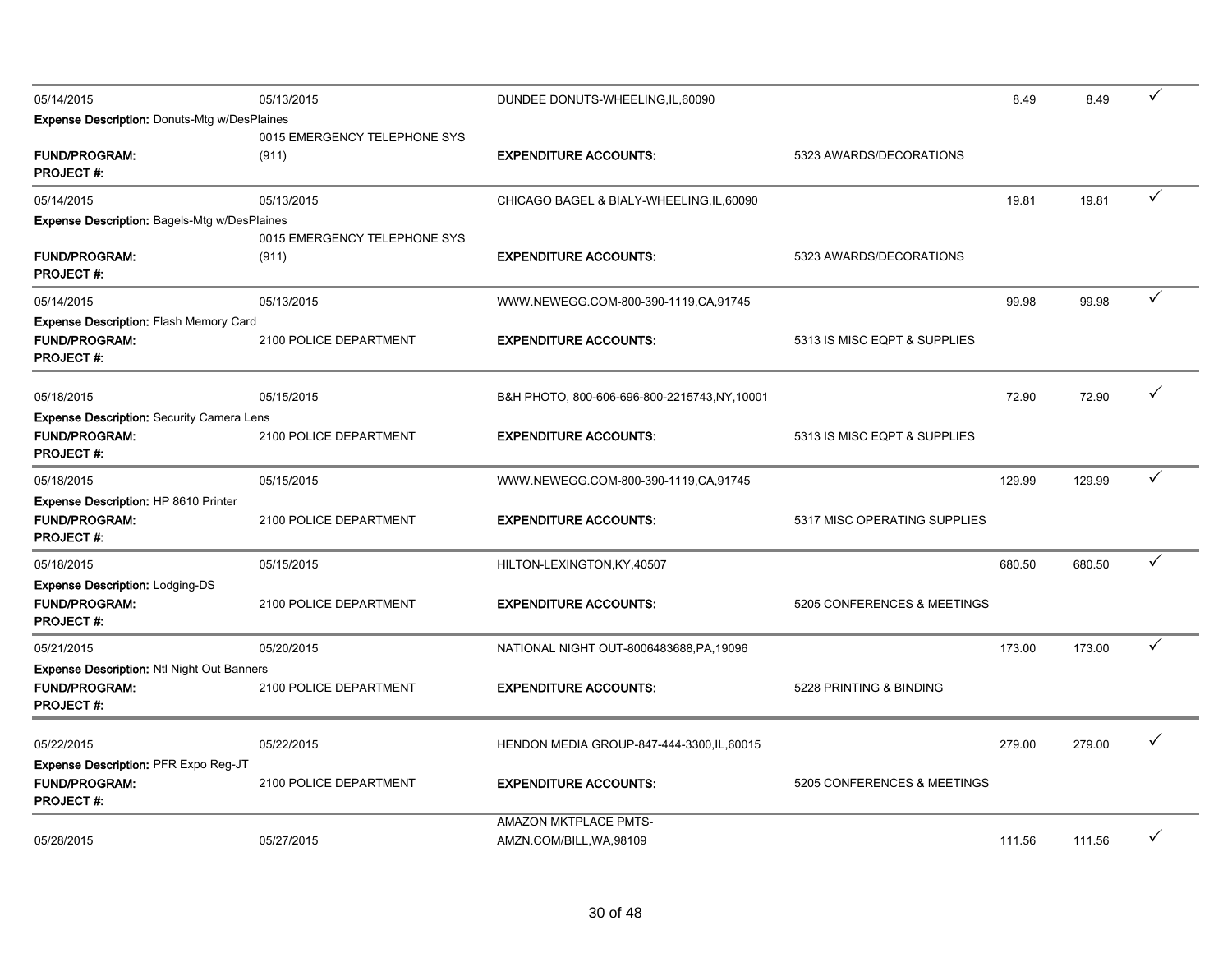#### Expense Description: Hand Held Radar Batteries

|                            |                |             | l Subtota                     | 3.062.25 |
|----------------------------|----------------|-------------|-------------------------------|----------|
| <b>PROJECT#:</b>           |                |             |                               |          |
| <b>ELIND/DDO</b><br>OGRAM. | <b>\RTMENT</b> | <b>UNTS</b> | <b>SUPPLIES</b><br>531<br>IN( |          |

#### LORI HAZLEWOOD

Card Transactions

| <b>Posting</b><br>Date                                                                      | Transaction<br>Date                | <b>Description</b>                               | Receipt<br>Amount             | <b>Expense</b><br>Amount | <b>Reviewed</b> |
|---------------------------------------------------------------------------------------------|------------------------------------|--------------------------------------------------|-------------------------------|--------------------------|-----------------|
|                                                                                             |                                    |                                                  |                               |                          |                 |
| 05/08/2015                                                                                  | 05/07/2015                         | RHOMAR INDUSTRIES-04178665592, MO, 65802         | 1,071.75                      | 1,071.75                 | ✓               |
| <b>Expense Description: Asphalt Remover</b><br><b>FUND/PROGRAM:</b><br><b>PROJECT#:</b>     | 1420 STREETS DIVISION              | <b>EXPENDITURE ACCOUNTS:</b>                     | 5314 MINOR STREET REPAIRS     |                          |                 |
| 05/21/2015                                                                                  | 05/20/2015                         | CVSFLAGS COM-7656620037, IN, 46953               | 1,096.50                      | 1,096.50                 | ✓               |
| <b>Expense Description: Flags for Parks</b><br><b>FUND/PROGRAM:</b><br><b>PROJECT#:</b>     | 1430 FORESTRY DIVISION             | <b>EXPENDITURE ACCOUNTS:</b>                     | 5311 BLDG/GROUNDS MAINTENANCE |                          |                 |
| 05/25/2015                                                                                  | 05/22/2015                         | WW GRAINGER-877-2022594, PA, 15201-1416          | 35.52                         | 35.52                    | $\checkmark$    |
| <b>Expense Description: White Marking Paint</b><br><b>FUND/PROGRAM:</b><br><b>PROJECT#:</b> | 1430 FORESTRY DIVISION             | <b>EXPENDITURE ACCOUNTS:</b>                     | 5311 BLDG/GROUNDS MAINTENANCE |                          |                 |
| 05/29/2015                                                                                  | 05/28/2015                         | SQ LUCAS LANDSCAPING-BUFFALO<br>GROVE, IL, 60089 | 3,350.00                      | 3,350.00                 |                 |
| <b>Expense Description: Mulch for Friendship Park</b>                                       |                                    |                                                  |                               |                          |                 |
| <b>FUND/PROGRAM:</b><br><b>PROJECT#:</b>                                                    | 1430 FORESTRY DIVISION<br>2003-008 | <b>EXPENDITURE ACCOUNTS:</b>                     | 5311 BLDG/GROUNDS MAINTENANCE |                          |                 |
| 06/02/2015                                                                                  | 06/01/2015                         | PAYPAL 2CHECKOUTCO-8772940273, OH, 43215         | 4,901.20                      | 4,901.20                 |                 |
| <b>Expense Description: Silk Flowers</b><br><b>FUND/PROGRAM:</b><br><b>PROJECT#:</b>        | 1430 FORESTRY DIVISION             | <b>EXPENDITURE ACCOUNTS:</b>                     | 5311 BLDG/GROUNDS MAINTENANCE |                          |                 |
| 06/03/2015                                                                                  | 06/01/2015                         | FULLIFE SAFETY CENTER-ROSELLE, IL, 60172         | 865.94                        | 865.94                   | ✓               |
| <b>Expense Description: Gloves &amp; Vests</b><br><b>FUND/PROGRAM:</b><br><b>PROJECT#:</b>  | 1430 FORESTRY DIVISION             | <b>EXPENDITURE ACCOUNTS:</b>                     | 5319 PROTECTIVE CLOTHING      |                          |                 |
| 06/04/2015<br>Evnesse Description: Descosed Animal Collect                                  | 06/03/2015                         | SAINT FRANCIS GROUP-WOOD DALE, IL, 601910000     | 310.00                        | 310.00                   |                 |

Expense Description: Deceased Animal Collect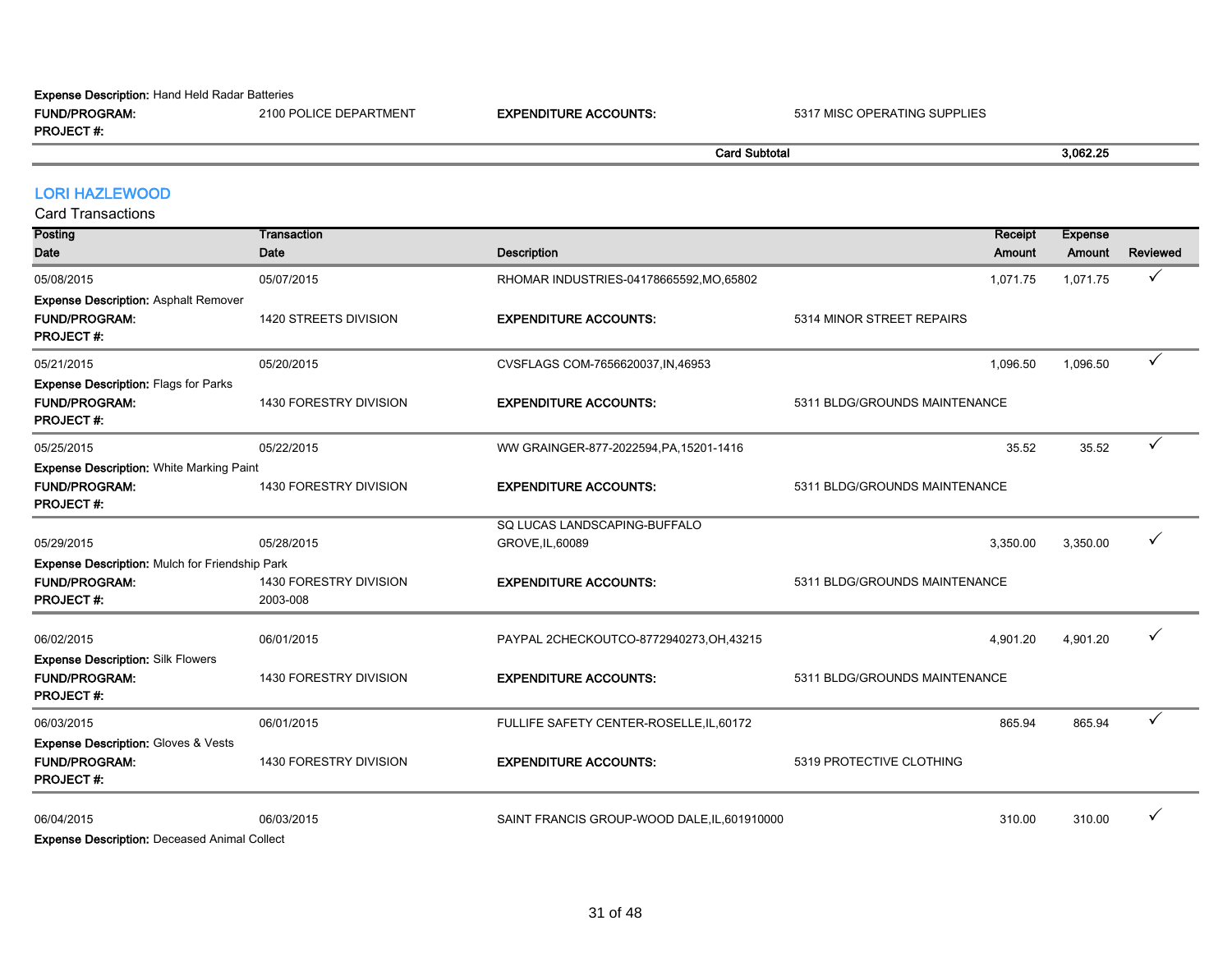| <b>FUND/PROGRAM:</b> | 1420 STREETS DIVISION | <b>EXPENDITURE ACCOUNTS:</b> | 5299 MISC CONTRACTUAL SERVICES |
|----------------------|-----------------------|------------------------------|--------------------------------|
| <b>PROJECT#:</b>     |                       |                              |                                |

# Card Subtotal 11,630.91

### LOUIS MAGURNO

| <b>Card Transactions</b>                |                        |                                            |                               |         |                |          |
|-----------------------------------------|------------------------|--------------------------------------------|-------------------------------|---------|----------------|----------|
| <b>Posting</b>                          | Transaction            |                                            |                               | Receipt | <b>Expense</b> |          |
| Date                                    | Date                   | <b>Description</b>                         |                               | Amount  | Amount         | Reviewed |
| 05/19/2015                              | 05/18/2015             | TERRACE SUPPLY COMPANY-WHEELING, IL, 60090 |                               | 50.85   | 50.85          |          |
| <b>Expense Description: BBQ Propane</b> |                        |                                            |                               |         |                |          |
| <b>FUND/PROGRAM:</b>                    | 1220 BUILDING SERVICES | <b>EXPENDITURE ACCOUNTS:</b>               | 5301 AUTO PETROL PRODUCTS     |         |                |          |
| <b>PROJECT#:</b>                        |                        |                                            |                               |         |                |          |
|                                         |                        | BANNER PLUMBING SUPPLY-BUFFALO             |                               |         |                |          |
| 05/25/2015                              | 05/22/2015             | GROVE, IL, 60089                           |                               | 120.24  | 120.24         |          |
| <b>Expense Description: Moen Facuet</b> |                        |                                            |                               |         |                |          |
| <b>FUND/PROGRAM:</b>                    | 1220 BUILDING SERVICES | <b>EXPENDITURE ACCOUNTS:</b>               | 5311 BLDG/GROUNDS MAINTENANCE |         |                |          |
| <b>PROJECT#:</b>                        |                        |                                            |                               |         |                |          |
|                                         |                        |                                            | <b>Card Subtotal</b>          |         | 171.09         |          |

#### LUCA URSAN

| Posting                                             | Transaction              |                                        | Receipt                        | <b>Expense</b> |                          |
|-----------------------------------------------------|--------------------------|----------------------------------------|--------------------------------|----------------|--------------------------|
| Date                                                | Date                     | <b>Description</b>                     | Amount                         | Amount         | Reviewed                 |
| 05/05/2015                                          | 05/04/2015               | PAYFLOW/PAYPAL-08888839770, TX, 78729  | 39.90                          | 39.90          | ✓                        |
| <b>Expense Description: Webpayments System Fees</b> |                          |                                        |                                |                |                          |
| <b>FUND/PROGRAM:</b><br><b>PROJECT#:</b>            | 1750 INFORMATION SYSTEMS | <b>EXPENDITURE ACCOUNTS:</b>           | 5207 IS SERV & MAINT AGREEMENT |                |                          |
|                                                     |                          |                                        |                                |                |                          |
| 05/05/2015                                          | 05/05/2015               | COMCAST CHICAGO-800-COMCAST, IL, 60173 | 237.85                         | 237.85         | $\checkmark$             |
| <b>Expense Description: HighSpeed Internet Svcs</b> |                          |                                        |                                |                |                          |
| <b>FUND/PROGRAM:</b>                                | 1750 INFORMATION SYSTEMS | <b>EXPENDITURE ACCOUNTS:</b>           | 5207 IS SERV & MAINT AGREEMENT |                |                          |
| <b>PROJECT#:</b>                                    |                          |                                        |                                |                |                          |
|                                                     |                          | SERVER CENTRAL NETWORK-312-829-        |                                |                |                          |
| 05/05/2015                                          | 05/05/2015               | 1111, IL, 60604                        | 402.00                         | 402.00         | $\overline{\phantom{a}}$ |
| <b>Expense Description: Website Hosting Svcs</b>    |                          |                                        |                                |                |                          |
| <b>FUND/PROGRAM:</b>                                | 1750 INFORMATION SYSTEMS | <b>EXPENDITURE ACCOUNTS:</b>           | 5207 IS SERV & MAINT AGREEMENT |                |                          |
| <b>PROJECT#:</b>                                    |                          |                                        |                                |                |                          |
| 05/11/2015                                          | 05/07/2015               | AT&T DATA-08003310500, GA, 30004       | 30.00                          | 30.00          | $\checkmark$             |
| <b>Expense Description: Wireless Data Svcs</b>      |                          |                                        |                                |                |                          |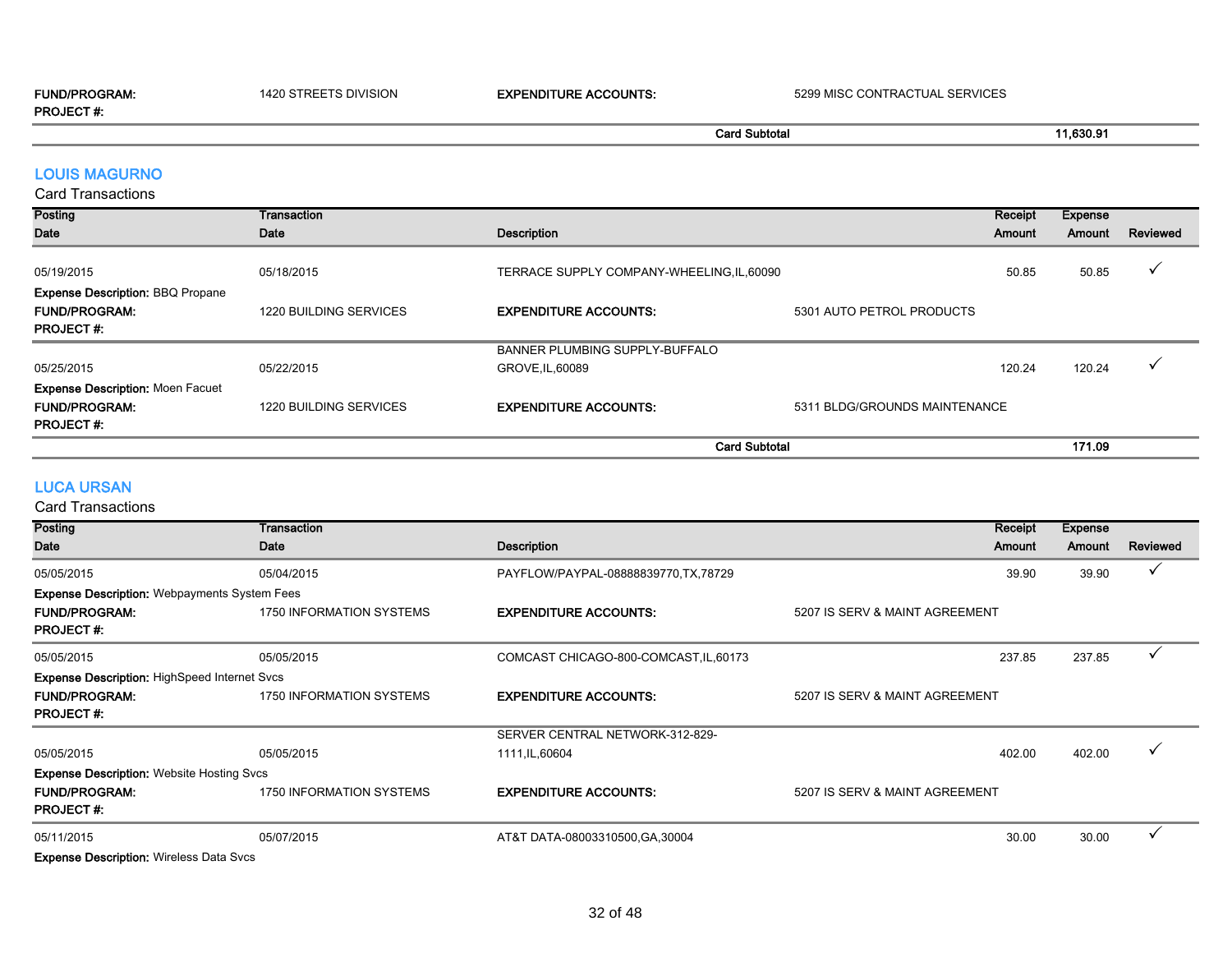| <b>FUND/PROGRAM:</b><br><b>PROJECT#:</b>                                                         | 1600 ADMIN & BOT         | <b>EXPENDITURE ACCOUNTS:</b>                             | 5239 CELLULAR SERVICES         |          |              |
|--------------------------------------------------------------------------------------------------|--------------------------|----------------------------------------------------------|--------------------------------|----------|--------------|
| 05/11/2015                                                                                       | 05/08/2015               | DIGICERT INC-800-2281257, UT, 84042                      | 495.00                         | 495.00   | $\checkmark$ |
| <b>Expense Description: Security Certificate SSL</b><br><b>FUND/PROGRAM:</b><br><b>PROJECT#:</b> | 1750 INFORMATION SYSTEMS | <b>EXPENDITURE ACCOUNTS:</b>                             | 5207 IS SERV & MAINT AGREEMENT |          |              |
| 05/11/2015                                                                                       | 05/09/2015               | ATT BILL PAYMENT-800-288-2020, TX, 75202                 | 50.00                          | 50.00    | $\checkmark$ |
| Expense Description: U-Verse Internet Svc<br><b>FUND/PROGRAM:</b><br><b>PROJECT#:</b>            | 1750 INFORMATION SYSTEMS | <b>EXPENDITURE ACCOUNTS:</b>                             | 5207 IS SERV & MAINT AGREEMENT |          |              |
| 05/14/2015                                                                                       | 05/13/2015               | AT&T DATA-08003310500, GA, 30004                         | 14.99                          | 14.99    | ✓            |
| <b>Expense Description: Wireless Data Svcs</b><br><b>FUND/PROGRAM:</b><br><b>PROJECT#:</b>       | 1600 ADMIN & BOT         | <b>EXPENDITURE ACCOUNTS:</b>                             | 5239 CELLULAR SERVICES         |          |              |
| 05/18/2015                                                                                       | 05/16/2015               | AT&T DATA-08003310500, GA, 30004                         | 14.99                          | 14.99    | ✓            |
| <b>Expense Description: Wireless Data Svcs</b><br><b>FUND/PROGRAM:</b><br><b>PROJECT#:</b>       | 1600 ADMIN & BOT         | <b>EXPENDITURE ACCOUNTS:</b>                             | 5239 CELLULAR SERVICES         |          |              |
| 05/18/2015                                                                                       | 05/16/2015               | ATT BUS PHONE PMT-888-235-7602, TX, 75202                | 6,897.13                       | 6,897.13 | $\checkmark$ |
| <b>Expense Description:</b> Cisco Support Upgrade<br><b>FUND/PROGRAM:</b><br><b>PROJECT#:</b>    | 1750 INFORMATION SYSTEMS | <b>EXPENDITURE ACCOUNTS:</b>                             | 5207 IS SERV & MAINT AGREEMENT |          |              |
| 05/18/2015                                                                                       | 05/16/2015               | AT&T DATA-08003310500, GA, 30004                         | 14.99                          | 14.99    | ✓            |
| Expense Description: Wireless Data Svcs<br><b>FUND/PROGRAM:</b><br><b>PROJECT#:</b>              | 1600 ADMIN & BOT         | <b>EXPENDITURE ACCOUNTS:</b>                             | 5239 CELLULAR SERVICES         |          |              |
| 05/18/2015                                                                                       | 05/17/2015               | AT&T DATA-08003310500, GA, 30004                         | 14.99                          | 14.99    | $\checkmark$ |
| <b>Expense Description: Wireless Data Svcs</b><br><b>FUND/PROGRAM:</b><br><b>PROJECT#:</b>       | 1600 ADMIN & BOT         | <b>EXPENDITURE ACCOUNTS:</b>                             | 5239 CELLULAR SERVICES         |          |              |
| 05/20/2015<br><b>Expense Description: IT Misc Supplies</b>                                       | 05/19/2015               | <b>AMAZON MKTPLACE PMTS-</b><br>AMZN.COM/BILL, WA, 98109 | 41.90                          | 41.90    | ✓            |
| <b>FUND/PROGRAM:</b><br><b>PROJECT#:</b>                                                         | 1750 INFORMATION SYSTEMS | <b>EXPENDITURE ACCOUNTS:</b>                             | 5317 MISC OPERATING SUPPLIES   |          |              |
| 05/20/2015                                                                                       | 05/19/2015               | AT&T DATA-08003310500, GA, 30004                         | 25.00                          | 25.00    | ✓            |
|                                                                                                  |                          |                                                          |                                |          |              |

Expense Description: Wireless Data Svcs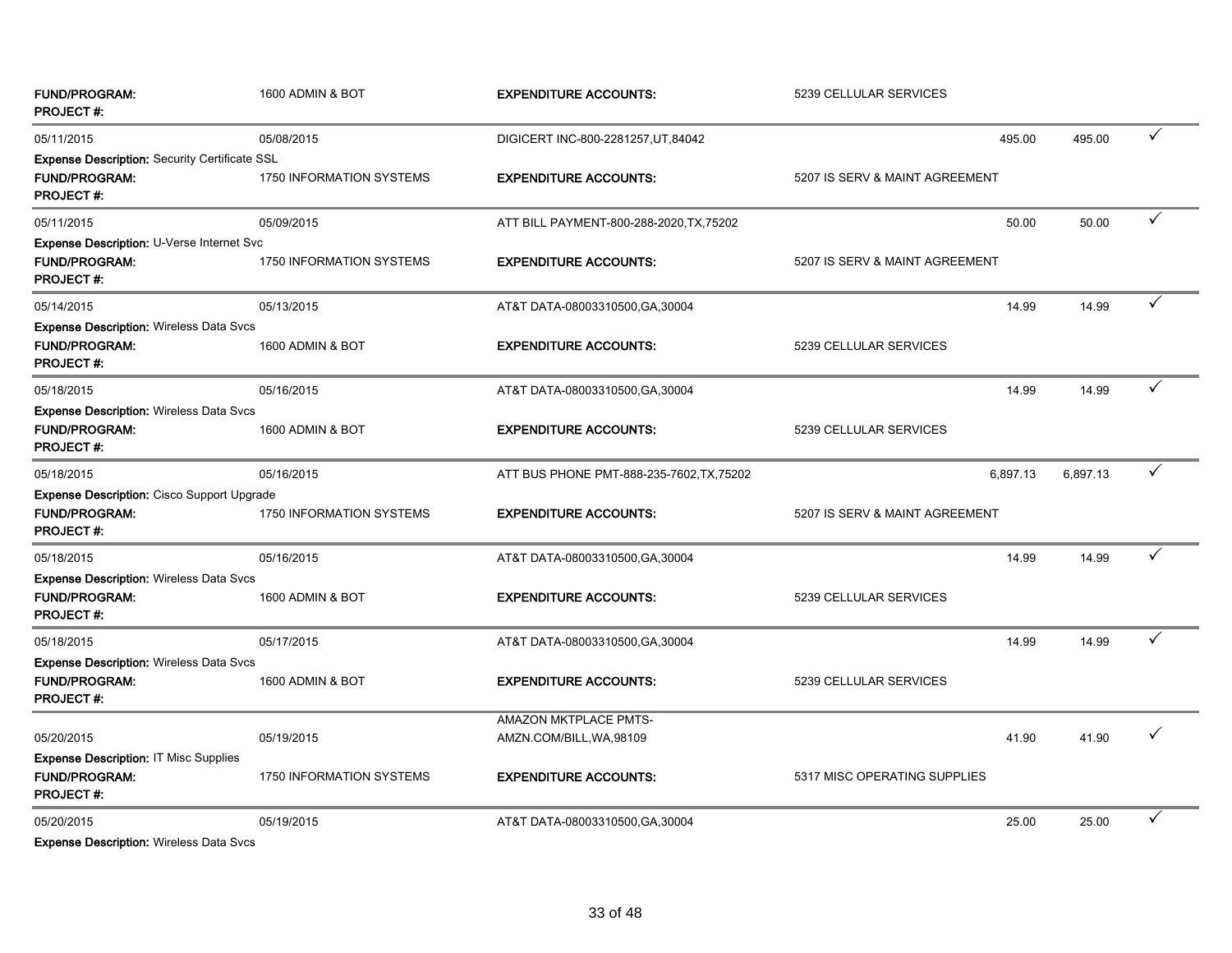| <b>FUND/PROGRAM:</b><br><b>PROJECT#:</b>                                                   | 1600 ADMIN & BOT         | <b>EXPENDITURE ACCOUNTS:</b>         | 5239 CELLULAR SERVICES         |        |        |   |
|--------------------------------------------------------------------------------------------|--------------------------|--------------------------------------|--------------------------------|--------|--------|---|
| 05/21/2015                                                                                 | 05/19/2015               | AT&T DATA-08003310500, GA, 30004     |                                | 25.00  | 25.00  | ✓ |
| <b>Expense Description: Wireless Data Svcs</b><br><b>FUND/PROGRAM:</b><br><b>PROJECT#:</b> | 1600 ADMIN & BOT         | <b>EXPENDITURE ACCOUNTS:</b>         | 5239 CELLULAR SERVICES         |        |        |   |
| 05/21/2015                                                                                 | 05/20/2015               | AT&T DATA-08003310500, GA, 30004     |                                | 14.99  | 14.99  | ✓ |
| <b>Expense Description: Wireless Data Svcs</b><br>FUND/PROGRAM:<br><b>PROJECT#:</b>        | 1600 ADMIN & BOT         | <b>EXPENDITURE ACCOUNTS:</b>         | 5239 CELLULAR SERVICES         |        |        |   |
| 05/22/2015                                                                                 | 05/20/2015               | AT&T DATA-08003310500, GA, 30004     |                                | 30.00  | 30.00  | ✓ |
| <b>Expense Description: Wireless Data Svcs</b><br><b>FUND/PROGRAM:</b><br><b>PROJECT#:</b> | 1600 ADMIN & BOT         | <b>EXPENDITURE ACCOUNTS:</b>         | 5239 CELLULAR SERVICES         |        |        |   |
| 05/22/2015                                                                                 | 05/21/2015               | AT&T DATA-08003310500, GA, 30004     |                                | 14.99  | 14.99  | ✓ |
| <b>Expense Description: Wireless Data Svcs</b><br><b>FUND/PROGRAM:</b><br><b>PROJECT#:</b> | 1600 ADMIN & BOT         | <b>EXPENDITURE ACCOUNTS:</b>         | 5239 CELLULAR SERVICES         |        |        |   |
| 05/22/2015                                                                                 | 05/21/2015               | AT&T DATA-08003310500, GA, 30004     |                                | 25.00  | 25.00  |   |
| <b>Expense Description: Wireless Data Svcs</b><br><b>FUND/PROGRAM:</b><br>PROJECT#:        | 1600 ADMIN & BOT         | <b>EXPENDITURE ACCOUNTS:</b>         | 5239 CELLULAR SERVICES         |        |        |   |
| 05/25/2015                                                                                 | 05/21/2015               | AT&T DATA-08003310500, GA, 30004     |                                | 25.00  | 25.00  | ✓ |
| Expense Description: Wireless Data Svcs<br><b>FUND/PROGRAM:</b><br><b>PROJECT#:</b>        | 1600 ADMIN & BOT         | <b>EXPENDITURE ACCOUNTS:</b>         | 5239 CELLULAR SERVICES         |        |        |   |
| 05/25/2015                                                                                 | 05/22/2015               | AT&T DATA-08003310500, GA, 30004     |                                | 14.99  | 14.99  | ✓ |
| <b>Expense Description: Wireless Data Svcs</b><br><b>FUND/PROGRAM:</b><br><b>PROJECT#:</b> | 1600 ADMIN & BOT         | <b>EXPENDITURE ACCOUNTS:</b>         | 5239 CELLULAR SERVICES         |        |        |   |
| 05/29/2015                                                                                 | 05/28/2015               | HSW HOSTWAY.COM-866-4678929,IL,60606 |                                | 126.00 | 126.00 | ✓ |
| <b>Expense Description: Webhosting Svcs</b><br><b>FUND/PROGRAM:</b><br><b>PROJECT#:</b>    | 1750 INFORMATION SYSTEMS | <b>EXPENDITURE ACCOUNTS:</b>         | 5207 IS SERV & MAINT AGREEMENT |        |        |   |
| 06/01/2015                                                                                 | 05/28/2015               | WWW.1AND1.COM-TEL8774612631,PA,19087 |                                | 88.99  | 88.99  | ✓ |
| <b>Expense Description: Webhosting Svcs</b><br><b>FUND/PROGRAM:</b>                        | 1750 INFORMATION SYSTEMS | <b>EXPENDITURE ACCOUNTS:</b>         | 5207 IS SERV & MAINT AGREEMENT |        |        |   |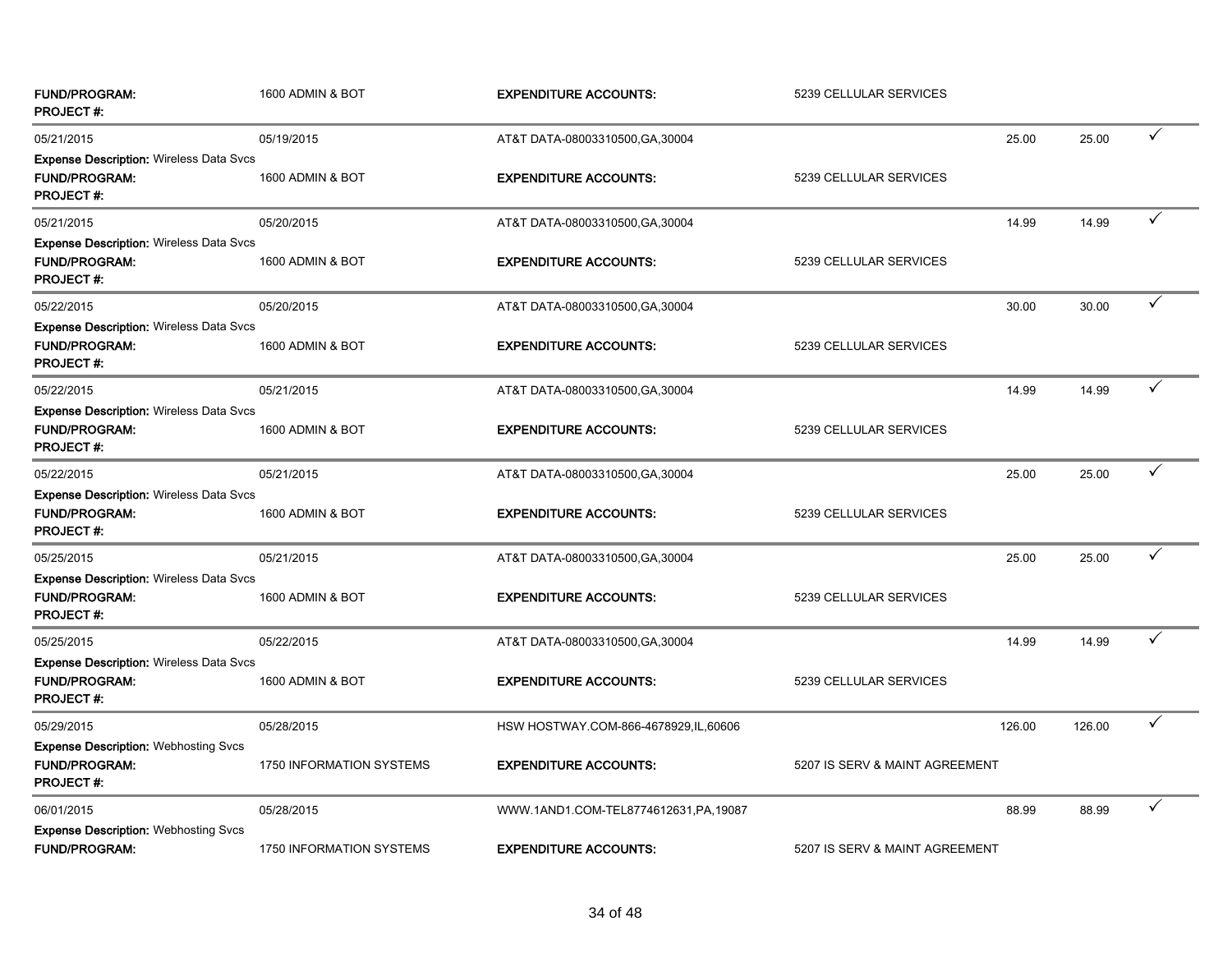PROJECT #:

| 06/01/2015                                                                                  | 05/28/2015               | AT&T DATA-08003310500, GA, 30004             |                                | 25.00 | 25.00 | $\checkmark$ |
|---------------------------------------------------------------------------------------------|--------------------------|----------------------------------------------|--------------------------------|-------|-------|--------------|
| <b>Expense Description: Wireless Data Svcs</b><br><b>FUND/PROGRAM:</b><br><b>PROJECT#:</b>  | 1600 ADMIN & BOT         | <b>EXPENDITURE ACCOUNTS:</b>                 | 5239 CELLULAR SERVICES         |       |       |              |
| 06/01/2015                                                                                  | 05/29/2015               | AT&T DATA-08003310500, GA, 30004             |                                | 25.00 | 25.00 | ✓            |
| <b>Expense Description: Wireless Data Svcs</b><br><b>FUND/PROGRAM:</b><br><b>PROJECT#:</b>  | 1600 ADMIN & BOT         | <b>EXPENDITURE ACCOUNTS:</b>                 | 5239 CELLULAR SERVICES         |       |       |              |
| 06/01/2015                                                                                  | 05/31/2015               | AT&T DATA-08003310500, GA, 30004             |                                | 14.99 | 14.99 | ✓            |
| <b>Expense Description: Wireless Data Svcs</b><br><b>FUND/PROGRAM:</b><br><b>PROJECT#:</b>  | 1600 ADMIN & BOT         | <b>EXPENDITURE ACCOUNTS:</b>                 | 5239 CELLULAR SERVICES         |       |       |              |
| 06/01/2015                                                                                  | 05/31/2015               | AT&T DATA-08003310500, GA, 30004             |                                | 14.99 | 14.99 | ✓            |
| <b>Expense Description: Wireless Data Svcs</b><br><b>FUND/PROGRAM:</b><br><b>PROJECT#:</b>  | 1600 ADMIN & BOT         | <b>EXPENDITURE ACCOUNTS:</b>                 | 5239 CELLULAR SERVICES         |       |       |              |
| 06/01/2015                                                                                  | 05/31/2015               | AT&T DATA-08003310500, GA, 30004             |                                | 14.99 | 14.99 | ✓            |
| <b>Expense Description: Wireless Data Svcs</b><br><b>FUND/PROGRAM:</b><br><b>PROJECT#:</b>  | 1600 ADMIN & BOT         | <b>EXPENDITURE ACCOUNTS:</b>                 | 5239 CELLULAR SERVICES         |       |       |              |
| 06/01/2015                                                                                  | 05/31/2015               | AT&T DATA-08003310500, GA, 30004             |                                | 25.00 | 25.00 | ✓            |
| <b>Expense Description: Wireless Data Svcs</b><br><b>FUND/PROGRAM:</b><br><b>PROJECT#:</b>  | 1600 ADMIN & BOT         | <b>EXPENDITURE ACCOUNTS:</b>                 | 5239 CELLULAR SERVICES         |       |       |              |
| 06/02/2015                                                                                  | 05/31/2015               | LEAVER&CO / MEDIASERVE-6154428300, TN, 37066 |                                | 60.00 | 60.00 |              |
| <b>Expense Description: Webcasting Svc Fees</b><br><b>FUND/PROGRAM:</b><br><b>PROJECT#:</b> | 1750 INFORMATION SYSTEMS | <b>EXPENDITURE ACCOUNTS:</b>                 | 5207 IS SERV & MAINT AGREEMENT |       |       |              |
| 06/03/2015                                                                                  | 06/02/2015               | AT&T DATA-08003310500, GA, 30004             |                                | 25.00 | 25.00 | ✓            |
| <b>Expense Description: Wireless Data Svcs</b><br><b>FUND/PROGRAM:</b><br><b>PROJECT#:</b>  | 1600 ADMIN & BOT         | <b>EXPENDITURE ACCOUNTS:</b>                 | 5239 CELLULAR SERVICES         |       |       |              |
| 06/03/2015                                                                                  | 06/02/2015               | AT&T DATA-08003310500, GA, 30004             |                                | 14.99 | 14.99 | $\checkmark$ |
| <b>Expense Description: Wireless Data Svcs</b><br><b>FUND/PROGRAM:</b>                      | 1600 ADMIN & BOT         | <b>EXPENDITURE ACCOUNTS:</b>                 | 5239 CELLULAR SERVICES         |       |       |              |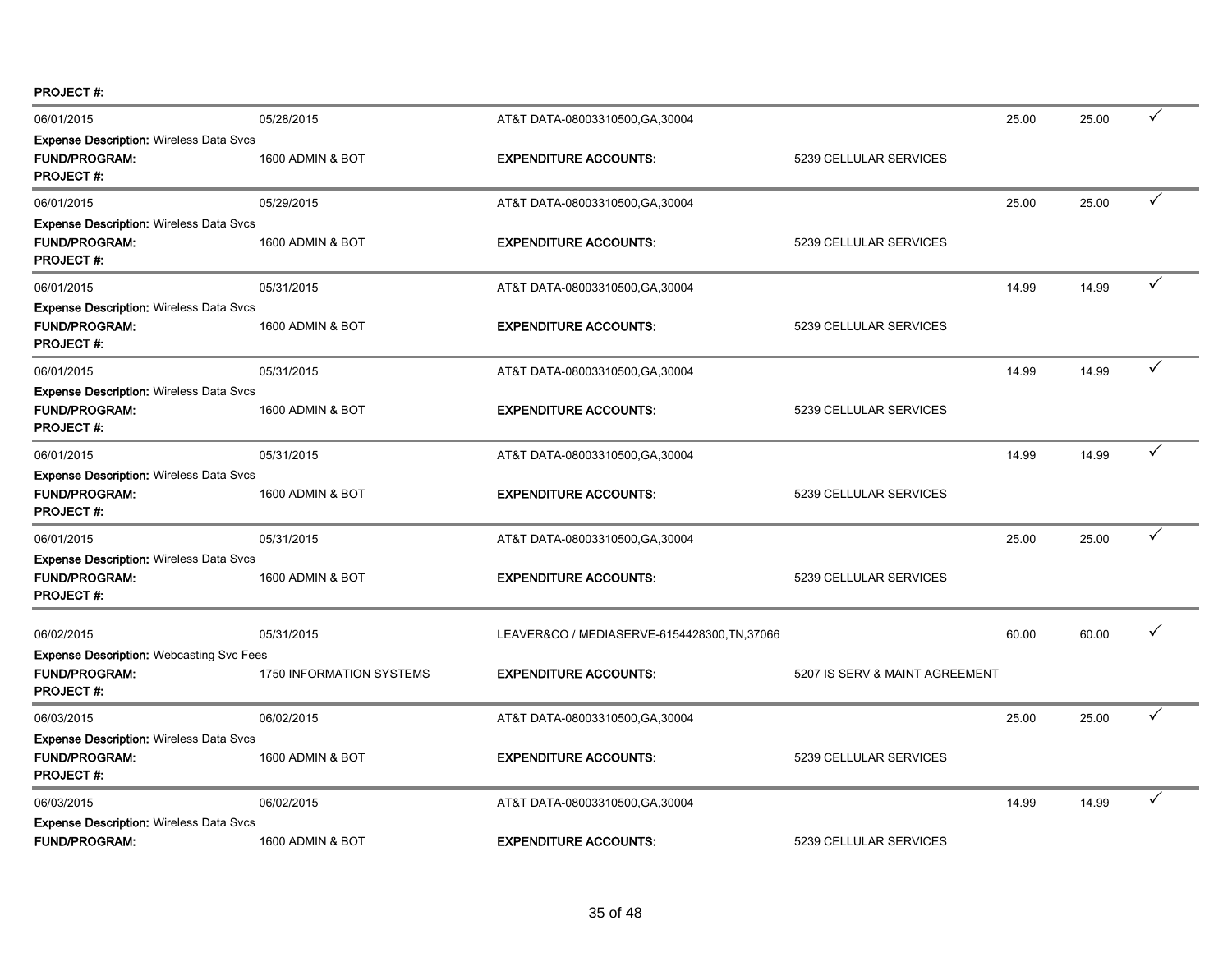PROJECT #:

| 06/03/2015                                          | 06/02/2015                      | PAYFLOW/PAYPAL-08888839770, TX, 78729         | 22.65                          | 22.65     |   |
|-----------------------------------------------------|---------------------------------|-----------------------------------------------|--------------------------------|-----------|---|
| <b>Expense Description: Webpayments Sys Fees</b>    |                                 |                                               |                                |           |   |
| <b>FUND/PROGRAM:</b>                                | <b>1750 INFORMATION SYSTEMS</b> | <b>EXPENDITURE ACCOUNTS:</b>                  | 5207 IS SERV & MAINT AGREEMENT |           |   |
| <b>PROJECT#:</b>                                    |                                 |                                               |                                |           |   |
| 06/03/2015                                          | 06/02/2015                      | AT&T DATA-08003310500, GA, 30004              | 25.00                          | 25.00     | ✓ |
| <b>Expense Description: Wireless Data Svcs</b>      |                                 |                                               |                                |           |   |
| <b>FUND/PROGRAM:</b>                                | 1600 ADMIN & BOT                | <b>EXPENDITURE ACCOUNTS:</b>                  | 5239 CELLULAR SERVICES         |           |   |
| <b>PROJECT#:</b>                                    |                                 |                                               |                                |           |   |
|                                                     |                                 | AMAZON MKTPLACE PMTS-                         |                                |           |   |
| 06/04/2015                                          | 06/03/2015                      | AMZN.COM/BILL, WA, 98109                      | 389.02                         | 389.02    |   |
| Expense Description: IT Equipment                   |                                 |                                               |                                |           |   |
| <b>FUND/PROGRAM:</b>                                | <b>1750 INFORMATION SYSTEMS</b> | <b>EXPENDITURE ACCOUNTS:</b>                  | 5313 IS MISC EQPT & SUPPLIES   |           |   |
| <b>PROJECT#:</b>                                    |                                 |                                               |                                |           |   |
|                                                     |                                 | SERVER CENTRAL NETWORK-312-829-               |                                |           |   |
| 06/04/2015                                          | 06/04/2015                      | 1111, IL, 60604                               | 402.00                         | 402.00    |   |
| <b>Expense Description: Website Hosting Svcs</b>    |                                 |                                               |                                |           |   |
| <b>FUND/PROGRAM:</b>                                | <b>1750 INFORMATION SYSTEMS</b> | <b>EXPENDITURE ACCOUNTS:</b>                  | 5207 IS SERV & MAINT AGREEMENT |           |   |
| <b>PROJECT#:</b>                                    |                                 |                                               |                                |           |   |
| 06/04/2015                                          | 06/04/2015                      | COMCAST CHICAGO-800-COMCAST, IL, 60173        | 237.85                         | 237.85    |   |
| <b>Expense Description: HighSpeed Internet Svcs</b> |                                 |                                               |                                |           |   |
| <b>FUND/PROGRAM:</b>                                | 1750 INFORMATION SYSTEMS        | <b>EXPENDITURE ACCOUNTS:</b>                  | 5207 IS SERV & MAINT AGREEMENT |           |   |
| <b>PROJECT#:</b>                                    |                                 |                                               |                                |           |   |
| 06/04/2015                                          | 06/04/2015                      | COMCAST CHICAGO CS 1X-800-266-2278, IL, 60173 | 449.80                         | 449.80    |   |
| <b>Expense Description: HighSpeed Internet Svcs</b> |                                 |                                               |                                |           |   |
| <b>FUND/PROGRAM:</b>                                | 1750 INFORMATION SYSTEMS        | <b>EXPENDITURE ACCOUNTS:</b>                  | 5207 IS SERV & MAINT AGREEMENT |           |   |
| <b>PROJECT#:</b>                                    |                                 |                                               |                                |           |   |
|                                                     |                                 | <b>Card Subtotal</b>                          |                                | 10.389.98 |   |

# MELODY BONK

| <b>Posting</b>                              | Transaction            |                                           |                         | Receipt | Expense |          |
|---------------------------------------------|------------------------|-------------------------------------------|-------------------------|---------|---------|----------|
| <b>Date</b>                                 | Date                   | Description                               |                         | Amount  | Amount  | Reviewed |
| 05/07/2015                                  | 05/06/2015             | CHICAGO BAGEL & BIALY-WHEELING, IL, 60090 |                         | 32.50   | 32.50   |          |
| <b>Expense Description: Bagels-Stat Mtg</b> |                        |                                           |                         |         |         |          |
| <b>FUND/PROGRAM:</b>                        | 2100 POLICE DEPARTMENT | <b>EXPENDITURE ACCOUNTS:</b>              | 5323 AWARDS/DECORATIONS |         |         |          |
| <b>PROJECT#:</b>                            |                        |                                           |                         |         |         |          |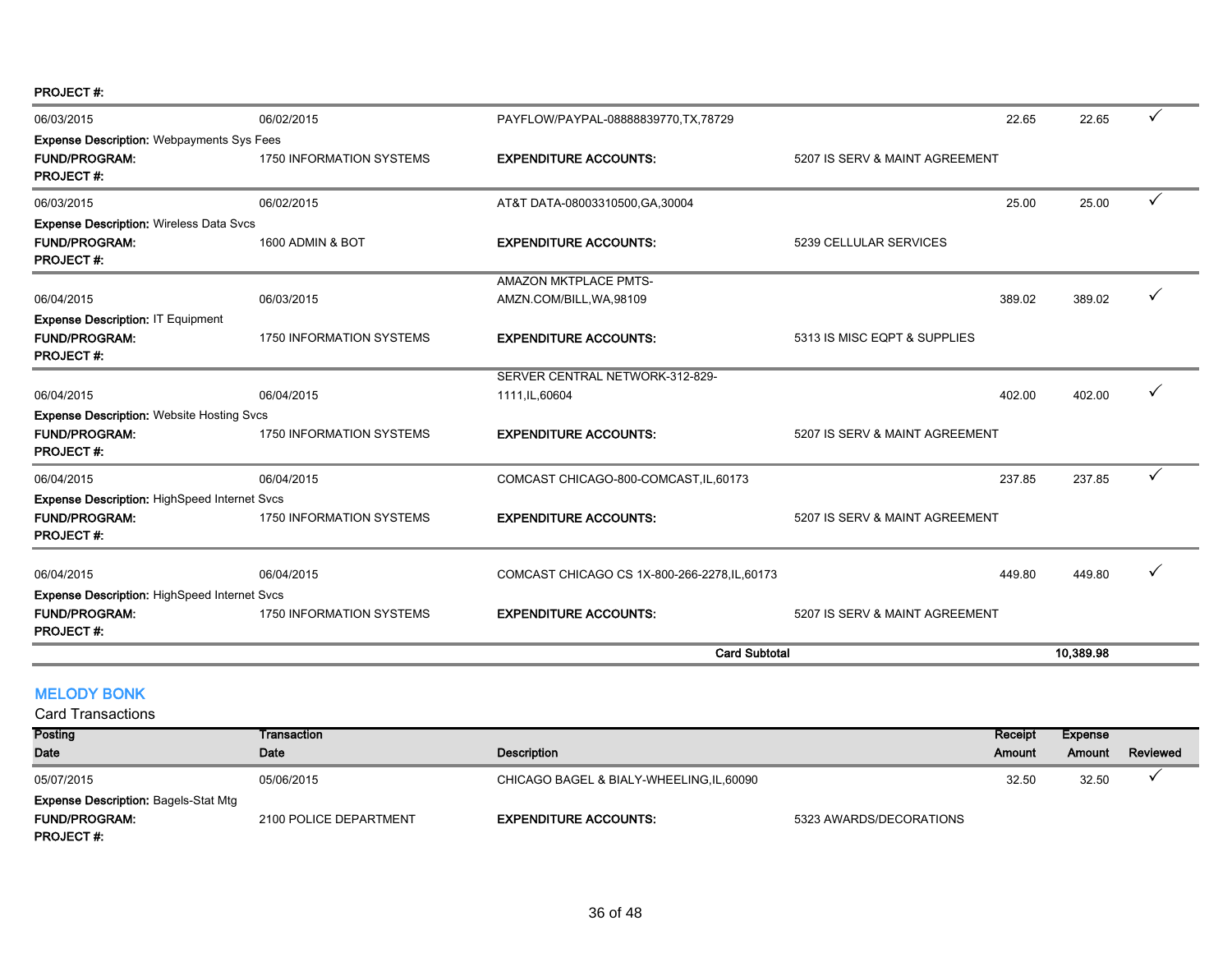|                                              |                        | <b>Card Subtotal</b>                          |                             |       | 102.50 |  |
|----------------------------------------------|------------------------|-----------------------------------------------|-----------------------------|-------|--------|--|
| <b>PROJECT#:</b>                             |                        |                                               |                             |       |        |  |
| <b>FUND/PROGRAM:</b>                         | 2100 POLICE DEPARTMENT | <b>EXPENDITURE ACCOUNTS:</b>                  | 5205 CONFERENCES & MEETINGS |       |        |  |
| <b>Expense Description:</b> To be Reimbursed |                        |                                               |                             |       |        |  |
| 05/28/2015                                   | 05/27/2015             | IL AS. OF CHIEFS POLIC-SPRINGFIELD, IL, 62701 |                             | 70.00 | 70.00  |  |
|                                              |                        |                                               |                             |       |        |  |

# MICHAEL BLIEFERNICH

Card Transactions

| Posting                                                                                 | Transaction            |                                               | <b>Receipt</b>                | <b>Expense</b> |          |
|-----------------------------------------------------------------------------------------|------------------------|-----------------------------------------------|-------------------------------|----------------|----------|
| Date                                                                                    | Date                   | <b>Description</b>                            | Amount                        | Amount         | Reviewed |
| 05/22/2015                                                                              | 05/21/2015             | NOR NORTHERN TOOL-800-222-5381, MN, 55337     | 1,429.69                      | 286.00         | ✓        |
| <b>Expense Description: Pressure Washer</b><br><b>FUND/PROGRAM:</b><br><b>PROJECT#:</b> | 1220 BUILDING SERVICES | <b>EXPENDITURE ACCOUNTS:</b>                  | 5315 SMALL TOOLS & EQUIPMENT  |                |          |
| 05/22/2015                                                                              | 05/21/2015             | NOR NORTHERN TOOL-800-222-5381, MN, 55337     | 1,429.69                      | 286.00         |          |
| <b>Expense Description: Pressure Washer</b><br><b>FUND/PROGRAM:</b><br><b>PROJECT#:</b> | 1420 STREETS DIVISION  | <b>EXPENDITURE ACCOUNTS:</b>                  | 5315 SMALL TOOLS & EQUIPMENT  |                |          |
| 05/22/2015                                                                              | 05/21/2015             | NOR NORTHERN TOOL-800-222-5381, MN, 55337     | 1,429.69                      | 286.00         |          |
| <b>Expense Description: Pressure Washer</b><br><b>FUND/PROGRAM:</b><br><b>PROJECT#:</b> | 1430 FORESTRY DIVISION | <b>EXPENDITURE ACCOUNTS:</b>                  | 5315 SMALL TOOLS & EQUIPMENT  |                |          |
| 05/22/2015                                                                              | 05/21/2015             | NOR NORTHERN TOOL-800-222-5381, MN, 55337     | 1,429.69                      | 571.69         |          |
| <b>Expense Description: Pressure Washer</b><br><b>FUND/PROGRAM:</b><br><b>PROJECT#:</b> | 4100 WATER DIVISION    | <b>EXPENDITURE ACCOUNTS:</b>                  | 5315 SMALL TOOLS & EQUIPMENT  |                |          |
| 05/29/2015                                                                              | 05/27/2015             | ILSTATE FIRE MARSHAL B-SPRINGFIELD, IL, 62703 | 102.35                        | 102.35         |          |
| <b>Expense Description: Boiler Inspection 255</b>                                       |                        |                                               |                               |                |          |
| <b>FUND/PROGRAM:</b><br><b>PROJECT#:</b>                                                | 1220 BUILDING SERVICES | <b>EXPENDITURE ACCOUNTS:</b>                  | 5220 MAINT OFF/SPEC EQUIPMENT |                |          |
|                                                                                         |                        | <b>Card Subtotal</b>                          |                               | 1,532.04       |          |
|                                                                                         |                        |                                               |                               |                |          |

MICHAEL CROTTY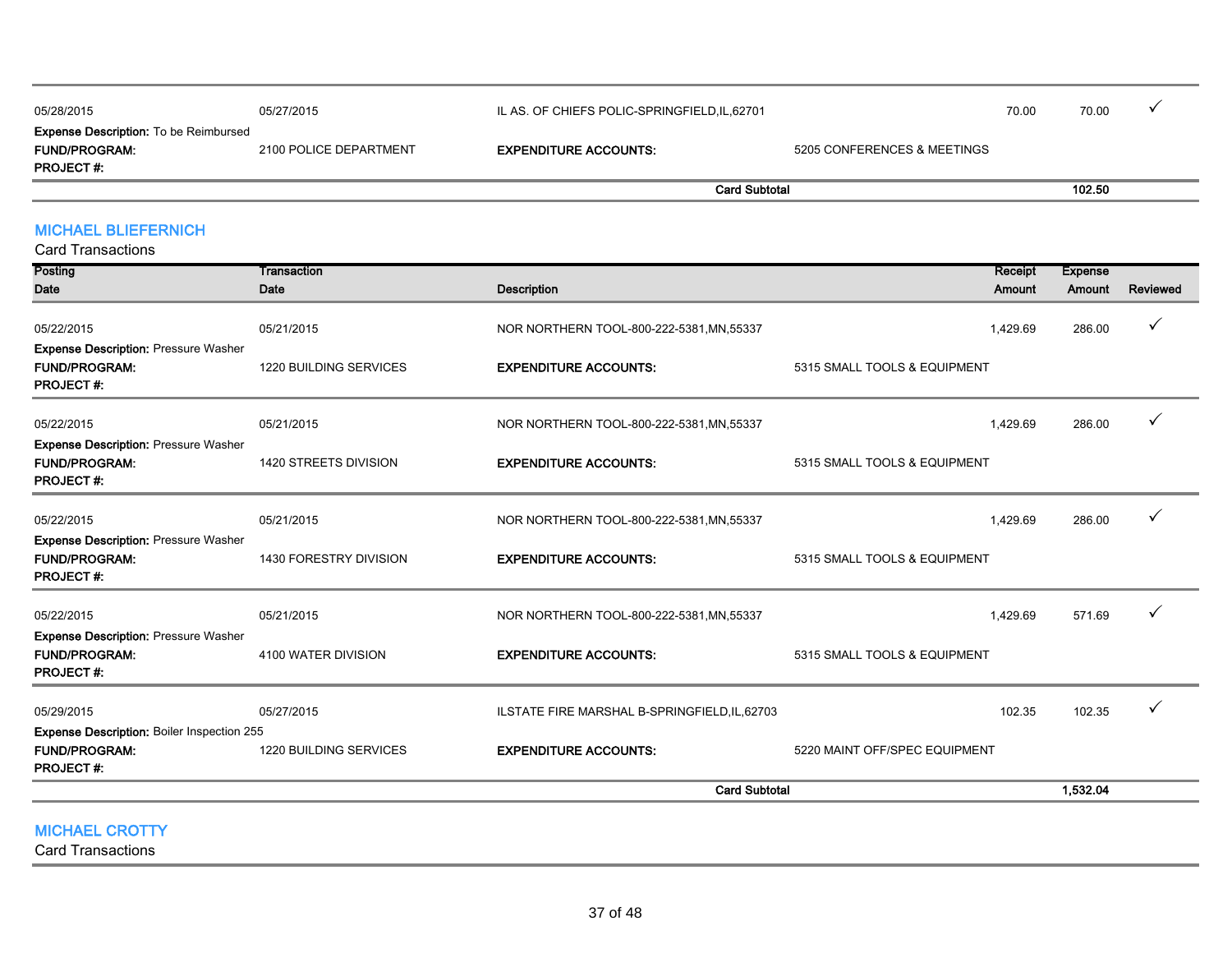| <b>Posting</b><br>Date                                                             | Transaction<br>Date                     | Description                                                         |                         | Receipt<br><b>Amount</b> | Expense<br>Amount | Reviewed |
|------------------------------------------------------------------------------------|-----------------------------------------|---------------------------------------------------------------------|-------------------------|--------------------------|-------------------|----------|
| 05/18/2015<br><b>Expense Description: ILCMA Member Dues-MC</b><br><b>PROJECT#:</b> | 05/15/2015                              | EBS-08663835677, PA, 15108                                          |                         | 276.00                   | 276.00            |          |
| 05/20/2015<br><b>FUND/PROGRAM:</b><br><b>PROJECT#:</b>                             | 05/19/2015<br>1800 HUMAN RESOURCES DEPT | TARGET 00013854-WHEELING, IL, 60090<br><b>EXPENDITURE ACCOUNTS:</b> | 5323 AWARDS/DECORATIONS | 12.50                    | 12.50             |          |
|                                                                                    |                                         |                                                                     | <b>Card Subtotal</b>    |                          | 288.50            |          |

| <b>MICHAEL SCHROEDER</b> |
|--------------------------|
|--------------------------|

| <b>Card Transactions</b>                                                          |                                           |                                         |                               |                          |              |
|-----------------------------------------------------------------------------------|-------------------------------------------|-----------------------------------------|-------------------------------|--------------------------|--------------|
| <b>Posting</b><br><b>Date</b><br><b>Card Transactions</b>                         | <b>Transaction</b><br>Date                | <b>Description</b>                      | Receipt<br>Amount             | <b>Expense</b><br>Amount | Reviewed     |
| 05/22/2015                                                                        | 05/21/2015                                | WW GRAINGER-877-2022594, PA, 15201-1416 | 690.35                        | 25.66                    |              |
| <b>Expense Description: Fan belts</b><br><b>FUND/PROGRAM:</b><br><b>PROJECT#:</b> | 1220 BUILDING SERVICES<br>2014-024        | <b>EXPENDITURE ACCOUNTS:</b>            | 5311 BLDG/GROUNDS MAINTENANCE |                          |              |
| 05/22/2015                                                                        | 05/21/2015                                | WW GRAINGER-877-2022594, PA, 15201-1416 | 690.35                        | 21.71                    | ✓            |
| <b>Expense Description: Fan belts</b><br><b>FUND/PROGRAM:</b><br><b>PROJECT#:</b> | 1320 SENIOR CITIZENS SERVICES             | <b>EXPENDITURE ACCOUNTS:</b>            | 5311 BLDG/GROUNDS MAINTENANCE |                          |              |
| 05/22/2015                                                                        | 05/21/2015                                | WW GRAINGER-877-2022594, PA, 15201-1416 | 690.35                        | 63.90                    | ✓            |
| <b>Expense Description: Fan belts</b><br><b>FUND/PROGRAM:</b><br><b>PROJECT#:</b> | 2200 FIRE DEPARTMENT                      | <b>EXPENDITURE ACCOUNTS:</b>            | 5311 BLDG/GROUNDS MAINTENANCE |                          |              |
| 05/22/2015                                                                        | 05/21/2015                                | WW GRAINGER-877-2022594, PA, 15201-1416 | 690.35                        | 63.74                    | ✓            |
| <b>Expense Description: Fan belts</b><br><b>FUND/PROGRAM:</b><br><b>PROJECT#:</b> | <b>1220 BUILDING SERVICES</b><br>2009-032 | <b>EXPENDITURE ACCOUNTS:</b>            | 5311 BLDG/GROUNDS MAINTENANCE |                          |              |
| 05/22/2015                                                                        | 05/21/2015                                | WW GRAINGER-877-2022594, PA, 15201-1416 | 690.35                        | 515.34                   |              |
| <b>Expense Description: Fan belts</b><br><b>FUND/PROGRAM:</b><br><b>PROJECT#:</b> | <b>1220 BUILDING SERVICES</b>             | <b>EXPENDITURE ACCOUNTS:</b>            | 5311 BLDG/GROUNDS MAINTENANCE |                          |              |
| 05/25/2015                                                                        | 05/22/2015                                | WW GRAINGER-877-2022594, PA, 15201-1416 | 76.14                         | 76.14                    | $\checkmark$ |
|                                                                                   |                                           |                                         |                               |                          |              |

Expense Description: Exhaust Fan Motor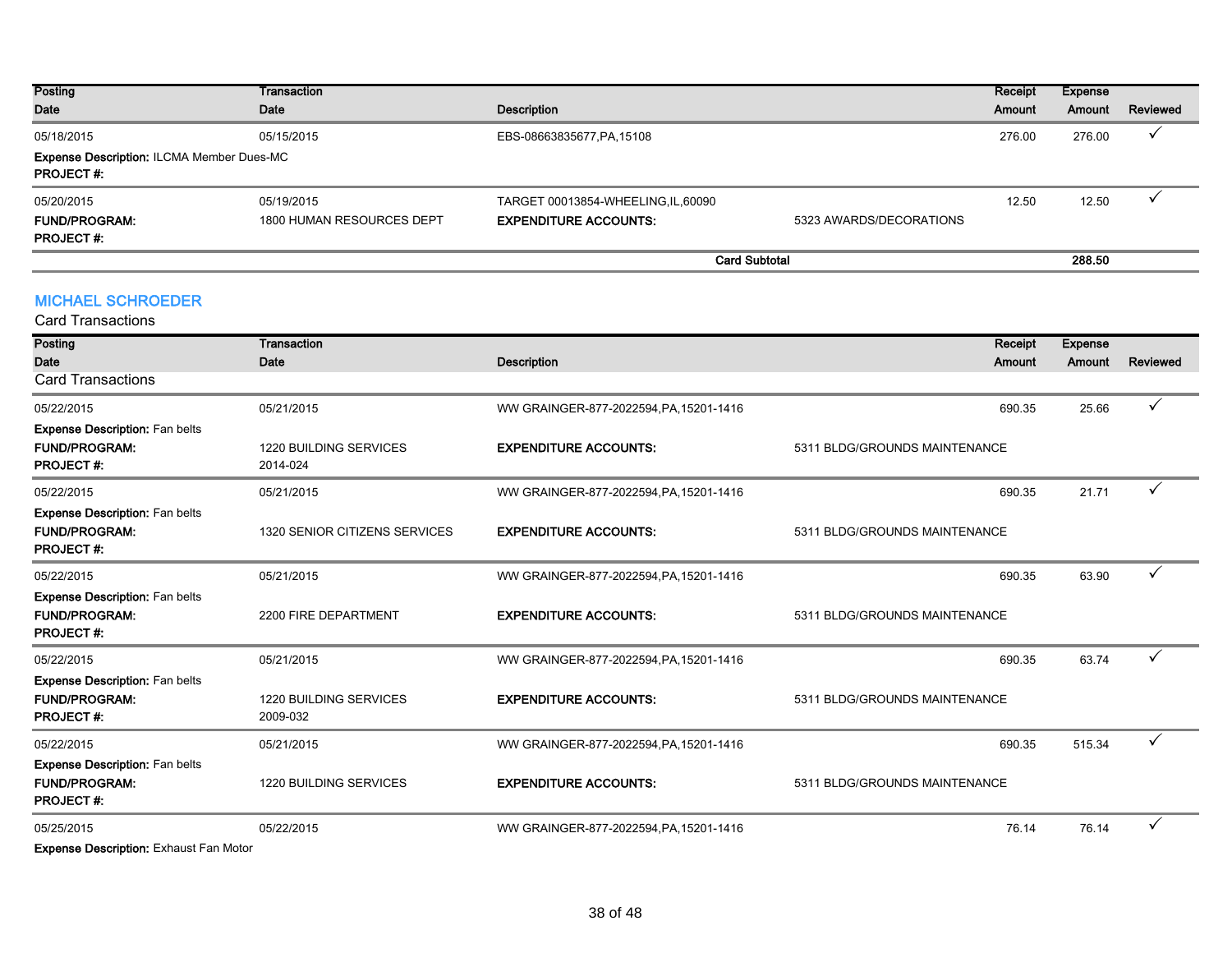#### FUND/PROGRAM: 1220 BUILDING SERVICES EXPENDITURE ACCOUNTS: 5311 BLDG/GROUNDS MAINTENANCE PROJECT #:

# Card Subtotal 766.49

#### PETER RODGERS

#### Card Transactions

| Posting<br>Date                                    | Transaction<br>Date    | Description                                  |                              | Receipt<br><b>Amount</b> | Expense<br><b>Amount</b> | Reviewed |
|----------------------------------------------------|------------------------|----------------------------------------------|------------------------------|--------------------------|--------------------------|----------|
| 05/12/2015                                         | 05/11/2015             | IN PORTER LEE B.E.A.S-847-9852060, IL, 60193 |                              | 292.50                   | 292.50                   |          |
| <b>Expense Description: Barcode Labels/Ribbons</b> |                        |                                              |                              |                          |                          |          |
| <b>FUND/PROGRAM:</b>                               | 2100 POLICE DEPARTMENT | <b>EXPENDITURE ACCOUNTS:</b>                 | 5317 MISC OPERATING SUPPLIES |                          |                          |          |
| <b>PROJECT#:</b>                                   |                        |                                              |                              |                          |                          |          |
|                                                    |                        | <b>Card Subtotal</b>                         |                              |                          | 292.50                   |          |

#### ROSE LEMANIS

| Posting                                                                             | Transaction                           |                                         | Receipt                        | <b>Expense</b> |          |
|-------------------------------------------------------------------------------------|---------------------------------------|-----------------------------------------|--------------------------------|----------------|----------|
| <b>Date</b>                                                                         | Date                                  | <b>Description</b>                      | Amount                         | Amount         | Reviewed |
| 05/08/2015                                                                          | 05/07/2015                            | MSDSONLINE INC-3128812433,IL,60647      | 920.00                         | 306.67         | ✓        |
| <b>Expense Description: MSDS Online</b><br><b>FUND/PROGRAM:</b><br><b>PROJECT#:</b> | <b>1500 PUBLIC WORKS ADMINISTRATI</b> | <b>EXPENDITURE ACCOUNTS:</b>            | 5299 MISC CONTRACTUAL SERVICES |                |          |
| 05/08/2015                                                                          | 05/07/2015                            | MSDSONLINE INC-3128812433, IL, 60647    | 920.00                         | 306.67         |          |
| <b>Expense Description: MSDS Online</b><br><b>FUND/PROGRAM:</b><br><b>PROJECT#:</b> | 2100 POLICE DEPARTMENT                | <b>EXPENDITURE ACCOUNTS:</b>            | 5299 MISC CONTRACTUAL SERVICES |                |          |
| 05/08/2015                                                                          | 05/07/2015                            | MSDSONLINE INC-3128812433, IL, 60647    | 920.00                         | 306.66         | ✓        |
| <b>Expense Description: MSDS Online</b><br><b>FUND/PROGRAM:</b><br><b>PROJECT#:</b> | 2200 FIRE DEPARTMENT                  | <b>EXPENDITURE ACCOUNTS:</b>            | 5299 MISC CONTRACTUAL SERVICES |                |          |
| 05/08/2015                                                                          | 05/07/2015                            | AMAZON.COM-AMZN.COM/BILL, WA, 98101     | 30.48                          | 30.48          | ✓        |
| Expense Description: Cell Phone Cases<br><b>FUND/PROGRAM:</b><br><b>PROJECT#:</b>   | <b>1500 PUBLIC WORKS ADMINISTRATI</b> | <b>EXPENDITURE ACCOUNTS:</b>            | 5221 MAINT RADIO EQUIPMENT     |                |          |
| 05/11/2015                                                                          | 05/08/2015                            | LECHNER AND SONS-MT PROSPECT, IL, 60056 | 3,807.41                       | 594.90         | ✓        |
| <b>Expense Description: Uniform Items</b><br><b>FUND/PROGRAM:</b>                   | 1420 STREETS DIVISION                 | <b>EXPENDITURE ACCOUNTS:</b>            | 5106 UNIFORM ALLOWANCE         |                |          |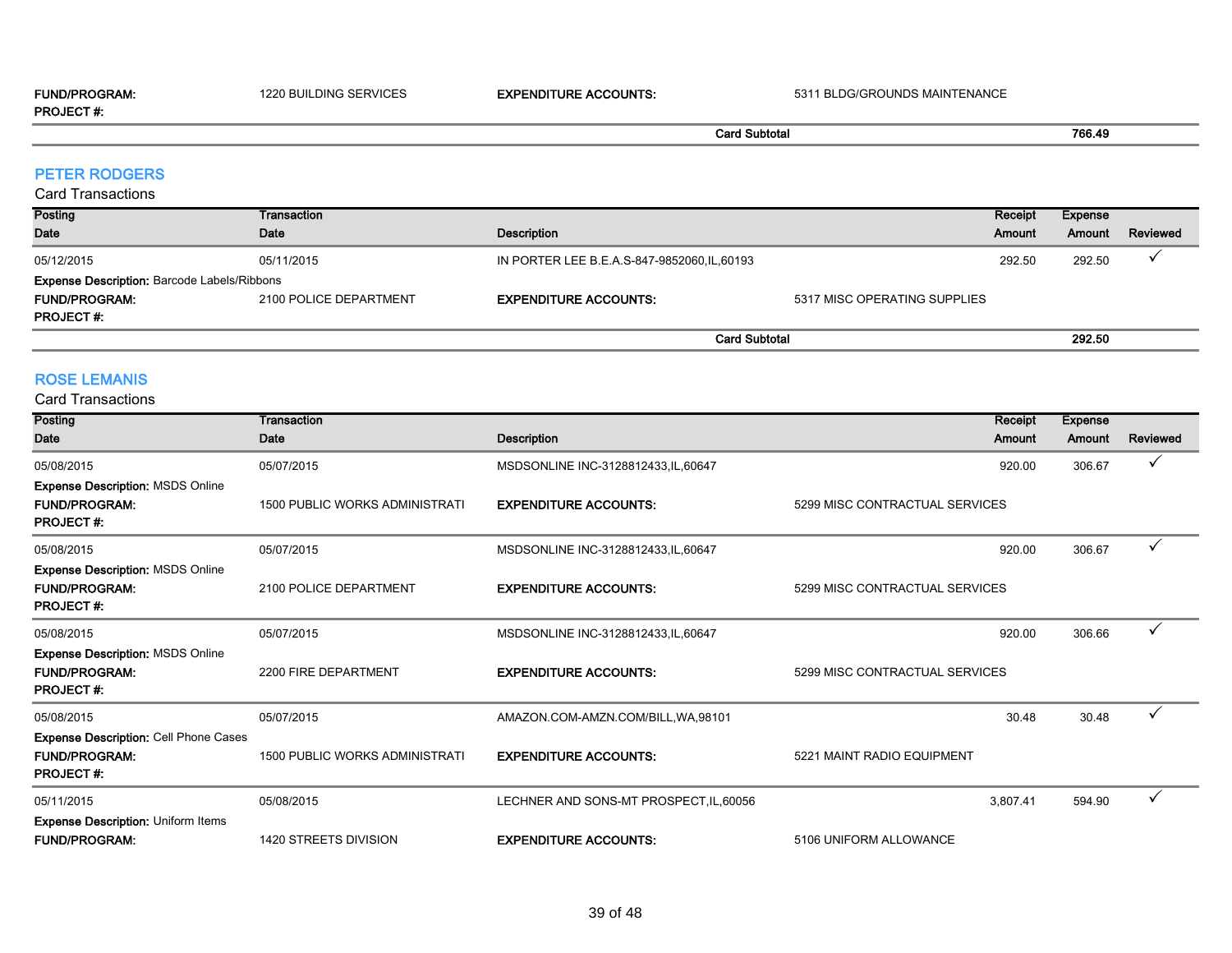PROJECT #:

| 05/11/2015                                                                            | 05/08/2015             | LECHNER AND SONS-MT PROSPECT, IL, 60056      |                        | 3,807.41 | 237.96   | ✓            |
|---------------------------------------------------------------------------------------|------------------------|----------------------------------------------|------------------------|----------|----------|--------------|
| <b>Expense Description: Uniform Items</b><br><b>FUND/PROGRAM:</b><br>PROJECT #:       | 1430 FORESTRY DIVISION | <b>EXPENDITURE ACCOUNTS:</b>                 | 5106 UNIFORM ALLOWANCE |          |          |              |
| 05/11/2015                                                                            | 05/08/2015             | LECHNER AND SONS-MT PROSPECT, IL, 60056      |                        | 3,807.41 | 1,189.80 | $\checkmark$ |
| <b>Expense Description: Uniform Items</b><br><b>FUND/PROGRAM:</b><br><b>PROJECT#:</b> | 4100 WATER DIVISION    | <b>EXPENDITURE ACCOUNTS:</b>                 | 5106 UNIFORM ALLOWANCE |          |          |              |
| 05/11/2015                                                                            | 05/08/2015             | LECHNER AND SONS-MT PROSPECT, IL, 60056      |                        | 3,807.41 | 713.88   | $\checkmark$ |
| <b>Expense Description: Uniform Items</b><br><b>FUND/PROGRAM:</b><br><b>PROJECT#:</b> | 4200 SEWER DIVISION    | <b>EXPENDITURE ACCOUNTS:</b>                 | 5106 UNIFORM ALLOWANCE |          |          |              |
| 05/11/2015                                                                            | 05/08/2015             | LECHNER AND SONS-MT PROSPECT, IL, 60056      |                        | 3,807.41 | 594.90   | $\checkmark$ |
| Expense Description: Uniform Items<br><b>FUND/PROGRAM:</b><br><b>PROJECT#:</b>        | 1220 BUILDING SERVICES | <b>EXPENDITURE ACCOUNTS:</b>                 | 5106 UNIFORM ALLOWANCE |          |          |              |
| 05/11/2015                                                                            | 05/08/2015             | LECHNER AND SONS-MT PROSPECT, IL, 60056      |                        | 3,807.41 | 475.97   | ✓            |
| Expense Description: Uniform Items<br>FUND/PROGRAM:<br><b>PROJECT#:</b>               | 1240 FLEET SERVICES    | <b>EXPENDITURE ACCOUNTS:</b>                 | 5106 UNIFORM ALLOWANCE |          |          |              |
| 05/13/2015                                                                            | 05/12/2015             | AMERICAN PUBLIC WORKS-08164726100, MO, 94043 |                        | 875.00   | 105.00   | ✓            |
| <b>Expense Description: APWA Expo</b><br><b>FUND/PROGRAM:</b><br>PROJECT #:           | 1220 BUILDING SERVICES | <b>EXPENDITURE ACCOUNTS:</b>                 | 5105 TRAINING          |          |          |              |
| 05/13/2015                                                                            | 05/12/2015             | AMERICAN PUBLIC WORKS-08164726100, MO, 94043 |                        | 875.00   | 140.00   | ✓            |
| <b>Expense Description: APWA Expo</b><br>FUND/PROGRAM:<br>PROJECT #:                  | 1420 STREETS DIVISION  | <b>EXPENDITURE ACCOUNTS:</b>                 | 5105 TRAINING          |          |          |              |
| 05/13/2015                                                                            | 05/12/2015             | AMERICAN PUBLIC WORKS-08164726100, MO, 94043 |                        | 875.00   | 70.00    | ✓            |
| <b>Expense Description: APWA Expo</b><br><b>FUND/PROGRAM:</b><br><b>PROJECT#:</b>     | 1430 FORESTRY DIVISION | <b>EXPENDITURE ACCOUNTS:</b>                 | 5105 TRAINING          |          |          |              |
| 05/13/2015                                                                            | 05/12/2015             | AMERICAN PUBLIC WORKS-08164726100, MO, 94043 |                        | 875.00   | 245.00   | ✓            |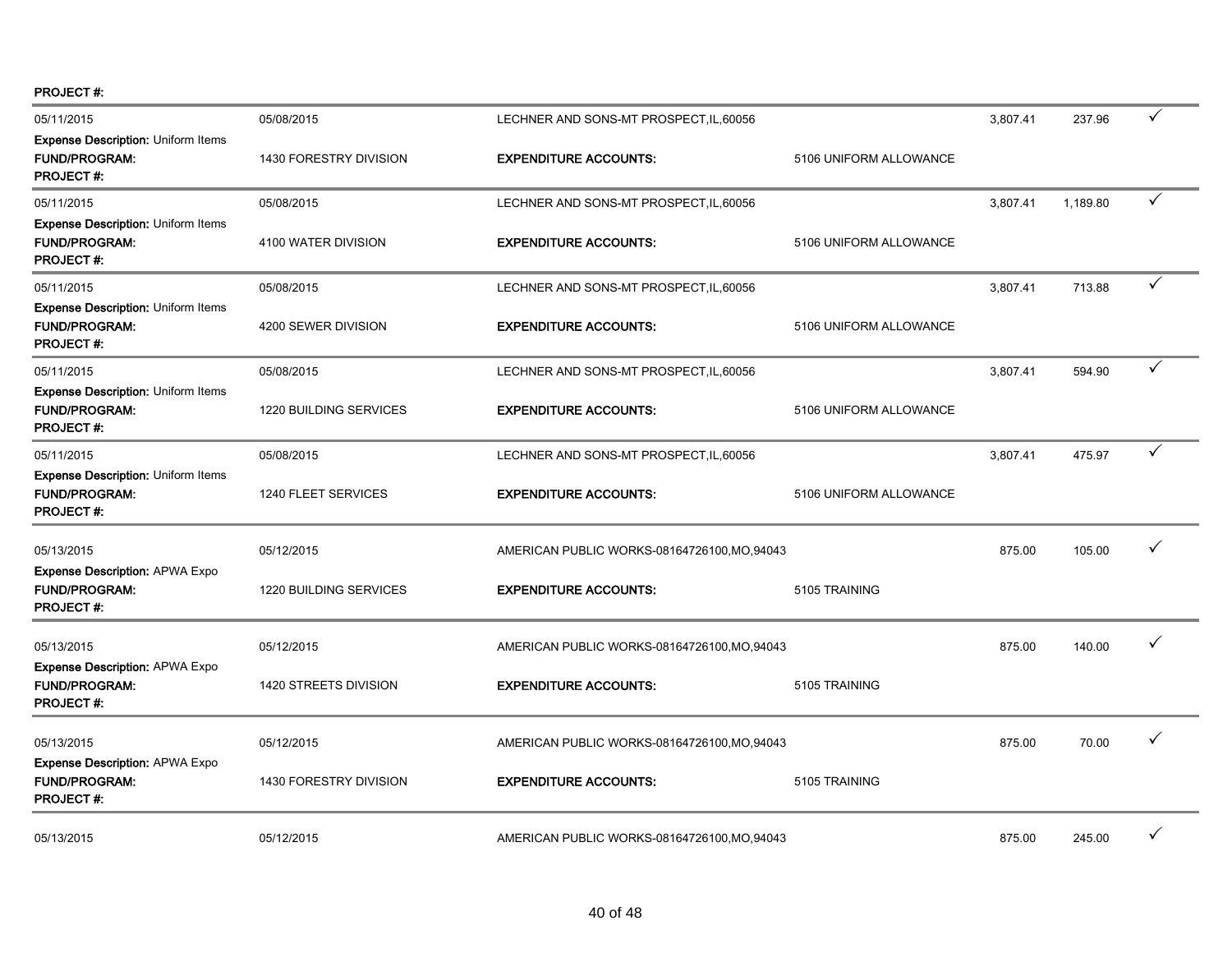Expense Description: APWA Expo

| <b>FUND/PROGRAM:</b><br><b>PROJECT#:</b>                                                | 4100 WATER DIVISION                   | <b>EXPENDITURE ACCOUNTS:</b>                 | 5105 TRAINING            |        |          |              |
|-----------------------------------------------------------------------------------------|---------------------------------------|----------------------------------------------|--------------------------|--------|----------|--------------|
| 05/13/2015                                                                              | 05/12/2015                            | AMERICAN PUBLIC WORKS-08164726100, MO, 94043 |                          | 875.00 | 175.00   | ✓            |
| <b>Expense Description: APWA Expo</b><br><b>FUND/PROGRAM:</b><br><b>PROJECT#:</b>       | 4200 SEWER DIVISION                   | <b>EXPENDITURE ACCOUNTS:</b>                 | 5105 TRAINING            |        |          |              |
| 05/13/2015                                                                              | 05/12/2015                            | AMERICAN PUBLIC WORKS-08164726100, MO, 94043 |                          | 875.00 | 70.00    | ✓            |
| <b>Expense Description: APWA Expo</b><br><b>FUND/PROGRAM:</b><br><b>PROJECT#:</b>       | <b>1500 PUBLIC WORKS ADMINISTRATI</b> | <b>EXPENDITURE ACCOUNTS:</b>                 | 5105 TRAINING            |        |          |              |
| 05/13/2015                                                                              | 05/12/2015                            | AMERICAN PUBLIC WORKS-08164726100, MO, 94043 |                          | 875.00 | 70.00    | ✓            |
| <b>Expense Description: APWA Expo</b><br><b>FUND/PROGRAM:</b><br><b>PROJECT#:</b>       | 1240 FLEET SERVICES                   | <b>EXPENDITURE ACCOUNTS:</b>                 | 5105 TRAINING            |        |          |              |
| 05/20/2015                                                                              | 05/18/2015                            | FULLIFE SAFETY CENTER-ROSELLE, IL, 60172     |                          | 42.50  | 42.50    | $\checkmark$ |
| <b>Expense Description: Sunscreen Towelettes</b><br><b>FUND/PROGRAM:</b><br>PROJECT#:   | 1220 BUILDING SERVICES                | <b>EXPENDITURE ACCOUNTS:</b>                 | 5319 PROTECTIVE CLOTHING |        |          |              |
| 05/21/2015                                                                              | 05/20/2015                            | OFFICE DEPOT #1105-800-463-3768, IL, 60188   |                          | 156.13 | 156.13   | $\checkmark$ |
| <b>Expense Description: Office Supplies</b><br><b>FUND/PROGRAM:</b><br><b>PROJECT#:</b> | 1500 PUBLIC WORKS ADMINISTRATI        | <b>EXPENDITURE ACCOUNTS:</b>                 | 5318 OFFICE SUPPLIES     |        |          |              |
| 06/01/2015                                                                              | 05/29/2015                            | BATTERY JUNCTION-08605814540, CT, 06475      |                          | 229.56 | 229.56   | ✓            |
| <b>Expense Description: Batteries</b><br><b>FUND/PROGRAM:</b><br><b>PROJECT#:</b>       | 1500 PUBLIC WORKS ADMINISTRATI        | <b>EXPENDITURE ACCOUNTS:</b>                 | 5318 OFFICE SUPPLIES     |        |          |              |
|                                                                                         |                                       | <b>Card Subtotal</b>                         |                          |        | 6,061.08 |              |

# SCOTT WILSON

| Posting                                 | Transaction |                                                | Receipt       | Expense |          |
|-----------------------------------------|-------------|------------------------------------------------|---------------|---------|----------|
| <b>Date</b>                             | Date        | <b>Description</b>                             | <b>Amount</b> | Amount  | Reviewed |
| 05/06/2015                              | 05/04/2015  | EL COR INDUSTRIES INC-PROSPECT HEIG, IL, 60070 | 105.16        | 105.16  |          |
| <b>Expense Description: Backup Dome</b> |             |                                                |               |         |          |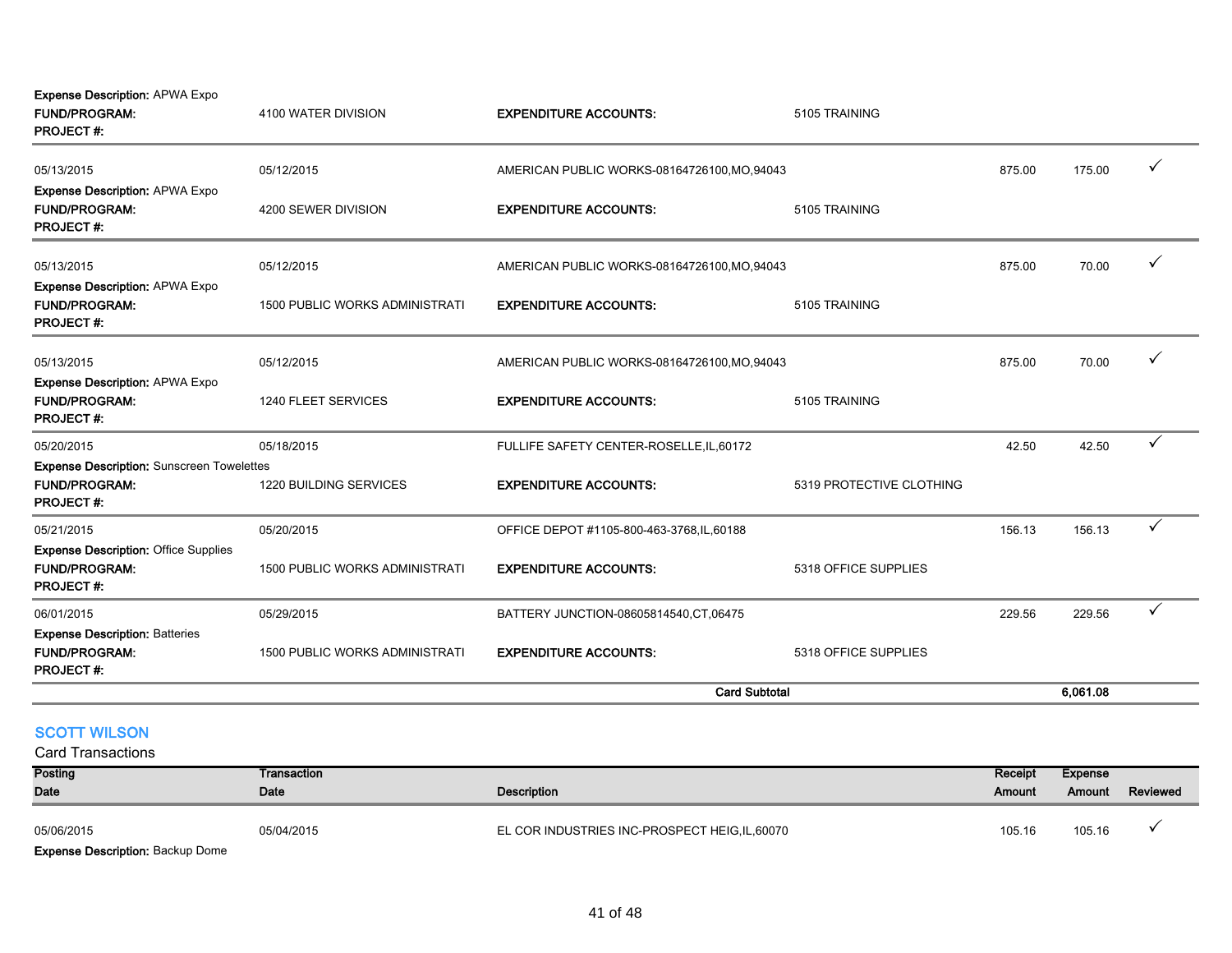| <b>FUND/PROGRAM:</b><br><b>PROJECT#:</b>                                              | 2200 FIRE DEPARTMENT   | <b>EXPENDITURE ACCOUNTS:</b>                   | 5310 VEHICLE MAINTENANCE     |         |         |   |
|---------------------------------------------------------------------------------------|------------------------|------------------------------------------------|------------------------------|---------|---------|---|
| 05/06/2015                                                                            | 05/04/2015             | EL COR INDUSTRIES INC-PROSPECT HEIG, IL, 60070 |                              | 18.53   | 18.53   | ✓ |
| Expense Description: Plug Cap<br><b>FUND/PROGRAM:</b><br><b>PROJECT#:</b>             | 2200 FIRE DEPARTMENT   | <b>EXPENDITURE ACCOUNTS:</b>                   | 5310 VEHICLE MAINTENANCE     |         |         |   |
| 05/06/2015                                                                            | 05/04/2015             | EL COR INDUSTRIES INC-PROSPECT HEIG, IL, 60070 |                              | 129.21  | 129.21  |   |
| Expense Description: Misc Parts for Stock<br><b>FUND/PROGRAM:</b><br><b>PROJECT#:</b> | 1240 FLEET SERVICES    | <b>EXPENDITURE ACCOUNTS:</b>                   | 5317 MISC OPERATING SUPPLIES |         |         |   |
| 05/06/2015                                                                            | 05/04/2015             | EL COR INDUSTRIES INC-PROSPECT HEIG, IL, 60070 |                              | 6.11    | 6.11    |   |
| Expense Description: Switch Rocker<br>FUND/PROGRAM:<br><b>PROJECT#:</b>               | 2200 FIRE DEPARTMENT   | <b>EXPENDITURE ACCOUNTS:</b>                   | 5310 VEHICLE MAINTENANCE     |         |         |   |
| 05/06/2015                                                                            | 05/04/2015             | EL COR INDUSTRIES INC-PROSPECT HEIG, IL, 60070 |                              | 36.70   | 36.70   | ✓ |
| <b>Expense Description: Hose Clamps</b><br><b>FUND/PROGRAM:</b><br><b>PROJECT#:</b>   | 1240 FLEET SERVICES    | <b>EXPENDITURE ACCOUNTS:</b>                   | 5317 MISC OPERATING SUPPLIES |         |         |   |
| 05/06/2015                                                                            | 05/04/2015             | EL COR INDUSTRIES INC-PROSPECT HEIG, IL, 60070 |                              | 495.10  | 495.10  |   |
| Expense Description: Wires & Split Loom<br><b>FUND/PROGRAM:</b><br><b>PROJECT#:</b>   | 2100 POLICE DEPARTMENT | <b>EXPENDITURE ACCOUNTS:</b>                   | 5310 VEHICLE MAINTENANCE     |         |         |   |
| 05/06/2015                                                                            | 05/04/2015             | EL COR INDUSTRIES INC-PROSPECT HEIG, IL, 60070 |                              | 158.04  | 158.04  | ✓ |
| Expense Description: Cleaner/Degreaser<br><b>FUND/PROGRAM:</b><br><b>PROJECT#:</b>    | 1240 FLEET SERVICES    | <b>EXPENDITURE ACCOUNTS:</b>                   | 5303 CHEMICALS               |         |         |   |
| 05/06/2015                                                                            | 05/04/2015             | EL COR INDUSTRIES INC-PROSPECT HEIG, IL, 60070 |                              | 81.46   | 81.46   |   |
| Expense Description: Back Up Alarm<br><b>FUND/PROGRAM:</b><br><b>PROJECT#:</b>        | 1420 STREETS DIVISION  | <b>EXPENDITURE ACCOUNTS:</b>                   | 5310 VEHICLE MAINTENANCE     |         |         |   |
| 05/14/2015<br>Expense Description: Backup Dome Petund                                 | 05/11/2015             | EL COR INDUSTRIES INC-PROSPECT HEIG, IL, 60070 |                              | (75.12) | (75.12) |   |

**ense Description:** Backup Dome Refund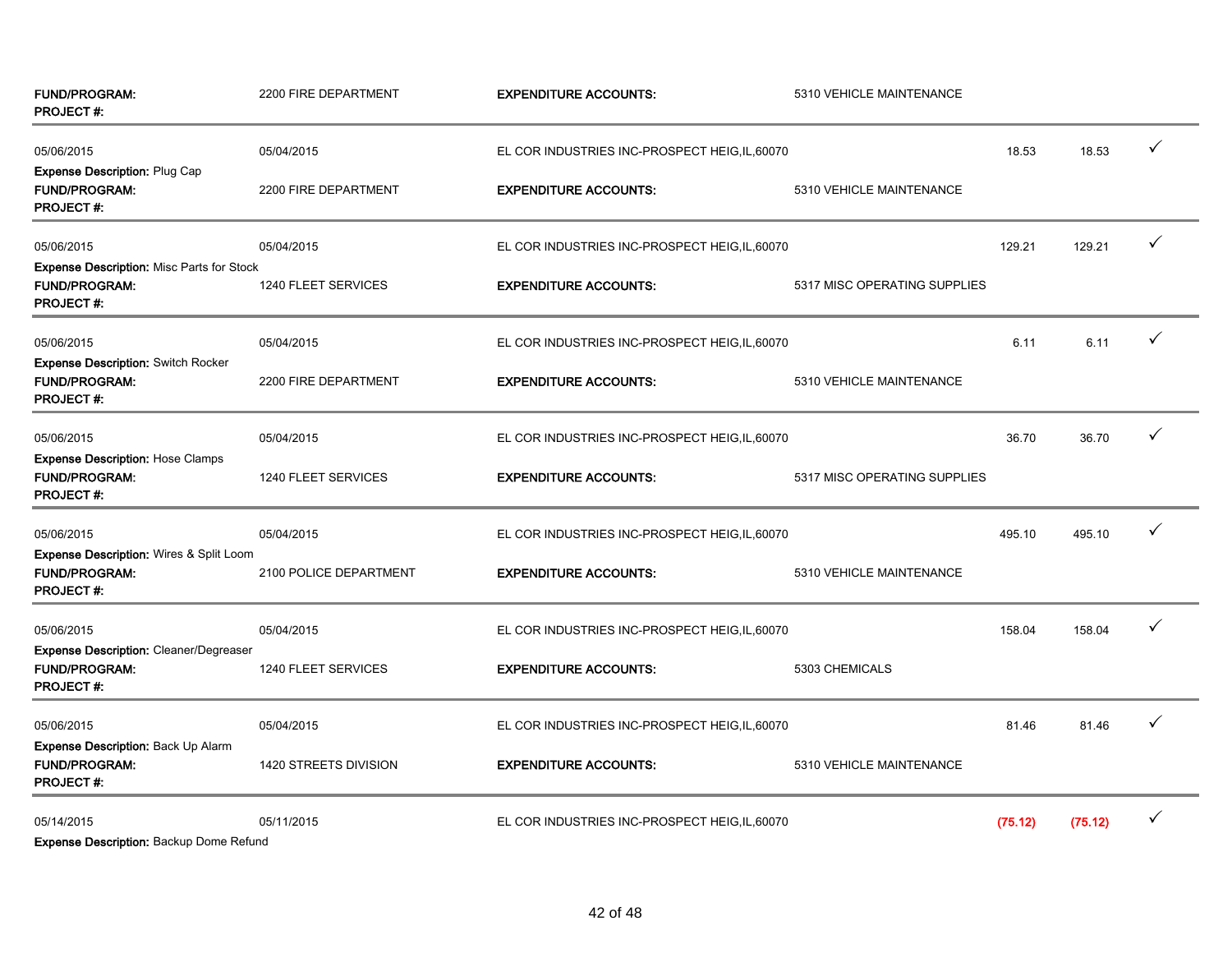| <b>FUND/PROGRAM:</b><br><b>PROJECT#:</b>                                                    | 2200 FIRE DEPARTMENT               | <b>EXPENDITURE ACCOUNTS:</b>                                                   | 5310 VEHICLE MAINTENANCE |        |        |              |
|---------------------------------------------------------------------------------------------|------------------------------------|--------------------------------------------------------------------------------|--------------------------|--------|--------|--------------|
| 05/20/2015                                                                                  | 05/18/2015                         | EL COR INDUSTRIES INC-PROSPECT HEIG, IL, 60070                                 |                          | 80.92  | 80.92  | ✓            |
| <b>Expense Description: Undercarriage Mount</b><br><b>FUND/PROGRAM:</b><br><b>PROJECT#:</b> | 2200 FIRE DEPARTMENT               | <b>EXPENDITURE ACCOUNTS:</b>                                                   | 5310 VEHICLE MAINTENANCE |        |        |              |
| 05/20/2015<br>FUND/PROGRAM:<br><b>PROJECT#:</b>                                             | 05/18/2015<br>2200 FIRE DEPARTMENT | EL COR INDUSTRIES INC-PROSPECT HEIG, IL, 60070<br><b>EXPENDITURE ACCOUNTS:</b> | 5310 VEHICLE MAINTENANCE | 122.28 | 122.28 | ✓            |
| 05/20/2015                                                                                  | 05/18/2015                         | EL COR INDUSTRIES INC-PROSPECT HEIG, IL, 60070                                 |                          | 10.90  | 10.90  | ✓            |
| <b>Expense Description: Relay Diode</b><br><b>FUND/PROGRAM:</b><br><b>PROJECT #:</b>        | 2200 FIRE DEPARTMENT               | <b>EXPENDITURE ACCOUNTS:</b>                                                   | 5310 VEHICLE MAINTENANCE |        |        |              |
| 06/01/2015                                                                                  | 05/28/2015                         | EL COR INDUSTRIES INC-PROSPECT HEIG, IL, 60070                                 |                          | 383.47 | 15.34  |              |
| Expense Description: Misc Parts--Stock<br><b>FUND/PROGRAM:</b><br><b>PROJECT#:</b>          | 1220 BUILDING SERVICES             | <b>EXPENDITURE ACCOUNTS:</b>                                                   | 5310 VEHICLE MAINTENANCE |        |        |              |
| 06/01/2015                                                                                  | 05/28/2015                         | EL COR INDUSTRIES INC-PROSPECT HEIG, IL, 60070                                 |                          | 383.47 | 7.67   | $\checkmark$ |
| <b>Expense Description: Misc Parts-Stock</b><br><b>FUND/PROGRAM:</b><br><b>PROJECT#:</b>    | 1240 FLEET SERVICES                | <b>EXPENDITURE ACCOUNTS:</b>                                                   | 5310 VEHICLE MAINTENANCE |        |        |              |
| 06/01/2015                                                                                  | 05/28/2015                         | EL COR INDUSTRIES INC-PROSPECT HEIG, IL, 60070                                 |                          | 383.47 | 53.69  |              |
| <b>Expense Description: Misc Parts-Stock</b><br><b>FUND/PROGRAM:</b><br><b>PROJECT #:</b>   | 1300 COMMUNITY DEVELOPMENT         | <b>EXPENDITURE ACCOUNTS:</b>                                                   | 5310 VEHICLE MAINTENANCE |        |        |              |
| 06/01/2015                                                                                  | 05/28/2015                         | EL COR INDUSTRIES INC-PROSPECT HEIG, IL, 60070                                 |                          | 383.47 | 3.83   |              |
| <b>Expense Description: Misc Parts-Stock</b><br><b>FUND/PROGRAM:</b><br><b>PROJECT#:</b>    | 1700 FINANCE DEPARTMENT            | <b>EXPENDITURE ACCOUNTS:</b>                                                   | 5310 VEHICLE MAINTENANCE |        |        |              |
| 06/01/2015                                                                                  | 05/28/2015                         | EL COR INDUSTRIES INC-PROSPECT HEIG, IL, 60070                                 |                          | 383.47 | 53.69  | ✓            |
| <b>Expense Description: Misc Parts-Stock</b><br><b>FUND/PROGRAM:</b>                        | 1420 STREETS DIVISION              | <b>EXPENDITURE ACCOUNTS:</b>                                                   | 5310 VEHICLE MAINTENANCE |        |        |              |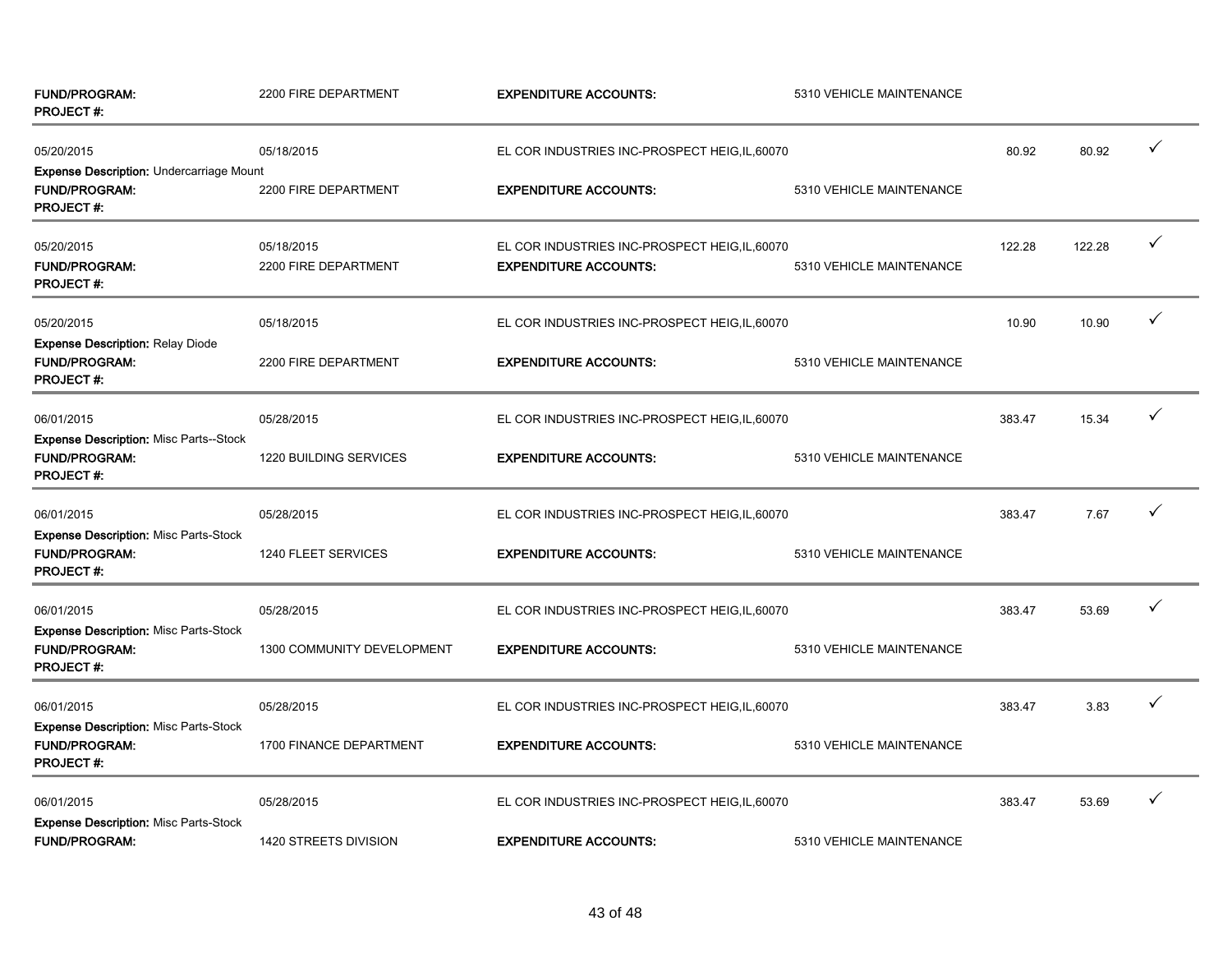PROJECT #:

| 06/01/2015                                                                               | 05/28/2015                     | EL COR INDUSTRIES INC-PROSPECT HEIG, IL, 60070 |                          | 383.47 | 11.50    | $\checkmark$ |
|------------------------------------------------------------------------------------------|--------------------------------|------------------------------------------------|--------------------------|--------|----------|--------------|
| <b>Expense Description: Misc Parts-Stock</b><br><b>FUND/PROGRAM:</b><br><b>PROJECT#:</b> | 1430 FORESTRY DIVISION         | <b>EXPENDITURE ACCOUNTS:</b>                   | 5310 VEHICLE MAINTENANCE |        |          |              |
| 06/01/2015                                                                               | 05/28/2015                     | EL COR INDUSTRIES INC-PROSPECT HEIG, IL, 60070 |                          | 383.47 | 7.67     |              |
| <b>Expense Description: Misc Parts-Stock</b><br><b>FUND/PROGRAM:</b><br><b>PROJECT#:</b> | 1500 PUBLIC WORKS ADMINISTRATI | <b>EXPENDITURE ACCOUNTS:</b>                   | 5310 VEHICLE MAINTENANCE |        |          |              |
| 06/01/2015                                                                               | 05/28/2015                     | EL COR INDUSTRIES INC-PROSPECT HEIG, IL, 60070 |                          | 383.47 | 115.04   |              |
| <b>Expense Description: Misc Parts-Stock</b><br><b>FUND/PROGRAM:</b><br><b>PROJECT#:</b> | 2100 POLICE DEPARTMENT         | <b>EXPENDITURE ACCOUNTS:</b>                   | 5310 VEHICLE MAINTENANCE |        |          |              |
| 06/01/2015                                                                               | 05/28/2015                     | EL COR INDUSTRIES INC-PROSPECT HEIG, IL, 60070 |                          | 383.47 | 61.36    |              |
| <b>Expense Description: Misc Parts-Stock</b><br><b>FUND/PROGRAM:</b><br><b>PROJECT#:</b> | 2200 FIRE DEPARTMENT           | <b>EXPENDITURE ACCOUNTS:</b>                   | 5310 VEHICLE MAINTENANCE |        |          |              |
| 06/01/2015                                                                               | 05/28/2015                     | EL COR INDUSTRIES INC-PROSPECT HEIG, IL, 60070 |                          | 383.47 | 26.84    |              |
| <b>Expense Description: Misc Parts-Stock</b><br><b>FUND/PROGRAM:</b><br><b>PROJECT#:</b> | 4100 WATER DIVISION            | <b>EXPENDITURE ACCOUNTS:</b>                   | 5310 VEHICLE MAINTENANCE |        |          |              |
| 06/01/2015                                                                               | 05/28/2015                     | EL COR INDUSTRIES INC-PROSPECT HEIG, IL, 60070 |                          | 383.47 | 26.84    |              |
| <b>Expense Description: Misc Parts-Stock</b><br><b>FUND/PROGRAM:</b><br><b>PROJECT#:</b> | 4200 SEWER DIVISION            | <b>EXPENDITURE ACCOUNTS:</b>                   | 5310 VEHICLE MAINTENANCE |        |          |              |
|                                                                                          |                                | <b>Card Subtotal</b>                           |                          |        | 1,552.76 |              |

### **SEAN LINDSAY**

| Posting                                   | Transaction |                               | Receipt | Expense |          |
|-------------------------------------------|-------------|-------------------------------|---------|---------|----------|
| <b>Date</b>                               | Date        | Description                   | Amount  | Amount  | Reviewed |
|                                           |             | JOHNSTONE SUPPLY OF VH-VERNON |         |         |          |
| 05/12/2015                                | 05/11/2015  | HILLS, IL, 600610000          | 304.66  | 304.66  |          |
| <b>Expense Description: HVAC Motor 77</b> |             |                               |         |         |          |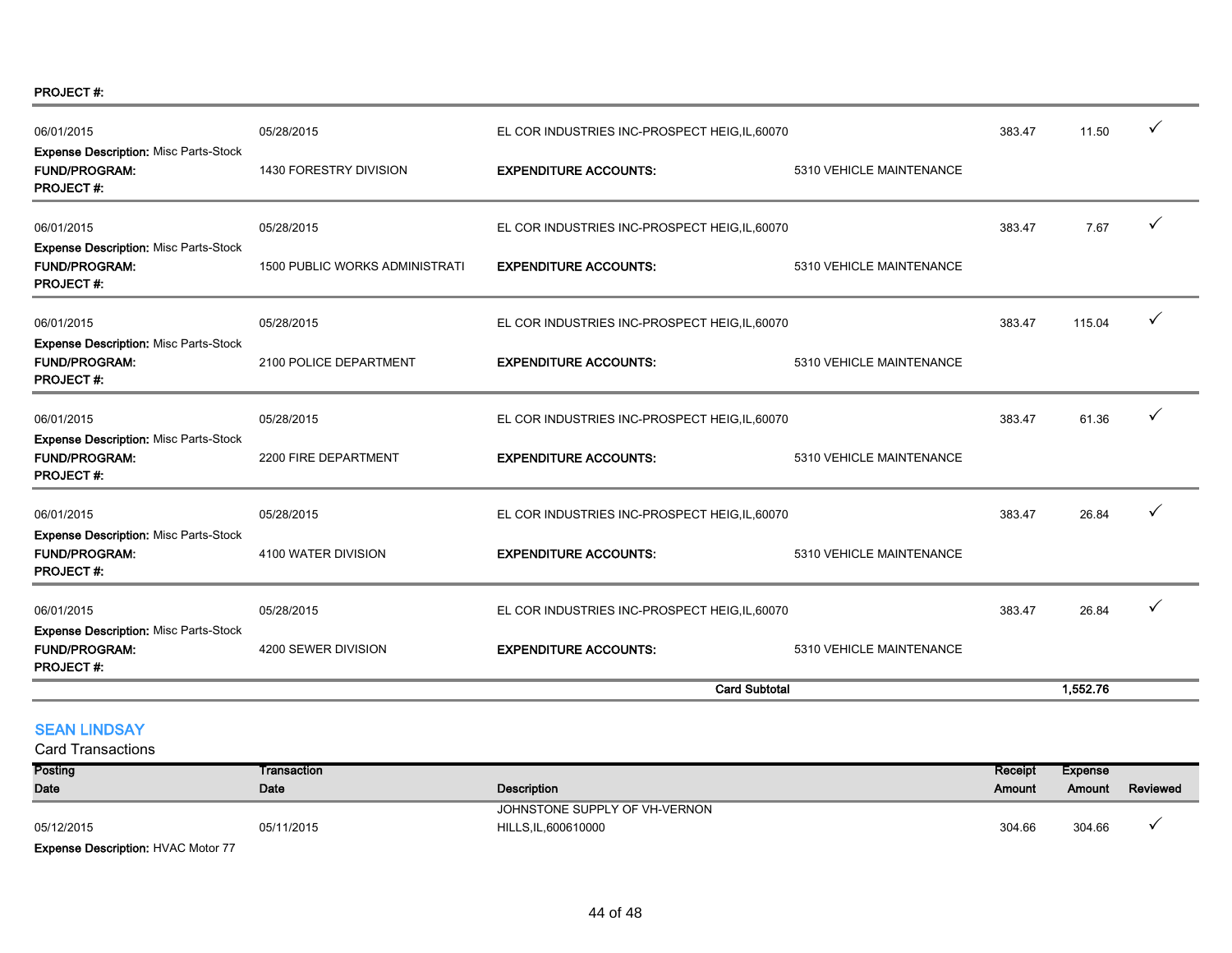| <b>FUND/PROGRAM:</b><br><b>PROJECT#:</b>                                                | 1220 BUILDING SERVICES | <b>EXPENDITURE ACCOUNTS:</b>     | 5311 BLDG/GROUNDS MAINTENANCE |        |              |
|-----------------------------------------------------------------------------------------|------------------------|----------------------------------|-------------------------------|--------|--------------|
|                                                                                         |                        | MENARDS MOUNT PROSPECT-MT        |                               |        |              |
| 05/28/2015                                                                              | 05/27/2015             | PROSPECT, IL, 60056              | 337.89                        | 18.76  | ✓            |
| Expense Description: Vinyl Siding<br>FUND/PROGRAM:<br><b>PROJECT#:</b>                  | 1420 STREETS DIVISION  | <b>EXPENDITURE ACCOUNTS:</b>     | 5311 BLDG/GROUNDS MAINTENANCE |        |              |
|                                                                                         |                        | MENARDS MOUNT PROSPECT-MT        |                               |        |              |
| 05/28/2015                                                                              | 05/27/2015             | PROSPECT, IL, 60056              | 337.89                        | 71.63  | $\checkmark$ |
| <b>Expense Description: Paint Supplies</b><br><b>FUND/PROGRAM:</b><br><b>PROJECT#:</b>  | 1220 BUILDING SERVICES | <b>EXPENDITURE ACCOUNTS:</b>     | 5315 SMALL TOOLS & EQUIPMENT  |        |              |
|                                                                                         |                        | <b>MENARDS MOUNT PROSPECT-MT</b> |                               |        |              |
| 05/28/2015                                                                              | 05/27/2015             | PROSPECT, IL, 60056              | 337.89                        | 242.22 | ✓            |
| <b>Expense Description: Insulation</b><br><b>FUND/PROGRAM:</b><br><b>PROJECT#:</b>      | 1220 BUILDING SERVICES | <b>EXPENDITURE ACCOUNTS:</b>     | 5311 BLDG/GROUNDS MAINTENANCE |        |              |
|                                                                                         |                        | <b>MENARDS MOUNT PROSPECT-MT</b> |                               |        |              |
| 05/28/2015                                                                              | 05/27/2015             | PROSPECT, IL, 60056              | 337.89                        | 5.28   | ✓            |
| <b>Expense Description: Distilled Water</b><br><b>FUND/PROGRAM:</b><br><b>PROJECT#:</b> | 1220 BUILDING SERVICES | <b>EXPENDITURE ACCOUNTS:</b>     | 5310 VEHICLE MAINTENANCE      |        |              |
|                                                                                         |                        | MENARDS MOUNT PROSPECT-MT        |                               |        |              |
| 06/03/2015                                                                              | 06/02/2015             | PROSPECT, IL, 60056              | 727.72                        | 173.07 | ✓            |
| <b>Expense Description: Heat Tape</b><br><b>FUND/PROGRAM:</b><br><b>PROJECT#:</b>       | 1220 BUILDING SERVICES | <b>EXPENDITURE ACCOUNTS:</b>     | 5311 BLDG/GROUNDS MAINTENANCE |        |              |
|                                                                                         |                        | MENARDS MOUNT PROSPECT-MT        |                               |        |              |
| 06/03/2015                                                                              | 06/02/2015             | PROSPECT, IL, 60056              | 727.72                        | 60.90  | ✓            |
| Expense Description: Wood Stain<br><b>FUND/PROGRAM:</b><br><b>PROJECT#:</b>             | 1220 BUILDING SERVICES | <b>EXPENDITURE ACCOUNTS:</b>     | 5303 CHEMICALS                |        |              |
|                                                                                         |                        | MENARDS MOUNT PROSPECT-MT        |                               |        |              |
| 06/03/2015                                                                              | 06/02/2015             | PROSPECT, IL, 60056              | 727.72                        | 199.00 | ✓            |
| Expense Description: 10x20 Tent<br><b>FUND/PROGRAM:</b><br><b>PROJECT#:</b>             | 1220 BUILDING SERVICES | <b>EXPENDITURE ACCOUNTS:</b>     | 5315 SMALL TOOLS & EQUIPMENT  |        |              |
|                                                                                         |                        | <b>MENARDS MOUNT PROSPECT-MT</b> |                               |        |              |
| 06/03/2015                                                                              | 06/02/2015             | PROSPECT, IL, 60056              | 727.72                        | 294.75 | $\checkmark$ |
| <b>Expense Description: Paper Towels</b>                                                |                        |                                  |                               |        |              |

45 of 48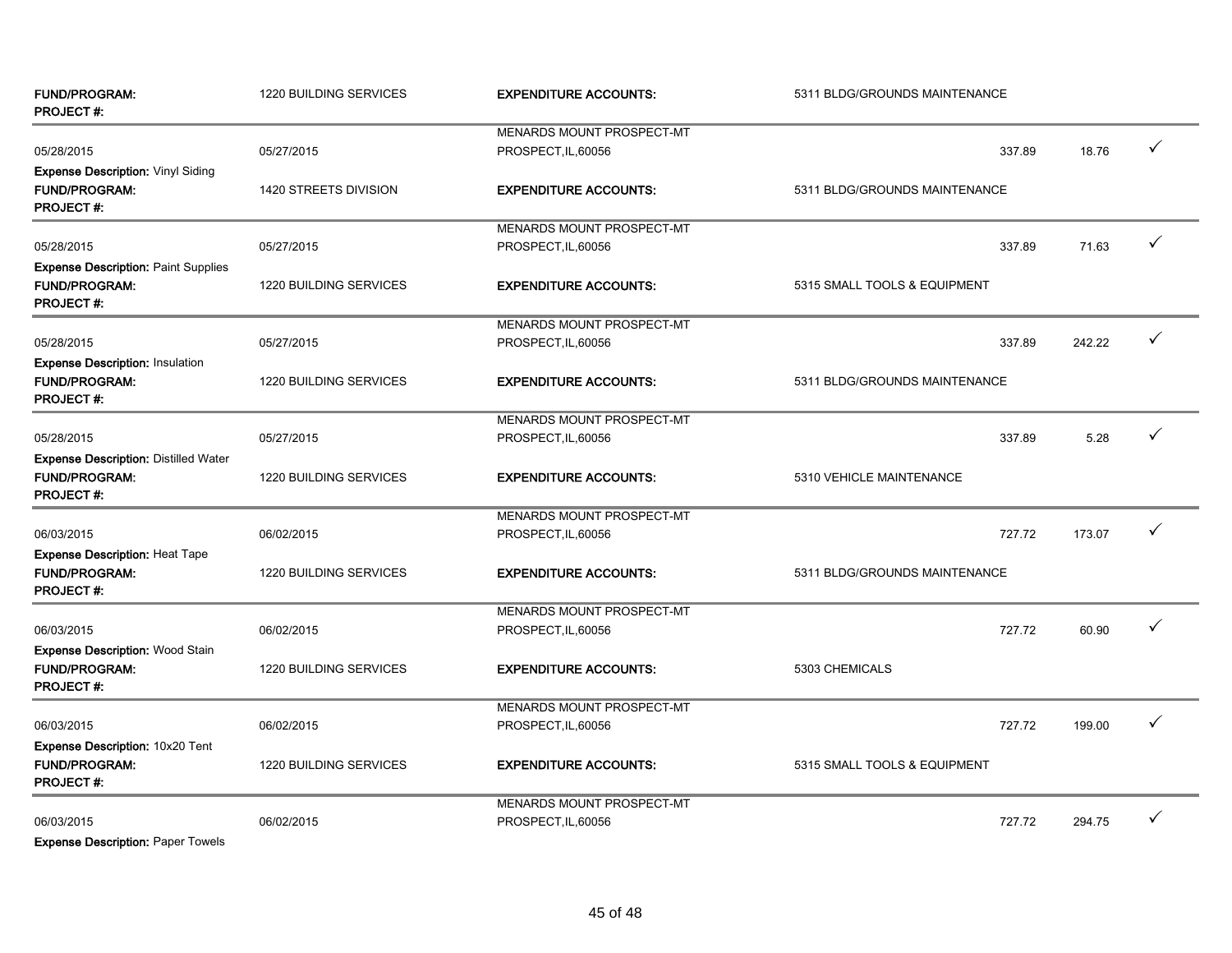#### FUND/PROGRAM: 1220 BUILDING SERVICES EXPENDITURE ACCOUNTS: 5309 JANITORIAL SUPPLIES PROJECT #: Card Subtotal 1,370.27

#### SUSAN GORDON

Card Transactions

| valu Hallsaviiviis                                    |                                       |                                      |                              |         |                |              |
|-------------------------------------------------------|---------------------------------------|--------------------------------------|------------------------------|---------|----------------|--------------|
| Posting                                               | Transaction                           |                                      |                              | Receipt | <b>Expense</b> |              |
| Date                                                  | Date                                  | <b>Description</b>                   |                              | Amount  | Amount         | Reviewed     |
|                                                       |                                       |                                      |                              |         |                |              |
| 05/18/2015                                            | 05/15/2015                            | STAPLES 00116897-WHEELING, IL, 60090 |                              | 106.98  | 106.98         | $\checkmark$ |
| <b>Expense Description: Wireless Mobile Backup/AS</b> |                                       |                                      |                              |         |                |              |
| <b>FUND/PROGRAM:</b>                                  | <b>1500 PUBLIC WORKS ADMINISTRATI</b> | <b>EXPENDITURE ACCOUNTS:</b>         | 5313 IS MISC EQPT & SUPPLIES |         |                |              |
| <b>PROJECT#:</b>                                      |                                       |                                      |                              |         |                |              |
| 05/25/2015                                            | 05/18/2015                            | STAPLES 00116897-WHEELING, IL, 60090 |                              | (99.99) | (99.99)        | $\checkmark$ |
| <b>Expense Description: Backup Refund</b>             |                                       |                                      |                              |         |                |              |
| <b>FUND/PROGRAM:</b>                                  | <b>1500 PUBLIC WORKS ADMINISTRATI</b> | <b>EXPENDITURE ACCOUNTS:</b>         | 5313 IS MISC EQPT & SUPPLIES |         |                |              |
| <b>PROJECT#:</b>                                      |                                       |                                      |                              |         |                |              |
| 05/25/2015                                            | 05/18/2015                            | STAPLES 00116897-WHEELING, IL, 60090 |                              | 107.99  | 107.99         | ✓            |
| Expense Description: Seagate Backup /AS               |                                       |                                      |                              |         |                |              |
| <b>FUND/PROGRAM:</b>                                  | <b>1500 PUBLIC WORKS ADMINISTRATI</b> | <b>EXPENDITURE ACCOUNTS:</b>         | 5313 IS MISC EQPT & SUPPLIES |         |                |              |
| <b>PROJECT#:</b>                                      |                                       |                                      |                              |         |                |              |
| 05/25/2015                                            | 05/18/2015                            | STAPLES 00116897-WHEELING, IL, 60090 |                              | (7.55)  | (7.55)         | $\checkmark$ |
| <b>Expense Description: Sales Tax Refund</b>          |                                       |                                      |                              |         |                |              |
| <b>FUND/PROGRAM:</b>                                  | <b>1500 PUBLIC WORKS ADMINISTRATI</b> | <b>EXPENDITURE ACCOUNTS:</b>         | 5313 IS MISC EQPT & SUPPLIES |         |                |              |
| <b>PROJECT#:</b>                                      |                                       |                                      |                              |         |                |              |
|                                                       |                                       | <b>Card Subtotal</b>                 |                              |         | 107.43         |              |

# TY JOHNSON

×

| <b>Card Transactions</b>                                                  |                        |                                            |                |               |          |          |
|---------------------------------------------------------------------------|------------------------|--------------------------------------------|----------------|---------------|----------|----------|
| Posting                                                                   | Transaction            |                                            |                | Receipt       | Expense  |          |
| Date                                                                      | Date                   | Description                                |                | <b>Amount</b> | Amount   | Reviewed |
| 05/05/2015                                                                | 05/04/2015             | SHERWIN WILLIAMS #3711-WHEELING, IL, 60090 |                | 219.95        | 219.95   |          |
| <b>Expense Description: Exterior Paint</b><br>FUND/PROGRAM:<br>PROJECT #: | 1220 BUILDING SERVICES | <b>EXPENDITURE ACCOUNTS:</b>               | 5303 CHEMICALS |               |          |          |
| 05/14/2015                                                                | 05/12/2015             | AMERICAN DOOR & DOCK-SCHAUMBURG, IL, 60173 |                | 3,268.83      | 3,268.83 |          |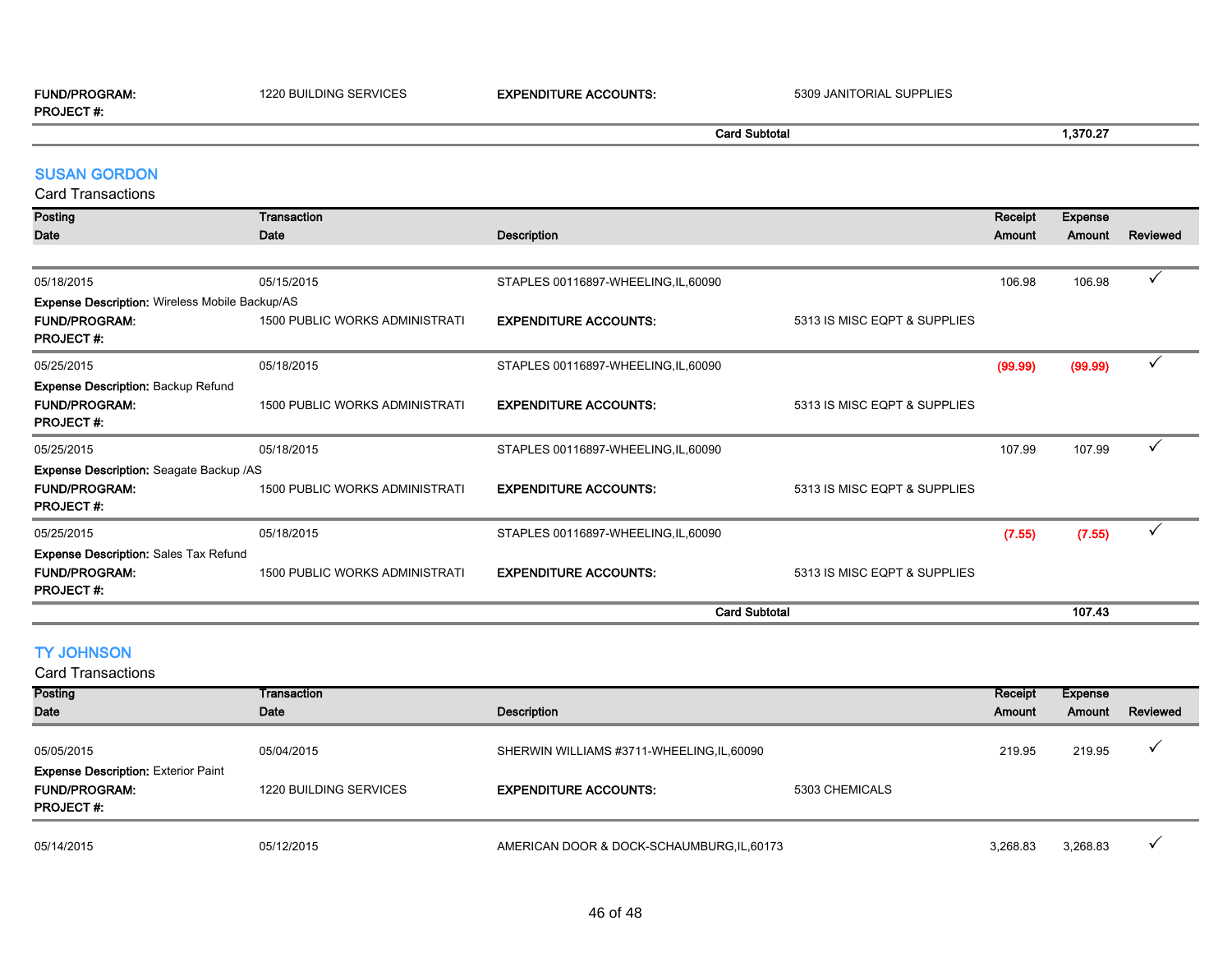Expense Description: Garage Door Repair/77

| <b>FUND/PROGRAM:</b>                            | 1220 BUILDING SERVICES | <b>EXPENDITURE ACCOUNTS:</b><br>5299 MISC CONTRACTUAL SERVICES |                               |          |              |
|-------------------------------------------------|------------------------|----------------------------------------------------------------|-------------------------------|----------|--------------|
| <b>PROJECT#:</b>                                |                        |                                                                |                               |          |              |
|                                                 |                        | NORTHWEST ELECTRICAL S-MT                                      |                               |          |              |
| 05/14/2015                                      | 05/13/2015             | PROSPECT, IL, 60056                                            | 39.73                         | 39.73    | $\checkmark$ |
| <b>Expense Description: Electrical Supplies</b> |                        |                                                                |                               |          |              |
| <b>FUND/PROGRAM:</b>                            | 1430 FORESTRY DIVISION | <b>EXPENDITURE ACCOUNTS:</b>                                   | 5311 BLDG/GROUNDS MAINTENANCE |          |              |
| <b>PROJECT#:</b>                                |                        |                                                                |                               |          |              |
| 05/15/2015                                      | 05/14/2015             | FASTENAL COMPANY01-WHEELING, IL, 60090                         | 26.46                         | 26.46    |              |
| <b>Expense Description: Hex Lag Screws</b>      |                        |                                                                |                               |          |              |
| <b>FUND/PROGRAM:</b>                            | 1430 FORESTRY DIVISION | <b>EXPENDITURE ACCOUNTS:</b>                                   | 5311 BLDG/GROUNDS MAINTENANCE |          |              |
| <b>PROJECT#:</b>                                |                        |                                                                |                               |          |              |
| 05/25/2015                                      | 05/21/2015             | HERBERT L. FLAKE CO-HOUSTON, TX, 77081                         | 112.70                        | 112.70   | ✓            |
| <b>Expense Description: Padlocks</b>            |                        |                                                                |                               |          |              |
| <b>FUND/PROGRAM:</b>                            | 4100 WATER DIVISION    | <b>EXPENDITURE ACCOUNTS:</b>                                   | 5243 PUMPHOUSE MAINTENANCE    |          |              |
| <b>PROJECT#:</b>                                |                        |                                                                |                               |          |              |
|                                                 |                        | <b>Card Subtotal</b>                                           |                               | 3,667.67 |              |

# VINCENT HOFFMAN

| Posting                                              | Transaction            |                                             |                               | Receipt | <b>Expense</b> |              |
|------------------------------------------------------|------------------------|---------------------------------------------|-------------------------------|---------|----------------|--------------|
| Date                                                 | Date                   | <b>Description</b>                          |                               | Amount  | Amount         | Reviewed     |
|                                                      |                        |                                             |                               |         |                |              |
| 05/06/2015                                           | 05/05/2015             | MENARDS LONG GROVE-LONG GROVE, IL, 60047    |                               | 21.69   | 21.69          | $\checkmark$ |
| <b>Expense Description: Construction Adhiesive</b>   |                        |                                             |                               |         |                |              |
| <b>FUND/PROGRAM:</b>                                 | 1430 FORESTRY DIVISION | <b>EXPENDITURE ACCOUNTS:</b>                | 5311 BLDG/GROUNDS MAINTENANCE |         |                |              |
| <b>PROJECT#:</b>                                     |                        |                                             |                               |         |                |              |
| 05/07/2015                                           | 05/06/2015             | WW GRAINGER-877-2022594, PA, 15201-1416     |                               | 123.60  | 123.60         | ✓            |
| <b>Expense Description: Striping Paint</b>           |                        |                                             |                               |         |                |              |
| <b>FUND/PROGRAM:</b>                                 | 1420 STREETS DIVISION  | <b>EXPENDITURE ACCOUNTS:</b>                | 5314 MINOR STREET REPAIRS     |         |                |              |
| <b>PROJECT#:</b>                                     |                        |                                             |                               |         |                |              |
|                                                      |                        | THE HOME DEPOT 1913-MT                      |                               |         |                |              |
| 05/08/2015                                           | 05/06/2015             | PROSPECT, IL, 600560000                     |                               | 67.83   | 67.83          |              |
| <b>Expense Description: Drill Bits &amp; Buckets</b> |                        |                                             |                               |         |                |              |
| <b>FUND/PROGRAM:</b>                                 | 1420 STREETS DIVISION  | <b>EXPENDITURE ACCOUNTS:</b>                | 5315 SMALL TOOLS & EQUIPMENT  |         |                |              |
| <b>PROJECT#:</b>                                     |                        |                                             |                               |         |                |              |
| 05/11/2015                                           | 05/07/2015             | THE HOME DEPOT 1927-PALATINE, IL, 600740000 |                               | 63.88   | 63.88          |              |
| <b>Expense Description: Weed Killer Pellets</b>      |                        |                                             |                               |         |                |              |
|                                                      |                        |                                             |                               |         |                |              |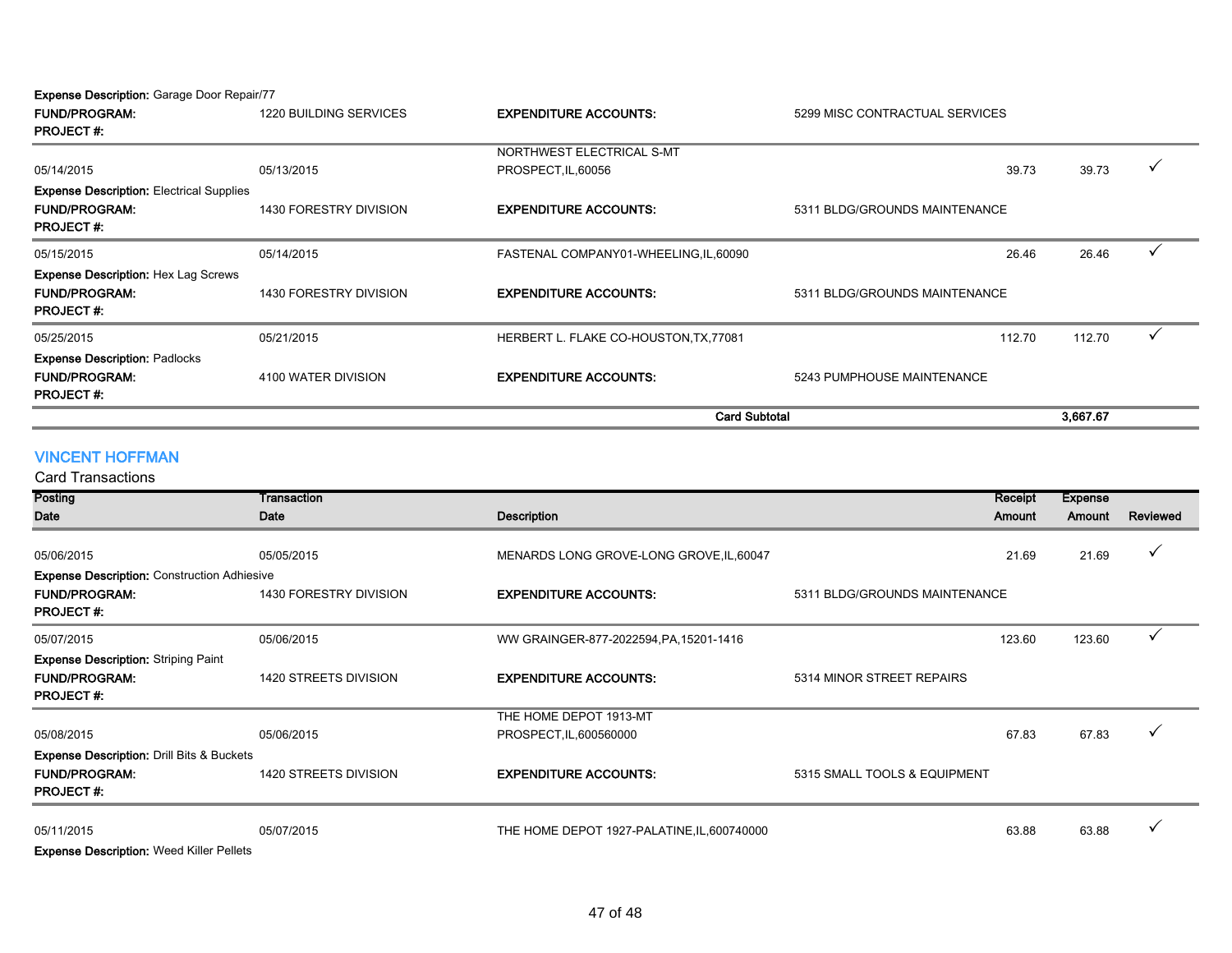| <b>FUND/PROGRAM:</b><br><b>PROJECT#:</b>           | 1430 FORESTRY DIVISION | <b>EXPENDITURE ACCOUNTS:</b>               | 5311 BLDG/GROUNDS MAINTENANCE |          |   |
|----------------------------------------------------|------------------------|--------------------------------------------|-------------------------------|----------|---|
|                                                    |                        | THE HOME DEPOT 1913-MT                     |                               |          |   |
| 05/13/2015                                         | 05/11/2015             | PROSPECT, IL, 600560000                    | 98.43                         | 41.79    |   |
| <b>Expense Description: Kneeling Pads</b>          |                        |                                            |                               |          |   |
| <b>FUND/PROGRAM:</b><br><b>PROJECT#:</b>           | 1430 FORESTRY DIVISION | <b>EXPENDITURE ACCOUNTS:</b>               | 5315 SMALL TOOLS & EQUIPMENT  |          |   |
|                                                    |                        | THE HOME DEPOT 1913-MT                     |                               |          |   |
| 05/13/2015                                         | 05/11/2015             | PROSPECT, IL, 600560000                    | 98.43                         | 56.64    |   |
| <b>Expense Description: Weed Killer Spray</b>      |                        |                                            |                               |          |   |
| <b>FUND/PROGRAM:</b><br><b>PROJECT#:</b>           | 1430 FORESTRY DIVISION | <b>EXPENDITURE ACCOUNTS:</b>               | 5311 BLDG/GROUNDS MAINTENANCE |          |   |
|                                                    |                        | THE HOME DEPOT 1913-MT                     |                               |          |   |
| 05/13/2015                                         | 05/11/2015             | PROSPECT, IL, 600560000                    | 290.96                        | 290.96   |   |
| <b>Expense Description: Weed Killer/Plant Food</b> |                        |                                            |                               |          |   |
| <b>FUND/PROGRAM:</b><br><b>PROJECT#:</b>           | 1430 FORESTRY DIVISION | <b>EXPENDITURE ACCOUNTS:</b>               | 5311 BLDG/GROUNDS MAINTENANCE |          |   |
|                                                    |                        | ADDISON BUILDING MATER-ARLINGTON           |                               |          |   |
| 05/13/2015                                         | 05/12/2015             | HEI, IL, 60005                             | 105.36                        | 105.36   | ✓ |
| Expense Description: Concrete Patch Material       |                        |                                            |                               |          |   |
| <b>FUND/PROGRAM:</b><br><b>PROJECT#:</b>           | 1420 STREETS DIVISION  | <b>EXPENDITURE ACCOUNTS:</b>               | 5314 MINOR STREET REPAIRS     |          |   |
| 05/29/2015                                         | 05/27/2015             | HANG-UPS UNLIMITED-SANTA MONICA, CA, 90404 | 132.26                        | 132.26   |   |
| Expense Description: Reinforced Banner Tabs        |                        |                                            |                               |          |   |
| <b>FUND/PROGRAM:</b><br><b>PROJECT#:</b>           | 1420 STREETS DIVISION  | <b>EXPENDITURE ACCOUNTS:</b>               | 5320 STREET SIGNS             |          |   |
| 06/03/2015                                         | 06/02/2015             | VOSS SIGNS-MANLIUS, NY, 13104              | 862.50                        | 862.50   | ✓ |
| <b>Expense Description: Temp. No Parking Signs</b> |                        |                                            |                               |          |   |
| <b>FUND/PROGRAM:</b><br><b>PROJECT#:</b>           | 1420 STREETS DIVISION  | <b>EXPENDITURE ACCOUNTS:</b>               | 5320 STREET SIGNS             |          |   |
|                                                    |                        | <b>Card Subtotal</b>                       |                               | 1,766.51 |   |

Report Run By: Nancy Hoppe (NHOPPE, Company Program Administrator)

© 1994-2015. MasterCard. All rights reserved.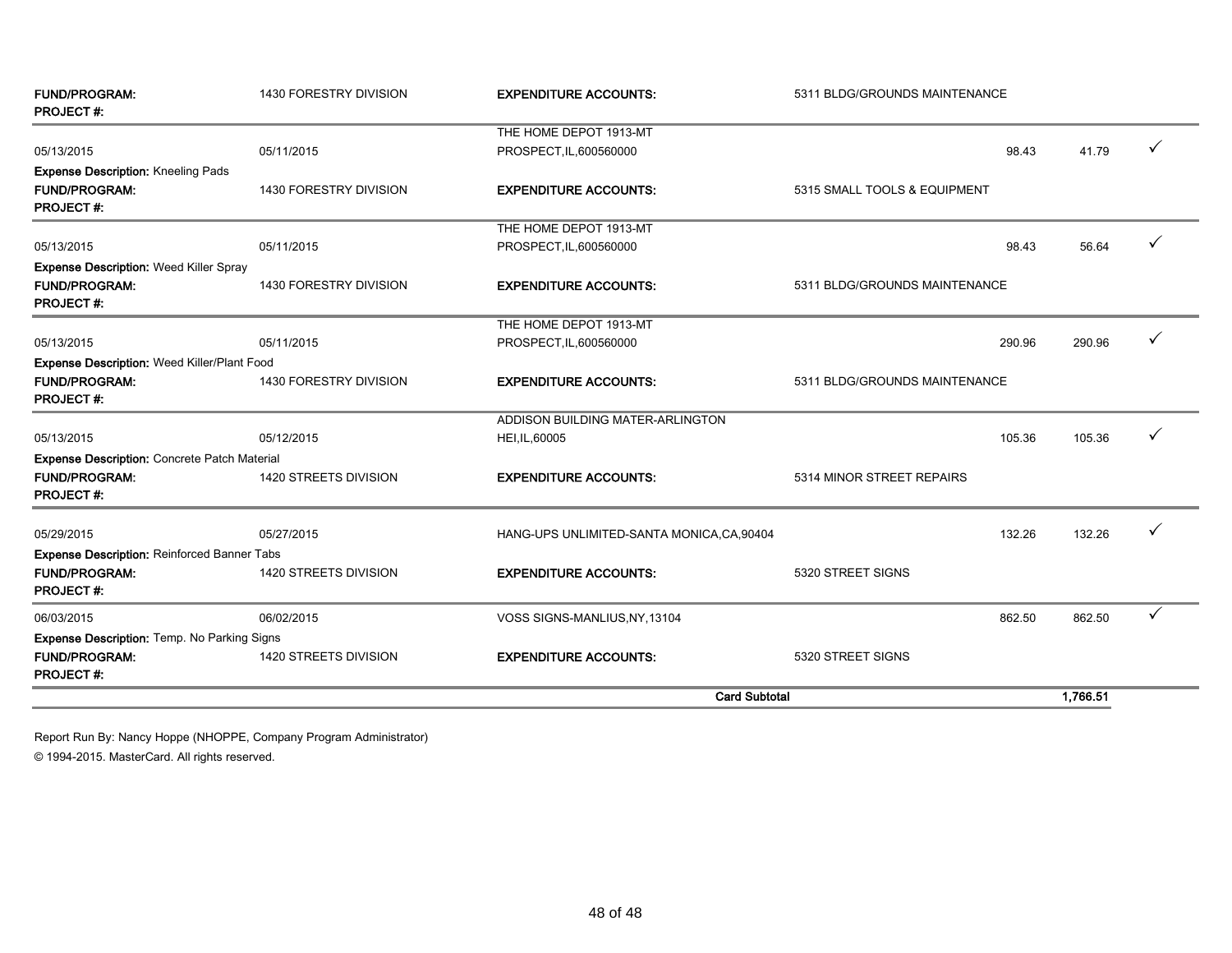# **Village of Wheeling Payroll Summary**

# **Pay Period Ended 07/31/2015**

| <b>Fund Number</b> | Fund                            | <b>Salaries</b> | <b>Benefits</b> | <b>Total Payroll</b> |
|--------------------|---------------------------------|-----------------|-----------------|----------------------|
|                    |                                 |                 |                 |                      |
| 01                 | <b>General Fund</b>             | 780,175.49      | 68,054.31       | 848,229.80           |
| 31                 | <b>Crossroad TIF</b>            | 649.08          | 128.22          | 777.30               |
| 32                 | South 2 TIF                     | 649.10          | 128.19          | 777.29               |
| 35                 | <b>Town Center 2 TIF</b>        | 649.08          | 128.22          | 777.30               |
| 36                 | Southeast 2 TIF                 | 649.08          | 128.22          | 777.30               |
| 39                 | North TIF                       | 649.08          | 128.22          | 777.30               |
| 40                 | Water & Sewer Fund              | 56,779.35       | 10,794.21       | 67,573.56            |
| 55                 | <b>Grant Fund</b>               | 13,122.57       | 706.87          | 13,829.44            |
|                    |                                 |                 |                 |                      |
|                    | <b>Total Gross Payroll</b>      | 853,322.83      | 80,196.46       | 933,519.29           |
|                    |                                 |                 |                 |                      |
|                    | <b>Total Payroll Deductions</b> | 290,541.19      | 80,196.46       | 370,737.65           |
|                    |                                 |                 |                 |                      |
|                    | <b>Total Net Payroll</b>        | 562,781.64      | 0.00            | 562,781.64           |
|                    |                                 |                 |                 |                      |
|                    |                                 |                 |                 |                      |
|                    | <b>Payroll Checks</b>           | 0.00            |                 |                      |
|                    |                                 |                 |                 |                      |
|                    | <b>Direct Deposits</b>          | 562,781.64      |                 |                      |
|                    |                                 |                 |                 |                      |
|                    | <b>Total Net Payroll</b>        | 562,781.64      |                 |                      |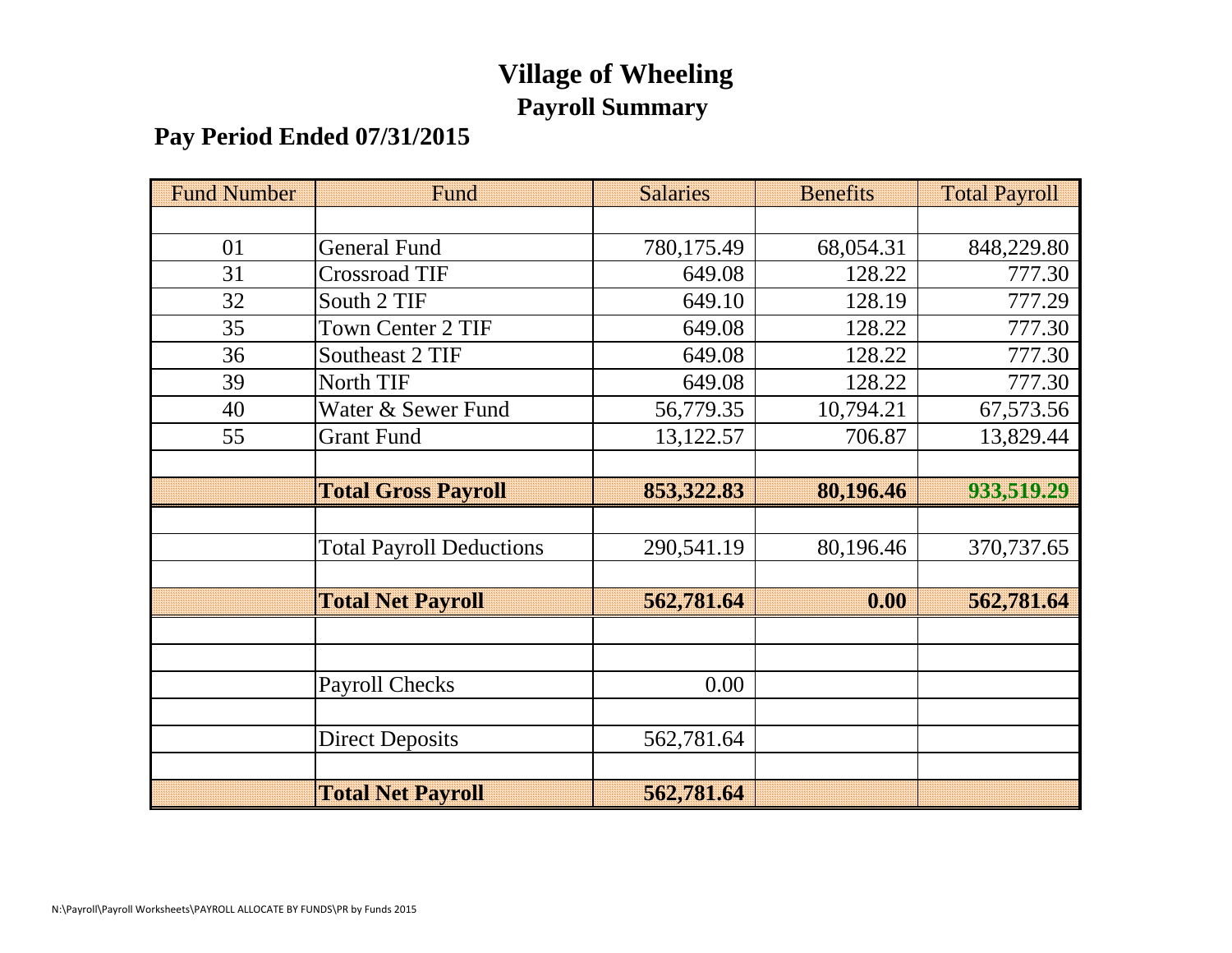SUNGARD PENTAMATION SUNGARD PENTAMATION SUNGARD PAGE NUMBER: 1 DATE: 08/12/2015 VILLAGE OF WHEELING ACCTPA51CASH REQUIREMENTS - CHECK FORMAT - DUE DATE: 08/18/2015 SELECTION CRITERIA: payable.batch='MM08/18'

ACCOUNTING PERIOD: 8/15

| <b>VENDOR</b>                                      | <b>ORGANIZATION</b>                          | <b>ACCOUNT</b>                               | PURCHASE OR                                                          | INVOICE                                            | <b>AMOUNT</b>                                                | DESCRIPTION                                                                                                                                   |
|----------------------------------------------------|----------------------------------------------|----------------------------------------------|----------------------------------------------------------------------|----------------------------------------------------|--------------------------------------------------------------|-----------------------------------------------------------------------------------------------------------------------------------------------|
| 9236<br>ABSOLUTE VENDING SERVICE<br>TOTAL CHECK    | 1300<br>1600<br>1700<br>1300<br>1600<br>1700 | 5317<br>5317<br>5317<br>5317<br>5317<br>5317 | 15001857<br>15001857<br>15001857<br>15001861<br>15001861<br>15001861 | 16650<br>16650<br>16650<br>16716<br>16716<br>16716 | 30.03<br>30.04<br>30.03<br>39.90<br>39.90<br>39.90<br>209.80 | COFFEE SUPPLIES<br><b>COFFEE SUPPLIES</b><br>COFFEE SUPPLIES<br>COFFEE FOR VILLAGE HALL<br>COFFEE FOR VILLAGE HALL<br>COFFEE FOR VILLAGE HALL |
|                                                    |                                              |                                              |                                                                      |                                                    |                                                              |                                                                                                                                               |
| 9476<br>ADVANTAGE REPORTING SERVICE<br>TOTAL CHECK | 1900<br>1900<br>1900                         | 5299<br>5299<br>5299                         | 15001922<br>15001923<br>15001924                                     | <b>15C107</b><br>15C108<br><b>15C109</b>           | 502.00<br>452.50<br>404.00<br>1,358.50                       | TRANSCRIPT OF ADMIN HEARI<br>TRANSCRIPT OF ADMIN REVIE<br>TRANSCRIPT OF ADMIN REVIE                                                           |
| 8727<br>AEREX PEST CONTROL                         | 1300                                         | 5210                                         | 15001888                                                             | 990809                                             | 460.00                                                       | JULY 2015 PEST CONTROL                                                                                                                        |
| TOTAL CHECK                                        |                                              |                                              |                                                                      |                                                    | 460.00                                                       |                                                                                                                                               |
| 84<br>AIR ONE EQUIPMENT, INC                       | 2200                                         | 5305                                         | 15001662                                                             | 105518                                             | 889.50                                                       | DIVE EOUIPMENT                                                                                                                                |
| TOTAL CHECK                                        |                                              |                                              |                                                                      |                                                    | 889.50                                                       |                                                                                                                                               |
| 9440<br>ALLTOWN BUS SERVICE                        | 1140                                         | 5299                                         | 15001718                                                             |                                                    | 3,615.00                                                     | SHUTTLE BUSES                                                                                                                                 |
| TOTAL CHECK                                        |                                              |                                              |                                                                      |                                                    | 3,615.00                                                     |                                                                                                                                               |
| 136<br>AMERICAN CHARGE SERVICE                     | 1320                                         | 5231                                         | 15001907                                                             | 97025                                              | 6.00                                                         | SENIOR TAXI PROGRAM - 3 T                                                                                                                     |
| TOTAL CHECK                                        |                                              |                                              |                                                                      |                                                    | 6.00                                                         |                                                                                                                                               |
| 8035<br>AMERICAN WELDING & GAS INC                 | 1220                                         | 5301                                         | 15001806                                                             | 03340363                                           | 159.09                                                       | FORKLIFT CYLINDER                                                                                                                             |
| TOTAL CHECK                                        |                                              |                                              |                                                                      |                                                    | 159.09                                                       |                                                                                                                                               |
| 6427<br>APPLIED COMMUNICATIONS GROUP               | 2100                                         | 5313                                         | 15001842                                                             | WO3116                                             | 425.00                                                       | ID CARDS SUPPLIES                                                                                                                             |
| TOTAL CHECK                                        |                                              |                                              |                                                                      |                                                    | 425.00                                                       |                                                                                                                                               |
| 4175<br>ARLINGTON HEIGHTS FORD<br>TOTAL CHECK      | 1420<br>2100                                 | 5310<br>5310                                 | 15001819<br>15001819                                                 |                                                    | 181.04<br>86.57<br>267.61                                    | BUCKLE AND VALVE ASSEMBLY<br>BUCKLE AND VALVE ASSEMBLY                                                                                        |
| 2305<br>AT&T GLOBAL SERVICES INC<br>TOTAL CHECK    | 15<br>15                                     | 5220<br>5220                                 | 15001726<br>15001865                                                 | IL821428                                           | 739.40<br>739.40<br>1,478.80                                 | WIRELESS DATA SERVICES<br>WIRELESS DATA SERVICES                                                                                              |
| 263<br>AUTO TECH CENTERS INC                       | 4100                                         | 5310                                         | 15001801                                                             | 264229                                             | 721.76                                                       | PARTS FOR 871                                                                                                                                 |
| TOTAL CHECK                                        |                                              |                                              |                                                                      |                                                    | 721.76                                                       |                                                                                                                                               |
| 8120<br>AUTOMATIC SYSTEMS CO                       | 4100                                         | 5237                                         | 15001816                                                             | 29382                                              | 1,227.50                                                     | VFD/SCADA REPAIR                                                                                                                              |
| TOTAL CHECK                                        |                                              |                                              |                                                                      |                                                    | 1,227.50                                                     |                                                                                                                                               |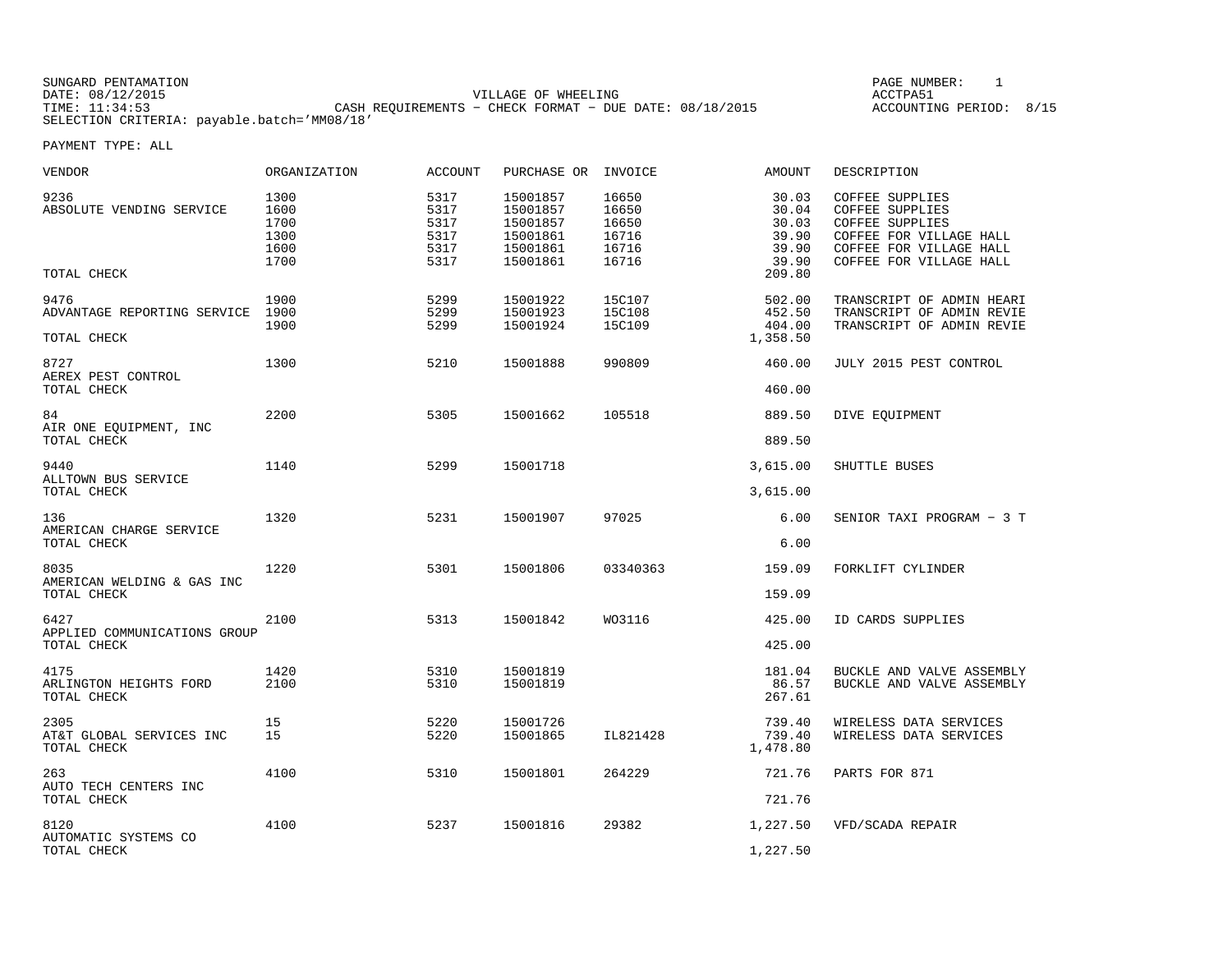| SUNGARD PENTAMATION                         |                                                           | PAGE NUMBER:            |  |
|---------------------------------------------|-----------------------------------------------------------|-------------------------|--|
| DATE: 08/12/2015                            | VILLAGE OF WHEELING                                       | ACCTPA51                |  |
| TIME: 11:34:53                              | CASH REOUIREMENTS - CHECK FORMAT - DUE DATE: $08/18/2015$ | ACCOUNTING PERIOD: 8/15 |  |
| SELECTION CRITERIA: payable.batch='MM08/18' |                                                           |                         |  |

| VENDOR                                              | <b>ORGANIZATION</b>          | <b>ACCOUNT</b>               | PURCHASE OR                                  | INVOICE                                  | <b>AMOUNT</b>                                      | DESCRIPTION                                                                            |
|-----------------------------------------------------|------------------------------|------------------------------|----------------------------------------------|------------------------------------------|----------------------------------------------------|----------------------------------------------------------------------------------------|
| 8865<br>BACKGROUNDS ONLINE                          | 1800                         | 5226                         | 15001887                                     | 454319                                   | 29.95                                              | PERSONNEL SERVICES                                                                     |
| TOTAL CHECK                                         |                              |                              |                                              |                                          | 29.95                                              |                                                                                        |
| 8013<br>BLUE MEDICARE RX (PDP)<br>TOTAL CHECK       | 2100                         | 5242                         | 15001755                                     | 000042020872                             | 48.90<br>48.90                                     | L DAWSON RX-AUG                                                                        |
|                                                     |                              |                              |                                              |                                          |                                                    |                                                                                        |
| 3006<br>CHRISTOPHER B BURKE ENGINEER<br>TOTAL CHECK | 3410                         | 5299                         | 14000698                                     | 123519                                   | 812.50<br>812.50                                   | STORWMWATER MASTER PLAN                                                                |
| 6560                                                | 1900                         | 5218                         | 15001921                                     | 127                                      | 630.00                                             | ADMIN HEARING OFFICER - J                                                              |
| CAMIC JOHNSON, LTD<br>TOTAL CHECK                   |                              |                              |                                              |                                          | 630.00                                             |                                                                                        |
| 7740<br>CATHOLIC CHARITIES                          | 5500                         | 5299                         | 15001906                                     | 10                                       | 2,456.40                                           | CONGREGATE MEALS - JUL 20                                                              |
| TOTAL CHECK                                         |                              |                              |                                              |                                          | 2,456.40                                           |                                                                                        |
| 442<br>CDW GOVERNMENT INC                           | 2100<br>2100<br>2100<br>1300 | 5317<br>5317<br>5317<br>5220 | 15001730<br>15001731<br>15001729<br>15001858 | WB25589<br>WC53492<br>WJ51695<br>WP48876 | 57.66<br>304.41<br>154.14<br>163.26                | OFFICE SUPPLIES<br>SQUAD PRINTER PAPER<br>OFFICE SUPPLIES<br>WIRELESS PRINTER IN BOARD |
| TOTAL CHECK                                         |                              |                              |                                              |                                          | 679.47                                             |                                                                                        |
| 483<br>CHICAGO COMMUNICATIONS LLC<br>TOTAL CHECK    | 15<br>15<br>15<br>15         | 5207<br>5207<br>5207<br>5221 | 15001780<br>15001781<br>15001782<br>15001732 | 268574<br>271944<br>271946<br>273596     | 3,125.00<br>630.00<br>932.05<br>932.05<br>5,619.10 | INSTALL COMPARATOR<br>RADIO REPAIRS<br>RADIO REPAIRS<br>RADIO MAINT AGREEMENT          |
|                                                     |                              |                              |                                              |                                          |                                                    |                                                                                        |
| 6074<br>CHICAGO PARTS & SOUND LLC<br>TOTAL CHECK    | 2100                         | 5310                         | 15001820                                     | 691975                                   | 455.84<br>455.84                                   | <b>BATTERY</b>                                                                         |
| 6697                                                | 3410                         | 5223                         | 15001277                                     | 43368                                    | 25,285.01                                          | PHASE III ENGINEERING DUN                                                              |
| CIVILTECH ENGINEERING INC<br>TOTAL CHECK            |                              |                              |                                              |                                          | 25,285.01                                          |                                                                                        |
| 7259                                                | 1900                         | 5218                         | 15001931                                     | 6110                                     | 11,793.75                                          | LABOR LEGAL SERVICES -- J                                                              |
| CLARK BAIRD SMITH LLP<br>TOTAL CHECK                |                              |                              |                                              |                                          | 11,793.75                                          |                                                                                        |
| 5056                                                | 15                           | 5207                         | 15001841                                     |                                          | 237.85                                             | INTERNET CONNECTION                                                                    |
| COMCAST CABLE<br>TOTAL CHECK                        |                              |                              |                                              |                                          | 237.85                                             |                                                                                        |
| 556<br>COMED                                        | 4200                         | 5209                         | 15001829                                     |                                          | 341.56                                             | ENERGY SERVICE                                                                         |
| TOTAL CHECK                                         |                              |                              |                                              |                                          | 341.56                                             |                                                                                        |
| 567<br>COMMUNITY CONSOLIDATED SCHOO                 | 1800                         | 5226                         | 15001758                                     |                                          | 785.00                                             | FF TEST ROOM RENTAL                                                                    |
| TOTAL CHECK                                         |                              |                              |                                              |                                          | 785.00                                             |                                                                                        |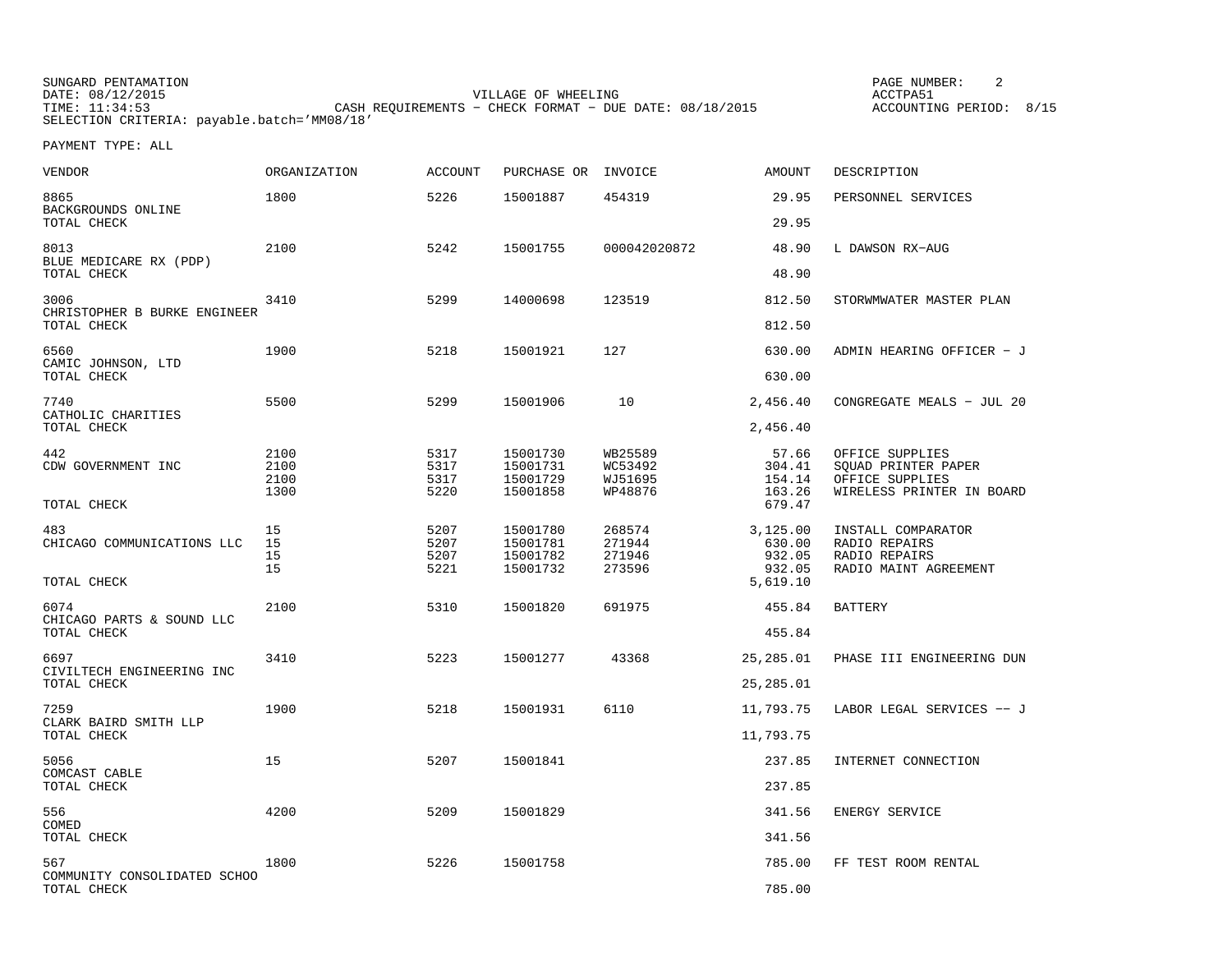SUNGARD PENTAMATION PAGE NUMBER: 3DATE: 08/12/2015 VILLAGE OF WHEELING ACCTPA51ACCOUNTING PERIOD: 8/15 CASH REQUIREMENTS - CHECK FORMAT - DUE DATE: 08/18/2015 SELECTION CRITERIA: payable.batch='MM08/18'

| <b>VENDOR</b>                                    | ORGANIZATION         | <b>ACCOUNT</b>       | PURCHASE OR INVOICE              |                         | AMOUNT                           | DESCRIPTION                                                    |
|--------------------------------------------------|----------------------|----------------------|----------------------------------|-------------------------|----------------------------------|----------------------------------------------------------------|
| 8639<br>CONSTELLATION NEW ENERGY INC             | 4100                 | 5209                 | 15001772                         |                         | 263.98                           | ENERGY SERVICE                                                 |
| TOTAL CHECK                                      |                      |                      |                                  |                         | 263.98                           |                                                                |
| 599<br>COOK COUNTY TREASURER<br>TOTAL CHECK      | 11                   | 5251                 | 15001831                         | $2015 - 2$              | 700.50<br>700.50                 | TRAFFIC SIGNAL MAINT 2ND                                       |
| 9458                                             | 01                   | 4516                 | 15001911                         |                         | 500.00                           | ADMIN TOW REFUND                                               |
| JONITA DE VILLIERS<br>TOTAL CHECK                |                      |                      |                                  |                         | 500.00                           |                                                                |
| 678<br>DELL COMPUTER CORPORATION                 | 15                   | 5313                 | 15001783                         | XJPM3PT22               | 129.99                           | FUSER REPLACEMENT                                              |
| TOTAL CHECK                                      |                      |                      |                                  |                         | 129.99                           |                                                                |
| 707<br>DIRECTOR ILLINOIS STATE POLI              | 01                   | 2206                 | 15001893                         |                         | 279.00                           | ASSET FORFEITURE                                               |
| TOTAL CHECK                                      |                      |                      |                                  |                         | 279.00                           |                                                                |
| 735<br>DOUGLAS TRUCK PARTS<br>TOTAL CHECK        | 1240<br>1420         | 5310<br>5310         | 15001805<br>15001805             | 89501<br>89501          | 69.95<br>79.90<br>149.85         | LEAK FINER AND AMBER LIGH<br>LEAK FINER AND AMBER LIGH         |
| 9461                                             | 4200                 | 5342                 | 15001866                         | 11173                   | 4,901.97                         | ROOT CONTROL                                                   |
| DUKE'S ROOT CONTROL, INC.<br>TOTAL CHECK         |                      |                      |                                  |                         | 4,901.97                         |                                                                |
| 744<br>DUNDEE AND WOLF AUTOMOTIVE<br>TOTAL CHECK | 1300<br>2100         | 5310<br>5310         | 15001909<br>15001908             | 46740<br>46741          | 21.75<br>652.50<br>674.25        | <b>JULY CAR WASHES</b><br>JULY CAR WASHES                      |
| 756                                              | 4200                 | 5310                 | 15001822                         | 0070030                 | 105.75                           | BALL JOINT ROD AND SPACER                                      |
| E J EQUIPMENT<br>TOTAL CHECK                     |                      |                      |                                  |                         | 105.75                           |                                                                |
| 7931<br>EJ USA INC                               | 4330                 | 5503                 | 15001830                         | 3855145                 | 760.00                           | HYDRANT EXT FOR 2015WM                                         |
| TOTAL CHECK                                      |                      |                      |                                  |                         | 760.00                           |                                                                |
| 3004<br>EMERALD PRINTING & PROMOTION             | 2100                 | 5228                 | 15001883                         | 16918                   | 443.43                           | OVERTIME REQUEST FORMS                                         |
| TOTAL CHECK                                      |                      |                      |                                  |                         | 443.43                           |                                                                |
| 807<br>ENCAP INC<br>TOTAL CHECK                  | 4200<br>4200         | 5217<br>5217         | 15001766<br>15001765             | 1311<br>1366            | 1,000.00<br>2,111.00<br>3,111.00 | BUFFALO CREEK MAINT.<br>BUFFALO CREEK MAINT.                   |
| 3939<br>EXPRESS PRINTING CENTER                  | 2100<br>2100<br>2100 | 5106<br>5228<br>5228 | 15001904<br>15001739<br>15001733 | 58927<br>58954<br>59010 | 55.00<br>190.39<br>345.00        | UNIFORM ALLOWANCE<br>CRIME PREVENTION SUPPLY<br>PRINTING FORMS |
| TOTAL CHECK                                      |                      |                      |                                  |                         | 590.39                           |                                                                |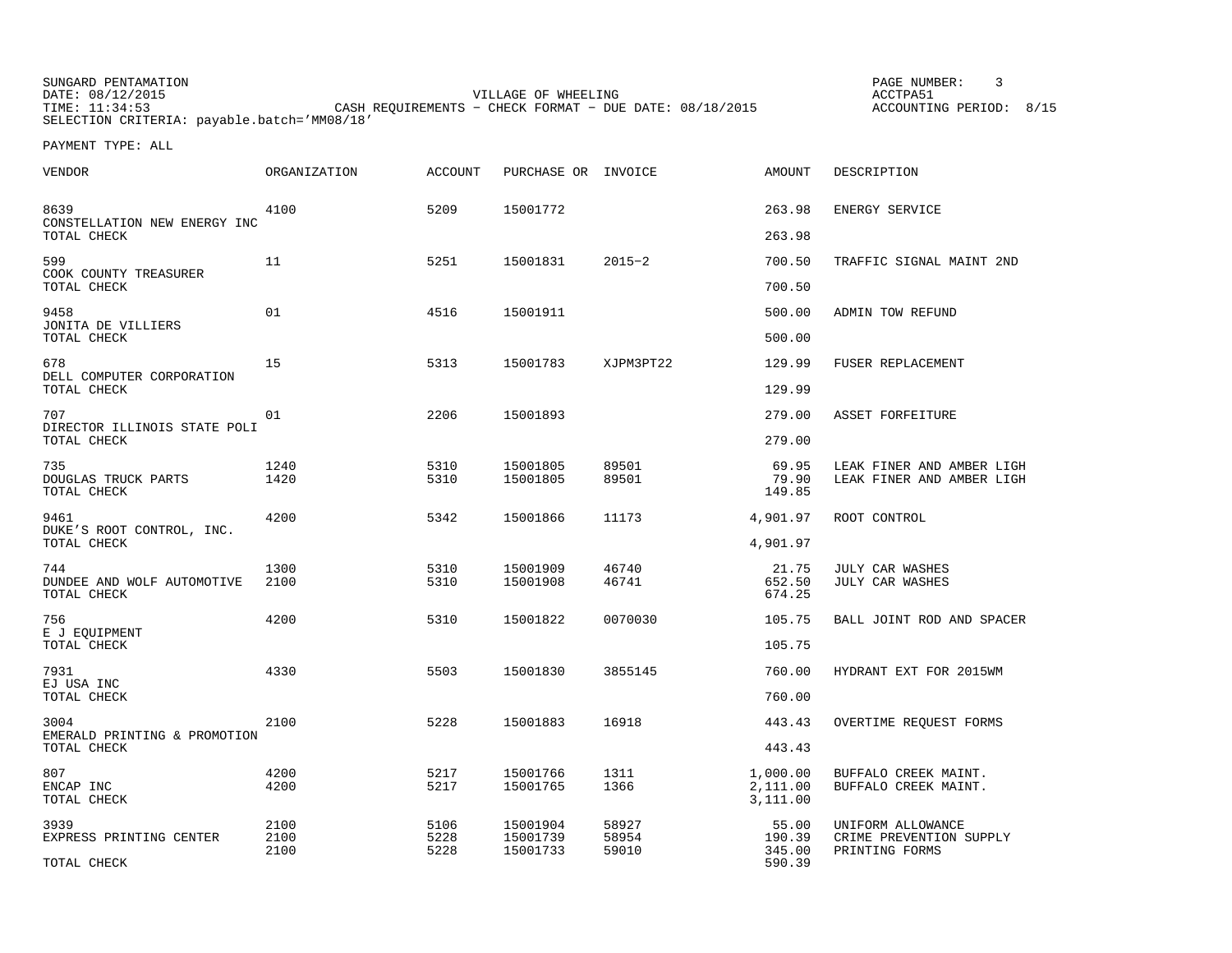SUNGARD PENTAMATION PAGE NUMBER: 4DATE: 08/12/2015 VILLAGE OF WHEELING ACCTPA51ACCOUNTING PERIOD: 8/15 THE CASH REQUIREMENTS - CHECK FORMAT - DUE DATE: 08/18/2015 SELECTION CRITERIA: payable.batch='MM08/18'

| <b>VENDOR</b>                                        | <b>ORGANIZATION</b>          | <b>ACCOUNT</b>               | PURCHASE OR                                  | INVOICE                                | <b>AMOUNT</b>                            | DESCRIPTION                                                                  |
|------------------------------------------------------|------------------------------|------------------------------|----------------------------------------------|----------------------------------------|------------------------------------------|------------------------------------------------------------------------------|
| 3136<br>FOUNTAIN TECHNOLOGIES LTD<br>TOTAL CHECK     | 1430                         | 5299                         | 15001864                                     | 9399                                   | 13,044.75<br>13,044.75                   | FOUTAIN MAINTENANCE                                                          |
| 935<br>GALLS INC<br>TOTAL CHECK                      | 2100<br>2110                 | 5106<br>5106                 | 15001902<br>15001903                         |                                        | 2,125.12<br>1,238.29<br>3,363.41         | UNIFORM ALLOWANCE<br>UNIFORM ALLOWANCE                                       |
| 9013<br>GEO-COMM INC<br>TOTAL CHECK                  | 15                           | 5207                         | 15001799                                     | 33520                                  | 17,130.00<br>17,130.00                   | DESKTOP & AVL SOFTWARE                                                       |
| 953<br>GEWALT HAMILTON ASSOC. INC.<br>TOTAL CHECK    | 3500<br>3500                 | 5206<br>5206                 | 15001854<br>15001855                         | 4988.900-1<br>$4988.900 - 3$           | 2,239.24<br>82.00<br>2,321.24            | WHEELING TOWN CENTER TRAF<br>WHEELING TOWN CENTER TRAF                       |
| 2752<br>GRAINGER                                     | 4100<br>4100<br>2200<br>4200 | 5310<br>5303<br>5310<br>5315 | 15001803<br>15001724<br>15001821<br>15001852 | 9779119370<br>9795848481<br>9796604289 | 126.11<br>29.52<br>32.88<br>69.00        | CIRCUIT BREAKERS<br><b>BUG SPRAY</b><br>FLUORESCENT LAMP<br>SPOTLIGHT        |
| TOTAL CHECK                                          |                              |                              |                                              |                                        | 257.51                                   |                                                                              |
| 1010<br>H & H ELECTRIC CO<br>TOTAL CHECK             | 1420<br>51<br>51             | 5251<br>5272<br>5272         | 15001828<br>15001850<br>15001849             | 24331<br>24332                         | 2,837.95<br>368.90<br>635.95<br>3,842.80 | STREETLIGHT MAINT.<br>INVOICE #24331 STREETLIGH<br>INVOICE #24332 STREETLIGH |
| 6024<br>HAEGER ENGINEERING LLC<br>TOTAL CHECK        | 3500<br>3420                 | 5206<br>5206                 | 15001890<br>15001892                         | 76774<br>76794                         | 327.50<br>3,800.00<br>4,127.50           | WEST SHORE PIPELINE EASEM<br>199 1ST STREET ALTA SURVE                       |
| 5949<br>HD SUPPLY<br>TOTAL CHECK                     | 4100                         | 5341                         | 15001811                                     | E200533                                | 190.00<br>190.00                         | WIRE FOR METER                                                               |
| 5284<br>HD SUPPLY WATERWORKS LTD<br>TOTAL CHECK      | 4100                         | 5344                         | 15001815                                     | E201617                                | 1,403.00<br>1,403.00                     | FITTINGS FOR REPAIRS                                                         |
| 8390<br>HERVAS, CONDON & BERSANI P.C.<br>TOTAL CHECK | 1900                         | 5218                         | 15001920                                     | 12462                                  | 259.30<br>259.30                         | POLICE DEPT LEGAL SERVICE                                                    |
| 4064<br>HINTZ INC<br>TOTAL CHECK                     | 51                           | 5272                         | 15001835                                     |                                        | 173.14<br>173.14                         | PROPERTY DAMAGE REFUND                                                       |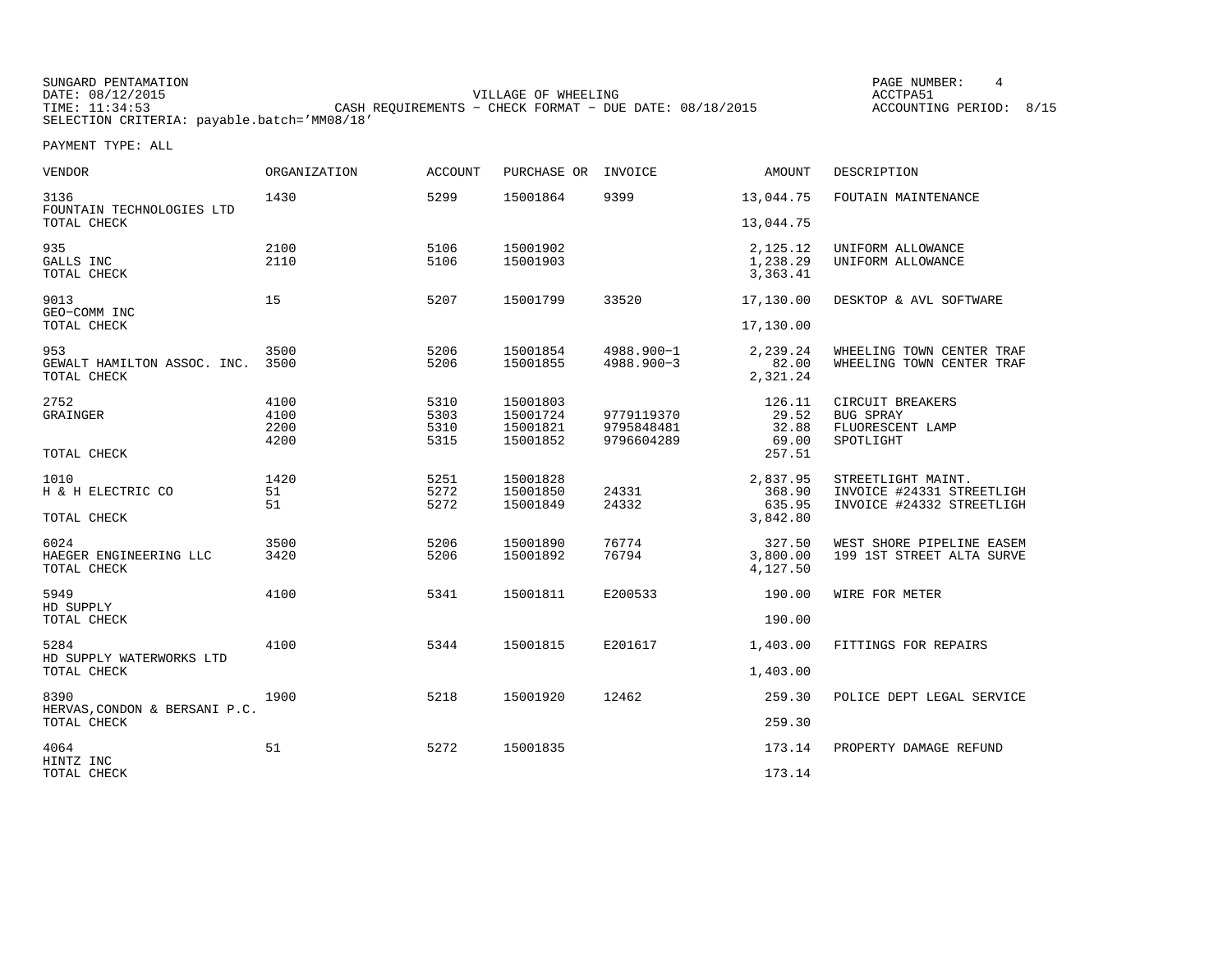SUNGARD PENTAMATION PAGE NUMBER: 5DATE: 08/12/2015 VILLAGE OF WHEELING ACCTPA51CASH REQUIREMENTS − CHECK FORMAT − DUE DATE: 08/18/2015 SELECTION CRITERIA: payable.batch='MM08/18'

ACCOUNTING PERIOD: 8/15

| VENDOR                                                   | ORGANIZATION                                         | <b>ACCOUNT</b>                                               | PURCHASE OR INVOICE                                                                          |                                              | AMOUNT                                                                     | DESCRIPTION                                                                                                                                          |
|----------------------------------------------------------|------------------------------------------------------|--------------------------------------------------------------|----------------------------------------------------------------------------------------------|----------------------------------------------|----------------------------------------------------------------------------|------------------------------------------------------------------------------------------------------------------------------------------------------|
| 1164<br>IL STATE TOLL HIGHWAY AUTHOR 1240<br>TOTAL CHECK | 1220<br>1420<br>1600<br>2100<br>2200<br>4100<br>4200 | 5105<br>5105<br>5105<br>5105<br>5105<br>5105<br>5105<br>5105 | 15001810<br>15001810<br>15001810<br>15001810<br>15001810<br>15001810<br>15001810<br>15001810 |                                              | 3.45<br>28.40<br>5.75<br>39.75<br>18.26<br>13.90<br>3.20<br>8.40<br>121.11 | TOLLWAY CHARGES<br>TOLLWAY CHARGES<br>TOLLWAY CHARGES<br>TOLLWAY CHARGES<br>TOLLWAY CHARGES<br>TOLLWAY CHARGES<br>TOLLWAY CHARGES<br>TOLLWAY CHARGES |
| 7405<br>ILLINOIS FIRE STORE INC<br>TOTAL CHECK           | 2200                                                 | 5319                                                         | 15001661                                                                                     | 34788                                        | 1,159.00<br>1,159.00                                                       | PROTECTIVE EQUIPMENT                                                                                                                                 |
| 1268<br>INTERSTATE BATTERY<br>TOTAL CHECK                | 1400<br>1500<br>2100                                 | 5310<br>5310<br>5310                                         | 15001845<br>15001845<br>15001845                                                             | 11218902<br>11218902<br>11218902             | 110.95<br>110.95<br>221.90<br>443.80                                       | BATTERIES INV# 11218902<br>BATTERIES INV# 11218902<br>BATTERIES INV# 11218902                                                                        |
| 9256<br>INTERSTATE BILLING SERVICE I 2200<br>TOTAL CHECK | 1420<br>2200<br>4100                                 | 5310<br>5310<br>5310<br>5310                                 | 15001807<br>15001807<br>15001824<br>15001824                                                 | 98555674<br>98555674<br>98932337<br>98932337 | 35.57<br>294.93<br>305.55<br>213.70<br>849.75                              | GAUGE AND LIGHT<br>GAUGE AND LIGHT<br>LIGHT AND INSULATOR<br>LIGHT AND INSULATOR                                                                     |
| 9023<br>INTERSTATE EMERGENCY VEHICLE<br>TOTAL CHECK      | 2200                                                 | 5310                                                         | 15001804                                                                                     | S 7035                                       | 2,737.94<br>2,737.94                                                       | ELECTRONIC CONTROL FIRE C                                                                                                                            |
| 9047<br>JOE'S CONCRETE & PAVING LLC<br>TOTAL CHECK       | 4100<br>4200                                         | 5299<br>5299                                                 | 15001771<br>15001771                                                                         | 07162015-01<br>07162015-01                   | 8,865.00<br>8,865.00<br>17,730.00                                          | CONTRACTUAL RESTORATION<br>CONTRACTUAL RESTORATION                                                                                                   |
| 7811<br>JIM KENDROS<br>TOTAL CHECK                       | 1320                                                 | 5297                                                         | 15001717                                                                                     | WPAV9232015                                  | 90.00<br>90.00                                                             | LUNCH PROGRAM FOR 9/22/15                                                                                                                            |
| 6008<br>KLOA<br>TOTAL CHECK                              | 3100                                                 | 5206                                                         | 15001856                                                                                     | 21477                                        | 1,021.06<br>1,021.06                                                       | CROSSROADS BUSINESS DISTR                                                                                                                            |
| 4023<br>KNOX SWAN & DOG LLC<br>TOTAL CHECK               | 1220                                                 | 5299                                                         | 15001723                                                                                     | 920974                                       | 250.00<br>250.00                                                           | GOOSE CONTROL                                                                                                                                        |
| 9456<br>SERGEY KOZADAYEZ<br>TOTAL CHECK                  | 01                                                   | 4512                                                         | 15001776                                                                                     |                                              | 30.00<br>30.00                                                             | REFUND PAYMENTS                                                                                                                                      |
| 2454<br>STEPHEN A LASER ASSOCIATES<br>TOTAL CHECK        | 1800                                                 | 5226                                                         | 15001754                                                                                     | 2003963                                      | 550.00<br>550.00                                                           | PSYCHOLOGICAL TESTING                                                                                                                                |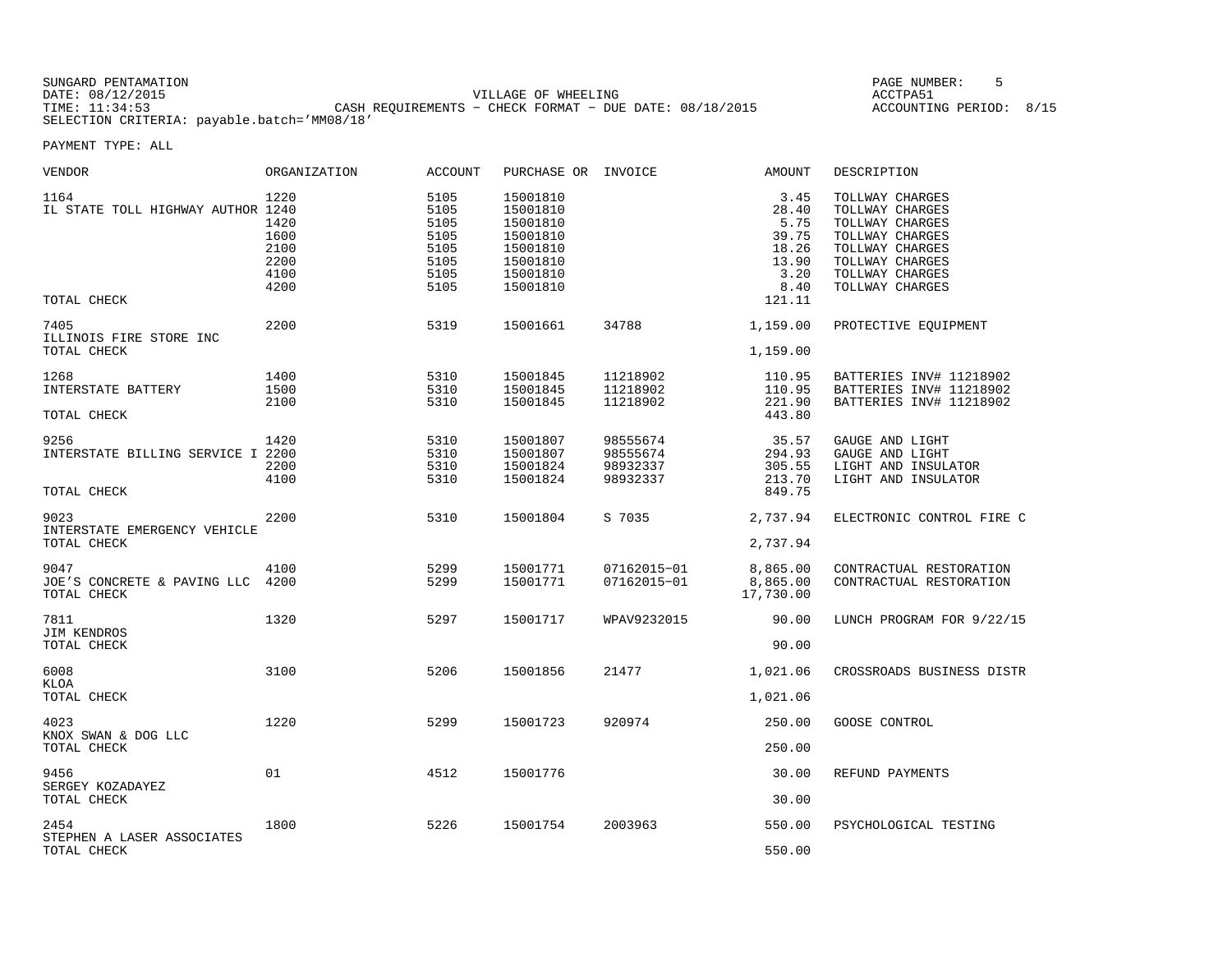| SUNGARD PENTAMATION                         |                                                         | PAGE NUMBER:            |  |
|---------------------------------------------|---------------------------------------------------------|-------------------------|--|
| DATE: 08/12/2015                            | VILLAGE OF WHEELING                                     | ACCTPA51                |  |
| TIME: 11:34:53                              | CASH REOUIREMENTS - CHECK FORMAT - DUE DATE: 08/18/2015 | ACCOUNTING PERIOD: 8/15 |  |
| SELECTION CRITERIA: payable.batch='MM08/18' |                                                         |                         |  |

| <b>VENDOR</b>                        | <b>ORGANIZATION</b> | <b>ACCOUNT</b> | PURCHASE OR          | INVOICE      | <b>AMOUNT</b>         | DESCRIPTION                                    |
|--------------------------------------|---------------------|----------------|----------------------|--------------|-----------------------|------------------------------------------------|
| 7180<br>LECHNER AND SONS INC         | 1300                | 5106           | 15001868             | 2057414      | 544.93                | CD UNIFORMS                                    |
| TOTAL CHECK                          |                     |                |                      |              | 544.93                |                                                |
| 9154<br>MARYANN MARABELLA            | 1320                | 5297           | 15001716             |              | 39.03                 | COMMUNITY VOLUNTEER PROGR                      |
| TOTAL CHECK                          |                     |                |                      |              | 39.03                 |                                                |
| 1642<br>MAROUS & COMPANY             | 3500                | 5206           | 15001930             | $15 - 097F$  | 2,400.00              | EAST AND WEST VACANT PARC                      |
| TOTAL CHECK                          |                     |                |                      |              | 2,400.00              |                                                |
| 1644<br>MARRIOTT HOTEL               | 2100                | 5205           | 15001873             |              | 492.14                | TRAINING LODGING                               |
| TOTAL CHECK                          |                     |                |                      |              | 492.14                |                                                |
| 1669<br>MCHENRY ANALYTICAL WATER LAB | 4100                | 5308           | 15001722             |              | 580.00                | WATER SAMPLES                                  |
| TOTAL CHECK                          |                     |                |                      |              | 580.00                |                                                |
| 1676<br>MEADE ELECTRIC CO INC        | 1420                | 5251           | 15001827             | 669908       | 2,500.00              | SIGNAL MAINT.                                  |
| TOTAL CHECK                          |                     |                |                      |              | 2,500.00              |                                                |
| 7837<br>MESTAS MUSICALS              | 1320                | 5297           | 15001853             |              | 437.00                | MOTOWN & MORE TICKETS - B                      |
| TOTAL CHECK                          |                     |                |                      |              | 437.00                |                                                |
| 4265<br>METROPOLITAN MAYORS CAUCUS   | 1600                | 5222           | 15001919             | 2015-272     | 1,694.16              | ANNUAL DUES                                    |
| TOTAL CHECK                          |                     |                |                      |              | 1,694.16              |                                                |
| 5989<br>MGP INC                      | 1600<br>4100        | 5207<br>5207   | 15000317<br>15000317 | 2655<br>2655 | 5,497.74<br>2,748.88  | GIS PROFESSIONAL SVCS<br>GIS PROFESSIONAL SVCS |
| TOTAL CHECK                          | 4200                | 5207           | 15000317             | 2655         | 2,748.88<br>10,995.50 | GIS PROFESSIONAL SVCS                          |
|                                      |                     |                |                      |              |                       |                                                |
| 1743<br>MICROSYSTEMS INC             | 1300                | 5244           | 15001918             | I000072940   | 1,205.80              | SCANNING FOR CD BUILDING                       |
| TOTAL CHECK                          |                     |                |                      |              | 1,205.80              |                                                |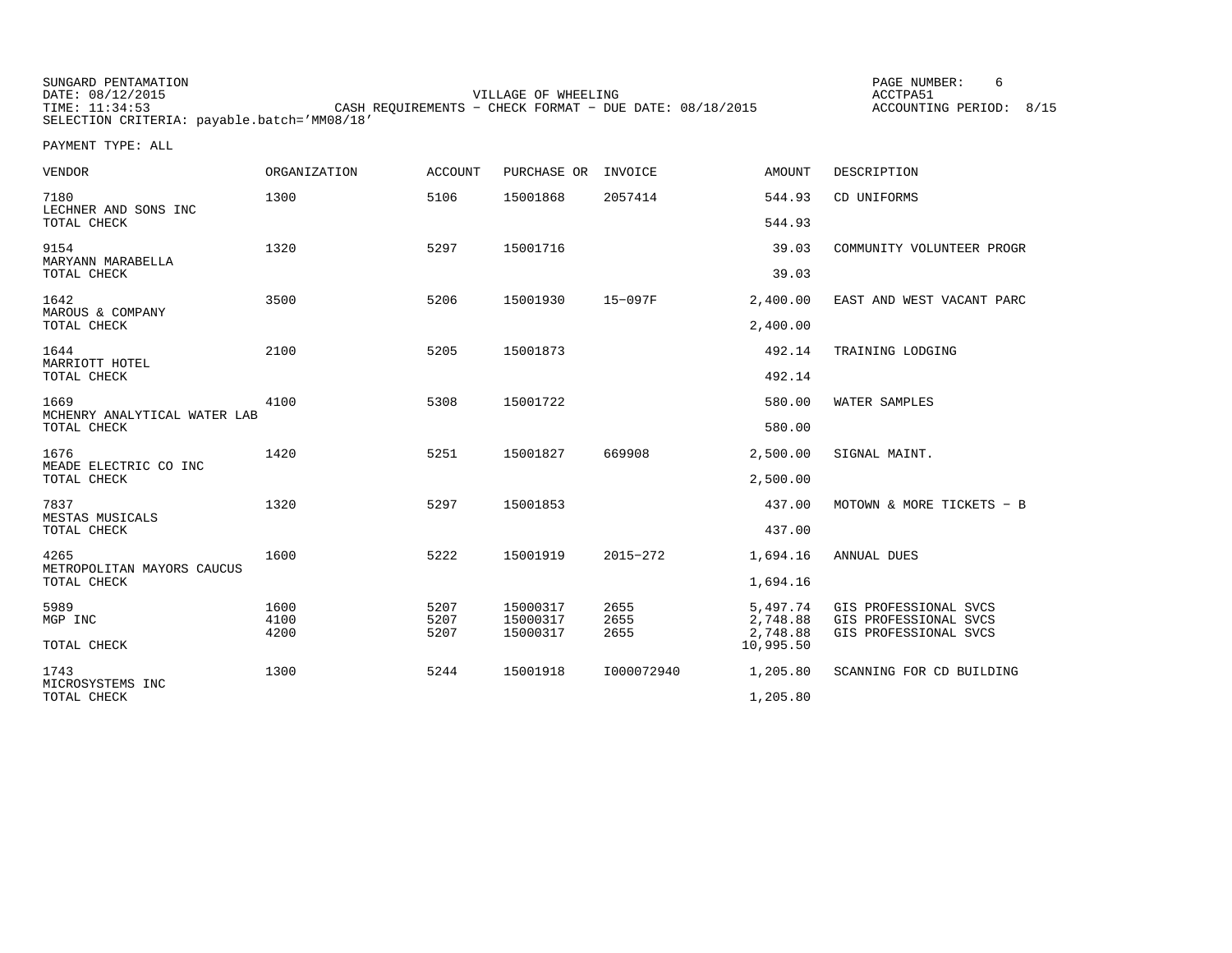SUNGARD PENTAMATION PAGE NUMBER: 7DATE: 08/12/2015 VILLAGE OF WHEELING ACCTPA51 TIME: 11:34:53 CASH REQUIREMENTS − CHECK FORMAT − DUE DATE: 08/18/2015 ACCOUNTING PERIOD: 8/15 SELECTION CRITERIA: payable.batch='MM08/18'

| VENDOR                                                   | <b>ORGANIZATION</b>                                                                                                                          | <b>ACCOUNT</b>                                                                                                                               | PURCHASE OR INVOICE                                                                                                                                                                                                  |                                      | AMOUNT                                                                                                                                                                                          | DESCRIPTION                                                                                                                                                                                                                                                                                                |
|----------------------------------------------------------|----------------------------------------------------------------------------------------------------------------------------------------------|----------------------------------------------------------------------------------------------------------------------------------------------|----------------------------------------------------------------------------------------------------------------------------------------------------------------------------------------------------------------------|--------------------------------------|-------------------------------------------------------------------------------------------------------------------------------------------------------------------------------------------------|------------------------------------------------------------------------------------------------------------------------------------------------------------------------------------------------------------------------------------------------------------------------------------------------------------|
| 8444<br>MILIEU DESIGN LLC<br>TOTAL CHECK                 | 1430<br>1320<br>1430<br>1430<br>4100<br>4200<br>1320<br>1430<br>1430<br>4100<br>4200<br>1320<br>1430<br>1430<br>4100<br>4200<br>1430<br>1430 | 5217<br>5217<br>5217<br>5311<br>5217<br>5217<br>5217<br>5217<br>5311<br>5217<br>5217<br>5217<br>5217<br>5311<br>5217<br>5217<br>5217<br>5217 | 15001769<br>15001770<br>15001770<br>15001770<br>15001770<br>15001770<br>15001812<br>15001812<br>15001812<br>15001812<br>15001812<br>15001846<br>15001846<br>15001846<br>15001846<br>15001846<br>15001813<br>15001847 | 112751<br>112814                     | 1,157.10<br>47.71<br>2,256.05<br>35.50<br>289.29<br>178.65<br>47.71<br>1,988.75<br>35.50<br>289.29<br>530.87<br>47.71<br>2,545.36<br>31.47<br>289.29<br>521.74<br>761.25<br>700.35<br>11,753.59 | LANDSCAPE VIOLATIONS<br>WEEKLY MOWING<br>WEEKLY MOWING<br>WEEKLY MOWING<br>WEEKLY MOWING<br>WEEKLY MOWING<br>WEEKLY MOWING<br>WEEKLY MOWING<br>WEEKLY MOWING<br>WEEKLY MOWING<br>WEEKLY MOWING<br>INVOICE<br>INVOICE<br>INVOICE<br>INVOICE<br>INVOICE<br>LANDSCAPE VIOLATIONS<br>INVOICE #112814 LANDSCAPE |
| 1779                                                     | 4200                                                                                                                                         | 5217                                                                                                                                         | 15001826                                                                                                                                                                                                             | 18607                                | 900.00                                                                                                                                                                                          | AVALON/SIENNA MOWING                                                                                                                                                                                                                                                                                       |
| MITCH'S GREENTHUMB LANDSCAPI<br>TOTAL CHECK              |                                                                                                                                              |                                                                                                                                              |                                                                                                                                                                                                                      |                                      | 900.00                                                                                                                                                                                          |                                                                                                                                                                                                                                                                                                            |
| 1788<br>MORTON GROVE AUTOMOTIVE WEST<br>TOTAL CHECK      | 2200                                                                                                                                         | 5310                                                                                                                                         | 15001844                                                                                                                                                                                                             |                                      | 995.00<br>995.00                                                                                                                                                                                | ALT AND REG INV #55404                                                                                                                                                                                                                                                                                     |
| 1792<br>MOTOROLA SOLUTIONS INC<br>TOTAL CHECK            | 15<br>15                                                                                                                                     | 5221<br>5221                                                                                                                                 | 15001777<br>15001778                                                                                                                                                                                                 | 91864498<br>91884224                 | 51.75<br>68.31<br>120.06                                                                                                                                                                        | RADIO PARTS<br>RADIO PARTS                                                                                                                                                                                                                                                                                 |
| 1803<br>MUNICIPAL CLERKS N & NW SUBU<br>TOTAL CHECK      | 1600                                                                                                                                         | 5222                                                                                                                                         | 15001791                                                                                                                                                                                                             |                                      | 40.00<br>40.00                                                                                                                                                                                  | ANNUAL MEMBERSHIP                                                                                                                                                                                                                                                                                          |
| 1821<br>NAFA<br>TOTAL CHECK                              | 1240                                                                                                                                         | 5222                                                                                                                                         | 15001809                                                                                                                                                                                                             | 106296                               | 489.00<br>489.00                                                                                                                                                                                | NAFA MEMBERSHIP                                                                                                                                                                                                                                                                                            |
| 1039<br>NAPA HEIGHTS AUTOMOTIVE<br>TOTAL CHECK           | 4100                                                                                                                                         | 5310                                                                                                                                         | 15001818                                                                                                                                                                                                             | 813267                               | 157.27<br>157.27                                                                                                                                                                                | BATTERY AND CORE DEPOSIT                                                                                                                                                                                                                                                                                   |
| 1915<br>NORTH EAST MULTI REGIONAL TR 2100<br>TOTAL CHECK | 2100<br>2100<br>2100                                                                                                                         | 5105<br>5105<br>5105<br>5105                                                                                                                 | 15001749<br>15001751<br>15001750<br>15001752                                                                                                                                                                         | 198367<br>198433<br>198481<br>198550 | 900.00<br>100.00<br>400.00<br>175.00<br>1,575.00                                                                                                                                                | TRAINING<br>TRAINING<br>TRAINING<br>TRAINING                                                                                                                                                                                                                                                               |
| 3294<br>NORTHEASTERN IL PUBLIC SAFET 2200<br>TOTAL CHECK | 2100                                                                                                                                         | 5105<br>5105                                                                                                                                 | 15001748<br>15001869                                                                                                                                                                                                 | 14043<br>14124                       | 315.00<br>450.00<br>765.00                                                                                                                                                                      | TRAINING<br>FIRE OFFICER II COURSE                                                                                                                                                                                                                                                                         |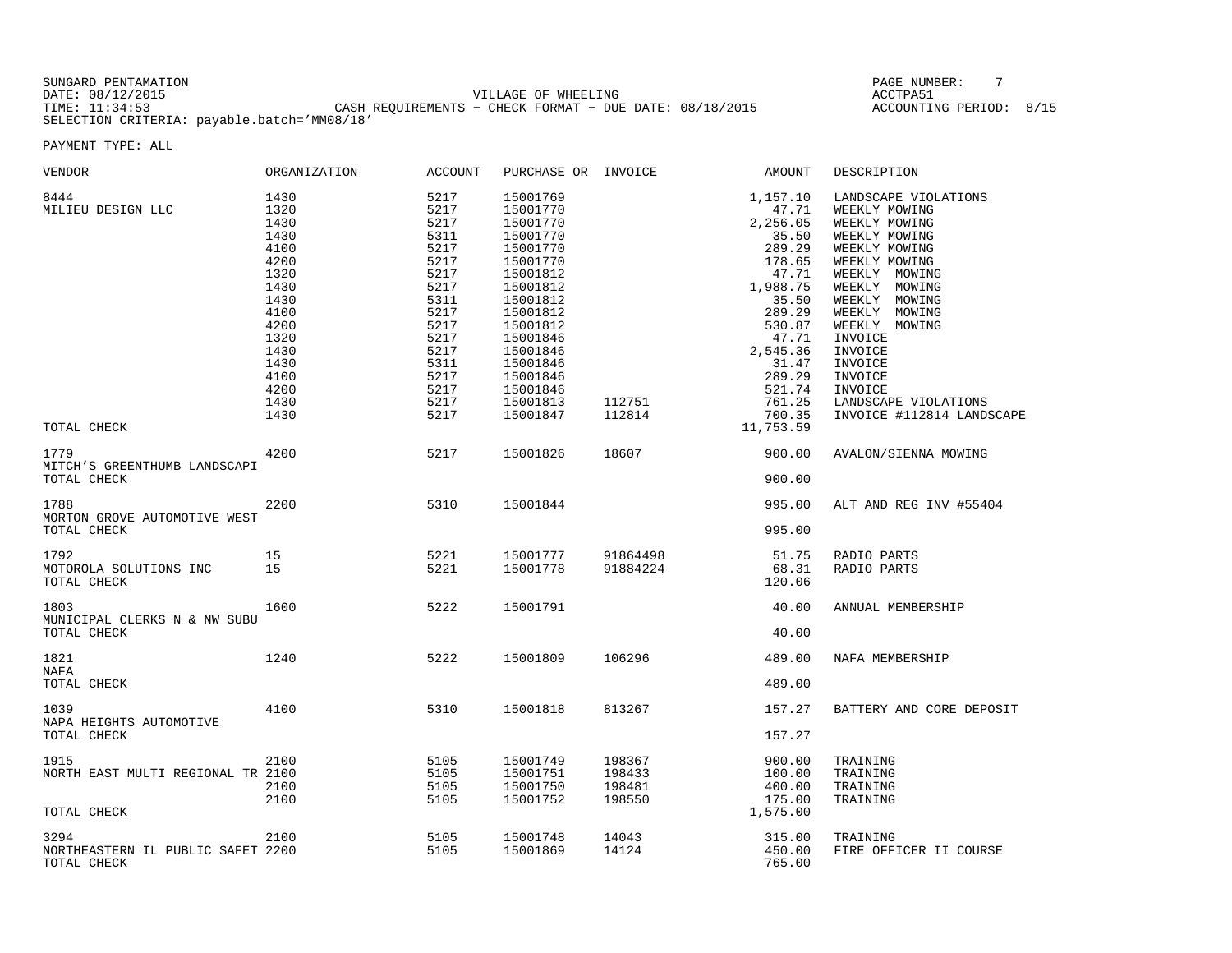SUNGARD PENTAMATION PAGE NUMBER: 8DATE: 08/12/2015 VILLAGE OF WHEELING ACCTPA51ACCOUNTING PERIOD: 8/15 CASH REQUIREMENTS - CHECK FORMAT - DUE DATE: 08/18/2015 SELECTION CRITERIA: payable.batch='MM08/18'

| VENDOR                               | ORGANIZATION | <b>ACCOUNT</b> | PURCHASE OR | INVOICE      | AMOUNT           | DESCRIPTION               |
|--------------------------------------|--------------|----------------|-------------|--------------|------------------|---------------------------|
| 1934<br>NORTHERN ILLINOIS POLICE ALA | 2100         | 5317           | 15001747    | 10331        | 42.70            | LANGUAGE LINE             |
| TOTAL CHECK                          |              |                |             |              | 42.70            |                           |
| 6361                                 | 1800         | 5246           | 15001886    |              | 40.00            | MEDICAL EXAM              |
| NORTHSHORE UNIVERSITY<br>TOTAL CHECK | 1800         | 5246           | 15001929    |              | 134.00<br>174.00 | MEDICAL EXAM              |
| 1954<br>NORTHWEST MUNICIPAL CONFEREN | 1600         | 5105           | 15001792    | 9879         | 375.00           | ANNUAL GALA (TO BE REIMBU |
| TOTAL CHECK                          |              |                |             |              | 375.00           |                           |
| 3092                                 | 2100         | 5318           | 15001734    |              | 383.23           | OFFICE SUPPLIES           |
| OFFICE DEPOT                         | 2100         | 5318           | 15001735    |              | 107.95           | OFFICE SUPPLIES           |
|                                      | 2200         | 5318           | 15001867    | 775442191001 | 377.57           | OFFICE SUPPLIES           |
|                                      | 2100         | 5318           | 15001786    | 779234196001 | 212.14           | OFFICE SUPPLIES           |
|                                      | 2100         | 5318           | 15001785    | 779468710001 | 245.73           | OFFICE SUPPLIES           |
|                                      | 1320         | 5318           | 15001833    | 78024010001  | 7.04             | OFFICE SUPPLIES           |
|                                      | 1320         | 5318           | 15001797    | 780462654001 | 78.83            | OFFICE SUPPLIES           |
|                                      | 1320         | 5318           | 15001796    | 780462740001 | 11.39            | OFFICE SUPPLIES           |
|                                      | 1320         | 5318           | 15001832    | 780823916001 | 45.56            | OFFICE SUPPLIES           |
|                                      | 2100         | 5318           | 15001882    | 781011260001 | 161.35           | OFFICE SUPPLIES           |
|                                      | 1600         | 5318           | 15001927    | 782103846001 | 27.36            | OFFICE SUPPLIES           |
|                                      | 1600         | 5318           | 15001926    | 782151462001 | 105.62           | OFFICE SUPPLIES           |
|                                      | 2100         | 5318           | 15001905    | 782955175001 | 181.84           | OFFICE SUPPLIES           |
| TOTAL CHECK                          |              |                |             |              | 1,945.61         |                           |
|                                      |              |                |             |              |                  |                           |
| 2176                                 | 2100         | 5106           | 15001900    |              | 9,028.53         | UNIFORM ALLOWANCE         |
| RAY O'HERRON CO., INC                | 2110         | 5106           | 15001901    |              | 334.22           | UNIFORM ALLOWANCE         |
| TOTAL CHECK                          |              |                |             |              | 9,362.75         |                           |
| 3194                                 | 4200         | 5237           | 15001725    | 45882        | 432.00           | OMNI SITE FEE             |
| OMNI-SITE.NET<br>TOTAL CHECK         |              |                |             |              | 432.00           |                           |
|                                      |              |                |             |              |                  |                           |
| 2003<br>ORANGE CRUSH, L.L.C.         | 1420         | 5314           | 15001823    |              | 1,125.85         | <b>ASPHALT</b>            |
| TOTAL CHECK                          |              |                |             |              | 1,125.85         |                           |
| 8988                                 | 1420         | 5314           | 15001825    |              | 1,895.50         | CONCRETE                  |
| OZINGA READY MIX CONCRETE IN 4200    |              | 5342           | 15001848    | 572420       | 2,220.00         | INVOICE #572420 CONCRETE  |
| TOTAL CHECK                          |              |                |             |              | 4,115.50         |                           |
| 2017                                 | 1320         | 5302           | 15001834    |              | 156.00           | SUBSCRIPTION RENEWAL      |
| PADDOCK PUBLICATIONS<br>TOTAL CHECK  |              |                |             |              | 156.00           |                           |
|                                      |              |                |             |              |                  |                           |
| 4459<br>POSITIVE PACKAGING & GRAPHIC | 1700         | 5228           | 15001756    | 5409         | 1,706.00         | PRINT CHECKS & ENVELOPES  |
| TOTAL CHECK                          |              |                |             |              | 1,706.00         |                           |
| 9065                                 | 1220         | 5299           | 15001767    | 51641        | 1,625.00         | ELECTRICAL UPGRADE VH     |
| PREFERRED ELECTRIC<br>TOTAL CHECK    |              |                |             |              | 1,625.00         |                           |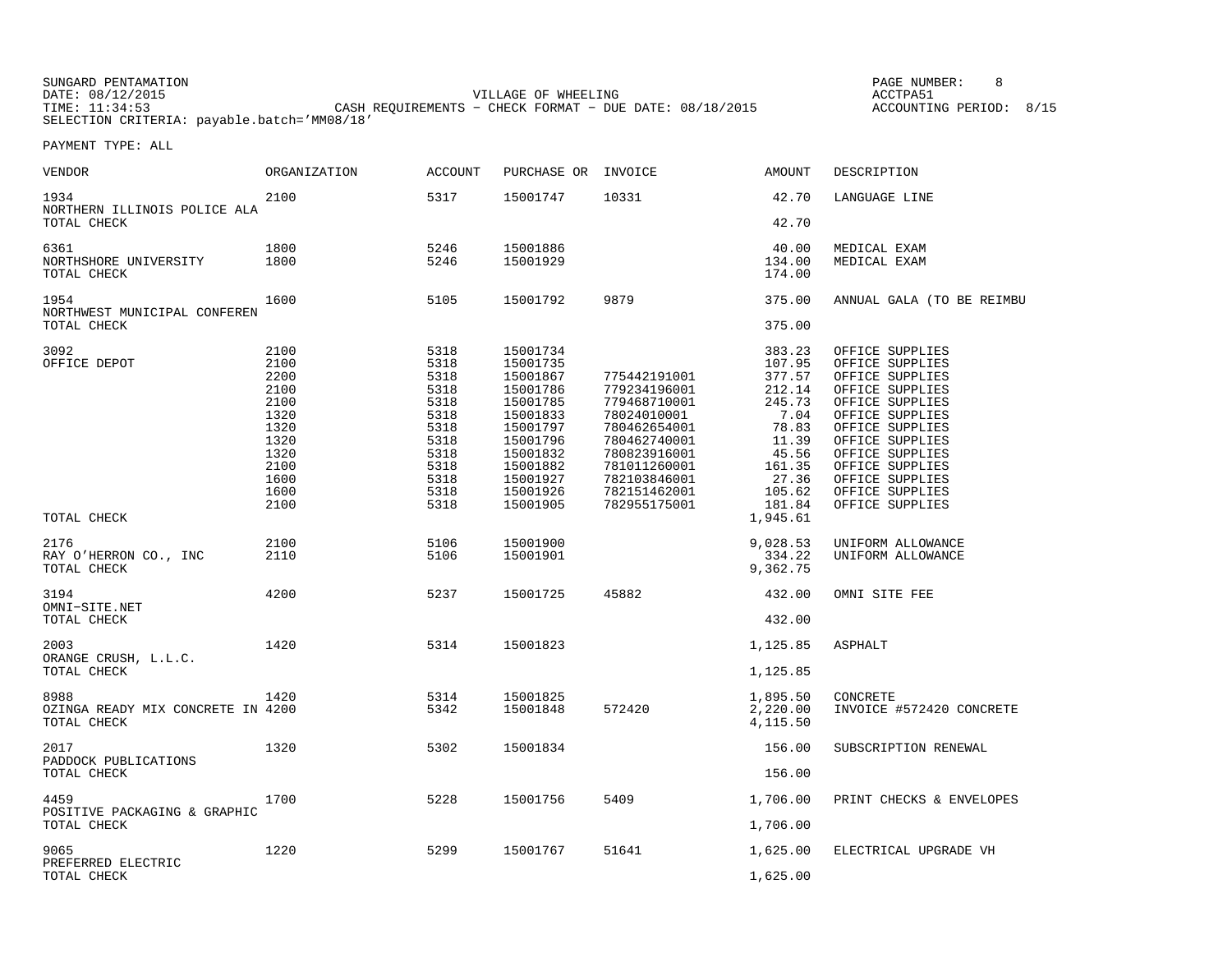SUNGARD PENTAMATION PAGE NUMBER: 9DATE: 08/12/2015 VILLAGE OF WHEELING ACCTPA51CASH REQUIREMENTS - CHECK FORMAT - DUE DATE: 08/18/2015 SELECTION CRITERIA: payable.batch='MM08/18'

ACCOUNTING PERIOD: 8/15

PAYMENT TYPE: ALL

| VENDOR                                                   | <b>ORGANIZATION</b>  | <b>ACCOUNT</b>       | PURCHASE OR INVOICE              |                                        | AMOUNT                     | DESCRIPTION                                            |
|----------------------------------------------------------|----------------------|----------------------|----------------------------------|----------------------------------------|----------------------------|--------------------------------------------------------|
| 2139<br>OBM MAINTENANCE                                  | 1220                 | 5215                 | 15001788                         |                                        | 10,760.00                  | JANITORIAL SERVICES - JUL                              |
| TOTAL CHECK                                              |                      |                      |                                  |                                        | 10,760.00                  |                                                        |
| 4150<br>REX RADIATOR AND WELDING CO                      | 2200                 | 5310                 | 15001851                         | B123331                                | 870.00                     | REBUILD                                                |
| TOTAL CHECK                                              |                      |                      |                                  |                                        | 870.00                     |                                                        |
| 4129<br>RONDOUT SERVICE CENTER<br>TOTAL CHECK            | 1420<br>1420         | 5310<br>5310         | 15001802<br>15001817             |                                        | 23.50<br>82.00<br>105.50   | DOT SAFETY INSPECTION<br>DOT SAFTEY CHECK              |
| 9291<br>ROUTE 21 AUTO WASH & DETAIL                      | 3100                 | 5506                 | 15001859                         |                                        | 5,000.00                   | FACADE GRANT                                           |
| TOTAL CHECK                                              |                      |                      |                                  |                                        | 5,000.00                   |                                                        |
| 2288<br>THE SALEM GROUP                                  | 1400                 | 5103                 | 15001774                         | 1745600                                | 550.40                     | TEMP CLERK W/E 7.4.15                                  |
| TOTAL CHECK                                              |                      |                      |                                  |                                        | 550.40                     |                                                        |
| 2375<br>SIKICH LLP                                       | 1700                 | 5203                 | 15001910                         | 225190                                 | 3,200.00                   | TIF COMPLIANCE REPORT                                  |
| TOTAL CHECK                                              |                      |                      |                                  |                                        | 3,200.00                   |                                                        |
| 5415<br><b>STAPLES</b>                                   | 2100<br>2100<br>2100 | 5318<br>5318<br>5317 | 15001738<br>15001740<br>15001737 | 8034733852<br>8034817625<br>8034985047 | 47.60<br>57.76<br>359.49   | OFFICE SUPPLIES<br>OFFICE SUPPLIES<br>OFFICE SUPPLIES  |
| TOTAL CHECK                                              | 2100                 | 5318                 | 15001784                         | 8035168457                             | 50.92<br>515.77            | OFFICE SUPPLIES                                        |
| 9477<br>STORINO RAMELLO & DURKIN                         | 1900                 | 5218                 | 15001932                         | 67422                                  | 519.75                     | LABOR LEGAL SERVICES                                   |
| TOTAL CHECK                                              |                      |                      |                                  |                                        | 519.75                     |                                                        |
| 2509<br>T O P S IN DOG TRAINING CORP                     | 2100                 | 5317                 | 15001741                         | 17225                                  | 357.00                     | CANINE TRAINING & FOOD                                 |
| TOTAL CHECK                                              |                      |                      |                                  |                                        | 357.00                     |                                                        |
| 2590<br>THOMPSON ELEVATOR INSPECTION 1300<br>TOTAL CHECK | 1300                 | 5206<br>5206         | 15001860<br>15001862             | $15 - 2645$<br>$15 - 2669$             | 100.00<br>200.00<br>300.00 | 62 S WOLF RD ELEVATOR PLA<br>CAMEO TERRACE ELEVATOR PL |
| 3815<br>THOMSON REUTERS-WEST                             | 2100                 | 5302                 | 15001787                         | 832174517                              | 212.94                     | SUBSCRIPTION                                           |
| TOTAL CHECK                                              |                      |                      |                                  |                                        | 212.94                     |                                                        |
| 8<br>303 TAXI                                            | 1320                 | 5231                 | 15001795                         | 24759                                  | 16.00                      | SENIOR TAXI PROGRAM - 8 T                              |
| TOTAL CHECK                                              |                      |                      |                                  |                                        | 16.00                      |                                                        |
| 8760<br>TODAY'S UNIFORMS                                 | 2200                 | 5106                 | 15001759                         |                                        | 914.29                     | UNIFORM ALLOWANCE                                      |
| TOTAL CHECK                                              |                      |                      |                                  |                                        | 914.29                     |                                                        |